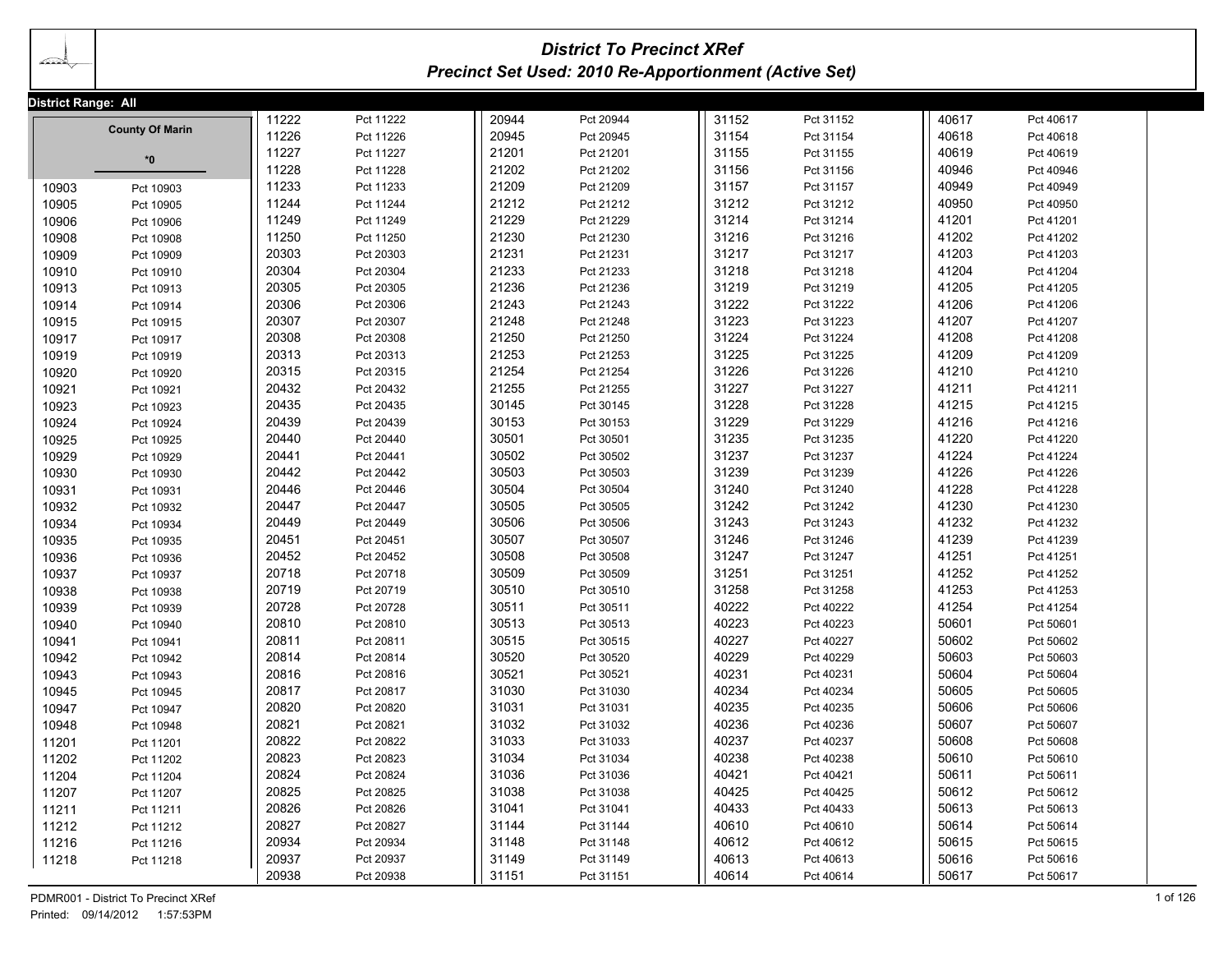| <b>District Range: All</b> |     |                     |  |
|----------------------------|-----|---------------------|--|
| 50619                      |     | Pct 50619           |  |
| 50620                      |     | Pct 50620           |  |
| 50624                      |     | Pct 50624           |  |
| 50625                      |     | Pct 50625           |  |
| 50626                      |     | Pct 50626           |  |
| 50627                      |     | Pct 50627           |  |
| 50628                      |     | Pct 50628           |  |
| 50629                      |     | Pct 50629           |  |
| 50630                      |     | Pct 50630           |  |
| 50631                      |     | Pct 50631           |  |
| 50633                      |     | Pct 50633           |  |
| 50635                      |     | Pct 50635           |  |
| 50636                      |     | Pct 50636           |  |
| 50637                      |     | Pct 50637           |  |
| 50638                      |     | Pct 50638           |  |
| 50639                      |     | Pct 50639           |  |
| 50640                      |     | Pct 50640           |  |
| 50641                      |     | Pct 50641           |  |
| 51209                      |     | Pct 51209           |  |
| 51218                      |     | Pct 51218           |  |
| 51221                      |     | Pct 51221           |  |
| 51222                      |     | Pct 51222           |  |
| 51223                      |     | Pct 51223           |  |
| 51232                      |     | Pct 51232           |  |
| 51234                      |     | Pct 51234           |  |
|                            | 250 | Precincts           |  |
|                            |     | 0 Portion Precincts |  |
|                            |     |                     |  |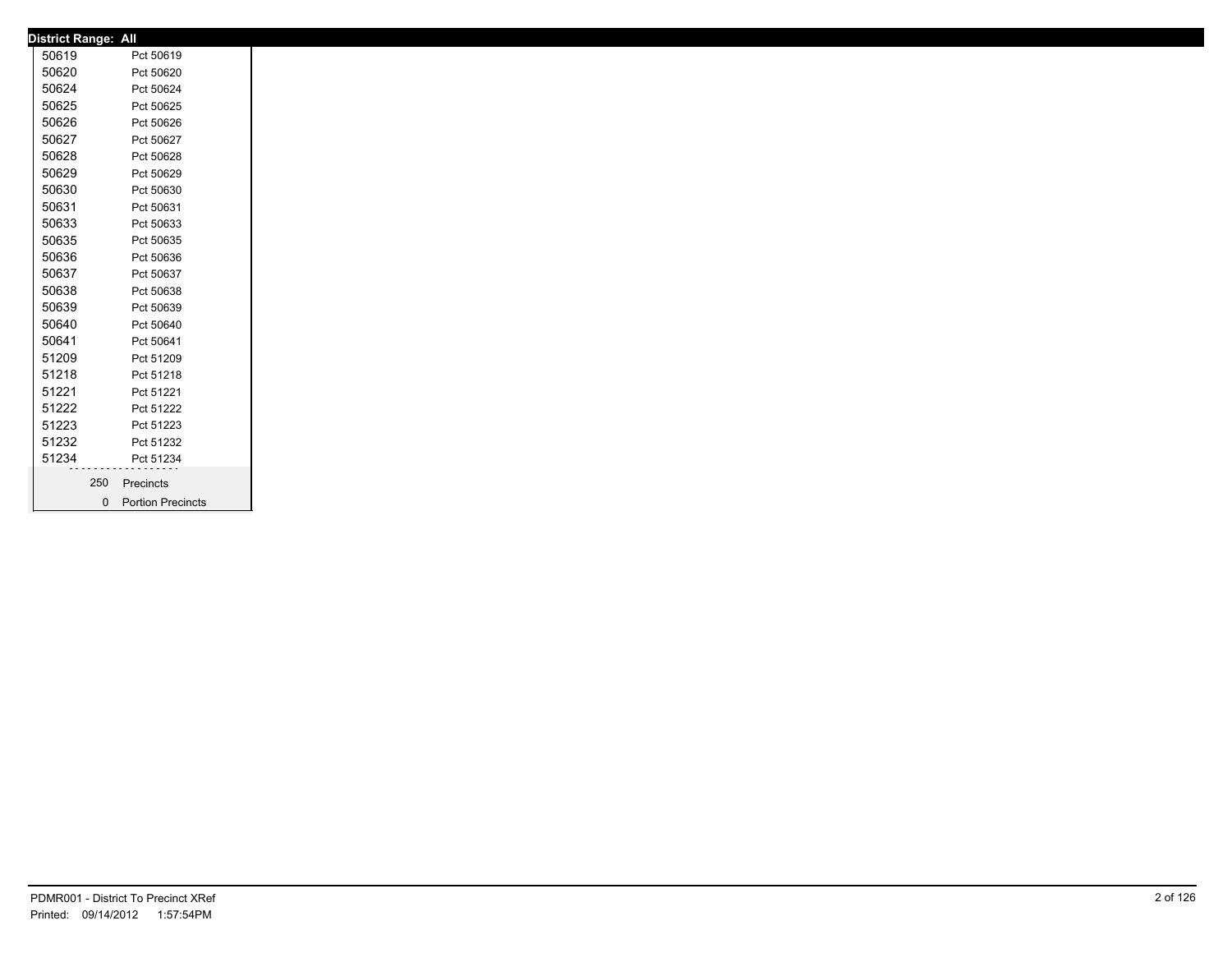| <b>District Range: All</b> |                            |       |           |       |           |       |           |       |           |  |
|----------------------------|----------------------------|-------|-----------|-------|-----------|-------|-----------|-------|-----------|--|
|                            |                            | 11233 | Pct 11233 | 21230 | Pct 21230 | 31219 | Pct 31219 | 41208 | Pct 41208 |  |
|                            | 2nd Congressional District | 11244 | Pct 11244 | 21231 | Pct 21231 | 31222 | Pct 31222 | 41209 | Pct 41209 |  |
|                            | *102                       | 11249 | Pct 11249 | 21233 | Pct 21233 | 31223 | Pct 31223 | 41210 | Pct 41210 |  |
|                            |                            | 11250 | Pct 11250 | 21236 | Pct 21236 | 31224 | Pct 31224 | 41211 | Pct 41211 |  |
| 10903                      | Pct 10903                  | 20303 | Pct 20303 | 21243 | Pct 21243 | 31225 | Pct 31225 | 41215 | Pct 41215 |  |
| 10905                      | Pct 10905                  | 20304 | Pct 20304 | 21248 | Pct 21248 | 31226 | Pct 31226 | 41216 | Pct 41216 |  |
| 10906                      | Pct 10906                  | 20305 | Pct 20305 | 21250 | Pct 21250 | 31227 | Pct 31227 | 41220 | Pct 41220 |  |
| 10908                      | Pct 10908                  | 20306 | Pct 20306 | 21253 | Pct 21253 | 31228 | Pct 31228 | 41224 | Pct 41224 |  |
| 10909                      | Pct 10909                  | 20307 | Pct 20307 | 21254 | Pct 21254 | 31229 | Pct 31229 | 41226 | Pct 41226 |  |
| 10910                      | Pct 10910                  | 20308 | Pct 20308 | 21255 | Pct 21255 | 31235 | Pct 31235 | 41228 | Pct 41228 |  |
| 10913                      | Pct 10913                  | 20313 | Pct 20313 | 30145 | Pct 30145 | 31237 | Pct 31237 | 41230 | Pct 41230 |  |
| 10914                      | Pct 10914                  | 20315 | Pct 20315 | 30153 | Pct 30153 | 31239 | Pct 31239 | 41232 | Pct 41232 |  |
| 10915                      | Pct 10915                  | 20432 | Pct 20432 | 30501 | Pct 30501 | 31240 | Pct 31240 | 41239 | Pct 41239 |  |
| 10917                      | Pct 10917                  | 20435 | Pct 20435 | 30502 | Pct 30502 | 31242 | Pct 31242 | 41251 | Pct 41251 |  |
| 10919                      | Pct 10919                  | 20439 | Pct 20439 | 30503 | Pct 30503 | 31243 | Pct 31243 | 41252 | Pct 41252 |  |
| 10920                      | Pct 10920                  | 20440 | Pct 20440 | 30504 | Pct 30504 | 31246 | Pct 31246 | 41253 | Pct 41253 |  |
| 10921                      | Pct 10921                  | 20441 | Pct 20441 | 30505 | Pct 30505 | 31247 | Pct 31247 | 41254 | Pct 41254 |  |
| 10923                      | Pct 10923                  | 20442 | Pct 20442 | 30506 | Pct 30506 | 31251 | Pct 31251 | 50601 | Pct 50601 |  |
| 10924                      | Pct 10924                  | 20446 | Pct 20446 | 30507 | Pct 30507 | 31258 | Pct 31258 | 50602 | Pct 50602 |  |
| 10925                      | Pct 10925                  | 20447 | Pct 20447 | 30508 | Pct 30508 | 40222 | Pct 40222 | 50603 | Pct 50603 |  |
| 10929                      | Pct 10929                  | 20449 | Pct 20449 | 30509 | Pct 30509 | 40223 | Pct 40223 | 50604 | Pct 50604 |  |
| 10930                      | Pct 10930                  | 20451 | Pct 20451 | 30510 | Pct 30510 | 40227 | Pct 40227 | 50605 | Pct 50605 |  |
| 10931                      | Pct 10931                  | 20452 | Pct 20452 | 30511 | Pct 30511 | 40229 | Pct 40229 | 50606 | Pct 50606 |  |
| 10932                      | Pct 10932                  | 20718 | Pct 20718 | 30513 | Pct 30513 | 40231 | Pct 40231 | 50607 | Pct 50607 |  |
| 10934                      | Pct 10934                  | 20719 | Pct 20719 | 30515 | Pct 30515 | 40234 | Pct 40234 | 50608 | Pct 50608 |  |
| 10935                      | Pct 10935                  | 20728 | Pct 20728 | 30520 | Pct 30520 | 40235 | Pct 40235 | 50610 | Pct 50610 |  |
| 10936                      | Pct 10936                  | 20810 | Pct 20810 | 30521 | Pct 30521 | 40236 | Pct 40236 | 50611 | Pct 50611 |  |
| 10937                      | Pct 10937                  | 20811 | Pct 20811 | 31030 | Pct 31030 | 40237 | Pct 40237 | 50612 | Pct 50612 |  |
| 10938                      | Pct 10938                  | 20814 | Pct 20814 | 31031 | Pct 31031 | 40238 | Pct 40238 | 50613 | Pct 50613 |  |
| 10939                      | Pct 10939                  | 20816 | Pct 20816 | 31032 | Pct 31032 | 40421 | Pct 40421 | 50614 | Pct 50614 |  |
| 10940                      | Pct 10940                  | 20817 | Pct 20817 | 31033 | Pct 31033 | 40425 | Pct 40425 | 50615 | Pct 50615 |  |
| 10941                      | Pct 10941                  | 20820 | Pct 20820 | 31034 | Pct 31034 | 40433 | Pct 40433 | 50616 | Pct 50616 |  |
| 10942                      | Pct 10942                  | 20821 | Pct 20821 | 31036 | Pct 31036 | 40610 | Pct 40610 | 50617 | Pct 50617 |  |
| 10943                      | Pct 10943                  | 20822 | Pct 20822 | 31038 | Pct 31038 | 40612 | Pct 40612 | 50619 | Pct 50619 |  |
| 10945                      | Pct 10945                  | 20823 | Pct 20823 | 31041 | Pct 31041 | 40613 | Pct 40613 | 50620 | Pct 50620 |  |
| 10947                      | Pct 10947                  | 20824 | Pct 20824 | 31144 | Pct 31144 | 40614 | Pct 40614 | 50624 | Pct 50624 |  |
| 10948                      | Pct 10948                  | 20825 | Pct 20825 | 31148 | Pct 31148 | 40617 | Pct 40617 | 50625 | Pct 50625 |  |
| 11201                      | Pct 11201                  | 20826 | Pct 20826 | 31149 | Pct 31149 | 40618 | Pct 40618 | 50626 | Pct 50626 |  |
| 11202                      | Pct 11202                  | 20827 | Pct 20827 | 31151 | Pct 31151 | 40619 | Pct 40619 | 50627 | Pct 50627 |  |
| 11204                      | Pct 11204                  | 20934 | Pct 20934 | 31152 | Pct 31152 | 40946 | Pct 40946 | 50628 | Pct 50628 |  |
| 11207                      | Pct 11207                  | 20937 | Pct 20937 | 31154 | Pct 31154 | 40949 | Pct 40949 | 50629 | Pct 50629 |  |
| 11211                      | Pct 11211                  | 20938 | Pct 20938 | 31155 | Pct 31155 | 40950 | Pct 40950 | 50630 | Pct 50630 |  |
| 11212                      | Pct 11212                  | 20944 | Pct 20944 | 31156 | Pct 31156 | 41201 | Pct 41201 | 50631 | Pct 50631 |  |
| 11216                      | Pct 11216                  | 20945 | Pct 20945 | 31157 | Pct 31157 | 41202 | Pct 41202 | 50633 | Pct 50633 |  |
| 11218                      | Pct 11218                  | 21201 | Pct 21201 | 31212 | Pct 31212 | 41203 | Pct 41203 | 50635 | Pct 50635 |  |
| 11222                      | Pct 11222                  | 21202 | Pct 21202 | 31214 | Pct 31214 | 41204 | Pct 41204 | 50636 | Pct 50636 |  |
| 11226                      | Pct 11226                  | 21209 | Pct 21209 | 31216 | Pct 31216 | 41205 | Pct 41205 | 50637 | Pct 50637 |  |
| 11227                      | Pct 11227                  | 21212 | Pct 21212 | 31217 | Pct 31217 | 41206 | Pct 41206 | 50638 | Pct 50638 |  |
| 11228                      | Pct 11228                  | 21229 | Pct 21229 | 31218 | Pct 31218 | 41207 | Pct 41207 | 50639 | Pct 50639 |  |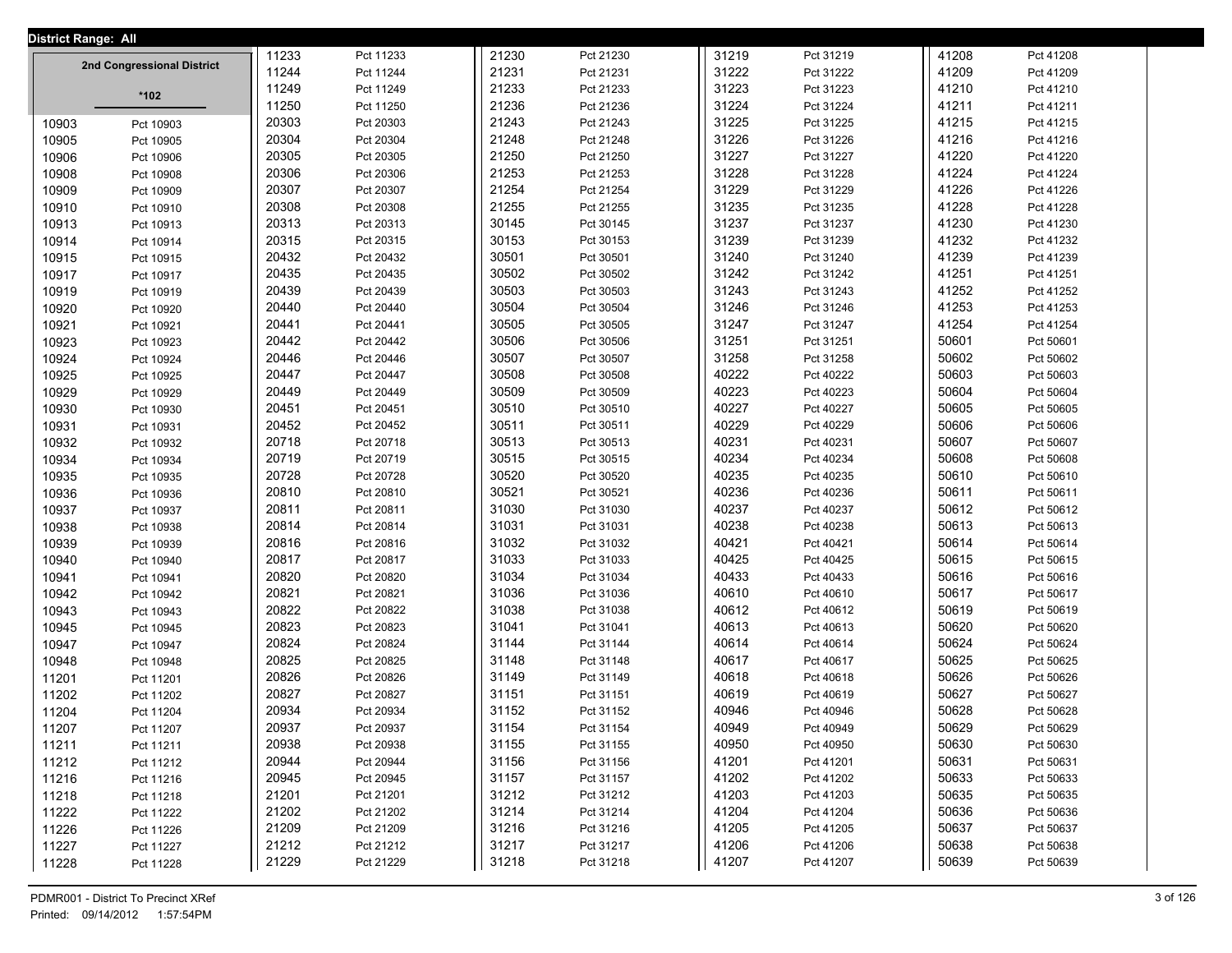|       | <b>District Range: All</b> |                     |
|-------|----------------------------|---------------------|
| 50640 |                            | Pct 50640           |
| 50641 |                            | Pct 50641           |
| 51209 |                            | Pct 51209           |
| 51218 |                            | Pct 51218           |
| 51221 |                            | Pct 51221           |
| 51222 |                            | Pct 51222           |
| 51223 |                            | Pct 51223           |
| 51232 |                            | Pct 51232           |
| 51234 |                            | Pct 51234           |
|       | 250                        | Precincts           |
|       |                            | 0 Portion Precincts |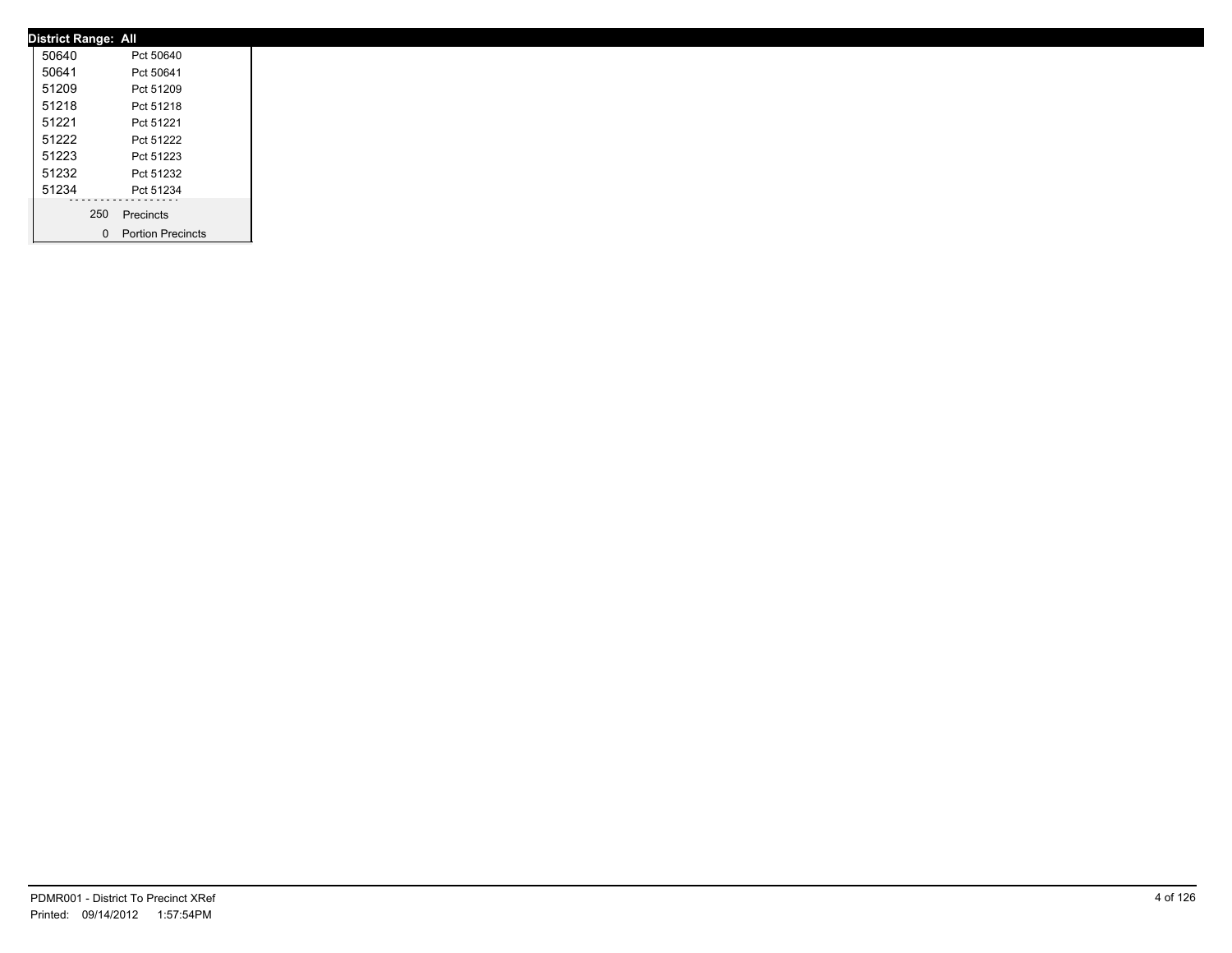| <b>District Range: All</b> |                               |       |           |       |           |       |           |       |           |  |
|----------------------------|-------------------------------|-------|-----------|-------|-----------|-------|-----------|-------|-----------|--|
|                            | 2nd State Senatorial District | 11233 | Pct 11233 | 21230 | Pct 21230 | 31219 | Pct 31219 | 41208 | Pct 41208 |  |
|                            |                               | 11244 | Pct 11244 | 21231 | Pct 21231 | 31222 | Pct 31222 | 41209 | Pct 41209 |  |
|                            | $*202$                        | 11249 | Pct 11249 | 21233 | Pct 21233 | 31223 | Pct 31223 | 41210 | Pct 41210 |  |
|                            |                               | 11250 | Pct 11250 | 21236 | Pct 21236 | 31224 | Pct 31224 | 41211 | Pct 41211 |  |
| 10903                      | Pct 10903                     | 20303 | Pct 20303 | 21243 | Pct 21243 | 31225 | Pct 31225 | 41215 | Pct 41215 |  |
| 10905                      | Pct 10905                     | 20304 | Pct 20304 | 21248 | Pct 21248 | 31226 | Pct 31226 | 41216 | Pct 41216 |  |
| 10906                      | Pct 10906                     | 20305 | Pct 20305 | 21250 | Pct 21250 | 31227 | Pct 31227 | 41220 | Pct 41220 |  |
| 10908                      | Pct 10908                     | 20306 | Pct 20306 | 21253 | Pct 21253 | 31228 | Pct 31228 | 41224 | Pct 41224 |  |
| 10909                      | Pct 10909                     | 20307 | Pct 20307 | 21254 | Pct 21254 | 31229 | Pct 31229 | 41226 | Pct 41226 |  |
| 10910                      | Pct 10910                     | 20308 | Pct 20308 | 21255 | Pct 21255 | 31235 | Pct 31235 | 41228 | Pct 41228 |  |
| 10913                      | Pct 10913                     | 20313 | Pct 20313 | 30145 | Pct 30145 | 31237 | Pct 31237 | 41230 | Pct 41230 |  |
| 10914                      | Pct 10914                     | 20315 | Pct 20315 | 30153 | Pct 30153 | 31239 | Pct 31239 | 41232 | Pct 41232 |  |
| 10915                      | Pct 10915                     | 20432 | Pct 20432 | 30501 | Pct 30501 | 31240 | Pct 31240 | 41239 | Pct 41239 |  |
| 10917                      | Pct 10917                     | 20435 | Pct 20435 | 30502 | Pct 30502 | 31242 | Pct 31242 | 41251 | Pct 41251 |  |
| 10919                      | Pct 10919                     | 20439 | Pct 20439 | 30503 | Pct 30503 | 31243 | Pct 31243 | 41252 | Pct 41252 |  |
| 10920                      | Pct 10920                     | 20440 | Pct 20440 | 30504 | Pct 30504 | 31246 | Pct 31246 | 41253 | Pct 41253 |  |
| 10921                      | Pct 10921                     | 20441 | Pct 20441 | 30505 | Pct 30505 | 31247 | Pct 31247 | 41254 | Pct 41254 |  |
| 10923                      | Pct 10923                     | 20442 | Pct 20442 | 30506 | Pct 30506 | 31251 | Pct 31251 | 50601 | Pct 50601 |  |
| 10924                      | Pct 10924                     | 20446 | Pct 20446 | 30507 | Pct 30507 | 31258 | Pct 31258 | 50602 | Pct 50602 |  |
| 10925                      | Pct 10925                     | 20447 | Pct 20447 | 30508 | Pct 30508 | 40222 | Pct 40222 | 50603 | Pct 50603 |  |
| 10929                      | Pct 10929                     | 20449 | Pct 20449 | 30509 | Pct 30509 | 40223 | Pct 40223 | 50604 | Pct 50604 |  |
| 10930                      | Pct 10930                     | 20451 | Pct 20451 | 30510 | Pct 30510 | 40227 | Pct 40227 | 50605 | Pct 50605 |  |
| 10931                      | Pct 10931                     | 20452 | Pct 20452 | 30511 | Pct 30511 | 40229 | Pct 40229 | 50606 | Pct 50606 |  |
| 10932                      | Pct 10932                     | 20718 | Pct 20718 | 30513 | Pct 30513 | 40231 | Pct 40231 | 50607 | Pct 50607 |  |
| 10934                      | Pct 10934                     | 20719 | Pct 20719 | 30515 | Pct 30515 | 40234 | Pct 40234 | 50608 | Pct 50608 |  |
| 10935                      | Pct 10935                     | 20728 | Pct 20728 | 30520 | Pct 30520 | 40235 | Pct 40235 | 50610 | Pct 50610 |  |
| 10936                      | Pct 10936                     | 20810 | Pct 20810 | 30521 | Pct 30521 | 40236 | Pct 40236 | 50611 | Pct 50611 |  |
| 10937                      | Pct 10937                     | 20811 | Pct 20811 | 31030 | Pct 31030 | 40237 | Pct 40237 | 50612 | Pct 50612 |  |
| 10938                      | Pct 10938                     | 20814 | Pct 20814 | 31031 | Pct 31031 | 40238 | Pct 40238 | 50613 | Pct 50613 |  |
| 10939                      | Pct 10939                     | 20816 | Pct 20816 | 31032 | Pct 31032 | 40421 | Pct 40421 | 50614 | Pct 50614 |  |
| 10940                      | Pct 10940                     | 20817 | Pct 20817 | 31033 | Pct 31033 | 40425 | Pct 40425 | 50615 | Pct 50615 |  |
| 10941                      | Pct 10941                     | 20820 | Pct 20820 | 31034 | Pct 31034 | 40433 | Pct 40433 | 50616 | Pct 50616 |  |
| 10942                      | Pct 10942                     | 20821 | Pct 20821 | 31036 | Pct 31036 | 40610 | Pct 40610 | 50617 | Pct 50617 |  |
| 10943                      | Pct 10943                     | 20822 | Pct 20822 | 31038 | Pct 31038 | 40612 | Pct 40612 | 50619 | Pct 50619 |  |
| 10945                      | Pct 10945                     | 20823 | Pct 20823 | 31041 | Pct 31041 | 40613 | Pct 40613 | 50620 | Pct 50620 |  |
| 10947                      | Pct 10947                     | 20824 | Pct 20824 | 31144 | Pct 31144 | 40614 | Pct 40614 | 50624 | Pct 50624 |  |
| 10948                      | Pct 10948                     | 20825 | Pct 20825 | 31148 | Pct 31148 | 40617 | Pct 40617 | 50625 | Pct 50625 |  |
| 11201                      | Pct 11201                     | 20826 | Pct 20826 | 31149 | Pct 31149 | 40618 | Pct 40618 | 50626 | Pct 50626 |  |
| 11202                      | Pct 11202                     | 20827 | Pct 20827 | 31151 | Pct 31151 | 40619 | Pct 40619 | 50627 | Pct 50627 |  |
| 11204                      | Pct 11204                     | 20934 | Pct 20934 | 31152 | Pct 31152 | 40946 | Pct 40946 | 50628 | Pct 50628 |  |
| 11207                      | Pct 11207                     | 20937 | Pct 20937 | 31154 | Pct 31154 | 40949 | Pct 40949 | 50629 | Pct 50629 |  |
| 11211                      | Pct 11211                     | 20938 | Pct 20938 | 31155 | Pct 31155 | 40950 | Pct 40950 | 50630 | Pct 50630 |  |
| 11212                      | Pct 11212                     | 20944 | Pct 20944 | 31156 | Pct 31156 | 41201 | Pct 41201 | 50631 | Pct 50631 |  |
| 11216                      | Pct 11216                     | 20945 | Pct 20945 | 31157 | Pct 31157 | 41202 | Pct 41202 | 50633 | Pct 50633 |  |
| 11218                      | Pct 11218                     | 21201 | Pct 21201 | 31212 | Pct 31212 | 41203 | Pct 41203 | 50635 | Pct 50635 |  |
| 11222                      | Pct 11222                     | 21202 | Pct 21202 | 31214 | Pct 31214 | 41204 | Pct 41204 | 50636 | Pct 50636 |  |
| 11226                      | Pct 11226                     | 21209 | Pct 21209 | 31216 | Pct 31216 | 41205 | Pct 41205 | 50637 | Pct 50637 |  |
| 11227                      | Pct 11227                     | 21212 | Pct 21212 | 31217 | Pct 31217 | 41206 | Pct 41206 | 50638 | Pct 50638 |  |
| 11228                      | Pct 11228                     | 21229 | Pct 21229 | 31218 | Pct 31218 | 41207 | Pct 41207 | 50639 | Pct 50639 |  |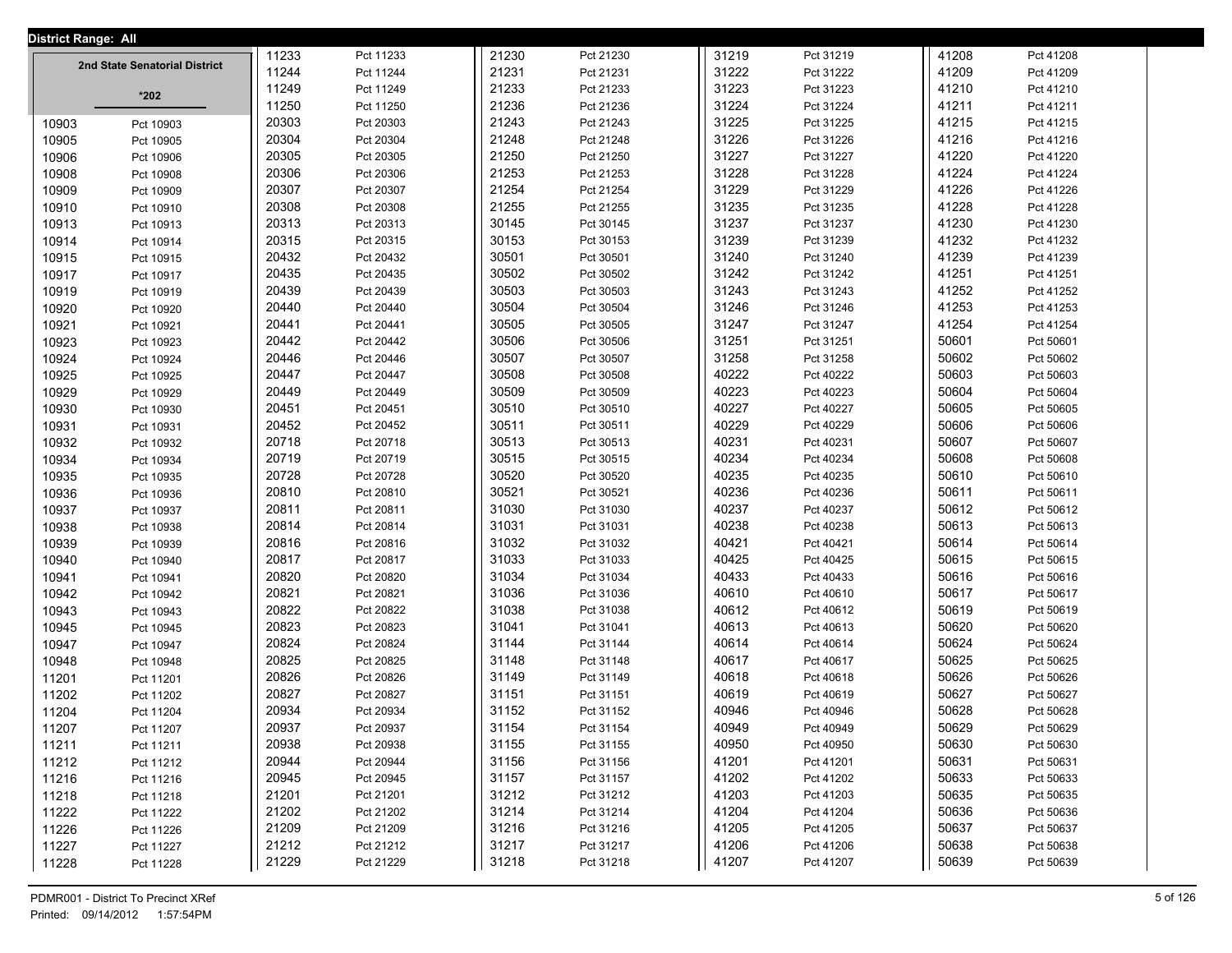| <b>District Range: All</b> |     |                     |
|----------------------------|-----|---------------------|
| 50640                      |     | Pct 50640           |
| 50641                      |     | Pct 50641           |
| 51209                      |     | Pct 51209           |
| 51218                      |     | Pct 51218           |
| 51221                      |     | Pct 51221           |
| 51222                      |     | Pct 51222           |
| 51223                      |     | Pct 51223           |
| 51232                      |     | Pct 51232           |
| 51234                      |     | Pct 51234           |
|                            | 250 | Precincts           |
|                            |     | 0 Portion Precincts |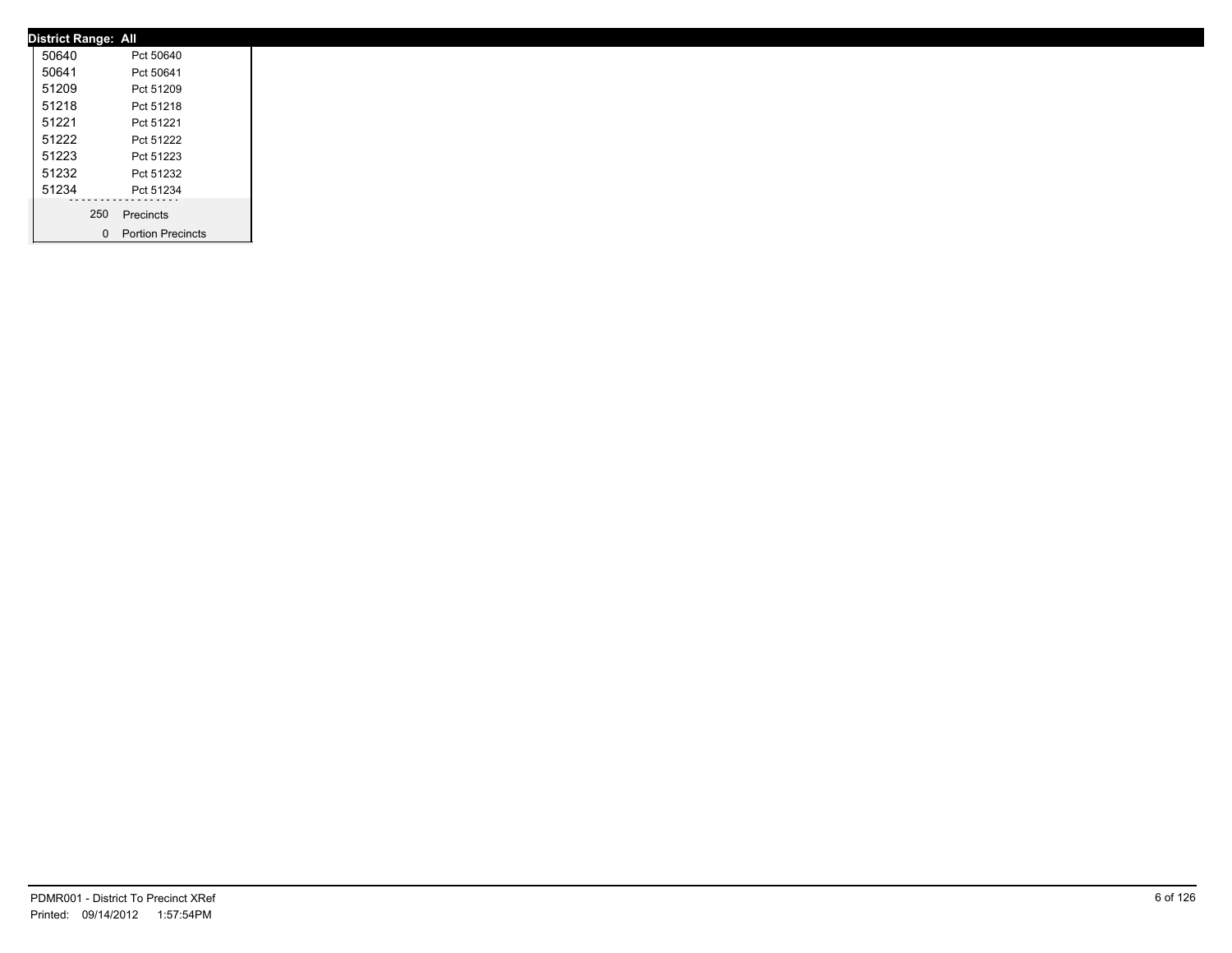| District Range: All |                        |       |           |       |           |       |           |       |           |  |
|---------------------|------------------------|-------|-----------|-------|-----------|-------|-----------|-------|-----------|--|
|                     |                        | 11233 | Pct 11233 | 21230 | Pct 21230 | 31219 | Pct 31219 | 41208 | Pct 41208 |  |
|                     | 10th Assembly District | 11244 | Pct 11244 | 21231 | Pct 21231 | 31222 | Pct 31222 | 41209 | Pct 41209 |  |
|                     | $*310$                 | 11249 | Pct 11249 | 21233 | Pct 21233 | 31223 | Pct 31223 | 41210 | Pct 41210 |  |
|                     |                        | 11250 | Pct 11250 | 21236 | Pct 21236 | 31224 | Pct 31224 | 41211 | Pct 41211 |  |
| 10903               | Pct 10903              | 20303 | Pct 20303 | 21243 | Pct 21243 | 31225 | Pct 31225 | 41215 | Pct 41215 |  |
| 10905               | Pct 10905              | 20304 | Pct 20304 | 21248 | Pct 21248 | 31226 | Pct 31226 | 41216 | Pct 41216 |  |
| 10906               | Pct 10906              | 20305 | Pct 20305 | 21250 | Pct 21250 | 31227 | Pct 31227 | 41220 | Pct 41220 |  |
| 10908               | Pct 10908              | 20306 | Pct 20306 | 21253 | Pct 21253 | 31228 | Pct 31228 | 41224 | Pct 41224 |  |
| 10909               | Pct 10909              | 20307 | Pct 20307 | 21254 | Pct 21254 | 31229 | Pct 31229 | 41226 | Pct 41226 |  |
| 10910               | Pct 10910              | 20308 | Pct 20308 | 21255 | Pct 21255 | 31235 | Pct 31235 | 41228 | Pct 41228 |  |
| 10913               | Pct 10913              | 20313 | Pct 20313 | 30145 | Pct 30145 | 31237 | Pct 31237 | 41230 | Pct 41230 |  |
| 10914               | Pct 10914              | 20315 | Pct 20315 | 30153 | Pct 30153 | 31239 | Pct 31239 | 41232 | Pct 41232 |  |
| 10915               | Pct 10915              | 20432 | Pct 20432 | 30501 | Pct 30501 | 31240 | Pct 31240 | 41239 | Pct 41239 |  |
| 10917               | Pct 10917              | 20435 | Pct 20435 | 30502 | Pct 30502 | 31242 | Pct 31242 | 41251 | Pct 41251 |  |
| 10919               | Pct 10919              | 20439 | Pct 20439 | 30503 | Pct 30503 | 31243 | Pct 31243 | 41252 | Pct 41252 |  |
| 10920               | Pct 10920              | 20440 | Pct 20440 | 30504 | Pct 30504 | 31246 | Pct 31246 | 41253 | Pct 41253 |  |
| 10921               | Pct 10921              | 20441 | Pct 20441 | 30505 | Pct 30505 | 31247 | Pct 31247 | 41254 | Pct 41254 |  |
| 10923               | Pct 10923              | 20442 | Pct 20442 | 30506 | Pct 30506 | 31251 | Pct 31251 | 50601 | Pct 50601 |  |
| 10924               | Pct 10924              | 20446 | Pct 20446 | 30507 | Pct 30507 | 31258 | Pct 31258 | 50602 | Pct 50602 |  |
| 10925               | Pct 10925              | 20447 | Pct 20447 | 30508 | Pct 30508 | 40222 | Pct 40222 | 50603 | Pct 50603 |  |
| 10929               | Pct 10929              | 20449 | Pct 20449 | 30509 | Pct 30509 | 40223 | Pct 40223 | 50604 | Pct 50604 |  |
| 10930               | Pct 10930              | 20451 | Pct 20451 | 30510 | Pct 30510 | 40227 | Pct 40227 | 50605 | Pct 50605 |  |
| 10931               | Pct 10931              | 20452 | Pct 20452 | 30511 | Pct 30511 | 40229 | Pct 40229 | 50606 | Pct 50606 |  |
| 10932               | Pct 10932              | 20718 | Pct 20718 | 30513 | Pct 30513 | 40231 | Pct 40231 | 50607 | Pct 50607 |  |
| 10934               | Pct 10934              | 20719 | Pct 20719 | 30515 | Pct 30515 | 40234 | Pct 40234 | 50608 | Pct 50608 |  |
| 10935               | Pct 10935              | 20728 | Pct 20728 | 30520 | Pct 30520 | 40235 | Pct 40235 | 50610 | Pct 50610 |  |
| 10936               | Pct 10936              | 20810 | Pct 20810 | 30521 | Pct 30521 | 40236 | Pct 40236 | 50611 | Pct 50611 |  |
| 10937               | Pct 10937              | 20811 | Pct 20811 | 31030 | Pct 31030 | 40237 | Pct 40237 | 50612 | Pct 50612 |  |
| 10938               | Pct 10938              | 20814 | Pct 20814 | 31031 | Pct 31031 | 40238 | Pct 40238 | 50613 | Pct 50613 |  |
| 10939               | Pct 10939              | 20816 | Pct 20816 | 31032 | Pct 31032 | 40421 | Pct 40421 | 50614 | Pct 50614 |  |
| 10940               | Pct 10940              | 20817 | Pct 20817 | 31033 | Pct 31033 | 40425 | Pct 40425 | 50615 | Pct 50615 |  |
| 10941               | Pct 10941              | 20820 | Pct 20820 | 31034 | Pct 31034 | 40433 | Pct 40433 | 50616 | Pct 50616 |  |
| 10942               | Pct 10942              | 20821 | Pct 20821 | 31036 | Pct 31036 | 40610 | Pct 40610 | 50617 | Pct 50617 |  |
| 10943               | Pct 10943              | 20822 | Pct 20822 | 31038 | Pct 31038 | 40612 | Pct 40612 | 50619 | Pct 50619 |  |
| 10945               | Pct 10945              | 20823 | Pct 20823 | 31041 | Pct 31041 | 40613 | Pct 40613 | 50620 | Pct 50620 |  |
| 10947               | Pct 10947              | 20824 | Pct 20824 | 31144 | Pct 31144 | 40614 | Pct 40614 | 50624 | Pct 50624 |  |
| 10948               | Pct 10948              | 20825 | Pct 20825 | 31148 | Pct 31148 | 40617 | Pct 40617 | 50625 | Pct 50625 |  |
| 11201               | Pct 11201              | 20826 | Pct 20826 | 31149 | Pct 31149 | 40618 | Pct 40618 | 50626 | Pct 50626 |  |
| 11202               | Pct 11202              | 20827 | Pct 20827 | 31151 | Pct 31151 | 40619 | Pct 40619 | 50627 | Pct 50627 |  |
| 11204               | Pct 11204              | 20934 | Pct 20934 | 31152 | Pct 31152 | 40946 | Pct 40946 | 50628 | Pct 50628 |  |
| 11207               | Pct 11207              | 20937 | Pct 20937 | 31154 | Pct 31154 | 40949 | Pct 40949 | 50629 | Pct 50629 |  |
| 11211               | Pct 11211              | 20938 | Pct 20938 | 31155 | Pct 31155 | 40950 | Pct 40950 | 50630 | Pct 50630 |  |
| 11212               | Pct 11212              | 20944 | Pct 20944 | 31156 | Pct 31156 | 41201 | Pct 41201 | 50631 | Pct 50631 |  |
| 11216               | Pct 11216              | 20945 | Pct 20945 | 31157 | Pct 31157 | 41202 | Pct 41202 | 50633 | Pct 50633 |  |
| 11218               | Pct 11218              | 21201 | Pct 21201 | 31212 | Pct 31212 | 41203 | Pct 41203 | 50635 | Pct 50635 |  |
| 11222               |                        | 21202 | Pct 21202 | 31214 | Pct 31214 | 41204 | Pct 41204 | 50636 | Pct 50636 |  |
| 11226               | Pct 11222<br>Pct 11226 | 21209 | Pct 21209 | 31216 | Pct 31216 | 41205 | Pct 41205 | 50637 | Pct 50637 |  |
| 11227               | Pct 11227              | 21212 | Pct 21212 | 31217 | Pct 31217 | 41206 | Pct 41206 | 50638 | Pct 50638 |  |
|                     |                        | 21229 | Pct 21229 | 31218 | Pct 31218 | 41207 | Pct 41207 | 50639 | Pct 50639 |  |
| 11228               | Pct 11228              |       |           |       |           |       |           |       |           |  |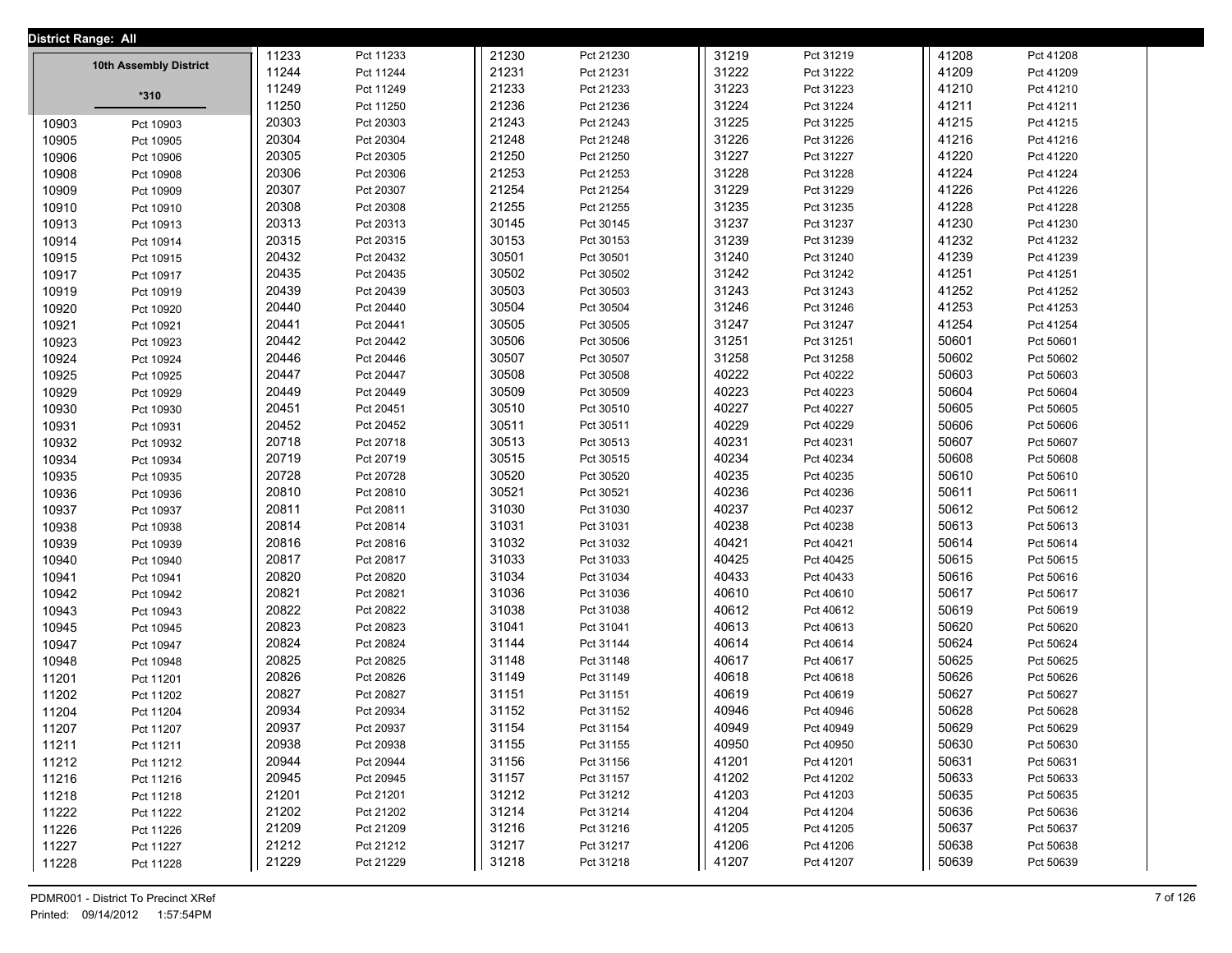| <b>District Range: All</b> |     |                     |
|----------------------------|-----|---------------------|
| 50640                      |     | Pct 50640           |
| 50641                      |     | Pct 50641           |
| 51209                      |     | Pct 51209           |
| 51218                      |     | Pct 51218           |
| 51221                      |     | Pct 51221           |
| 51222                      |     | Pct 51222           |
| 51223                      |     | Pct 51223           |
| 51232                      |     | Pct 51232           |
| 51234                      |     | Pct 51234           |
|                            | 250 | Precincts           |
|                            |     | 0 Portion Precincts |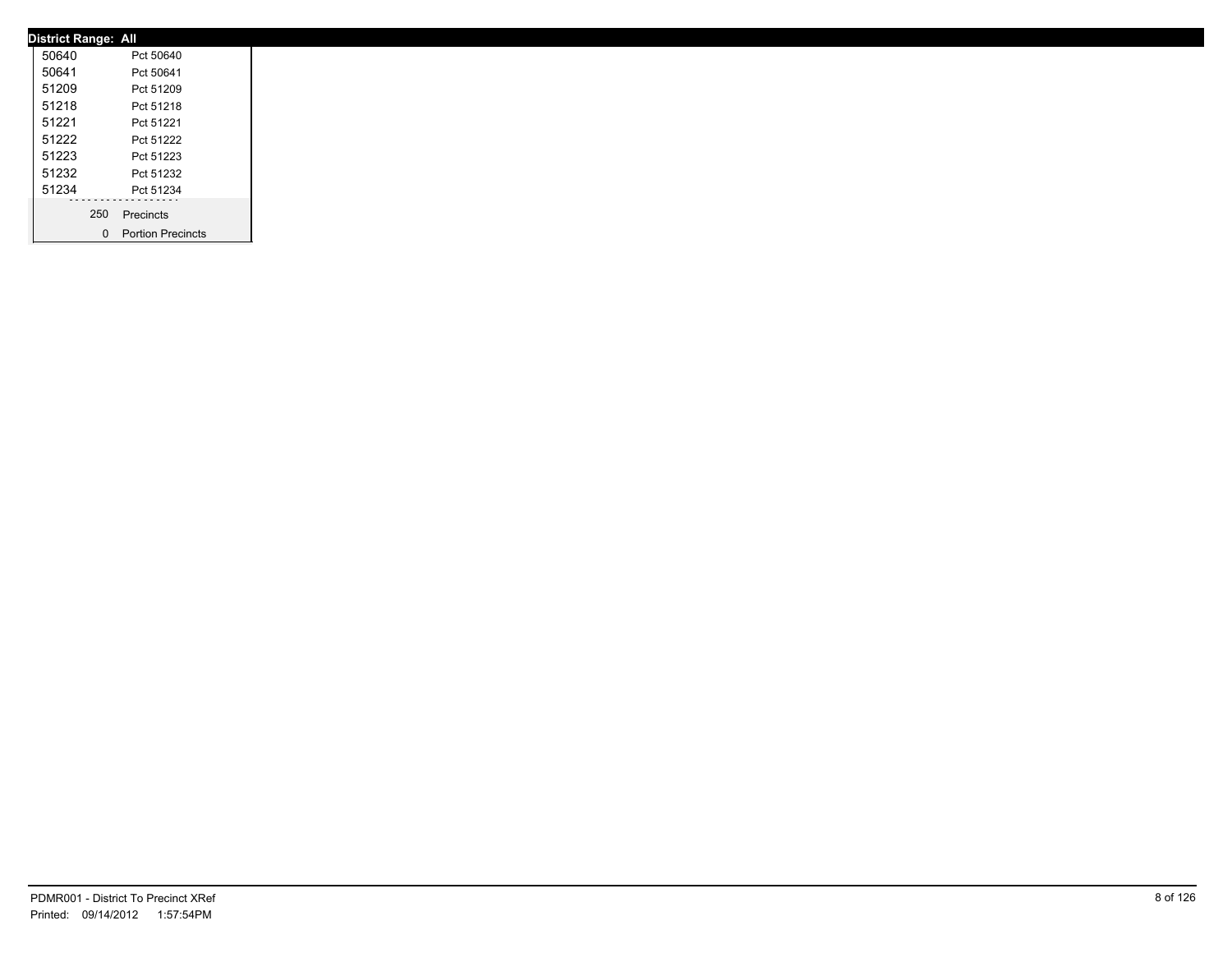|       | <u>District Range. All</u>        | 11233 |    | Pct 11233           |
|-------|-----------------------------------|-------|----|---------------------|
|       | <b>1st Supervisorial District</b> | 11244 |    | Pct 11244           |
|       |                                   | 11249 |    | Pct 11249           |
|       | $*401$                            | 11250 |    |                     |
|       |                                   |       |    | Pct 11250           |
| 10903 | Pct 10903                         |       | 49 | Precincts           |
| 10905 | Pct 10905                         |       |    | 0 Portion Precincts |
| 10906 | Pct 10906                         |       |    |                     |
| 10908 | Pct 10908                         |       |    |                     |
| 10909 | Pct 10909                         |       |    |                     |
| 10910 | Pct 10910                         |       |    |                     |
| 10913 | Pct 10913                         |       |    |                     |
| 10914 | Pct 10914                         |       |    |                     |
| 10915 | Pct 10915                         |       |    |                     |
| 10917 | Pct 10917                         |       |    |                     |
| 10919 | Pct 10919                         |       |    |                     |
| 10920 | Pct 10920                         |       |    |                     |
| 10921 | Pct 10921                         |       |    |                     |
| 10923 | Pct 10923                         |       |    |                     |
| 10924 | Pct 10924                         |       |    |                     |
| 10925 | Pct 10925                         |       |    |                     |
| 10929 | Pct 10929                         |       |    |                     |
| 10930 | Pct 10930                         |       |    |                     |
| 10931 | Pct 10931                         |       |    |                     |
| 10932 | Pct 10932                         |       |    |                     |
| 10934 | Pct 10934                         |       |    |                     |
| 10935 | Pct 10935                         |       |    |                     |
| 10936 | Pct 10936                         |       |    |                     |
| 10937 | Pct 10937                         |       |    |                     |
| 10938 |                                   |       |    |                     |
|       | Pct 10938                         |       |    |                     |
| 10939 | Pct 10939                         |       |    |                     |
| 10940 | Pct 10940                         |       |    |                     |
| 10941 | Pct 10941                         |       |    |                     |
| 10942 | Pct 10942                         |       |    |                     |
| 10943 | Pct 10943                         |       |    |                     |
| 10945 | Pct 10945                         |       |    |                     |
| 10947 | Pct 10947                         |       |    |                     |
| 10948 | Pct 10948                         |       |    |                     |
| 11201 | Pct 11201                         |       |    |                     |
| 11202 | Pct 11202                         |       |    |                     |
| 11204 | Pct 11204                         |       |    |                     |
| 11207 | Pct 11207                         |       |    |                     |
| 11211 | Pct 11211                         |       |    |                     |
| 11212 | Pct 11212                         |       |    |                     |
| 11216 | Pct 11216                         |       |    |                     |
|       |                                   |       |    |                     |
| 11218 | Pct 11218                         |       |    |                     |
| 11222 | Pct 11222                         |       |    |                     |
| 11226 | Pct 11226                         |       |    |                     |
| 11227 | Pct 11227                         |       |    |                     |
| 11228 | Pct 11228                         |       |    |                     |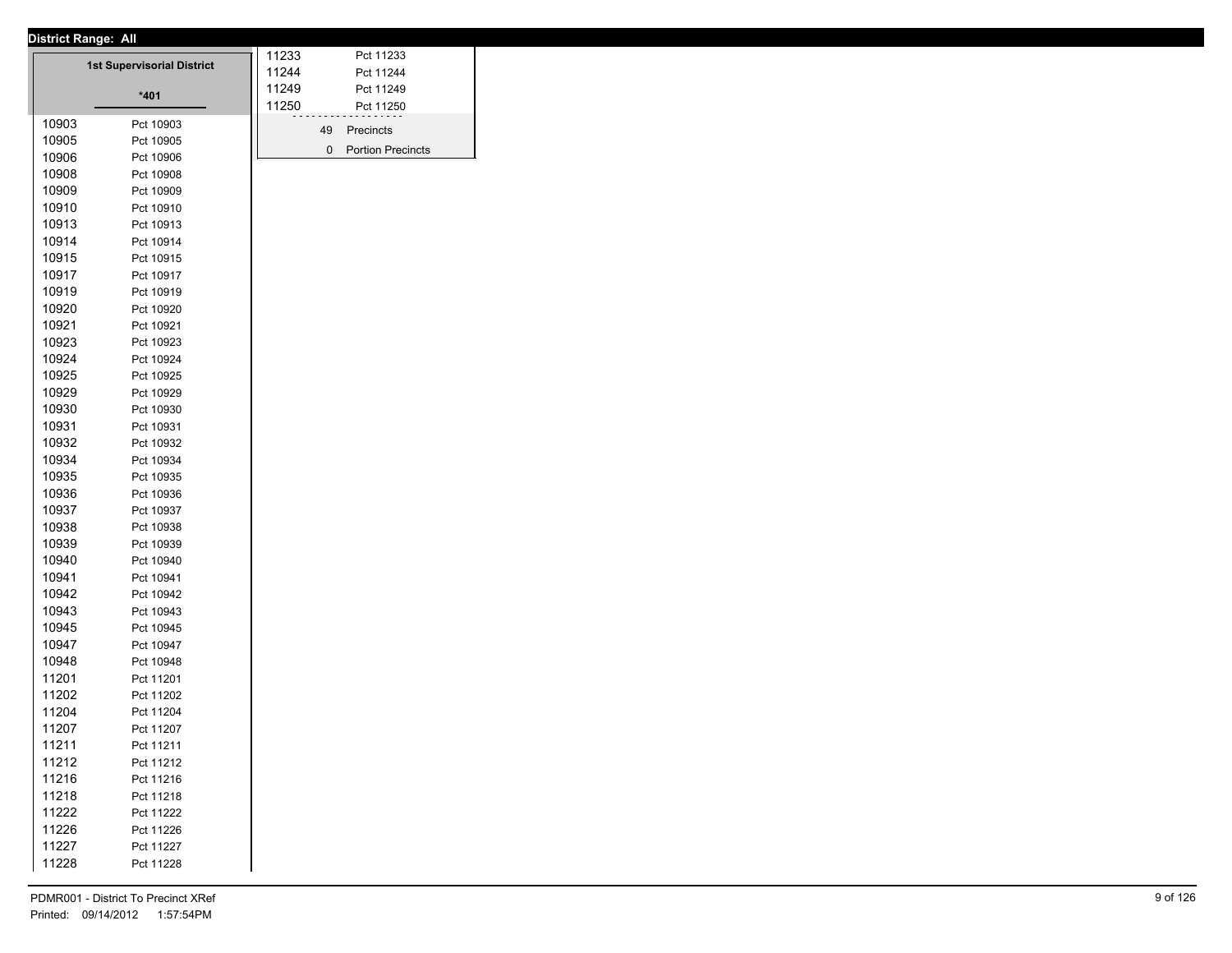|       | District Range: All        |       |    |                          |
|-------|----------------------------|-------|----|--------------------------|
|       | 2nd Supervisorial District | 21230 |    | Pct 21230                |
|       |                            | 21231 |    | Pct 21231                |
|       | *402                       | 21233 |    | Pct 21233                |
|       |                            | 21236 |    | Pct 21236                |
| 20303 | Pct 20303                  | 21243 |    | Pct 21243                |
| 20304 | Pct 20304                  | 21248 |    | Pct 21248                |
| 20305 | Pct 20305                  | 21250 |    | Pct 21250                |
| 20306 | Pct 20306                  | 21253 |    | Pct 21253                |
| 20307 | Pct 20307                  | 21254 |    | Pct 21254                |
| 20308 | Pct 20308                  | 21255 |    | Pct 21255                |
| 20313 | Pct 20313                  |       | 55 | Precincts                |
| 20315 | Pct 20315                  |       | 0  | <b>Portion Precincts</b> |
| 20432 | Pct 20432                  |       |    |                          |
| 20435 | Pct 20435                  |       |    |                          |
| 20439 | Pct 20439                  |       |    |                          |
| 20440 | Pct 20440                  |       |    |                          |
| 20441 | Pct 20441                  |       |    |                          |
| 20442 | Pct 20442                  |       |    |                          |
| 20446 | Pct 20446                  |       |    |                          |
| 20447 | Pct 20447                  |       |    |                          |
| 20449 | Pct 20449                  |       |    |                          |
| 20451 | Pct 20451                  |       |    |                          |
| 20452 | Pct 20452                  |       |    |                          |
| 20718 | Pct 20718                  |       |    |                          |
| 20719 | Pct 20719                  |       |    |                          |
| 20728 | Pct 20728                  |       |    |                          |
| 20810 | Pct 20810                  |       |    |                          |
| 20811 | Pct 20811                  |       |    |                          |
| 20814 | Pct 20814                  |       |    |                          |
| 20816 | Pct 20816                  |       |    |                          |
| 20817 | Pct 20817                  |       |    |                          |
| 20820 | Pct 20820                  |       |    |                          |
| 20821 | Pct 20821                  |       |    |                          |
| 20822 | Pct 20822                  |       |    |                          |
| 20823 | Pct 20823                  |       |    |                          |
| 20824 | Pct 20824                  |       |    |                          |
| 20825 | Pct 20825                  |       |    |                          |
| 20826 | Pct 20826                  |       |    |                          |
| 20827 | Pct 20827                  |       |    |                          |
| 20934 | Pct 20934                  |       |    |                          |
| 20937 | Pct 20937                  |       |    |                          |
| 20938 | Pct 20938                  |       |    |                          |
| 20944 | Pct 20944                  |       |    |                          |
| 20945 | Pct 20945                  |       |    |                          |
| 21201 | Pct 21201                  |       |    |                          |
| 21202 | Pct 21202                  |       |    |                          |
| 21209 | Pct 21209                  |       |    |                          |
| 21212 | Pct 21212                  |       |    |                          |
| 21229 | Pct 21229                  |       |    |                          |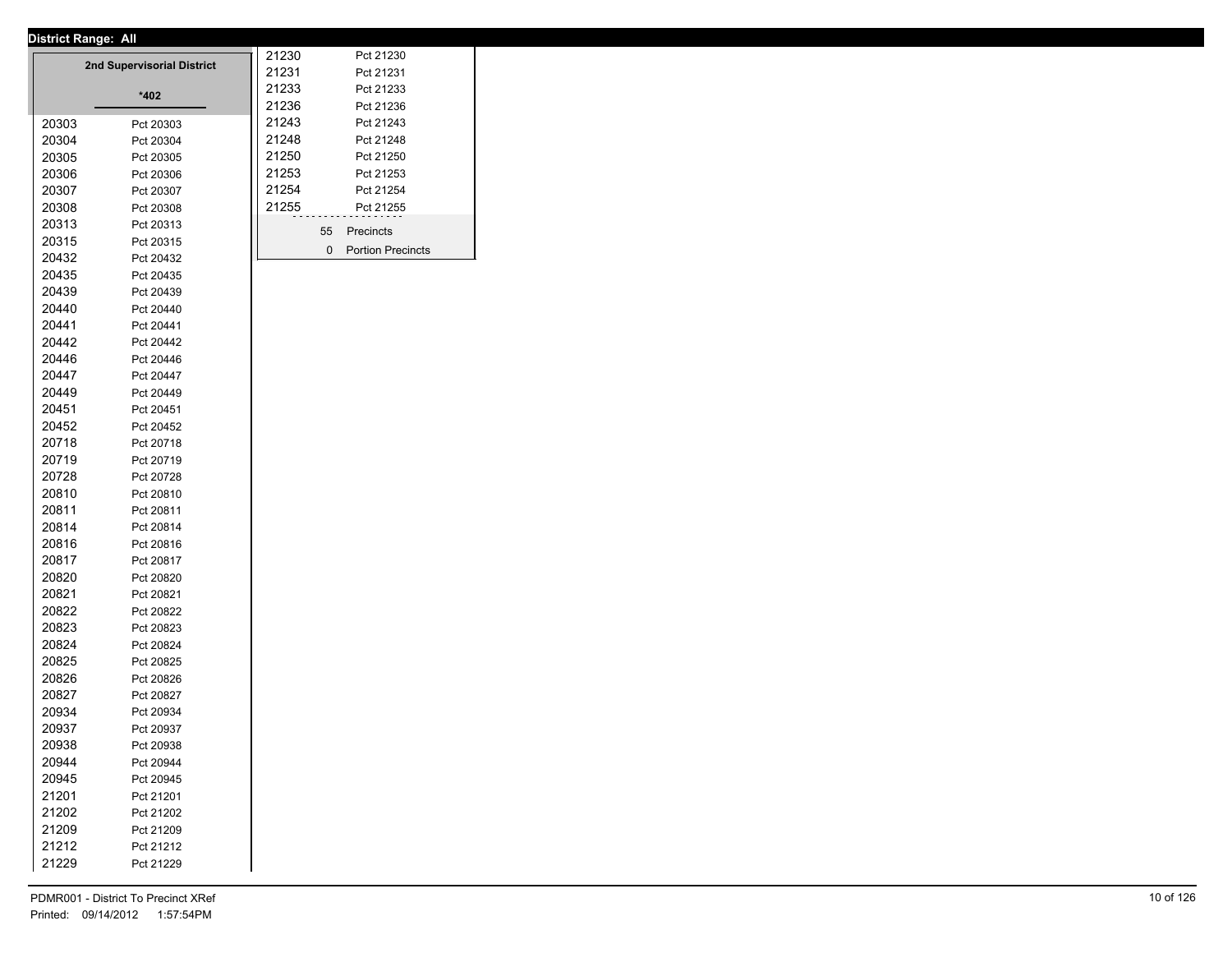| ווג: District Range: All |                            |                |    |                          |
|--------------------------|----------------------------|----------------|----|--------------------------|
|                          | 3rd Supervisorial District | 31227          |    | Pct 31227                |
|                          |                            | 31228<br>31229 |    | Pct 31228<br>Pct 31229   |
|                          | *403                       | 31235          |    | Pct 31235                |
| 30145                    |                            | 31237          |    | Pct 31237                |
|                          | Pct 30145                  | 31239          |    | Pct 31239                |
| 30153                    | Pct 30153                  | 31240          |    | Pct 31240                |
| 30501                    | Pct 30501                  | 31242          |    | Pct 31242                |
| 30502                    | Pct 30502                  | 31243          |    | Pct 31243                |
| 30503                    | Pct 30503                  | 31246          |    | Pct 31246                |
| 30504                    | Pct 30504                  | 31247          |    | Pct 31247                |
| 30505<br>30506           | Pct 30505<br>Pct 30506     | 31251          |    | Pct 31251                |
| 30507                    | Pct 30507                  | 31258          |    | Pct 31258                |
| 30508                    | Pct 30508                  |                |    |                          |
| 30509                    | Pct 30509                  |                | 58 | Precincts                |
| 30510                    |                            |                | 0  | <b>Portion Precincts</b> |
| 30511                    | Pct 30510<br>Pct 30511     |                |    |                          |
| 30513                    |                            |                |    |                          |
| 30515                    | Pct 30513                  |                |    |                          |
|                          | Pct 30515                  |                |    |                          |
| 30520                    | Pct 30520                  |                |    |                          |
| 30521<br>31030           | Pct 30521<br>Pct 31030     |                |    |                          |
| 31031                    |                            |                |    |                          |
| 31032                    | Pct 31031<br>Pct 31032     |                |    |                          |
| 31033                    | Pct 31033                  |                |    |                          |
| 31034                    | Pct 31034                  |                |    |                          |
| 31036                    | Pct 31036                  |                |    |                          |
| 31038                    | Pct 31038                  |                |    |                          |
| 31041                    | Pct 31041                  |                |    |                          |
| 31144                    | Pct 31144                  |                |    |                          |
| 31148                    | Pct 31148                  |                |    |                          |
| 31149                    | Pct 31149                  |                |    |                          |
| 31151                    | Pct 31151                  |                |    |                          |
| 31152                    | Pct 31152                  |                |    |                          |
| 31154                    | Pct 31154                  |                |    |                          |
| 31155                    | Pct 31155                  |                |    |                          |
| 31156                    | Pct 31156                  |                |    |                          |
| 31157                    | Pct 31157                  |                |    |                          |
| 31212                    | Pct 31212                  |                |    |                          |
| 31214                    | Pct 31214                  |                |    |                          |
| 31216                    | Pct 31216                  |                |    |                          |
| 31217                    | Pct 31217                  |                |    |                          |
| 31218                    | Pct 31218                  |                |    |                          |
| 31219                    | Pct 31219                  |                |    |                          |
| 31222                    | Pct 31222                  |                |    |                          |
| 31223                    | Pct 31223                  |                |    |                          |
| 31224                    | Pct 31224                  |                |    |                          |
| 31225                    | Pct 31225                  |                |    |                          |
| 31226                    | Pct 31226                  |                |    |                          |
|                          |                            |                |    |                          |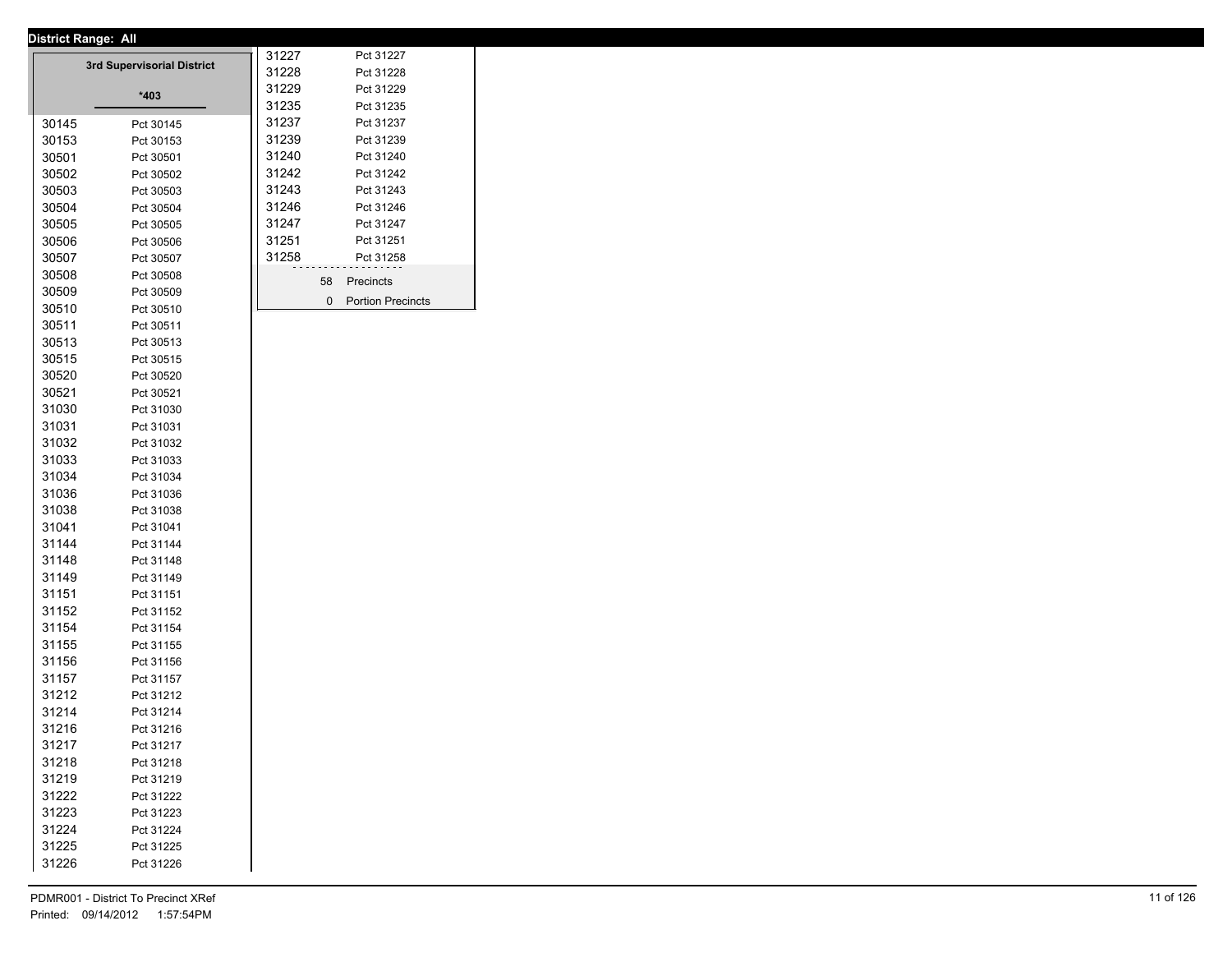| <b>District Range: All</b> |  |
|----------------------------|--|
|                            |  |

|       |                                   | 41253 |    | Pct 41253                |
|-------|-----------------------------------|-------|----|--------------------------|
|       | <b>4th Supervisorial District</b> | 41254 |    | Pct 41254                |
|       | $*404$                            |       | 47 | Precincts                |
|       |                                   |       | 0  | <b>Portion Precincts</b> |
| 40222 | Pct 40222                         |       |    |                          |
| 40223 | Pct 40223                         |       |    |                          |
| 40227 | Pct 40227                         |       |    |                          |
| 40229 | Pct 40229                         |       |    |                          |
| 40231 | Pct 40231                         |       |    |                          |
| 40234 | Pct 40234                         |       |    |                          |
| 40235 | Pct 40235                         |       |    |                          |
| 40236 | Pct 40236                         |       |    |                          |
| 40237 | Pct 40237                         |       |    |                          |
| 40238 | Pct 40238                         |       |    |                          |
| 40421 | Pct 40421                         |       |    |                          |
| 40425 | Pct 40425                         |       |    |                          |
| 40433 | Pct 40433                         |       |    |                          |
| 40610 | Pct 40610                         |       |    |                          |
| 40612 | Pct 40612                         |       |    |                          |
| 40613 | Pct 40613                         |       |    |                          |
| 40614 | Pct 40614                         |       |    |                          |
| 40617 | Pct 40617                         |       |    |                          |
| 40618 | Pct 40618                         |       |    |                          |
| 40619 | Pct 40619                         |       |    |                          |
| 40946 | Pct 40946                         |       |    |                          |
| 40949 | Pct 40949                         |       |    |                          |
| 40950 | Pct 40950                         |       |    |                          |
| 41201 | Pct 41201                         |       |    |                          |
| 41202 | Pct 41202                         |       |    |                          |
| 41203 | Pct 41203                         |       |    |                          |
| 41204 | Pct 41204                         |       |    |                          |
| 41205 | Pct 41205                         |       |    |                          |
| 41206 | Pct 41206                         |       |    |                          |
| 41207 | Pct 41207                         |       |    |                          |
| 41208 | Pct 41208                         |       |    |                          |
| 41209 | Pct 41209                         |       |    |                          |
| 41210 | Pct 41210                         |       |    |                          |
| 41211 | Pct 41211                         |       |    |                          |
| 41215 | Pct 41215                         |       |    |                          |
| 41216 | Pct 41216                         |       |    |                          |
| 41220 | Pct 41220                         |       |    |                          |
| 41224 | Pct 41224                         |       |    |                          |
| 41226 | Pct 41226                         |       |    |                          |
| 41228 | Pct 41228                         |       |    |                          |
| 41230 | Pct 41230                         |       |    |                          |
| 41232 | Pct 41232                         |       |    |                          |
| 41239 | Pct 41239                         |       |    |                          |
| 41251 | Pct 41251                         |       |    |                          |
| 41252 | Pct 41252                         |       |    |                          |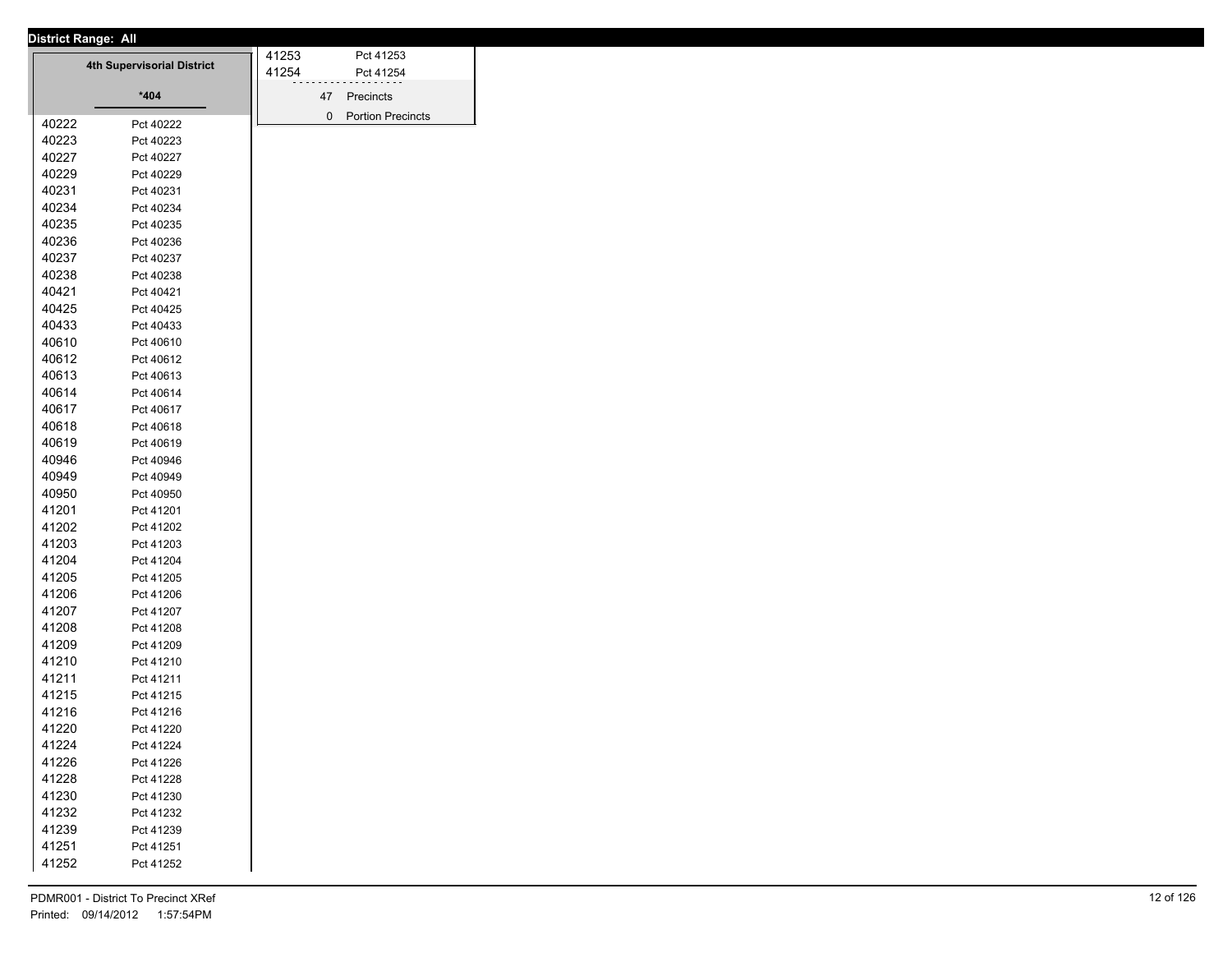|                | <b>District Range: All</b>              |
|----------------|-----------------------------------------|
|                | 5th Supervisorial District              |
|                |                                         |
|                | $*405$                                  |
| 50601          | Pct 50601                               |
| 50602          | Pct 50602                               |
| 50603          | Pct 50603                               |
| 50604          | Pct 50604                               |
| 50605          | Pct 50605                               |
| 50606          | Pct 50606                               |
| 50607          | Pct 50607                               |
| 50608          | Pct 50608                               |
| 50610          | Pct 50610                               |
| 50611          | Pct 50611                               |
| 50612          | Pct 50612                               |
| 50613          | Pct 50613                               |
| 50614          | Pct 50614                               |
| 50615          | Pct 50615                               |
| 50616          | Pct 50616                               |
| 50617          | Pct 50617                               |
| 50619          | Pct 50619                               |
| 50620          | Pct 50620                               |
| 50624          | Pct 50624                               |
| 50625          | Pct 50625                               |
| 50626          | Pct 50626                               |
| 50627<br>50628 | Pct 50627                               |
| 50629          | Pct 50628                               |
| 50630          | Pct 50629                               |
| 50631          | Pct 50630                               |
| 50633          | Pct 50631<br>Pct 50633                  |
| 50635          | Pct 50635                               |
| 50636          | Pct 50636                               |
| 50637          | Pct 50637                               |
| 50638          | Pct 50638                               |
| 50639          | Pct 50639                               |
| 50640          | Pct 50640                               |
| 50641          | Pct 50641                               |
| 51209          | Pct 51209                               |
| 51218          | Pct 51218                               |
| 51221          | Pct 51221                               |
| 51222          | Pct 51222                               |
| 51223          | Pct 51223                               |
| 51232          | Pct 51232                               |
| 51234          | Pct 51234                               |
|                | Precincts<br>41                         |
|                | $\mathbf 0$<br><b>Portion Precincts</b> |
|                |                                         |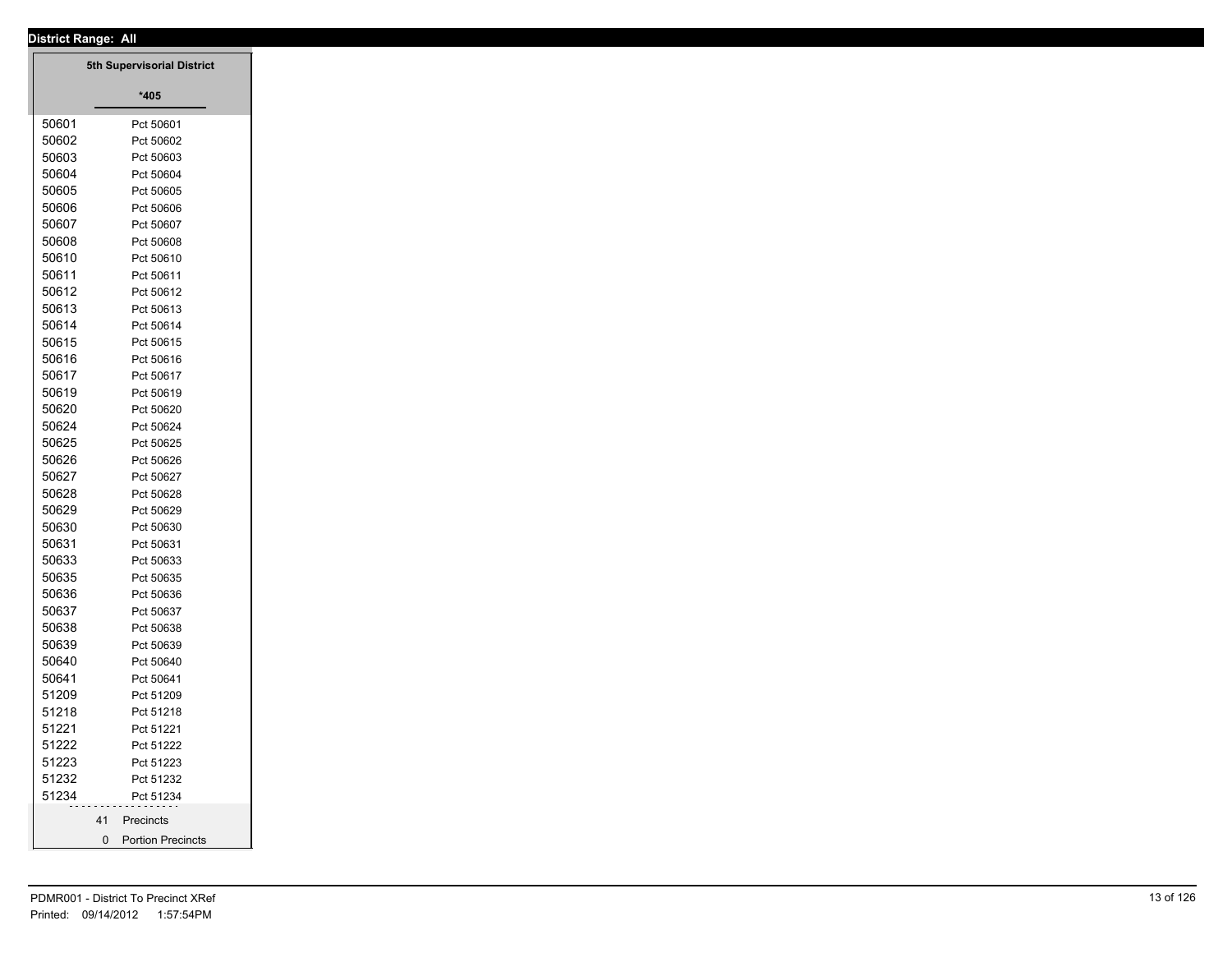|       | Town Of San Anselmo |
|-------|---------------------|
|       | $*501$              |
| 20810 | Pct 20810           |
| 20811 | Pct 20811           |
| 20814 | Pct 20814           |
| 20816 | Pct 20816           |
| 20817 | Pct 20817           |
| 20820 | Pct 20820           |
| 20821 | Pct 20821           |
| 20822 | Pct 20822           |
| 20823 | Pct 20823           |
| 20824 | Pct 20824           |
| 20825 | Pct 20825           |
| 20826 | Pct 20826           |
| 20827 | Pct 20827           |
|       | .<br>13             |
|       | Precincts           |
|       | 0 Portion Precincts |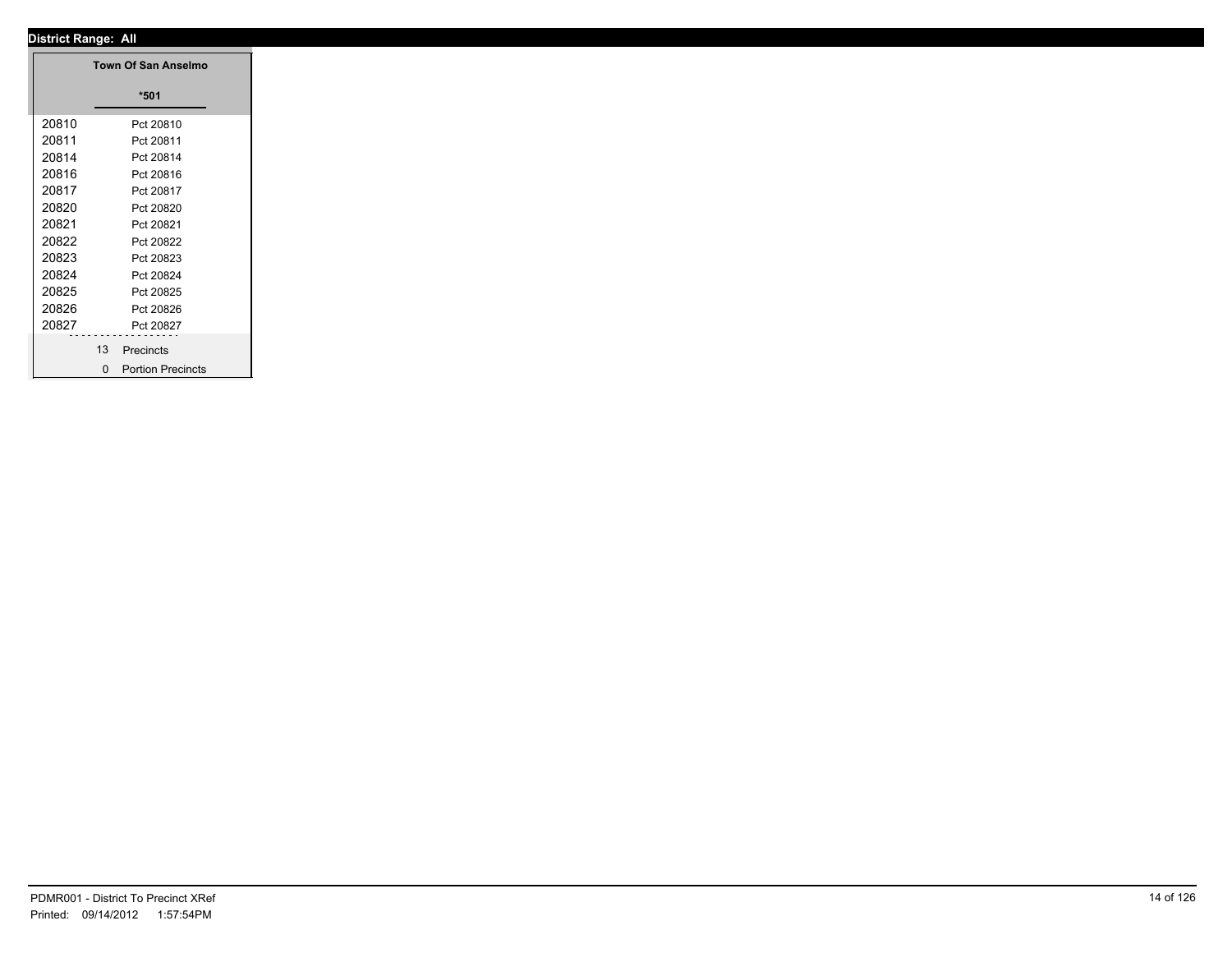|       | <b>City Of Belvedere</b> |
|-------|--------------------------|
|       | $*502$                   |
| 30145 | Pct 30145                |
| 30153 | Pct 30153                |
|       | 2 Precincts              |
|       | 0 Portion Precincts      |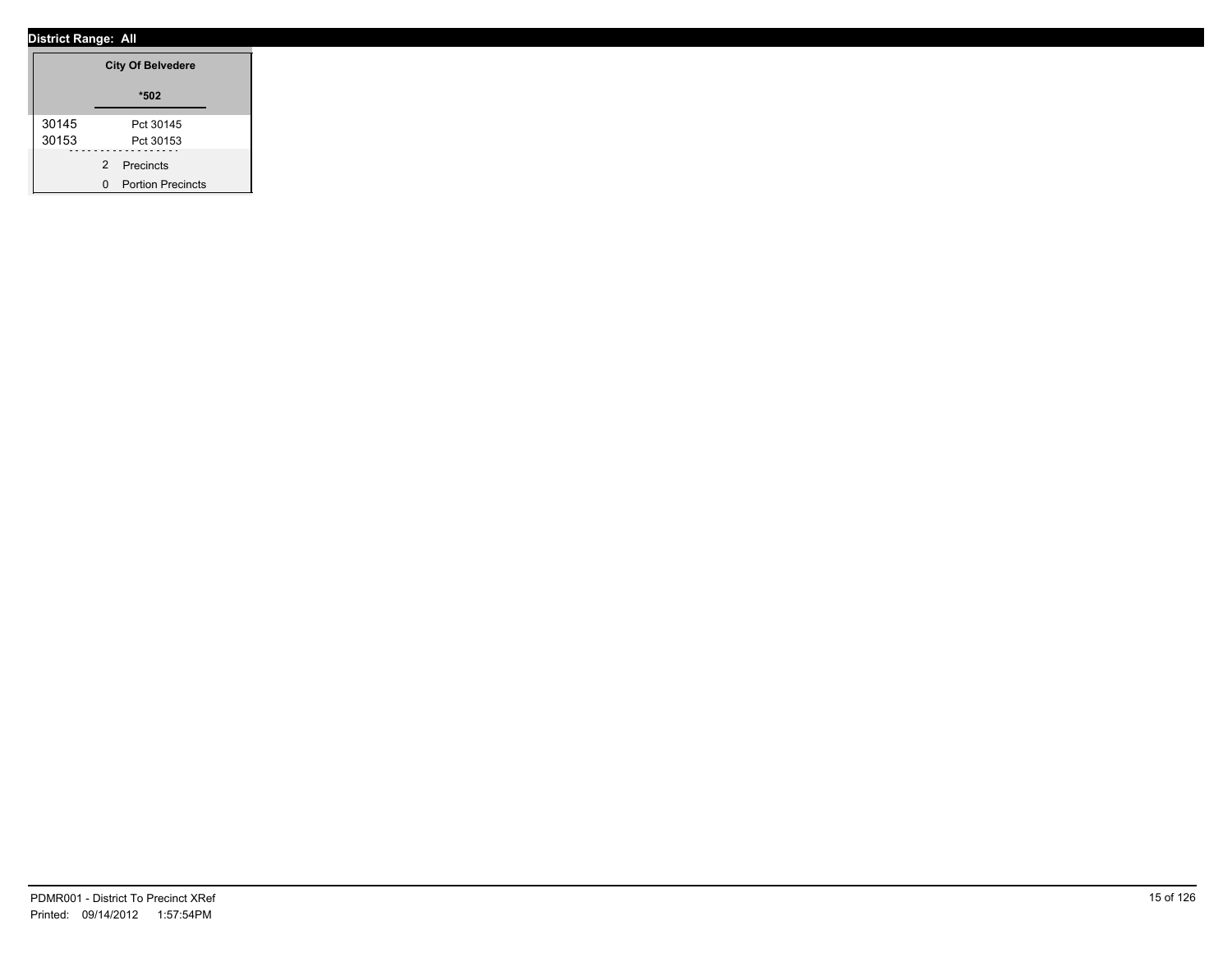|       |                             | <b>Town Of Corte Madera</b>      |  |
|-------|-----------------------------|----------------------------------|--|
|       |                             | $*503$                           |  |
| 40222 |                             | Pct 40222                        |  |
| 40223 |                             | Pct 40223                        |  |
| 40227 |                             | Pct 40227                        |  |
| 40229 |                             | Pct 40229                        |  |
| 40231 |                             | Pct 40231                        |  |
| 40234 |                             | Pct 40234                        |  |
| 40235 |                             | Pct 40235                        |  |
| 40236 |                             | Pct 40236                        |  |
| 40237 |                             | Pct 40237                        |  |
| 40238 |                             | Pct 40238                        |  |
|       | --------<br>10 <sup>1</sup> | - - - - - - - - - -<br>Precincts |  |
|       |                             |                                  |  |
|       |                             | 0 Portion Precincts              |  |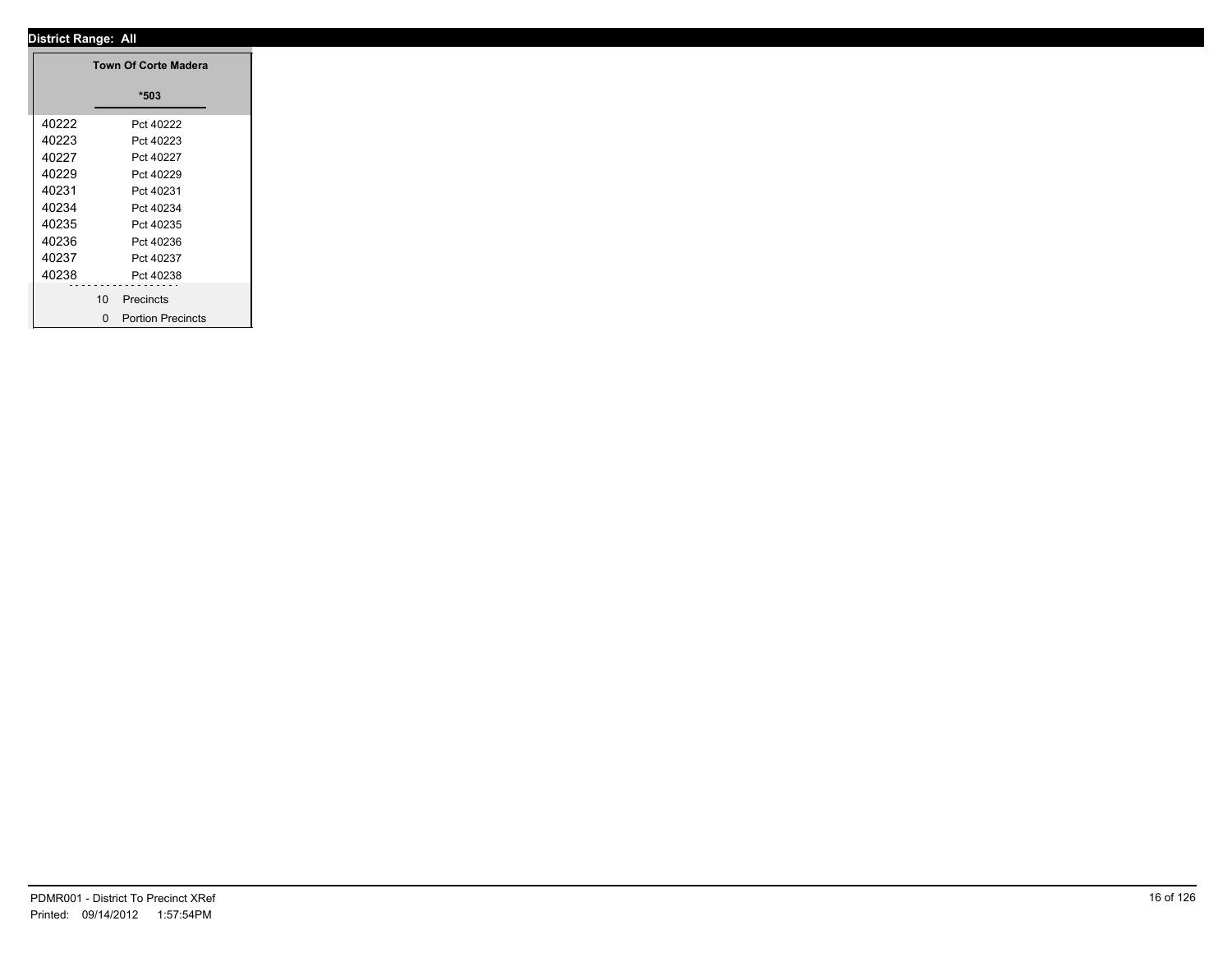|       | <b>Town Of Fairfax</b> |
|-------|------------------------|
|       | $*504$                 |
| 20303 | Pct 20303              |
| 20304 | Pct 20304              |
| 20305 | Pct 20305              |
| 20306 | Pct 20306              |
| 20307 | Pct 20307              |
| 20308 | Pct 20308              |
| 20313 | Pct 20313              |
| 20315 | Pct 20315              |
|       |                        |
|       | 8 Precincts            |
|       | 0 Portion Precincts    |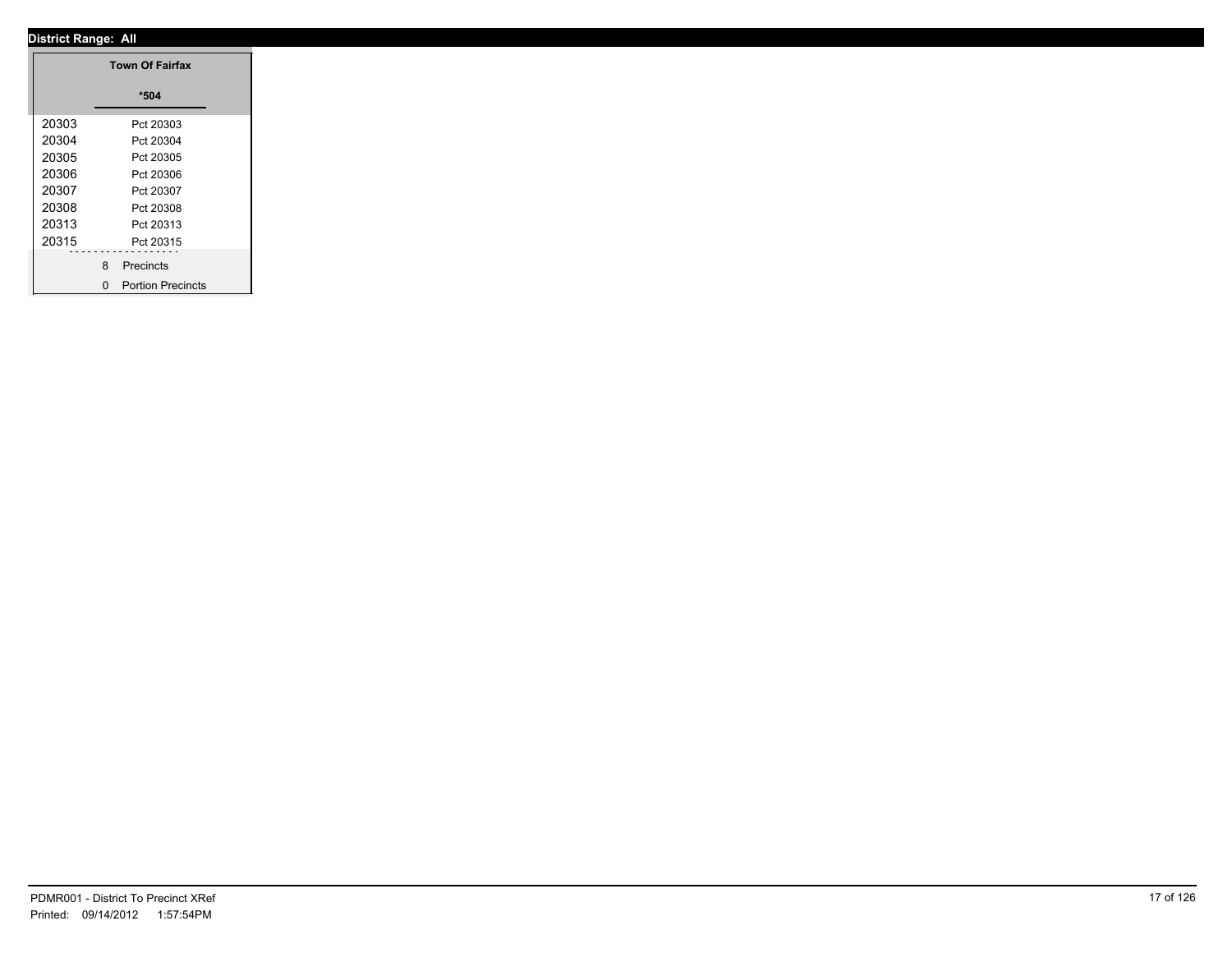|       | <b>City Of Larkspur</b> |
|-------|-------------------------|
|       | $*505$                  |
| 20432 | Pct 20432               |
| 20435 | Pct 20435               |
| 20439 | Pct 20439               |
| 20440 | Pct 20440               |
| 20441 | Pct 20441               |
| 20442 | Pct 20442               |
| 20446 | Pct 20446               |
| 20447 | Pct 20447               |
| 20449 | Pct 20449               |
| 20451 | Pct 20451               |
| 20452 | Pct 20452               |
| 40421 | Pct 40421               |
| 40425 | Pct 40425               |
| 40433 | Pct 40433               |
|       | 14<br>Precincts         |
|       |                         |
|       | 0 Portion Precincts     |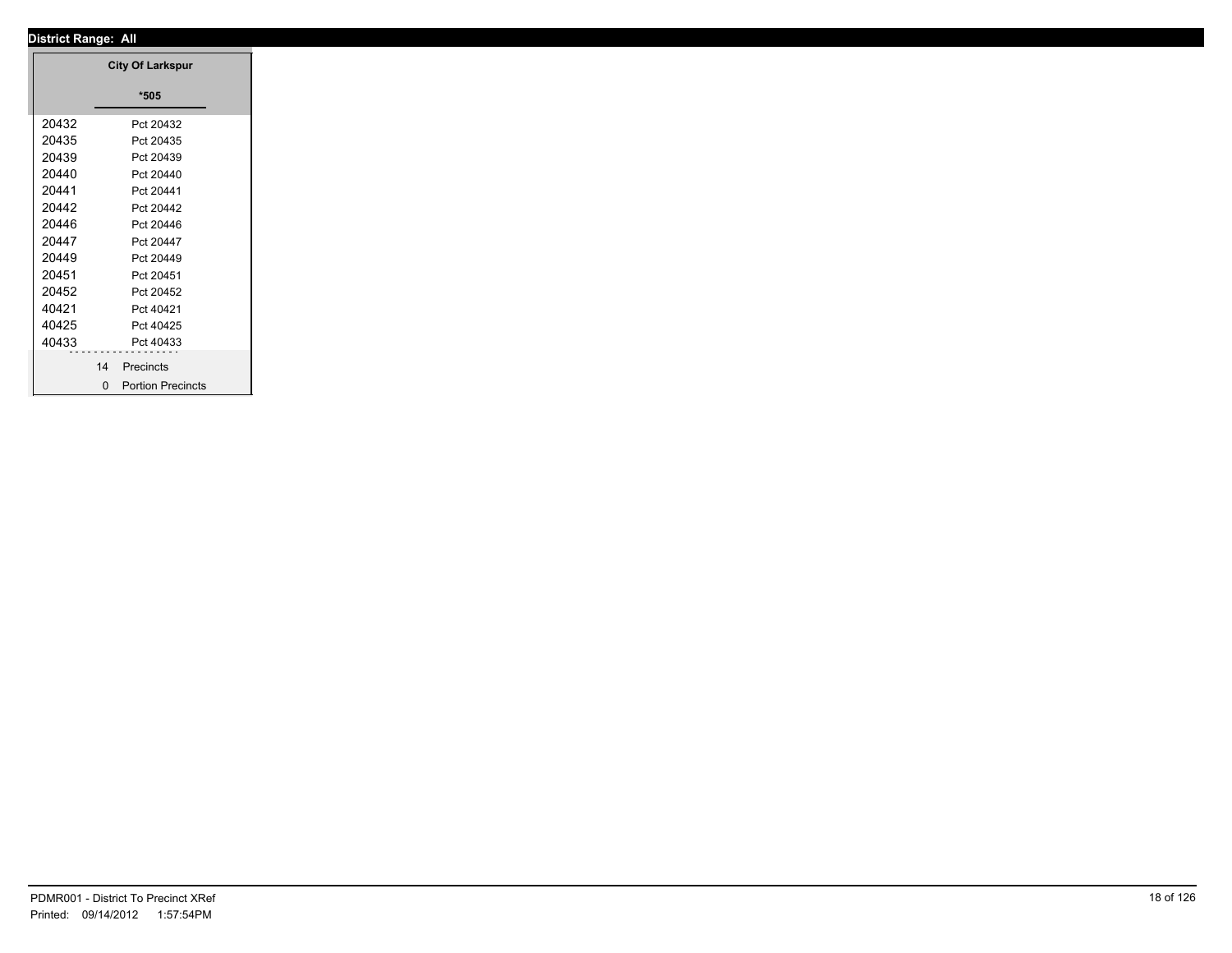|       |    | <b>City Of Mill Valley</b> |
|-------|----|----------------------------|
|       |    | $*506$                     |
|       |    |                            |
| 30501 |    | Pct 30501                  |
| 30502 |    | Pct 30502                  |
| 30503 |    | Pct 30503                  |
| 30504 |    | Pct 30504                  |
| 30505 |    | Pct 30505                  |
| 30506 |    | Pct 30506                  |
| 30507 |    | Pct 30507                  |
| 30508 |    | Pct 30508                  |
| 30509 |    | Pct 30509                  |
| 30510 |    | Pct 30510                  |
| 30511 |    | Pct 30511                  |
| 30513 |    | Pct 30513                  |
| 30515 |    | Pct 30515                  |
| 30520 |    | Pct 30520                  |
| 30521 | .  | Pct 30521                  |
|       | 15 | Precincts                  |
|       |    | 0 Portion Precincts        |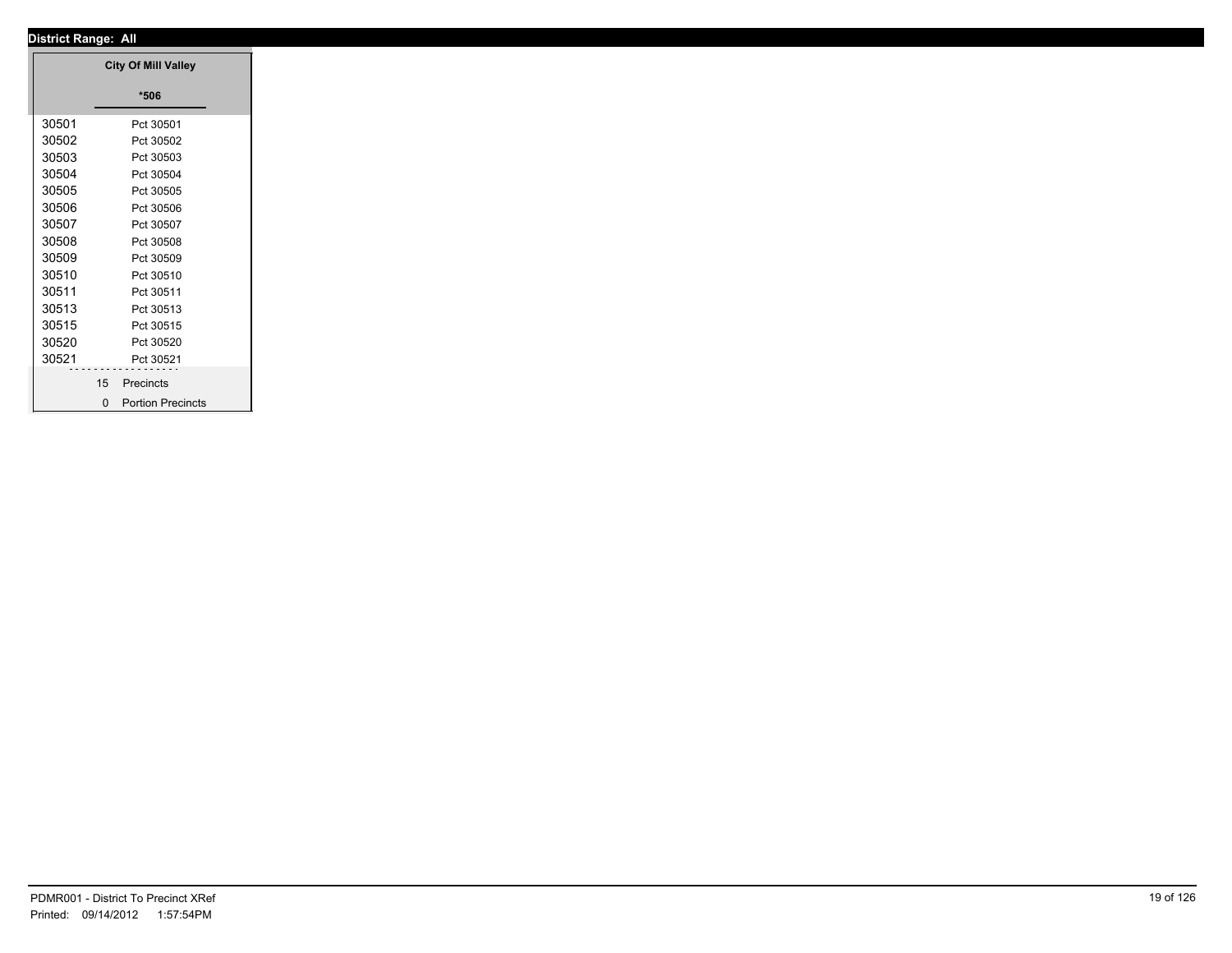| <b>District Range: All</b> |                        |
|----------------------------|------------------------|
|                            | <b>City Of Novato</b>  |
|                            |                        |
|                            | $^{\star}507$          |
| 40610                      | Pct 40610              |
| 40612                      | Pct 40612              |
| 40613                      | Pct 40613              |
| 40614                      | Pct 40614              |
| 40617                      | Pct 40617              |
| 40618                      | Pct 40618              |
| 40619                      | Pct 40619              |
| 50601                      | Pct 50601              |
| 50602                      | Pct 50602              |
| 50603                      | Pct 50603              |
| 50604                      | Pct 50604              |
| 50605                      | Pct 50605              |
| 50606                      | Pct 50606              |
| 50607                      | Pct 50607              |
| 50608<br>50610             | Pct 50608<br>Pct 50610 |
| 50611                      | Pct 50611              |
| 50612                      | Pct 50612              |
| 50613                      | Pct 50613              |
| 50614                      | Pct 50614              |
| 50615                      | Pct 50615              |
| 50616                      | Pct 50616              |
| 50617                      | Pct 50617              |
| 50619                      | Pct 50619              |
| 50620                      | Pct 50620              |
| 50624                      | Pct 50624              |
| 50625                      | Pct 50625              |
| 50626                      | Pct 50626              |
| 50627                      | Pct 50627              |
| 50628                      | Pct 50628              |
| 50629                      | Pct 50629              |
| 50630                      | Pct 50630              |
| 50631                      | Pct 50631              |
| 50633                      | Pct 50633              |
| 50635                      | Pct 50635              |
| 50636                      | Pct 50636              |
| 50637                      | Pct 50637              |
| 50638                      | Pct 50638              |
| 50639<br>50640             | Pct 50639              |
| 50641                      | Pct 50640<br>Pct 50641 |
|                            |                        |
|                            | 41 Precincts           |
|                            | 0 Portion Precincts    |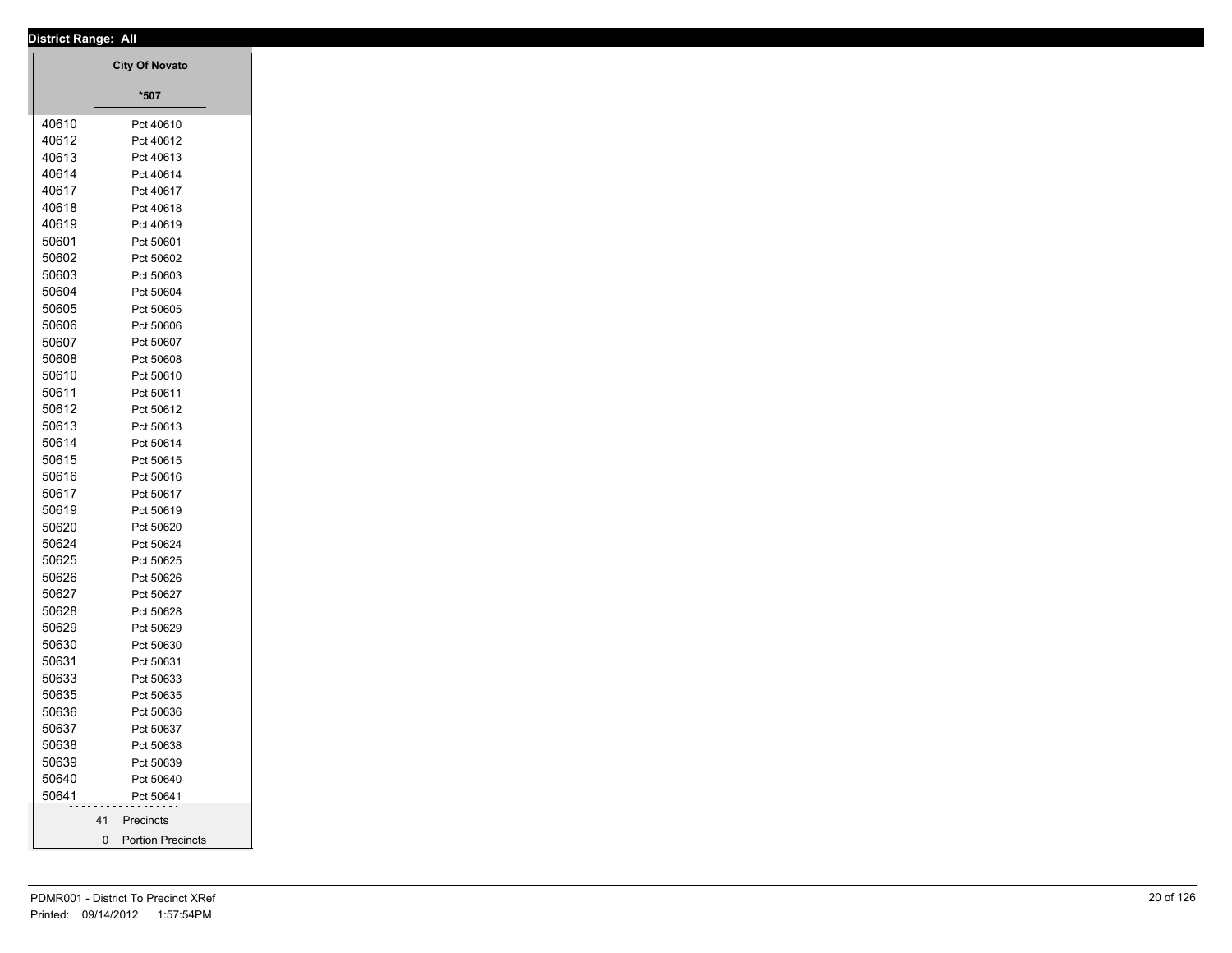|       | <b>Town Of Ross</b> |
|-------|---------------------|
|       | *508                |
| 20718 | Pct 20718           |
| 20719 | Pct 20719           |
| 20728 | Pct 20728           |
|       | 3 Precincts         |
|       | 0 Portion Precincts |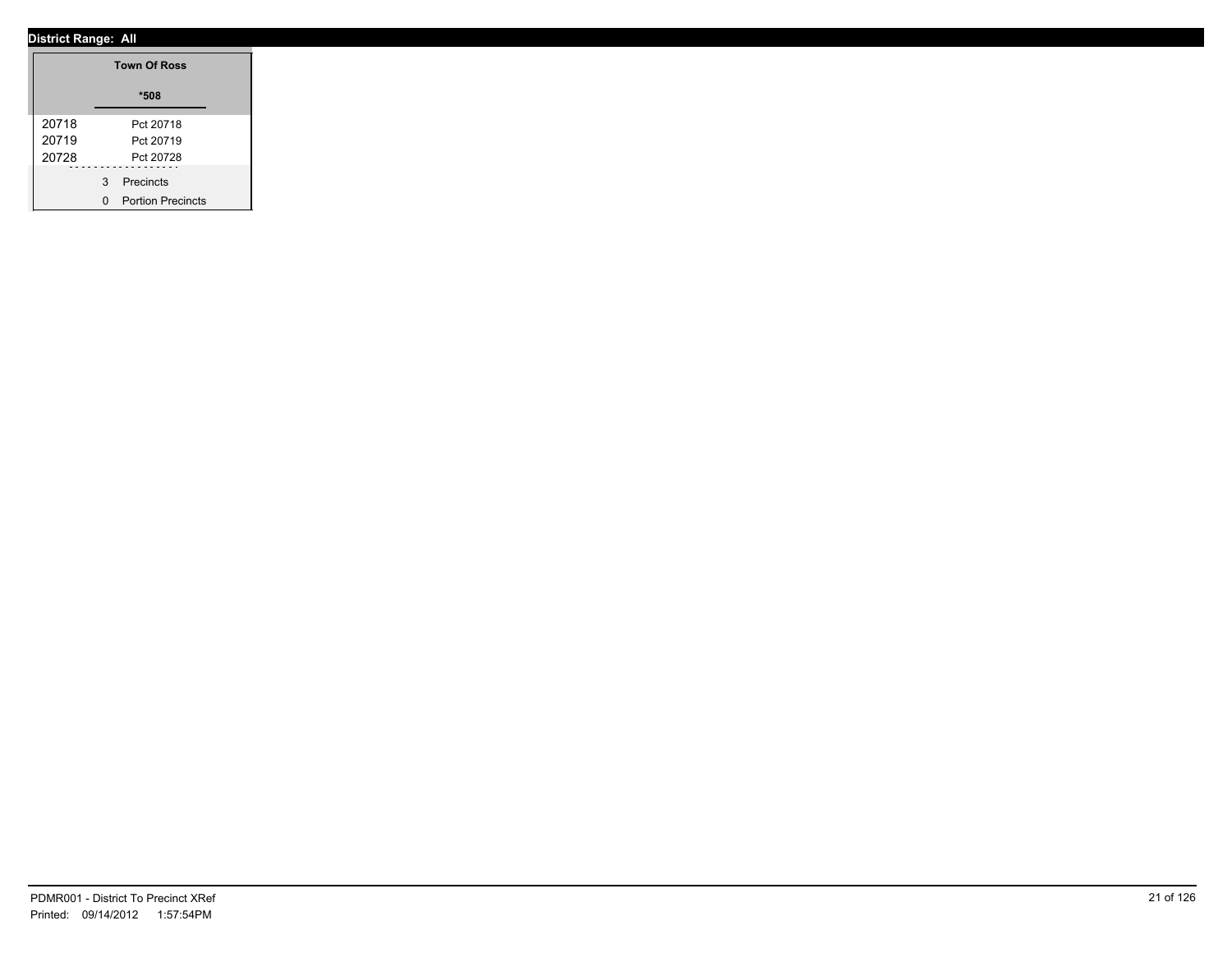|       | <b>City Of Sausalito</b> |
|-------|--------------------------|
|       | $*509$                   |
| 31030 | Pct 31030                |
| 31031 | Pct 31031                |
| 31032 | Pct 31032                |
| 31033 | Pct 31033                |
| 31034 | Pct 31034                |
| 31036 | Pct 31036                |
| 31038 | Pct 31038                |
| 31041 | Pct 31041                |
|       |                          |
|       | 8 Precincts              |
|       | 0 Portion Precincts      |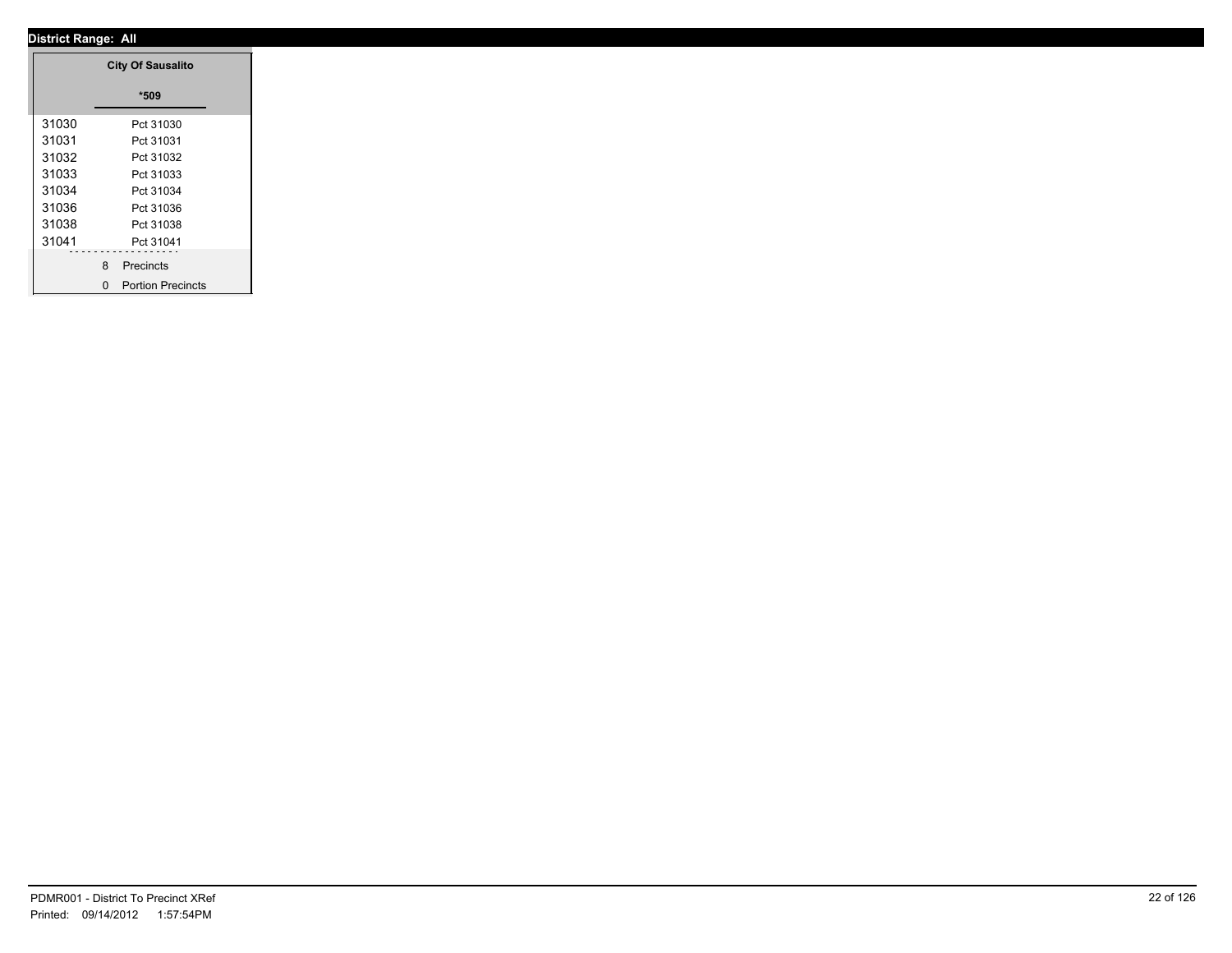|       | <b>Town Of Tiburon</b> |
|-------|------------------------|
|       | $*510$                 |
| 31144 | Pct 31144              |
| 31148 | Pct 31148              |
| 31149 | Pct 31149              |
| 31151 | Pct 31151              |
| 31152 | Pct 31152              |
| 31154 | Pct 31154              |
| 31155 | Pct 31155              |
| 31156 | Pct 31156              |
| 31157 | Pct 31157              |
|       | 9 Precincts            |
|       | 0 Portion Precincts    |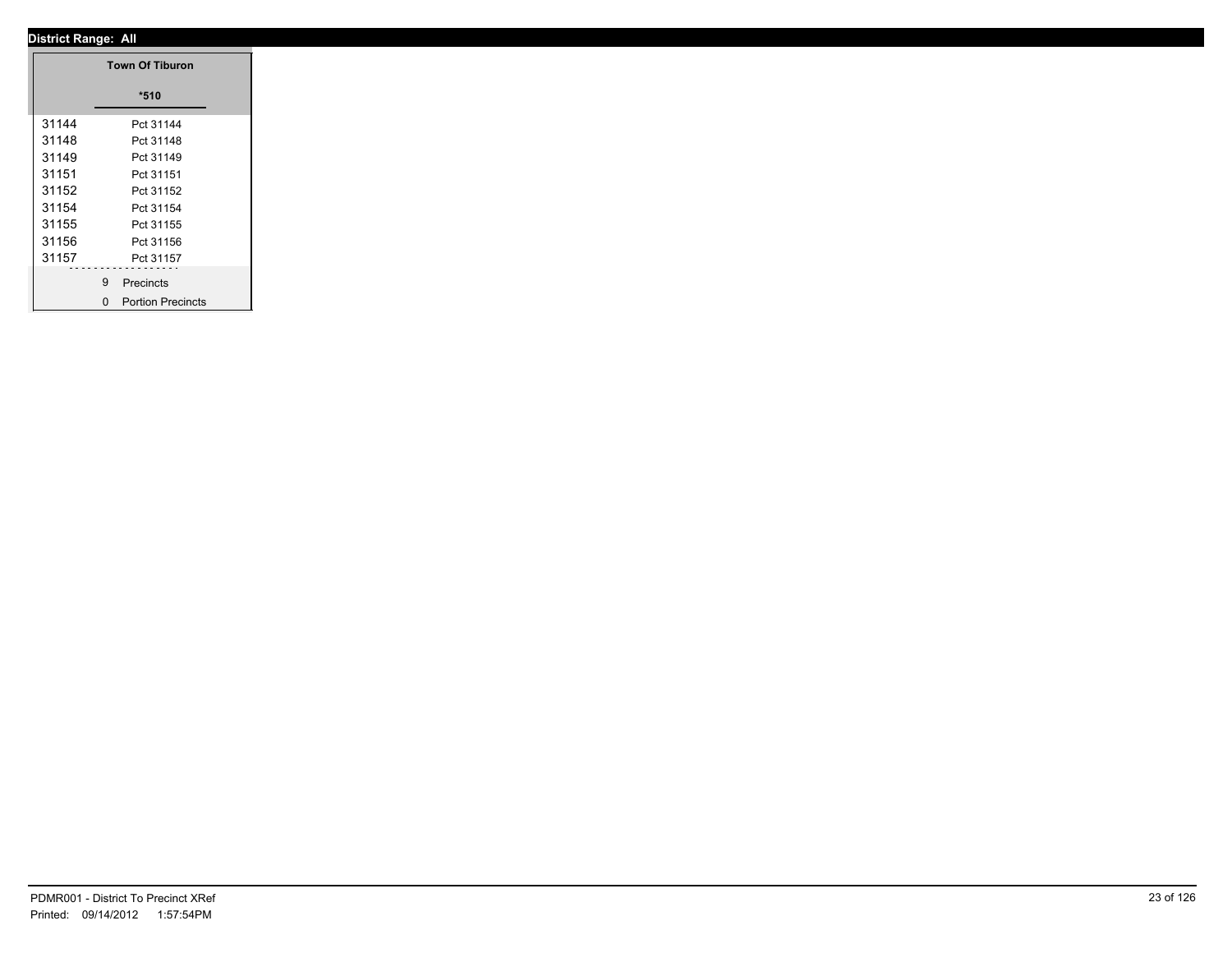|       | District Range: All       |
|-------|---------------------------|
|       | <b>City Of San Rafael</b> |
|       |                           |
|       | $*511$                    |
| 10903 | Pct 10903                 |
| 10905 | Pct 10905                 |
| 10906 | Pct 10906                 |
| 10908 | Pct 10908                 |
| 10909 | Pct 10909                 |
| 10910 | Pct 10910                 |
| 10913 | Pct 10913                 |
| 10914 | Pct 10914                 |
| 10915 | Pct 10915                 |
| 10917 | Pct 10917                 |
| 10919 | Pct 10919                 |
| 10920 | Pct 10920                 |
| 10921 | Pct 10921                 |
| 10923 | Pct 10923                 |
| 10924 | Pct 10924                 |
| 10925 | Pct 10925                 |
| 10929 | Pct 10929                 |
| 10930 | Pct 10930                 |
| 10931 | Pct 10931                 |
| 10932 | Pct 10932                 |
| 10934 | Pct 10934                 |
| 10935 | Pct 10935                 |
| 10936 | Pct 10936                 |
| 10937 | Pct 10937                 |
| 10938 | Pct 10938                 |
| 10939 | Pct 10939                 |
| 10940 | Pct 10940                 |
| 10941 | Pct 10941                 |
| 10942 | Pct 10942                 |
| 10943 |                           |
|       | Pct 10943                 |
| 10945 | Pct 10945                 |
| 10947 | Pct 10947                 |
| 10948 | Pct 10948                 |
| 20934 | Pct 20934                 |
| 20937 | Pct 20937                 |
| 20938 | Pct 20938                 |
| 20944 | Pct 20944                 |
| 20945 | Pct 20945                 |
| 40946 | Pct 40946                 |
| 40949 | Pct 40949                 |
| 40950 | Pct 40950                 |
|       | 41 Precincts              |
|       | 0 Portion Precincts       |
|       |                           |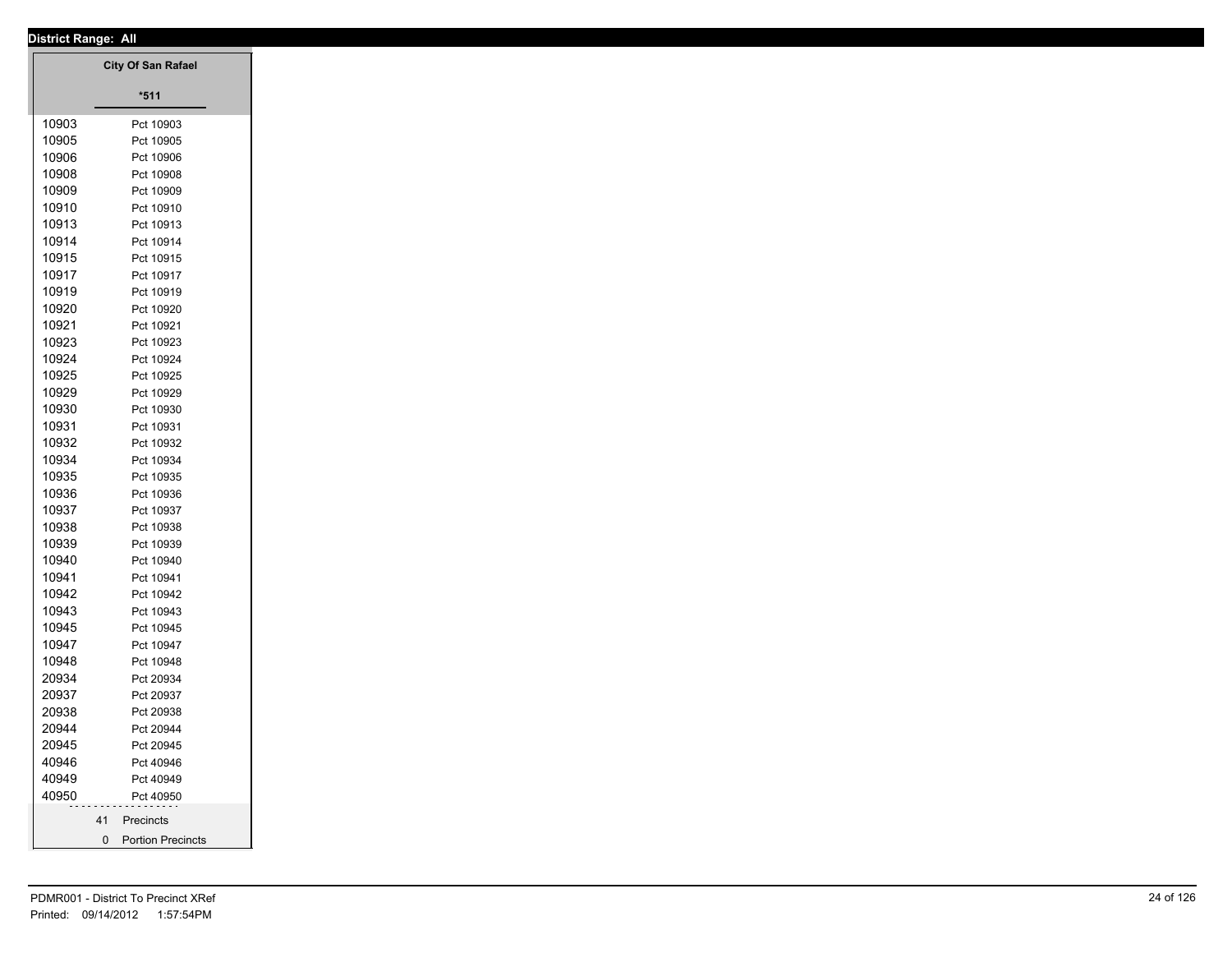| <b>District Range: All</b> |                            |       |                     |
|----------------------------|----------------------------|-------|---------------------|
|                            | <b>Unincorporated Area</b> | 31235 | Pct 31235           |
|                            |                            | 31237 | Pct 31237           |
|                            | *599                       | 31239 | Pct 31239           |
|                            |                            | 31240 | Pct 31240           |
| 11201                      | Pct 11201                  | 31242 | Pct 31242           |
| 11202                      | Pct 11202                  | 31243 | Pct 31243           |
| 11204                      | Pct 11204                  | 31246 | Pct 31246           |
| 11207                      | Pct 11207                  | 31247 | Pct 31247           |
| 11211                      | Pct 11211                  | 31251 | Pct 31251           |
| 11212                      | Pct 11212                  | 31258 | Pct 31258           |
| 11216                      | Pct 11216                  | 41201 | Pct 41201           |
| 11218                      | Pct 11218                  | 41202 | Pct 41202           |
| 11222                      | Pct 11222                  | 41203 | Pct 41203           |
| 11226                      | Pct 11226                  | 41204 | Pct 41204           |
| 11227                      | Pct 11227                  | 41205 | Pct 41205           |
| 11228                      | Pct 11228                  | 41206 | Pct 41206           |
| 11233                      | Pct 11233                  | 41207 | Pct 41207           |
| 11244                      | Pct 11244                  | 41208 | Pct 41208           |
| 11249                      | Pct 11249                  | 41209 | Pct 41209           |
| 11250                      | Pct 11250                  | 41210 | Pct 41210           |
| 21201                      | Pct 21201                  | 41211 | Pct 41211           |
| 21202                      | Pct 21202                  | 41215 | Pct 41215           |
| 21209                      | Pct 21209                  | 41216 | Pct 41216           |
| 21212                      | Pct 21212                  | 41220 | Pct 41220           |
| 21229                      | Pct 21229                  | 41224 | Pct 41224           |
| 21230                      | Pct 21230                  | 41226 | Pct 41226           |
| 21231                      | Pct 21231                  | 41228 | Pct 41228           |
| 21233                      | Pct 21233                  | 41230 | Pct 41230           |
| 21236                      | Pct 21236                  | 41232 | Pct 41232           |
| 21243                      | Pct 21243                  | 41239 | Pct 41239           |
| 21248                      | Pct 21248                  | 41251 | Pct 41251           |
| 21250                      | Pct 21250                  | 41252 | Pct 41252           |
| 21253                      | Pct 21253                  | 41253 | Pct 41253           |
| 21254                      | Pct 21254                  | 41254 | Pct 41254           |
| 21255                      | Pct 21255                  | 51209 | Pct 51209           |
| 31212                      | Pct 31212                  | 51218 | Pct 51218           |
| 31214                      | Pct 31214                  | 51221 | Pct 51221           |
| 31216                      | Pct 31216                  | 51222 | Pct 51222           |
| 31217                      | Pct 31217                  | 51223 | Pct 51223           |
| 31218                      | Pct 31218                  | 51232 | Pct 51232           |
| 31219                      | Pct 31219                  | 51234 | Pct 51234           |
| 31222                      | Pct 31222                  |       |                     |
| 31223                      | Pct 31223                  |       | 86 Precincts        |
| 31224                      | Pct 31224                  |       | 0 Portion Precincts |
| 31225                      | Pct 31225                  |       |                     |
| 31226                      | Pct 31226                  |       |                     |
| 31227                      | Pct 31227                  |       |                     |
| 31228                      | Pct 31228                  |       |                     |
| 31229                      | Pct 31229                  |       |                     |
|                            |                            |       |                     |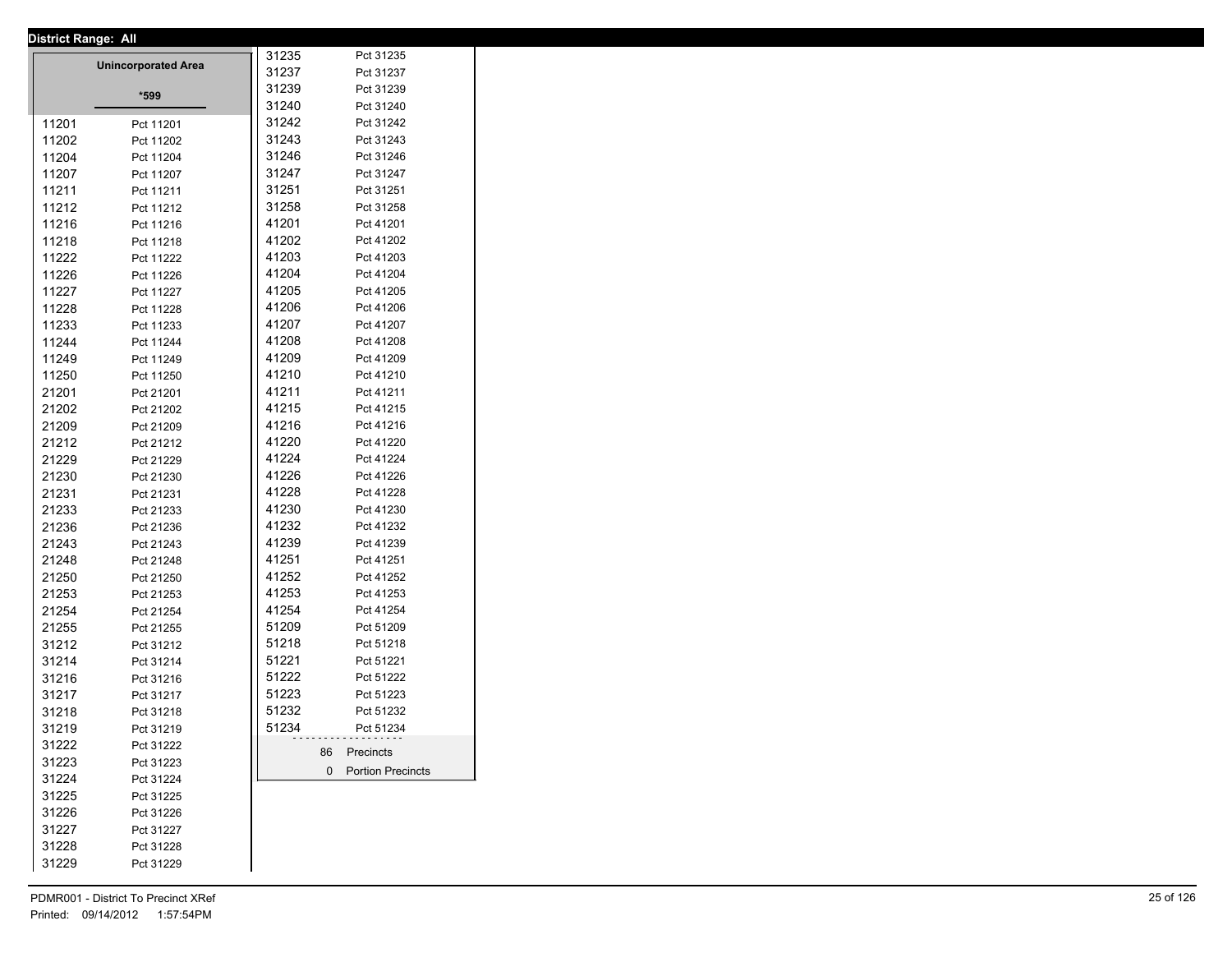| <b>District Range: All</b> |                                      |       |           |       |           |       |           |       |           |  |
|----------------------------|--------------------------------------|-------|-----------|-------|-----------|-------|-----------|-------|-----------|--|
|                            |                                      | 11233 | Pct 11233 | 21230 | Pct 21230 | 31219 | Pct 31219 | 41208 | Pct 41208 |  |
|                            | <b>Bd Of Equalization District 2</b> | 11244 | Pct 11244 | 21231 | Pct 21231 | 31222 | Pct 31222 | 41209 | Pct 41209 |  |
|                            | <b>BDEQ2</b>                         | 11249 | Pct 11249 | 21233 | Pct 21233 | 31223 | Pct 31223 | 41210 | Pct 41210 |  |
|                            |                                      | 11250 | Pct 11250 | 21236 | Pct 21236 | 31224 | Pct 31224 | 41211 | Pct 41211 |  |
| 10903                      | Pct 10903                            | 20303 | Pct 20303 | 21243 | Pct 21243 | 31225 | Pct 31225 | 41215 | Pct 41215 |  |
| 10905                      | Pct 10905                            | 20304 | Pct 20304 | 21248 | Pct 21248 | 31226 | Pct 31226 | 41216 | Pct 41216 |  |
| 10906                      | Pct 10906                            | 20305 | Pct 20305 | 21250 | Pct 21250 | 31227 | Pct 31227 | 41220 | Pct 41220 |  |
| 10908                      | Pct 10908                            | 20306 | Pct 20306 | 21253 | Pct 21253 | 31228 | Pct 31228 | 41224 | Pct 41224 |  |
| 10909                      | Pct 10909                            | 20307 | Pct 20307 | 21254 | Pct 21254 | 31229 | Pct 31229 | 41226 | Pct 41226 |  |
| 10910                      | Pct 10910                            | 20308 | Pct 20308 | 21255 | Pct 21255 | 31235 | Pct 31235 | 41228 | Pct 41228 |  |
| 10913                      | Pct 10913                            | 20313 | Pct 20313 | 30145 | Pct 30145 | 31237 | Pct 31237 | 41230 | Pct 41230 |  |
| 10914                      | Pct 10914                            | 20315 | Pct 20315 | 30153 | Pct 30153 | 31239 | Pct 31239 | 41232 | Pct 41232 |  |
| 10915                      | Pct 10915                            | 20432 | Pct 20432 | 30501 | Pct 30501 | 31240 | Pct 31240 | 41239 | Pct 41239 |  |
| 10917                      | Pct 10917                            | 20435 | Pct 20435 | 30502 | Pct 30502 | 31242 | Pct 31242 | 41251 | Pct 41251 |  |
| 10919                      | Pct 10919                            | 20439 | Pct 20439 | 30503 | Pct 30503 | 31243 | Pct 31243 | 41252 | Pct 41252 |  |
| 10920                      | Pct 10920                            | 20440 | Pct 20440 | 30504 | Pct 30504 | 31246 | Pct 31246 | 41253 | Pct 41253 |  |
| 10921                      | Pct 10921                            | 20441 | Pct 20441 | 30505 | Pct 30505 | 31247 | Pct 31247 | 41254 | Pct 41254 |  |
| 10923                      | Pct 10923                            | 20442 | Pct 20442 | 30506 | Pct 30506 | 31251 | Pct 31251 | 50601 | Pct 50601 |  |
| 10924                      | Pct 10924                            | 20446 | Pct 20446 | 30507 | Pct 30507 | 31258 | Pct 31258 | 50602 | Pct 50602 |  |
| 10925                      | Pct 10925                            | 20447 | Pct 20447 | 30508 | Pct 30508 | 40222 | Pct 40222 | 50603 | Pct 50603 |  |
| 10929                      | Pct 10929                            | 20449 | Pct 20449 | 30509 | Pct 30509 | 40223 | Pct 40223 | 50604 | Pct 50604 |  |
| 10930                      | Pct 10930                            | 20451 | Pct 20451 | 30510 | Pct 30510 | 40227 | Pct 40227 | 50605 | Pct 50605 |  |
| 10931                      | Pct 10931                            | 20452 | Pct 20452 | 30511 | Pct 30511 | 40229 | Pct 40229 | 50606 | Pct 50606 |  |
| 10932                      | Pct 10932                            | 20718 | Pct 20718 | 30513 | Pct 30513 | 40231 | Pct 40231 | 50607 | Pct 50607 |  |
| 10934                      | Pct 10934                            | 20719 | Pct 20719 | 30515 | Pct 30515 | 40234 | Pct 40234 | 50608 | Pct 50608 |  |
| 10935                      | Pct 10935                            | 20728 | Pct 20728 | 30520 | Pct 30520 | 40235 | Pct 40235 | 50610 | Pct 50610 |  |
| 10936                      | Pct 10936                            | 20810 | Pct 20810 | 30521 | Pct 30521 | 40236 | Pct 40236 | 50611 | Pct 50611 |  |
| 10937                      | Pct 10937                            | 20811 | Pct 20811 | 31030 | Pct 31030 | 40237 | Pct 40237 | 50612 | Pct 50612 |  |
| 10938                      | Pct 10938                            | 20814 | Pct 20814 | 31031 | Pct 31031 | 40238 | Pct 40238 | 50613 | Pct 50613 |  |
| 10939                      | Pct 10939                            | 20816 | Pct 20816 | 31032 | Pct 31032 | 40421 | Pct 40421 | 50614 | Pct 50614 |  |
| 10940                      | Pct 10940                            | 20817 | Pct 20817 | 31033 | Pct 31033 | 40425 | Pct 40425 | 50615 | Pct 50615 |  |
| 10941                      | Pct 10941                            | 20820 | Pct 20820 | 31034 | Pct 31034 | 40433 | Pct 40433 | 50616 | Pct 50616 |  |
| 10942                      | Pct 10942                            | 20821 | Pct 20821 | 31036 | Pct 31036 | 40610 | Pct 40610 | 50617 | Pct 50617 |  |
| 10943                      | Pct 10943                            | 20822 | Pct 20822 | 31038 | Pct 31038 | 40612 | Pct 40612 | 50619 | Pct 50619 |  |
| 10945                      | Pct 10945                            | 20823 | Pct 20823 | 31041 | Pct 31041 | 40613 | Pct 40613 | 50620 | Pct 50620 |  |
| 10947                      | Pct 10947                            | 20824 | Pct 20824 | 31144 | Pct 31144 | 40614 | Pct 40614 | 50624 | Pct 50624 |  |
| 10948                      | Pct 10948                            | 20825 | Pct 20825 | 31148 | Pct 31148 | 40617 | Pct 40617 | 50625 | Pct 50625 |  |
| 11201                      | Pct 11201                            | 20826 | Pct 20826 | 31149 | Pct 31149 | 40618 | Pct 40618 | 50626 | Pct 50626 |  |
| 11202                      | Pct 11202                            | 20827 | Pct 20827 | 31151 | Pct 31151 | 40619 | Pct 40619 | 50627 | Pct 50627 |  |
| 11204                      | Pct 11204                            | 20934 | Pct 20934 | 31152 | Pct 31152 | 40946 | Pct 40946 | 50628 | Pct 50628 |  |
| 11207                      | Pct 11207                            | 20937 | Pct 20937 | 31154 | Pct 31154 | 40949 | Pct 40949 | 50629 | Pct 50629 |  |
| 11211                      | Pct 11211                            | 20938 | Pct 20938 | 31155 | Pct 31155 | 40950 | Pct 40950 | 50630 | Pct 50630 |  |
| 11212                      | Pct 11212                            | 20944 | Pct 20944 | 31156 | Pct 31156 | 41201 | Pct 41201 | 50631 | Pct 50631 |  |
| 11216                      | Pct 11216                            | 20945 | Pct 20945 | 31157 | Pct 31157 | 41202 | Pct 41202 | 50633 | Pct 50633 |  |
| 11218                      | Pct 11218                            | 21201 | Pct 21201 | 31212 | Pct 31212 | 41203 | Pct 41203 | 50635 | Pct 50635 |  |
| 11222                      | Pct 11222                            | 21202 | Pct 21202 | 31214 | Pct 31214 | 41204 | Pct 41204 | 50636 | Pct 50636 |  |
| 11226                      | Pct 11226                            | 21209 | Pct 21209 | 31216 | Pct 31216 | 41205 | Pct 41205 | 50637 | Pct 50637 |  |
| 11227                      | Pct 11227                            | 21212 | Pct 21212 | 31217 | Pct 31217 | 41206 | Pct 41206 | 50638 | Pct 50638 |  |
| 11228                      | Pct 11228                            | 21229 | Pct 21229 | 31218 | Pct 31218 | 41207 | Pct 41207 | 50639 | Pct 50639 |  |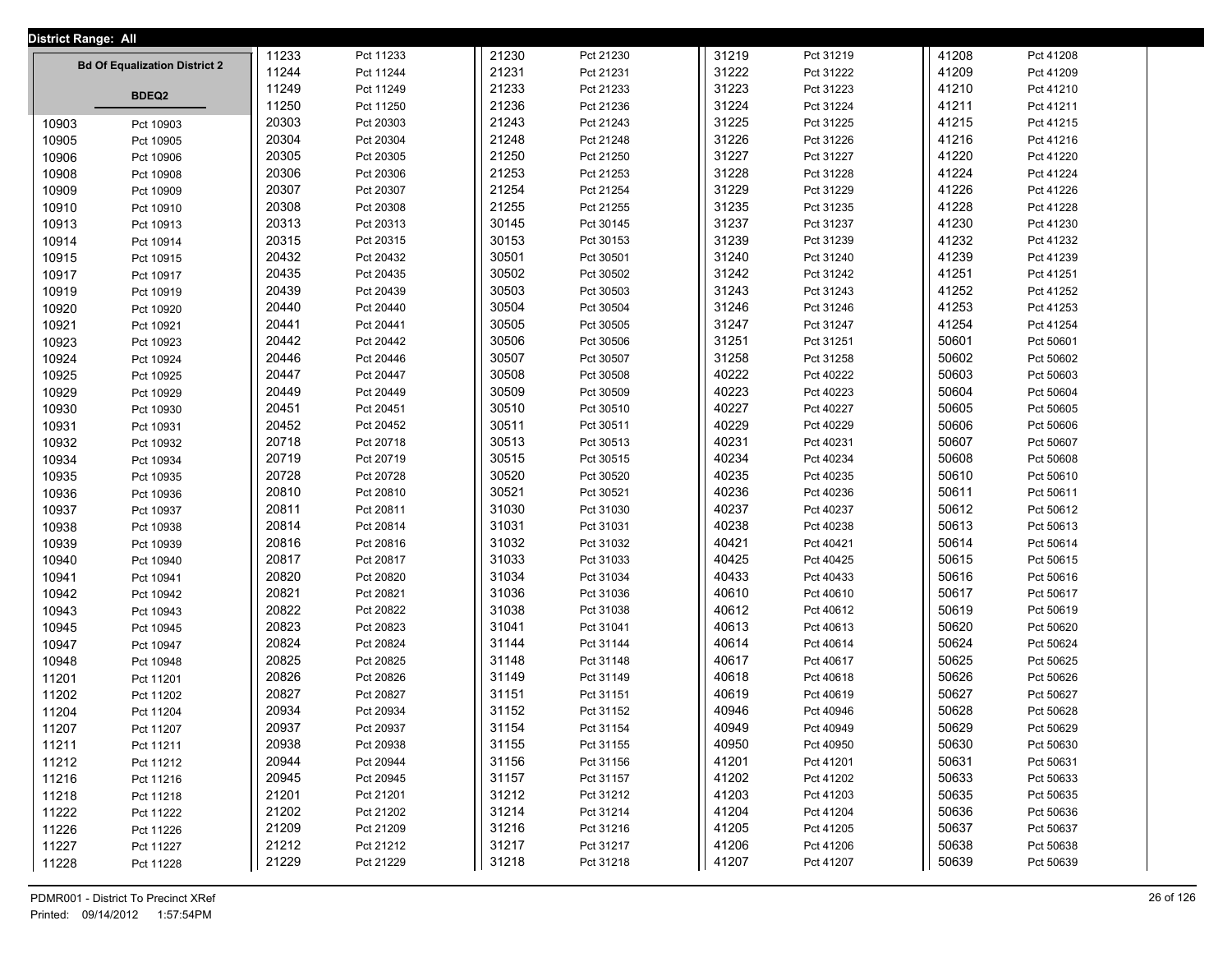| <b>District Range: All</b> |     |                     |
|----------------------------|-----|---------------------|
| 50640                      |     | Pct 50640           |
| 50641                      |     | Pct 50641           |
| 51209                      |     | Pct 51209           |
| 51218                      |     | Pct 51218           |
| 51221                      |     | Pct 51221           |
| 51222                      |     | Pct 51222           |
| 51223                      |     | Pct 51223           |
| 51232                      |     | Pct 51232           |
| 51234                      |     | Pct 51234           |
|                            | 250 | Precincts           |
|                            |     | 0 Portion Precincts |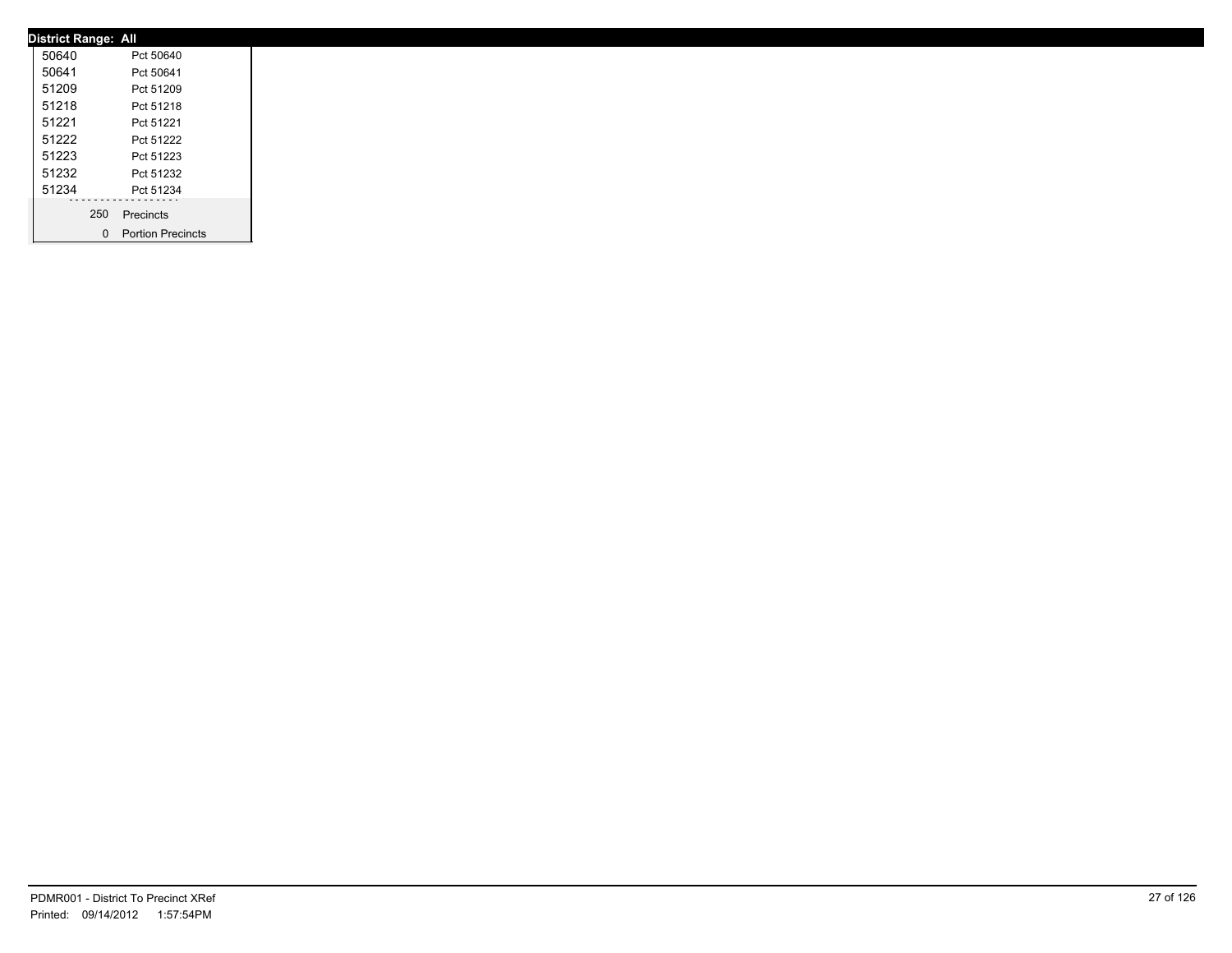|       | District Range: All                              |       |           |       |           |       |                    |       |           |  |
|-------|--------------------------------------------------|-------|-----------|-------|-----------|-------|--------------------|-------|-----------|--|
|       |                                                  | 11233 | Pct 11233 | 21230 | Pct 21230 |       | 31219<br>Pct 31219 | 41208 | Pct 41208 |  |
|       | <b>Marin County Board Of</b><br><b>Education</b> | 11244 | Pct 11244 | 21231 | Pct 21231 |       | 31222<br>Pct 31222 | 41209 | Pct 41209 |  |
|       | <b>CB01</b>                                      | 11249 | Pct 11249 | 21233 | Pct 21233 | 31223 | Pct 31223          | 41210 | Pct 41210 |  |
|       |                                                  | 11250 | Pct 11250 | 21236 | Pct 21236 | 31224 | Pct 31224          | 41211 | Pct 41211 |  |
| 10903 | Pct 10903                                        | 20303 | Pct 20303 | 21243 | Pct 21243 | 31225 | Pct 31225          | 41215 | Pct 41215 |  |
| 10905 | Pct 10905                                        | 20304 | Pct 20304 | 21248 | Pct 21248 | 31226 | Pct 31226          | 41216 | Pct 41216 |  |
| 10906 | Pct 10906                                        | 20305 | Pct 20305 | 21250 | Pct 21250 | 31227 | Pct 31227          | 41220 | Pct 41220 |  |
| 10908 | Pct 10908                                        | 20306 | Pct 20306 | 21253 | Pct 21253 | 31228 | Pct 31228          | 41224 | Pct 41224 |  |
| 10909 | Pct 10909                                        | 20307 | Pct 20307 | 21254 | Pct 21254 | 31229 | Pct 31229          | 41226 | Pct 41226 |  |
| 10910 | Pct 10910                                        | 20308 | Pct 20308 | 21255 | Pct 21255 | 31235 | Pct 31235          | 41228 | Pct 41228 |  |
| 10913 | Pct 10913                                        | 20313 | Pct 20313 | 30145 | Pct 30145 | 31237 | Pct 31237          | 41230 | Pct 41230 |  |
| 10914 | Pct 10914                                        | 20315 | Pct 20315 | 30153 | Pct 30153 | 31239 | Pct 31239          | 41232 | Pct 41232 |  |
| 10915 | Pct 10915                                        | 20432 | Pct 20432 | 30501 | Pct 30501 | 31240 | Pct 31240          | 41239 | Pct 41239 |  |
| 10917 | Pct 10917                                        | 20435 | Pct 20435 | 30502 | Pct 30502 |       | 31242<br>Pct 31242 | 41251 | Pct 41251 |  |
| 10919 | Pct 10919                                        | 20439 | Pct 20439 | 30503 | Pct 30503 | 31243 | Pct 31243          | 41252 | Pct 41252 |  |
| 10920 | Pct 10920                                        | 20440 | Pct 20440 | 30504 | Pct 30504 | 31246 | Pct 31246          | 41253 | Pct 41253 |  |
| 10921 | Pct 10921                                        | 20441 | Pct 20441 | 30505 | Pct 30505 | 31247 | Pct 31247          | 41254 | Pct 41254 |  |
| 10923 | Pct 10923                                        | 20442 | Pct 20442 | 30506 | Pct 30506 | 31251 | Pct 31251          | 50601 | Pct 50601 |  |
| 10924 | Pct 10924                                        | 20446 | Pct 20446 | 30507 | Pct 30507 | 31258 | Pct 31258          | 50602 | Pct 50602 |  |
| 10925 | Pct 10925                                        | 20447 | Pct 20447 | 30508 | Pct 30508 |       | 40222<br>Pct 40222 | 50603 | Pct 50603 |  |
| 10929 | Pct 10929                                        | 20449 | Pct 20449 | 30509 | Pct 30509 |       | 40223<br>Pct 40223 | 50604 | Pct 50604 |  |
| 10930 | Pct 10930                                        | 20451 | Pct 20451 | 30510 | Pct 30510 |       | 40227<br>Pct 40227 | 50605 | Pct 50605 |  |
| 10931 | Pct 10931                                        | 20452 | Pct 20452 | 30511 | Pct 30511 |       | 40229<br>Pct 40229 | 50606 | Pct 50606 |  |
| 10932 | Pct 10932                                        | 20718 | Pct 20718 | 30513 | Pct 30513 |       | 40231<br>Pct 40231 | 50607 | Pct 50607 |  |
| 10934 | Pct 10934                                        | 20719 | Pct 20719 | 30515 | Pct 30515 |       | 40234<br>Pct 40234 | 50608 | Pct 50608 |  |
| 10935 | Pct 10935                                        | 20728 | Pct 20728 | 30520 | Pct 30520 |       | 40235<br>Pct 40235 | 50610 | Pct 50610 |  |
| 10936 | Pct 10936                                        | 20810 | Pct 20810 | 30521 | Pct 30521 |       | 40236<br>Pct 40236 | 50611 | Pct 50611 |  |
| 10937 | Pct 10937                                        | 20811 | Pct 20811 | 31030 | Pct 31030 |       | 40237<br>Pct 40237 | 50612 | Pct 50612 |  |
| 10938 | Pct 10938                                        | 20814 | Pct 20814 | 31031 | Pct 31031 |       | 40238<br>Pct 40238 | 50613 | Pct 50613 |  |
| 10939 | Pct 10939                                        | 20816 | Pct 20816 | 31032 | Pct 31032 |       | 40421<br>Pct 40421 | 50614 | Pct 50614 |  |
| 10940 | Pct 10940                                        | 20817 | Pct 20817 | 31033 | Pct 31033 |       | 40425<br>Pct 40425 | 50615 | Pct 50615 |  |
| 10941 | Pct 10941                                        | 20820 | Pct 20820 | 31034 | Pct 31034 |       | 40433<br>Pct 40433 | 50616 | Pct 50616 |  |
| 10942 | Pct 10942                                        | 20821 | Pct 20821 | 31036 | Pct 31036 |       | 40610<br>Pct 40610 | 50617 | Pct 50617 |  |
| 10943 | Pct 10943                                        | 20822 | Pct 20822 | 31038 | Pct 31038 |       | 40612<br>Pct 40612 | 50619 | Pct 50619 |  |
| 10945 | Pct 10945                                        | 20823 | Pct 20823 | 31041 | Pct 31041 |       | 40613<br>Pct 40613 | 50620 | Pct 50620 |  |
| 10947 | Pct 10947                                        | 20824 | Pct 20824 | 31144 | Pct 31144 |       | 40614<br>Pct 40614 | 50624 | Pct 50624 |  |
| 10948 | Pct 10948                                        | 20825 | Pct 20825 | 31148 | Pct 31148 |       | 40617<br>Pct 40617 | 50625 | Pct 50625 |  |
| 11201 | Pct 11201                                        | 20826 | Pct 20826 | 31149 | Pct 31149 |       | 40618<br>Pct 40618 | 50626 | Pct 50626 |  |
| 11202 | Pct 11202                                        | 20827 | Pct 20827 | 31151 | Pct 31151 |       | 40619<br>Pct 40619 | 50627 | Pct 50627 |  |
| 11204 | Pct 11204                                        | 20934 | Pct 20934 | 31152 | Pct 31152 |       | 40946<br>Pct 40946 | 50628 | Pct 50628 |  |
| 11207 | Pct 11207                                        | 20937 | Pct 20937 | 31154 | Pct 31154 |       | 40949<br>Pct 40949 | 50629 | Pct 50629 |  |
| 11211 | Pct 11211                                        | 20938 | Pct 20938 | 31155 | Pct 31155 | 40950 | Pct 40950          | 50630 | Pct 50630 |  |
| 11212 | Pct 11212                                        | 20944 | Pct 20944 | 31156 | Pct 31156 | 41201 | Pct 41201          | 50631 | Pct 50631 |  |
| 11216 | Pct 11216                                        | 20945 | Pct 20945 | 31157 | Pct 31157 |       | 41202<br>Pct 41202 | 50633 | Pct 50633 |  |
| 11218 | Pct 11218                                        | 21201 | Pct 21201 | 31212 | Pct 31212 | 41203 | Pct 41203          | 50635 | Pct 50635 |  |
| 11222 | Pct 11222                                        | 21202 | Pct 21202 | 31214 | Pct 31214 | 41204 | Pct 41204          | 50636 | Pct 50636 |  |
| 11226 | Pct 11226                                        | 21209 | Pct 21209 | 31216 | Pct 31216 |       | 41205<br>Pct 41205 | 50637 | Pct 50637 |  |
| 11227 | Pct 11227                                        | 21212 | Pct 21212 | 31217 | Pct 31217 | 41206 | Pct 41206          | 50638 | Pct 50638 |  |
| 11228 | Pct 11228                                        | 21229 | Pct 21229 | 31218 | Pct 31218 | 41207 | Pct 41207          | 50639 | Pct 50639 |  |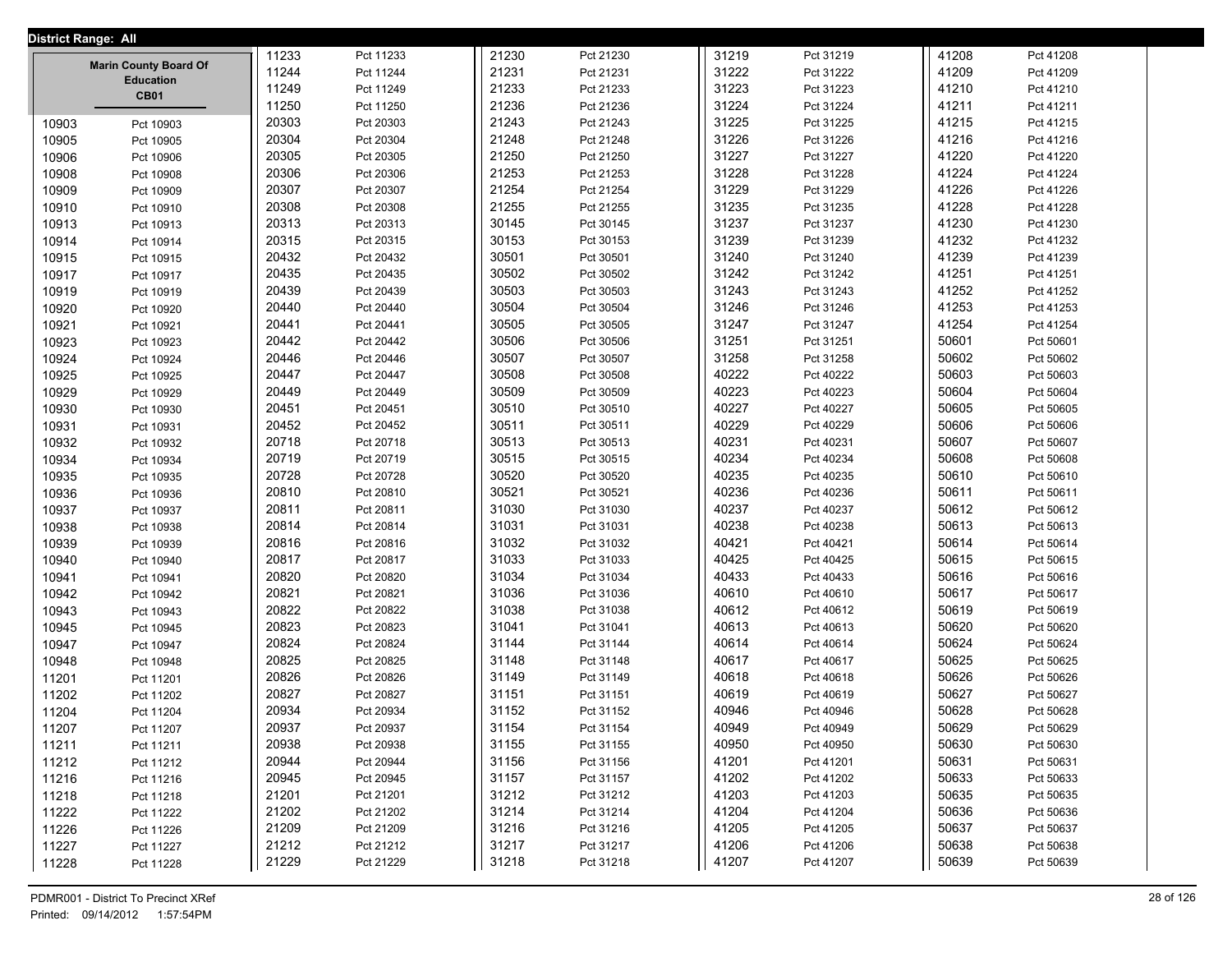| District Range: All |                                  |                                            |         |                                                                  |                |                                  |                  |                                  |
|---------------------|----------------------------------|--------------------------------------------|---------|------------------------------------------------------------------|----------------|----------------------------------|------------------|----------------------------------|
| 50640               | Pct 50640                        | 50640<br>Pct 50640                         |         |                                                                  |                | 32 Precincts                     | 21212            | Pct 21212                        |
| 50641               | Pct 50641                        | 50641<br>Pct 50641                         |         | <b>Marin County Board Of</b><br><b>Education--Trustee Area 3</b> |                |                                  | 21229            | Pct 21229                        |
| 51209               | Pct 51209                        | 51222<br>Pct 51222                         |         | CB01 - 3                                                         | 13             | <b>Portion Precincts</b>         | 21230            | Pct 21230                        |
| 51218               | Pct 51218                        | 51223<br>Pct 51223                         |         |                                                                  |                | <b>Marin County Board Of</b>     | 21231            | Pct 21231                        |
| 51221               | Pct 51221                        | 51232<br>Pct 51232                         | 10903   | Pct 10903                                                        |                | <b>Education--Trustee Area 4</b> | 21233            | Pct 21233                        |
| 51222               | Pct 51222                        | 51234<br>Pct 51234                         | 10905   | Pct 10905                                                        |                | CB01 - 4                         | 21236            | Pct 21236                        |
| 51223               | Pct 51223                        | 26<br>Precincts                            | 10906   | Pct 10906                                                        |                |                                  | 21243            | Pct 21243                        |
| 51232               | Pct 51232                        |                                            | 10908   | Pct 10908                                                        | 10937-D        | Pct 10937                        | 21248            | Pct 21248                        |
| 51234               | Pct 51234                        | 13<br><b>Portion Precincts</b>             | 10909   | Pct 10909                                                        | 10938-B        | Pct 10938                        | 21253            | Pct 21253                        |
| 250                 | Precincts                        | <b>Marin County Board Of</b>               | 10910   | Pct 10910                                                        | 10938-C        | Pct 10938                        | 21254            | Pct 21254                        |
| 0                   | <b>Portion Precincts</b>         | <b>Education--Trustee Area 2</b>           | 10913   | Pct 10913                                                        | 10938-D        | Pct 10938                        | 21255            | Pct 21255                        |
|                     |                                  | CB01 - 2                                   | 10914   | Pct 10914                                                        | 20303          | Pct 20303                        | 41216-A          | Pct 41216                        |
|                     | <b>Marin County Board Of</b>     |                                            | 10915   | Pct 10915                                                        | 20304          | Pct 20304                        | 41216-B          | Pct 41216                        |
|                     | <b>Education--Trustee Area 1</b> | 10934<br>Pct 10934                         | 10917   | Pct 10917                                                        | 20305          | Pct 20305                        | 41216-C          | Pct 41216                        |
|                     | CB01-1                           | 10935<br>Pct 10935                         | 10919   | Pct 10919                                                        | 20306          | Pct 20306                        | 41216-D          | Pct 41216                        |
|                     |                                  | 10936<br>Pct 10936                         | 10920   | Pct 10920                                                        | 20307          | Pct 20307                        | 41216-E          | Pct 41216                        |
| 40610-A             | Pct 40610                        | 10937-A<br>Pct 10937                       | 10921   | Pct 10921                                                        | 20308          | Pct 20308                        | 39               | Precincts                        |
| 40612               | Pct 40612                        | 10937-B<br>Pct 10937                       | 10923   | Pct 10923                                                        | 20313          | Pct 20313                        | 19               | <b>Portion Precincts</b>         |
| 40613-A             | Pct 40613                        | 10938-A<br>Pct 10938                       | 10924   | Pct 10924                                                        | 20315          | Pct 20315                        |                  |                                  |
| 40613-B             | Pct 40613                        | 10939-A<br>Pct 10939                       | 10925   | Pct 10925                                                        | 20432-A        | Pct 20432                        |                  | <b>Marin County Board Of</b>     |
| 40614               | Pct 40614                        | 10940<br>Pct 10940                         | 10929   | Pct 10929                                                        | 20432-B        | Pct 20432                        |                  | <b>Education--Trustee Area 5</b> |
| 40617-A             | Pct 40617                        | 10941<br>Pct 10941                         | 10930   | Pct 10930                                                        | 20442          | Pct 20442                        |                  | CB01 - 5                         |
| 41204-A             | Pct 41204                        | 10942<br>Pct 10942                         | 10931   | Pct 10931                                                        | 20446-A        | Pct 20446                        |                  |                                  |
| 41208               | Pct 41208                        | 10943<br>Pct 10943                         | 10932   | Pct 10932                                                        | 20452-A        | Pct 20452                        | 20432-C          | Pct 20432                        |
| 41210-A             | Pct 41210                        | 10945<br>Pct 10945                         | 10937-C | Pct 10937                                                        | 20718          | Pct 20718                        | 20432-D          | Pct 20432                        |
| 41210-B             | Pct 41210                        | 10947<br>Pct 10947                         | 10939-B | Pct 10939                                                        | 20719          | Pct 20719                        | 20432-E          | Pct 20432                        |
| 41210-C             | Pct 41210                        | 10948<br>Pct 10948                         | 10939-C | Pct 10939                                                        | 20728          | Pct 20728                        | 20432-F          | Pct 20432                        |
| 50607-A             | Pct 50607                        | 11226-A<br>Pct 11226                       | 11201   | Pct 11201                                                        | 20810          | Pct 20810                        | 20432-G          | Pct 20432                        |
| 50607-B             | Pct 50607                        | 11226-B<br>Pct 11226                       | 11202   | Pct 11202                                                        | 20811          | Pct 20811                        | 20435            | Pct 20435                        |
| 50611-A             | Pct 50611                        | 11226-C<br>Pct 11226                       | 11204   | Pct 11204                                                        | 20814          | Pct 20814                        | 20439            | Pct 20439                        |
| 50612               | Pct 50612                        | 11244<br>Pct 11244                         | 11207   | Pct 11207                                                        | 20816          | Pct 20816                        | 20440            | Pct 20440                        |
| 50616               | Pct 50616                        | 11249<br>Pct 11249                         | 11211   | Pct 11211                                                        | 20817          | Pct 20817                        | 20441            | Pct 20441                        |
| 50617-A             | Pct 50617                        | 20934-A<br>Pct 20934                       | 11212   | Pct 11212                                                        | 20820          | Pct 20820                        | 20446-B          | Pct 20446                        |
| 50617-B             | Pct 50617                        | 20937-A<br>Pct 20937                       | 11216   | Pct 11216                                                        | 20821          | Pct 20821                        | 20447            | Pct 20447                        |
| 50620               | Pct 50620                        | 20938-A<br>Pct 20938                       | 11218   | Pct 11218                                                        | 20822          | Pct 20822                        | 20449            | Pct 20449                        |
| 50624<br>50625      | Pct 50624                        | 20944<br>Pct 20944<br>20945<br>Pct 20945   | 11222-A | Pct 11222                                                        | 20823<br>20824 | Pct 20823<br>Pct 20824           | 20451<br>20452-B | Pct 20451                        |
| 50626               | Pct 50625                        |                                            | 11222-B | Pct 11222                                                        |                |                                  |                  | Pct 20452                        |
| 50627               | Pct 50626<br>Pct 50627           | 21250<br>Pct 21250<br>40433-A<br>Pct 40433 | 11222-C | Pct 11222                                                        | 20825<br>20826 | Pct 20825<br>Pct 20826           | 20452-C<br>30145 | Pct 20452<br>Pct 30145           |
| 50628               | Pct 50628                        | 40946<br>Pct 40946                         | 11222-E | Pct 11222                                                        | 20827          | Pct 20827                        | 30153            | Pct 30153                        |
| 50629               |                                  | 40949                                      | 11222-F | Pct 11222                                                        | 20934-B        |                                  | 30506-A          |                                  |
|                     | Pct 50629                        | Pct 40949                                  | 11226-D | Pct 11226                                                        | 20934-C        | Pct 20934                        |                  | Pct 30506                        |
| 50630<br>50631      | Pct 50630<br>Pct 50631           | 40950<br>Pct 40950<br>41239-A<br>Pct 41239 | 11226-E | Pct 11226                                                        | 20934-D        | Pct 20934<br>Pct 20934           | 30506-B<br>31144 | Pct 30506<br>Pct 31144           |
| 50633               | Pct 50633                        | 41239-B<br>Pct 41239                       | 11226-F | Pct 11226                                                        | 20937-B        | Pct 20937                        | 31148            | Pct 31148                        |
| 50635               | Pct 50635                        |                                            | 11226-G | Pct 11226                                                        | 20937-C        | Pct 20937                        | 31149            | Pct 31149                        |
| 50636               |                                  | 18 Precincts                               | 11227   | Pct 11227                                                        | 20938-B        |                                  | 31151            |                                  |
| 50637               | Pct 50636<br>Pct 50637           | 13 Portion Precincts                       | 11228   | Pct 11228                                                        | 21201          | Pct 20938<br>Pct 21201           | 31152            | Pct 31151<br>Pct 31152           |
| 50638               | Pct 50638                        |                                            | 11233   | Pct 11233                                                        | 21202          | Pct 21202                        | 31154            | Pct 31154                        |
| 50639               |                                  |                                            | 11250   | Pct 11250                                                        | 21209          |                                  |                  |                                  |
|                     | Pct 50639                        |                                            | 41204-E | Pct 41204                                                        |                | Pct 21209                        | 31155            | Pct 31155                        |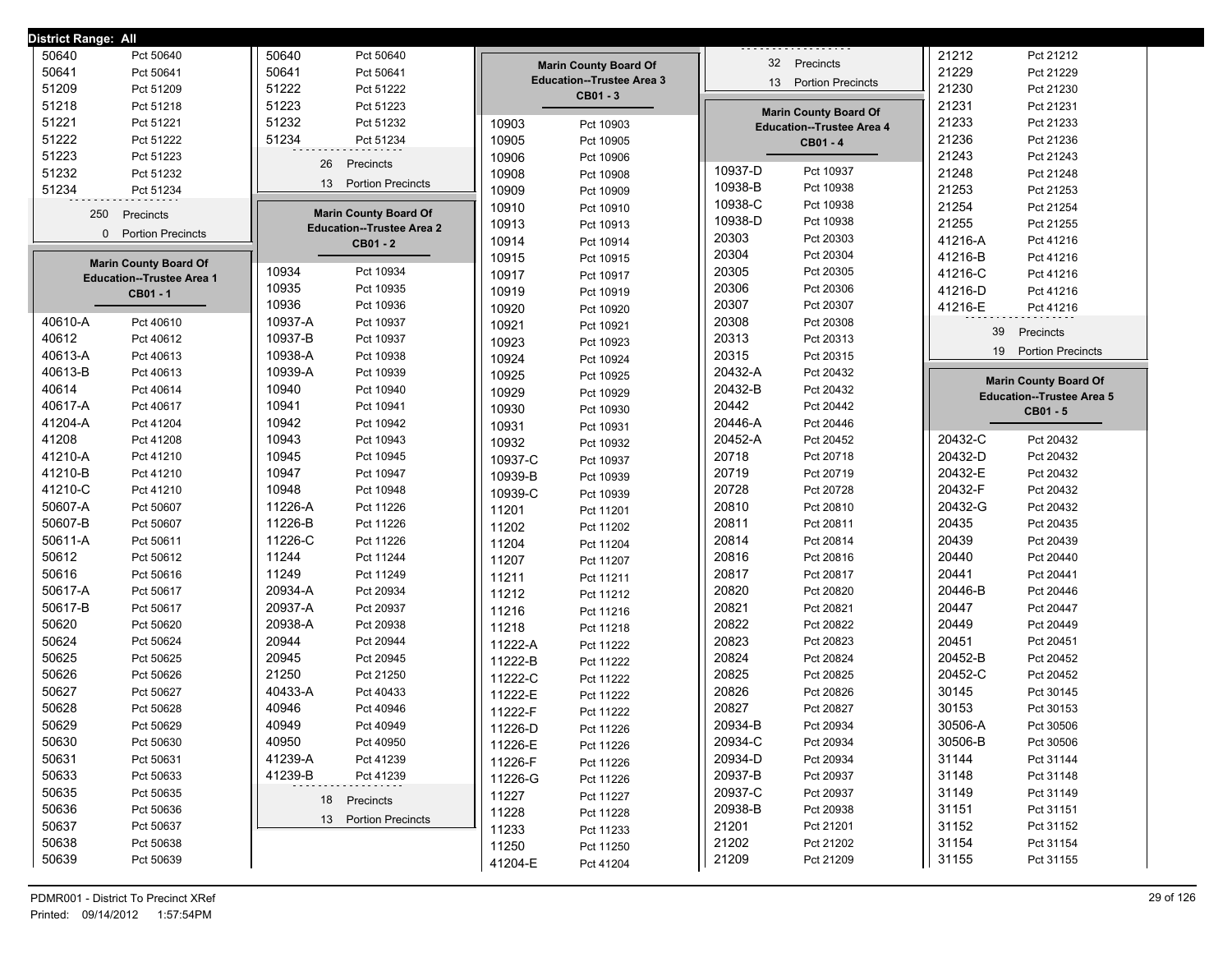| <b>District Range: All</b>       |         |                                  |         |                          |
|----------------------------------|---------|----------------------------------|---------|--------------------------|
| 31156<br>Pct 31156               | 31030   | Pct 31030                        | 41204-D | Pct 41204                |
| 31157<br>Pct 31157               | 31031   | Pct 31031                        | 41204-F | Pct 41204                |
| 31237<br>Pct 31237               | 31032   | Pct 31032                        | 41204-G | Pct 41204                |
| 31239<br>Pct 31239               | 31033   | Pct 31033                        | 41204-H | Pct 41204                |
| 31240<br>Pct 31240               | 31034   | Pct 31034                        | 41204-l | Pct 41204                |
| 31242<br>Pct 31242               | 31036   | Pct 31036                        | 41204-J | Pct 41204                |
| 31243<br>Pct 31243               | 31038   | Pct 31038                        | 41205   | Pct 41205                |
| 31246<br>Pct 31246               | 31041   | Pct 31041                        | 41206   | Pct 41206                |
| 31247<br>Pct 31247               | 31212   | Pct 31212                        | 41207   | Pct 41207                |
| 31251<br>Pct 31251               | 31214   | Pct 31214                        | 41209   | Pct 41209                |
| 31258<br>Pct 31258               | 31216   | Pct 31216                        | 41211   | Pct 41211                |
| 40222<br>Pct 40222               | 31217   | Pct 31217                        | 41215   | Pct 41215                |
| 40223<br>Pct 40223               | 31218   | Pct 31218                        | 41216-F | Pct 41216                |
| 40227<br>Pct 40227               | 31219   | Pct 31219                        | 41216-G | Pct 41216                |
| 40229<br>Pct 40229               | 31222   | Pct 31222                        | 41216-H | Pct 41216                |
| 40231<br>Pct 40231               | 31223   | Pct 31223                        | 41220-C | Pct 41220                |
| 40234<br>Pct 40234               | 31224   | Pct 31224                        | 41251   | Pct 41251                |
| 40235<br>Pct 40235               | 31225   | Pct 31225                        | 41252   | Pct 41252                |
| 40236<br>Pct 40236               | 31226   | Pct 31226                        | 41254   | Pct 41254                |
| 40237<br>Pct 40237               | 31227   | Pct 31227                        | 50601   | Pct 50601                |
| 40238<br>Pct 40238               | 31228   | Pct 31228                        | 50602   | Pct 50602                |
| 40421<br>Pct 40421               |         |                                  |         |                          |
| 40425                            | 31229   | Pct 31229                        | 50603   | Pct 50603                |
| Pct 40425                        | 31235   | Pct 31235                        | 50604   | Pct 50604                |
| 40433-B<br>Pct 40433             | 41220-A | Pct 41220                        | 50605   | Pct 50605                |
| 41232<br>Pct 41232               | 41220-B | Pct 41220                        | 50606   | Pct 50606                |
| 41239-C<br>Pct 41239             | 41224   | Pct 41224                        | 50607-C | Pct 50607                |
| 41239-D<br>Pct 41239             | 41226   | Pct 41226                        | 50608   | Pct 50608                |
| 40<br>Precincts                  | 41228   | Pct 41228                        | 50610   | Pct 50610                |
| 13 Portion Precincts             | 41230   | Pct 41230                        | 50611-B | Pct 50611                |
|                                  | 41253   | Pct 41253                        | 50613   | Pct 50613                |
| <b>Marin County Board Of</b>     |         | Precincts<br>42                  | 50614   | Pct 50614                |
| <b>Education--Trustee Area 6</b> |         |                                  | 50615   | Pct 50615                |
| CB01 - 6                         |         | 3 Portion Precincts              | 50617-C | Pct 50617                |
|                                  |         | <b>Marin County Board Of</b>     | 50619   | Pct 50619                |
| 30501<br>Pct 30501               |         | <b>Education--Trustee Area 7</b> | 51209   | Pct 51209                |
| 30502<br>Pct 30502               |         | CB01 - 7                         | 51218   | Pct 51218                |
| 30503<br>Pct 30503               |         |                                  | 51221   | Pct 51221                |
| 30504<br>Pct 30504               | 40610-B | Pct 40610                        |         |                          |
| 30505<br>Pct 30505               | 40613-C | Pct 40613                        | 29      | Precincts                |
| 30506-C<br>Pct 30506             | 40613-D | Pct 40613                        | 20      | <b>Portion Precincts</b> |
| 30507<br>Pct 30507               | 40617-B | Pct 40617                        |         |                          |
| 30508<br>Pct 30508               | 40617-C | Pct 40617                        |         |                          |
| 30509<br>Pct 30509               | 40618   | Pct 40618                        |         |                          |
| 30510<br>Pct 30510               | 40619   | Pct 40619                        |         |                          |
| 30511<br>Pct 30511               | 41201   | Pct 41201                        |         |                          |
| 30513<br>Pct 30513               | 41202   | Pct 41202                        |         |                          |
| 30515<br>Pct 30515               | 41203   | Pct 41203                        |         |                          |
|                                  |         |                                  |         |                          |
| 30520<br>Pct 30520               | 41204-B | Pct 41204                        |         |                          |
| 30521<br>Pct 30521               | 41204-C | Pct 41204                        |         |                          |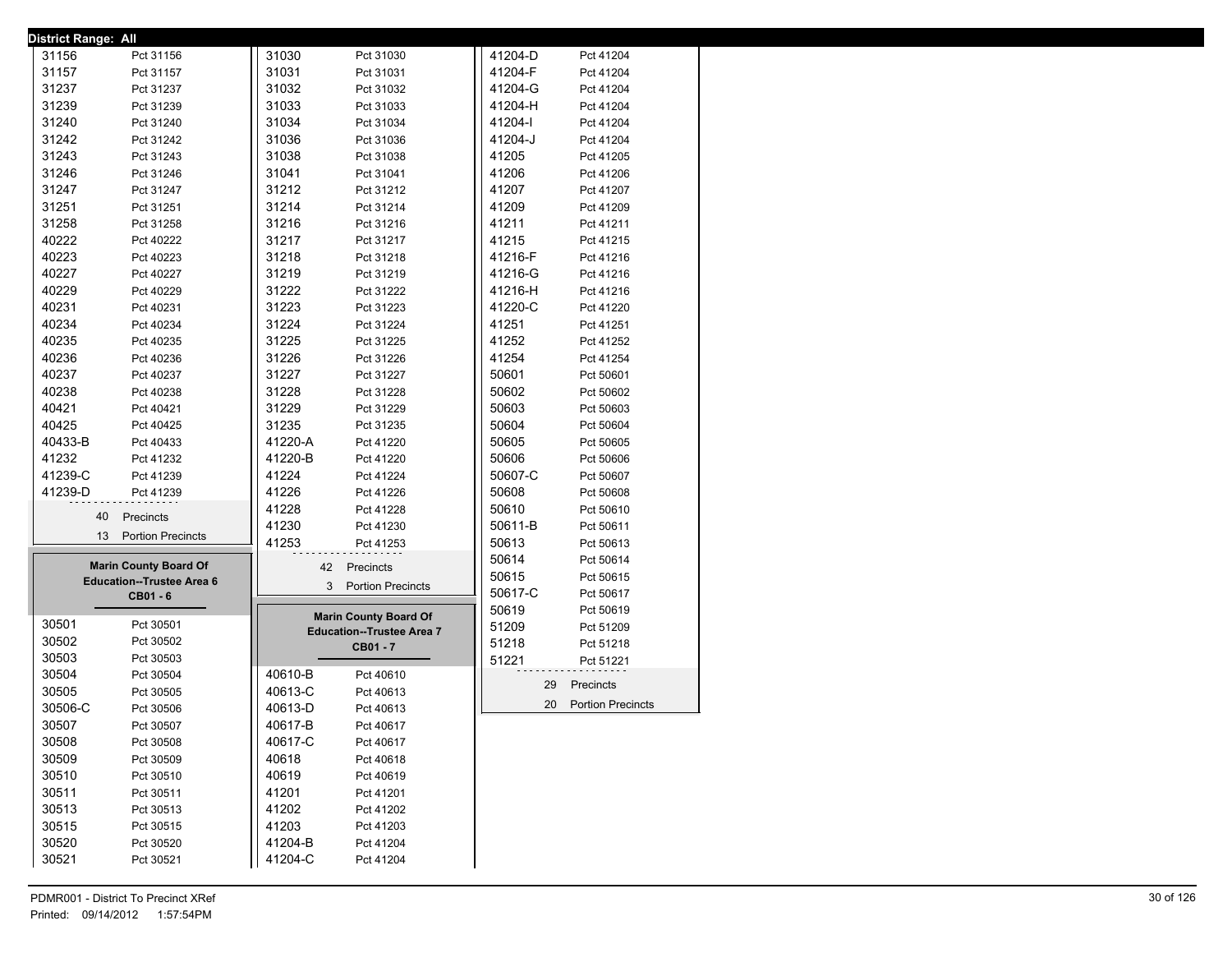|         |   | <b>Sonoma County Board Of</b><br><b>Education--TA 2</b><br>$CB02 - 2$ |  |
|---------|---|-----------------------------------------------------------------------|--|
| 41201-A |   | Pct 41201                                                             |  |
| 41204-A |   | Pct 41204                                                             |  |
| 41204-F |   | Pct 41204                                                             |  |
| 41204-G |   | Pct 41204                                                             |  |
| 41204-H |   | Pct 41204                                                             |  |
| 41204-l |   | Pct 41204                                                             |  |
| 41204-J |   | Pct 41204                                                             |  |
| 41208-A |   | Pct 41208                                                             |  |
|         | 0 | Precincts                                                             |  |
|         | 8 | <b>Portion Precincts</b>                                              |  |

÷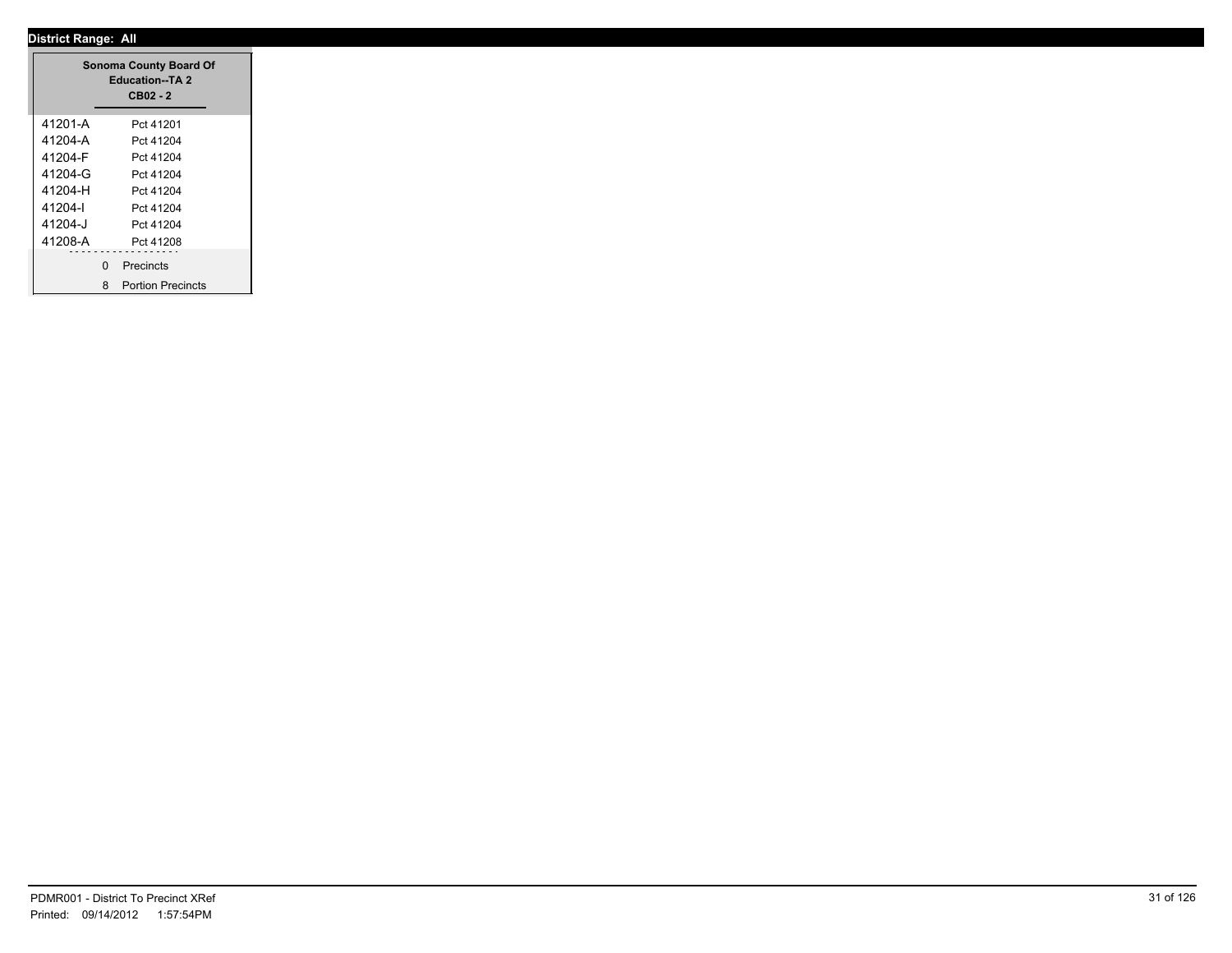| District Range: All |                                |       |                        |       |                        |                |                        |                |                        |  |
|---------------------|--------------------------------|-------|------------------------|-------|------------------------|----------------|------------------------|----------------|------------------------|--|
|                     |                                | 11233 | Pct 11233              | 21230 | Pct 21230              | 31219          | Pct 31219              | 41201-l        | Pct 41201              |  |
|                     | <b>Marin Community College</b> | 11244 | Pct 11244              | 21231 | Pct 21231              | 31222          | Pct 31222              | 41201-J        | Pct 41201              |  |
|                     | <b>District</b><br>CC01        | 11249 | Pct 11249              | 21233 | Pct 21233              | 31223          | Pct 31223              | 41201-K        | Pct 41201              |  |
|                     |                                | 11250 | Pct 11250              | 21236 | Pct 21236              | 31224          | Pct 31224              | 41201-L        | Pct 41201              |  |
| 10903               | Pct 10903                      | 20303 | Pct 20303              | 21243 | Pct 21243              | 31225          | Pct 31225              | 41202          | Pct 41202              |  |
| 10905               | Pct 10905                      | 20304 | Pct 20304              | 21248 | Pct 21248              | 31226          | Pct 31226              | 41203          | Pct 41203              |  |
| 10906               | Pct 10906                      | 20305 | Pct 20305              | 21250 | Pct 21250              | 31227          | Pct 31227              | 41204-B        | Pct 41204              |  |
| 10908               | Pct 10908                      | 20306 | Pct 20306              | 21253 | Pct 21253              | 31228          | Pct 31228              | 41204-C        | Pct 41204              |  |
| 10909               | Pct 10909                      | 20307 | Pct 20307              | 21254 | Pct 21254              | 31229          | Pct 31229              | 41204-D        | Pct 41204              |  |
| 10910               | Pct 10910                      | 20308 | Pct 20308              | 21255 | Pct 21255              | 31235          | Pct 31235              | 41204-E        | Pct 41204              |  |
| 10913               | Pct 10913                      | 20313 | Pct 20313              | 30145 | Pct 30145              | 31237          | Pct 31237              | 41205          | Pct 41205              |  |
| 10914               | Pct 10914                      | 20315 | Pct 20315              | 30153 | Pct 30153              | 31239          | Pct 31239              | 41206          | Pct 41206              |  |
| 10915               | Pct 10915                      | 20432 | Pct 20432              | 30501 | Pct 30501              | 31240          | Pct 31240              | 41207          | Pct 41207              |  |
| 10917               | Pct 10917                      | 20435 | Pct 20435              | 30502 | Pct 30502              | 31242          | Pct 31242              | 41208-B        | Pct 41208              |  |
| 10919               | Pct 10919                      | 20439 | Pct 20439              | 30503 | Pct 30503              | 31243          | Pct 31243              | 41208-C        | Pct 41208              |  |
| 10920               | Pct 10920                      | 20440 | Pct 20440              | 30504 | Pct 30504              | 31246          | Pct 31246              | 41208-D        | Pct 41208              |  |
| 10921               | Pct 10921                      | 20441 | Pct 20441              | 30505 | Pct 30505              | 31247          | Pct 31247              | 41208-E        | Pct 41208              |  |
| 10923               | Pct 10923                      | 20442 | Pct 20442              | 30506 | Pct 30506              | 31251          | Pct 31251              | 41209          | Pct 41209              |  |
| 10924               | Pct 10924                      | 20446 | Pct 20446              | 30507 | Pct 30507              | 31258          | Pct 31258              | 41210-A        | Pct 41210              |  |
| 10925               | Pct 10925                      | 20447 | Pct 20447              | 30508 | Pct 30508              | 40222          | Pct 40222              | 41210-B        | Pct 41210              |  |
| 10929               | Pct 10929                      | 20449 | Pct 20449              | 30509 | Pct 30509              | 40223          | Pct 40223              | 41210-C        | Pct 41210              |  |
| 10930               | Pct 10930                      | 20451 | Pct 20451              | 30510 | Pct 30510              | 40227          | Pct 40227              | 41211          | Pct 41211              |  |
| 10931               | Pct 10931                      | 20452 | Pct 20452              | 30511 | Pct 30511              | 40229          | Pct 40229              | 41215          | Pct 41215              |  |
| 10932               | Pct 10932                      | 20718 | Pct 20718              | 30513 | Pct 30513              | 40231          | Pct 40231              | 41216          | Pct 41216              |  |
| 10934               |                                | 20719 | Pct 20719              | 30515 | Pct 30515              | 40234          | Pct 40234              | 41220          | Pct 41220              |  |
|                     | Pct 10934                      | 20728 | Pct 20728              | 30520 | Pct 30520              | 40235          | Pct 40235              | 41224          | Pct 41224              |  |
| 10935               | Pct 10935                      | 20810 | Pct 20810              | 30521 | Pct 30521              | 40236          | Pct 40236              | 41226          | Pct 41226              |  |
| 10936               | Pct 10936                      | 20811 | Pct 20811              | 31030 | Pct 31030              | 40237          | Pct 40237              | 41228          | Pct 41228              |  |
| 10937<br>10938      | Pct 10937                      | 20814 | Pct 20814              | 31031 | Pct 31031              | 40238          | Pct 40238              | 41230          | Pct 41230              |  |
|                     | Pct 10938                      | 20816 |                        | 31032 | Pct 31032              | 40421          | Pct 40421              | 41232          | Pct 41232              |  |
| 10939               | Pct 10939                      | 20817 | Pct 20816<br>Pct 20817 | 31033 | Pct 31033              | 40425          | Pct 40425              | 41239          | Pct 41239              |  |
| 10940<br>10941      | Pct 10940                      | 20820 | Pct 20820              | 31034 | Pct 31034              | 40433          | Pct 40433              | 41251          | Pct 41251              |  |
|                     | Pct 10941                      | 20821 | Pct 20821              | 31036 | Pct 31036              | 40610          | Pct 40610              | 41252          | Pct 41252              |  |
| 10942               | Pct 10942                      | 20822 | Pct 20822              | 31038 | Pct 31038              | 40612          | Pct 40612              | 41253          | Pct 41253              |  |
| 10943               | Pct 10943                      | 20823 | Pct 20823              | 31041 | Pct 31041              | 40613          | Pct 40613              | 41254          |                        |  |
| 10945               | Pct 10945                      | 20824 |                        | 31144 |                        |                |                        |                | Pct 41254              |  |
| 10947               | Pct 10947                      | 20825 | Pct 20824<br>Pct 20825 | 31148 | Pct 31144<br>Pct 31148 | 40614<br>40617 | Pct 40614<br>Pct 40617 | 50601<br>50602 | Pct 50601<br>Pct 50602 |  |
| 10948               | Pct 10948                      | 20826 |                        | 31149 |                        | 40618          |                        | 50603          |                        |  |
| 11201               | Pct 11201                      |       | Pct 20826              |       | Pct 31149              |                | Pct 40618              |                | Pct 50603              |  |
| 11202               | Pct 11202                      | 20827 | Pct 20827              | 31151 | Pct 31151              | 40619          | Pct 40619              | 50604          | Pct 50604              |  |
| 11204               | Pct 11204                      | 20934 | Pct 20934              | 31152 | Pct 31152              | 40946          | Pct 40946              | 50605          | Pct 50605              |  |
| 11207               | Pct 11207                      | 20937 | Pct 20937              | 31154 | Pct 31154              | 40949          | Pct 40949              | 50606          | Pct 50606              |  |
| 11211               | Pct 11211                      | 20938 | Pct 20938              | 31155 | Pct 31155              | 40950          | Pct 40950              | 50607          | Pct 50607              |  |
| 11212               | Pct 11212                      | 20944 | Pct 20944              | 31156 | Pct 31156              | 41201-B        | Pct 41201              | 50608          | Pct 50608              |  |
| 11216               | Pct 11216                      | 20945 | Pct 20945              | 31157 | Pct 31157              | 41201-C        | Pct 41201              | 50610          | Pct 50610              |  |
| 11218               | Pct 11218                      | 21201 | Pct 21201              | 31212 | Pct 31212              | 41201-D        | Pct 41201              | 50611          | Pct 50611              |  |
| 11222               | Pct 11222                      | 21202 | Pct 21202              | 31214 | Pct 31214              | 41201-E        | Pct 41201              | 50612          | Pct 50612              |  |
| 11226               | Pct 11226                      | 21209 | Pct 21209              | 31216 | Pct 31216              | 41201-F        | Pct 41201              | 50613          | Pct 50613              |  |
| 11227               | Pct 11227                      | 21212 | Pct 21212              | 31217 | Pct 31217              | 41201-G        | Pct 41201              | 50614          | Pct 50614              |  |
| 11228               | Pct 11228                      | 21229 | Pct 21229              | 31218 | Pct 31218              | 41201-H        | Pct 41201              | 50615          | Pct 50615              |  |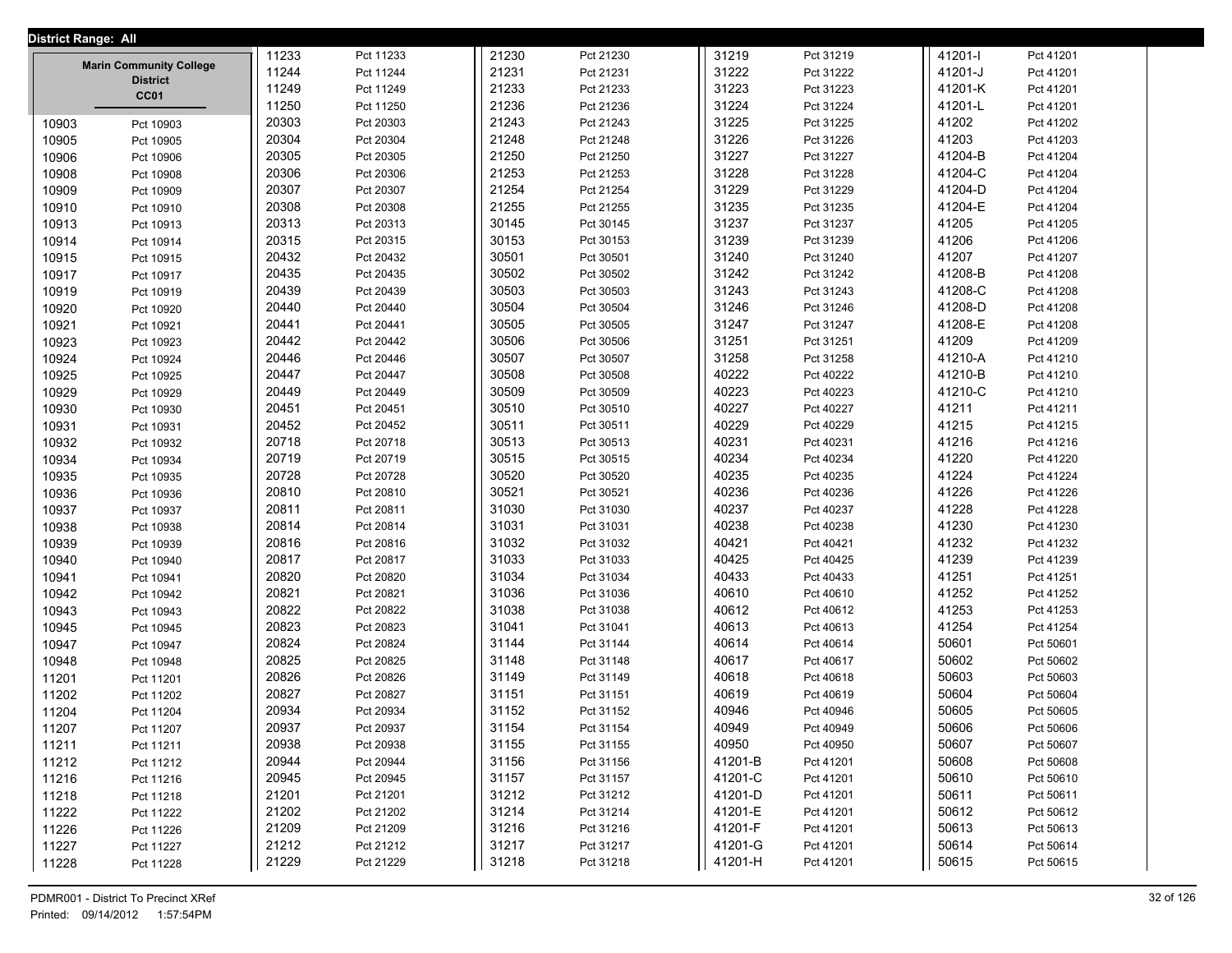|       | <b>District Range: All</b> |                      |
|-------|----------------------------|----------------------|
| 50616 |                            | Pct 50616            |
| 50617 |                            | Pct 50617            |
| 50619 |                            | Pct 50619            |
| 50620 |                            | Pct 50620            |
| 50624 |                            | Pct 50624            |
| 50625 |                            | Pct 50625            |
| 50626 |                            | Pct 50626            |
| 50627 |                            | Pct 50627            |
| 50628 |                            | Pct 50628            |
| 50629 |                            | Pct 50629            |
| 50630 |                            | Pct 50630            |
| 50631 |                            | Pct 50631            |
| 50633 |                            | Pct 50633            |
| 50635 |                            | Pct 50635            |
| 50636 |                            | Pct 50636            |
| 50637 |                            | Pct 50637            |
| 50638 |                            | Pct 50638            |
| 50639 |                            | Pct 50639            |
| 50640 |                            | Pct 50640            |
| 50641 |                            | Pct 50641            |
| 51209 |                            | Pct 51209            |
| 51218 |                            | Pct 51218            |
| 51221 |                            | Pct 51221            |
| 51222 |                            | Pct 51222            |
| 51223 |                            | Pct 51223            |
| 51232 |                            | Pct 51232            |
| 51234 |                            | Pct 51234            |
|       | 246                        | Precincts            |
|       |                            | 22 Portion Precincts |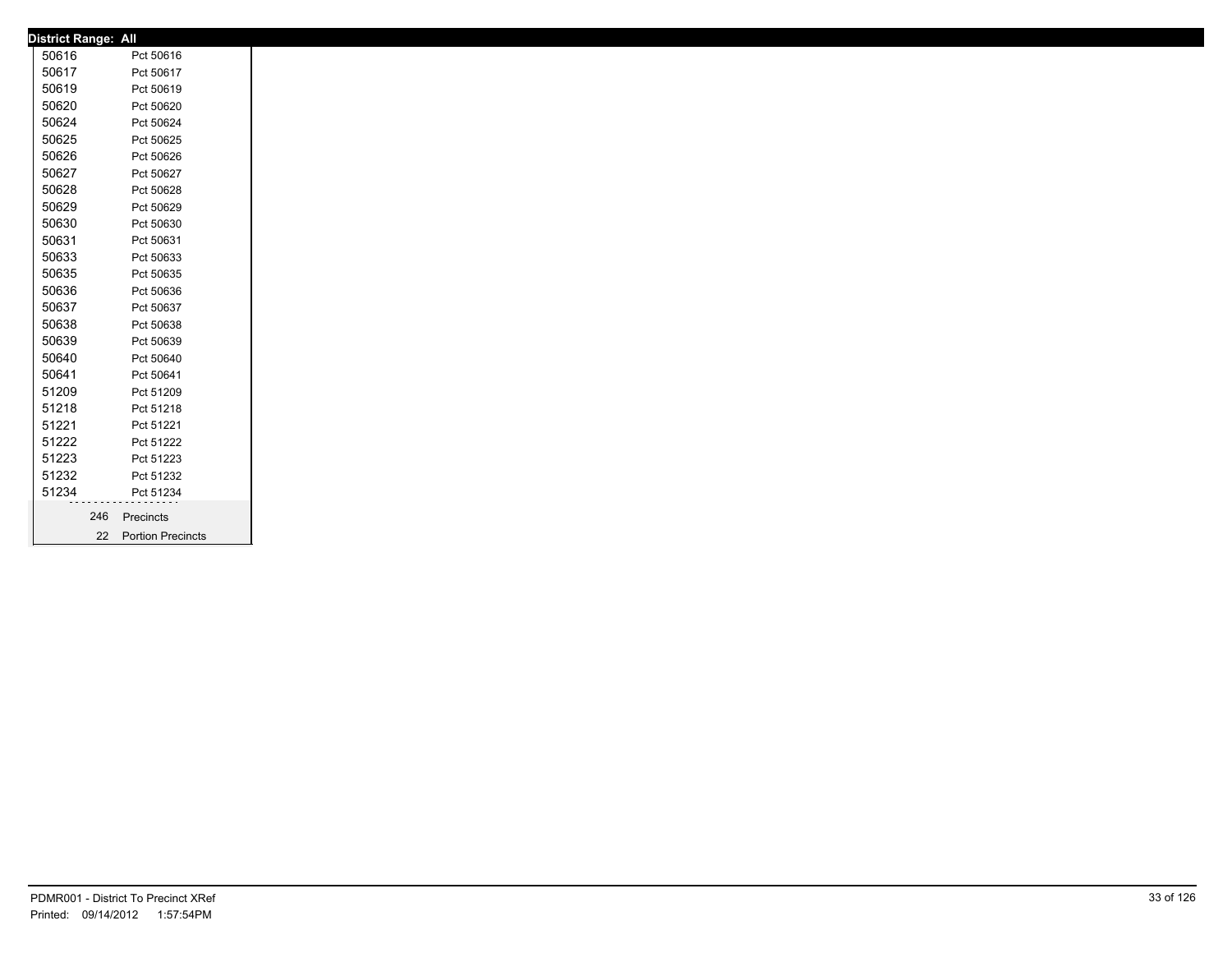|         |              | Sonoma Co. Comm. College<br>Dist.--TA 2<br>CC <sub>02</sub> |
|---------|--------------|-------------------------------------------------------------|
| 41201-A |              | Pct 41201                                                   |
| 41204-A |              | Pct 41204                                                   |
| 41204-F |              | Pct 41204                                                   |
| 41204-G |              | Pct 41204                                                   |
| 41204-H |              | Pct 41204                                                   |
| 41204-l |              | Pct 41204                                                   |
| 41204-J |              | Pct 41204                                                   |
| 41208-A |              | Pct 41208                                                   |
|         | $\mathbf{0}$ | $\sim$ $\sim$                                               |
|         |              | Precincts                                                   |
|         | 8            | <b>Portion Precincts</b>                                    |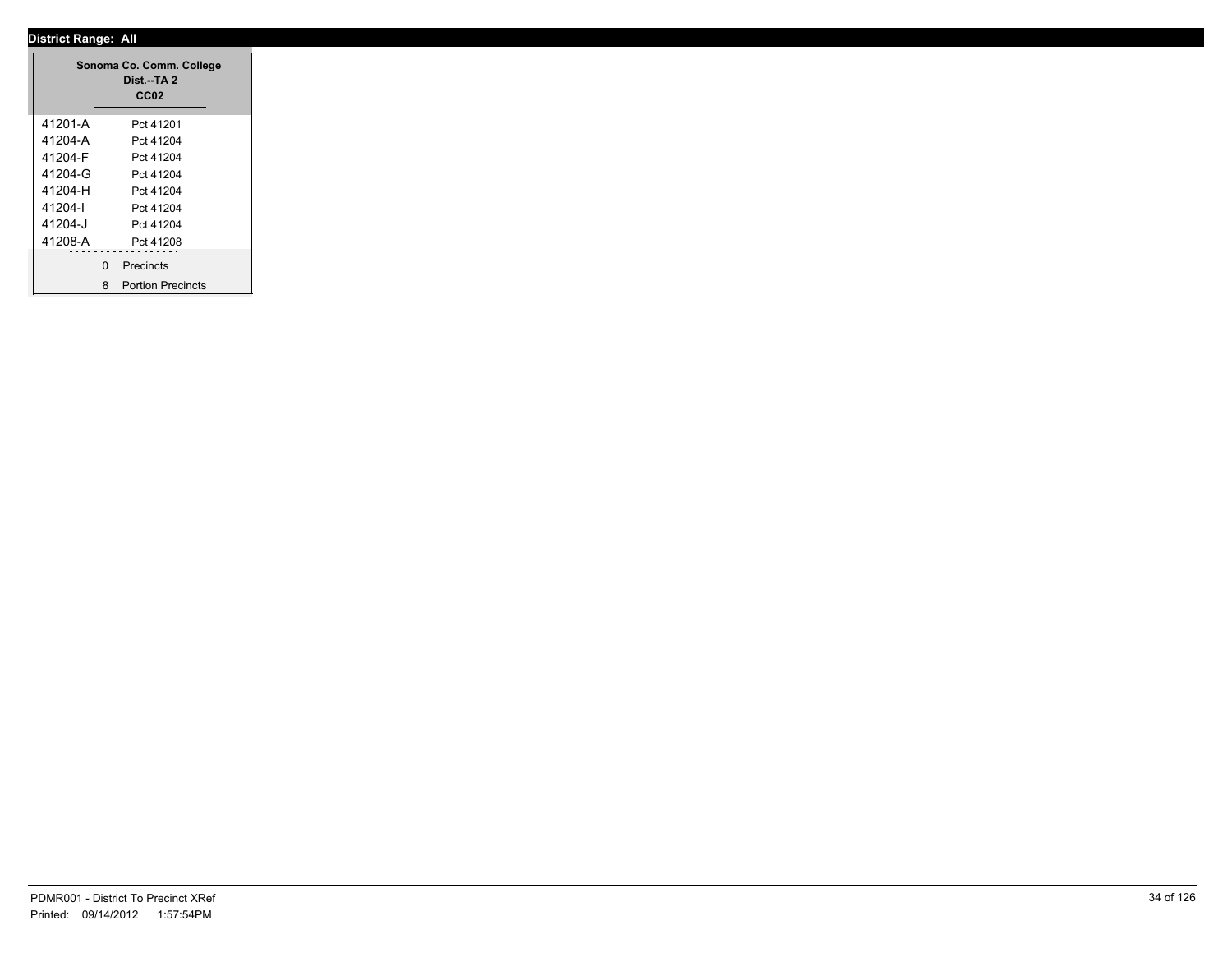|         | <b>Novato Unified School</b> | 50638 |    | Pct 50638                |
|---------|------------------------------|-------|----|--------------------------|
|         | <b>District</b>              | 50639 |    | Pct 50639                |
|         | <b>SC10</b>                  | 50640 |    | Pct 50640                |
|         |                              | 50641 |    | Pct 50641                |
| 40610   | Pct 40610                    | 51209 |    | Pct 51209                |
| 40612   | Pct 40612                    | 51218 |    | Pct 51218                |
| 40613   | Pct 40613                    | 51221 |    | Pct 51221                |
| 40614   | Pct 40614                    | 51222 |    | Pct 51222                |
| 40617   | Pct 40617                    | 51223 |    | Pct 51223                |
| 40618   | Pct 40618                    | 51232 |    | Pct 51232                |
| 40619   | Pct 40619                    | 51234 |    | Pct 51234                |
| 41204-D | Pct 41204                    |       | 48 | Precincts                |
| 41208-B | Pct 41208                    |       |    |                          |
| 41208-C | Pct 41208                    |       | 8  | <b>Portion Precincts</b> |
| 41208-D | Pct 41208                    |       |    |                          |
| 41208-E | Pct 41208                    |       |    |                          |
| 41210-A | Pct 41210                    |       |    |                          |
| 41210-B | Pct 41210                    |       |    |                          |
| 41210-C | Pct 41210                    |       |    |                          |
| 50601   | Pct 50601                    |       |    |                          |
| 50602   | Pct 50602                    |       |    |                          |
| 50603   | Pct 50603                    |       |    |                          |
| 50604   | Pct 50604                    |       |    |                          |
| 50605   | Pct 50605                    |       |    |                          |
| 50606   | Pct 50606                    |       |    |                          |
| 50607   | Pct 50607                    |       |    |                          |
| 50608   | Pct 50608                    |       |    |                          |
| 50610   | Pct 50610                    |       |    |                          |
| 50611   | Pct 50611                    |       |    |                          |
| 50612   | Pct 50612                    |       |    |                          |
| 50613   | Pct 50613                    |       |    |                          |
| 50614   | Pct 50614                    |       |    |                          |
| 50615   | Pct 50615                    |       |    |                          |
| 50616   | Pct 50616                    |       |    |                          |
| 50617   | Pct 50617                    |       |    |                          |
| 50619   | Pct 50619                    |       |    |                          |
| 50620   | Pct 50620                    |       |    |                          |
| 50624   | Pct 50624                    |       |    |                          |
| 50625   | Pct 50625                    |       |    |                          |
| 50626   | Pct 50626                    |       |    |                          |
| 50627   | Pct 50627                    |       |    |                          |
| 50628   | Pct 50628                    |       |    |                          |
| 50629   | Pct 50629                    |       |    |                          |
| 50630   | Pct 50630                    |       |    |                          |
| 50631   | Pct 50631                    |       |    |                          |
| 50633   | Pct 50633                    |       |    |                          |
| 50635   | Pct 50635                    |       |    |                          |
| 50636   | Pct 50636                    |       |    |                          |
| 50637   | Pct 50637                    |       |    |                          |
|         |                              |       |    |                          |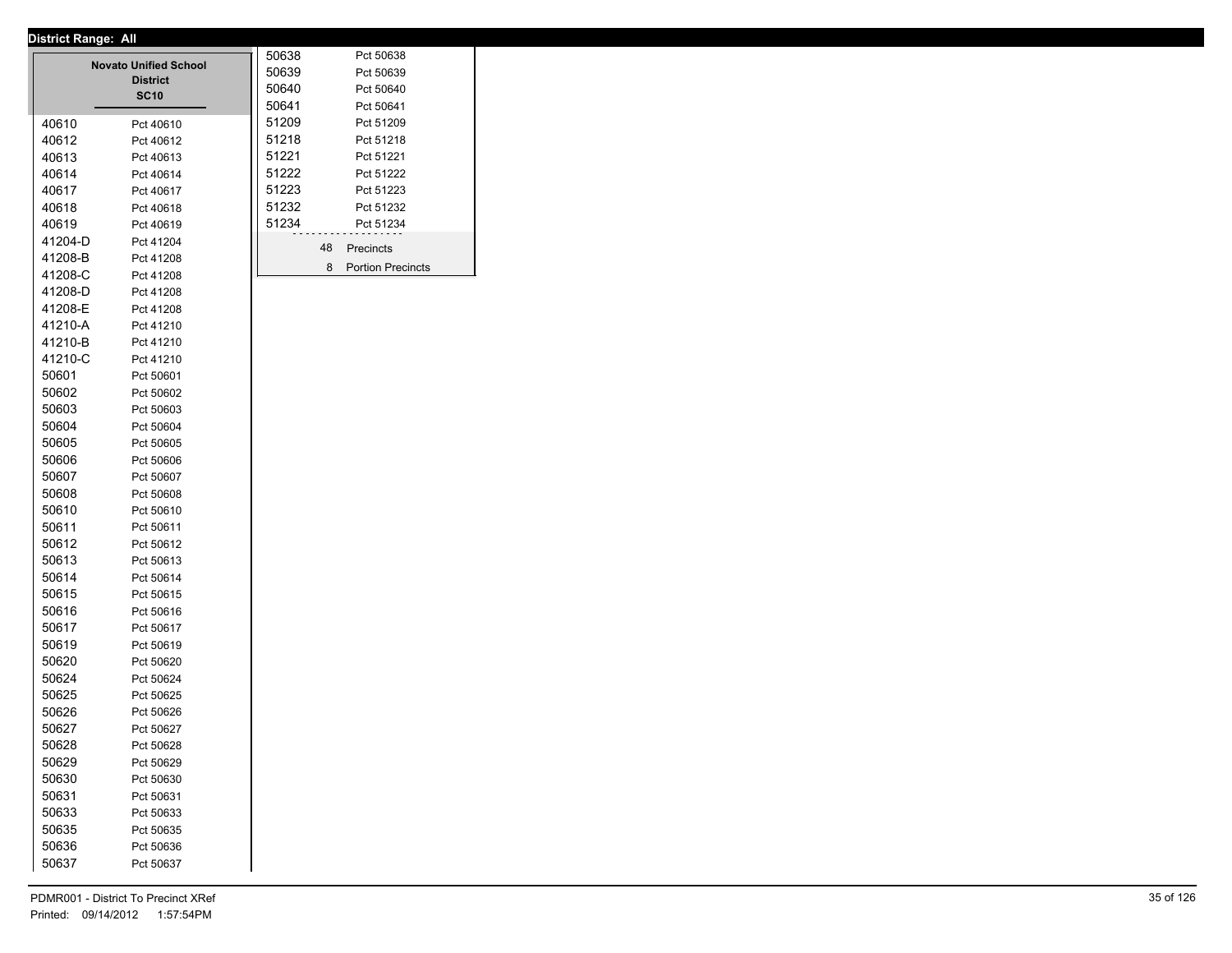|                                                                   | <b>Shoreline Unified School</b><br><b>District</b><br><b>SC18</b> |  |         | 0<br>5 | Precincts<br><b>Portion Precincts</b>                             |  |
|-------------------------------------------------------------------|-------------------------------------------------------------------|--|---------|--------|-------------------------------------------------------------------|--|
| 41201-B                                                           | Pct 41201                                                         |  |         |        | <b>Shoreline Unified School</b><br><b>District-Trustee Area 3</b> |  |
| 41201-C                                                           | Pct 41201                                                         |  |         |        | $SC18 - 3$                                                        |  |
| 41201-D                                                           | Pct 41201                                                         |  |         |        |                                                                   |  |
| 41201-E                                                           | Pct 41201                                                         |  | 41201-E |        | Pct 41201                                                         |  |
| 41201-F                                                           | Pct 41201                                                         |  | 41201-F |        | Pct 41201                                                         |  |
| 41201-G                                                           | Pct 41201                                                         |  | 41201-J |        | Pct 41201                                                         |  |
| 41201-H                                                           | Pct 41201                                                         |  | 41201-K |        | Pct 41201                                                         |  |
| 41201-l                                                           | Pct 41201                                                         |  | 41201-L |        | Pct 41201                                                         |  |
| 41201-J                                                           | Pct 41201                                                         |  |         |        | 0 Precincts                                                       |  |
| 41201-K                                                           | Pct 41201                                                         |  |         | 5      | <b>Portion Precincts</b>                                          |  |
| 41201-L                                                           | Pct 41201                                                         |  |         |        |                                                                   |  |
| 41202                                                             | Pct 41202                                                         |  |         |        |                                                                   |  |
| 41203                                                             | Pct 41203                                                         |  |         |        |                                                                   |  |
| 41205-A                                                           | Pct 41205                                                         |  |         |        |                                                                   |  |
| 41205-C                                                           | Pct 41205                                                         |  |         |        |                                                                   |  |
| 41205-D                                                           | Pct 41205                                                         |  |         |        |                                                                   |  |
| 41205-E                                                           | Pct 41205                                                         |  |         |        |                                                                   |  |
| 41251                                                             | Pct 41251                                                         |  |         |        |                                                                   |  |
| 3                                                                 | Precincts                                                         |  |         |        |                                                                   |  |
| 15                                                                | <b>Portion Precincts</b>                                          |  |         |        |                                                                   |  |
|                                                                   |                                                                   |  |         |        |                                                                   |  |
| <b>Shoreline Unified School</b><br><b>District-Trustee Area 1</b> |                                                                   |  |         |        |                                                                   |  |
|                                                                   | $SC18 - 1$                                                        |  |         |        |                                                                   |  |
| 41201-G                                                           | Pct 41201                                                         |  |         |        |                                                                   |  |
| 41202                                                             | Pct 41202                                                         |  |         |        |                                                                   |  |
| 41203                                                             | Pct 41203                                                         |  |         |        |                                                                   |  |
| 41205-A                                                           | Pct 41205                                                         |  |         |        |                                                                   |  |
| 41205-C                                                           | Pct 41205                                                         |  |         |        |                                                                   |  |
| 41205-D                                                           | Pct 41205                                                         |  |         |        |                                                                   |  |
| 41205-E                                                           | Pct 41205                                                         |  |         |        |                                                                   |  |
| 41251                                                             | Pct 41251                                                         |  |         |        |                                                                   |  |
|                                                                   | 3 Precincts                                                       |  |         |        |                                                                   |  |
| 5                                                                 | <b>Portion Precincts</b>                                          |  |         |        |                                                                   |  |
|                                                                   | <b>Shoreline Unified School</b>                                   |  |         |        |                                                                   |  |
| <b>District-Trustee Area 2</b>                                    |                                                                   |  |         |        |                                                                   |  |
|                                                                   | $SC18 - 2$                                                        |  |         |        |                                                                   |  |
|                                                                   |                                                                   |  |         |        |                                                                   |  |
| 41201-B                                                           | Pct 41201                                                         |  |         |        |                                                                   |  |
| 41201-C                                                           | Pct 41201                                                         |  |         |        |                                                                   |  |
| 41201-D                                                           | Pct 41201                                                         |  |         |        |                                                                   |  |
| 41201-H                                                           | Pct 41201                                                         |  |         |        |                                                                   |  |
| 41201-l                                                           | Pct 41201                                                         |  |         |        |                                                                   |  |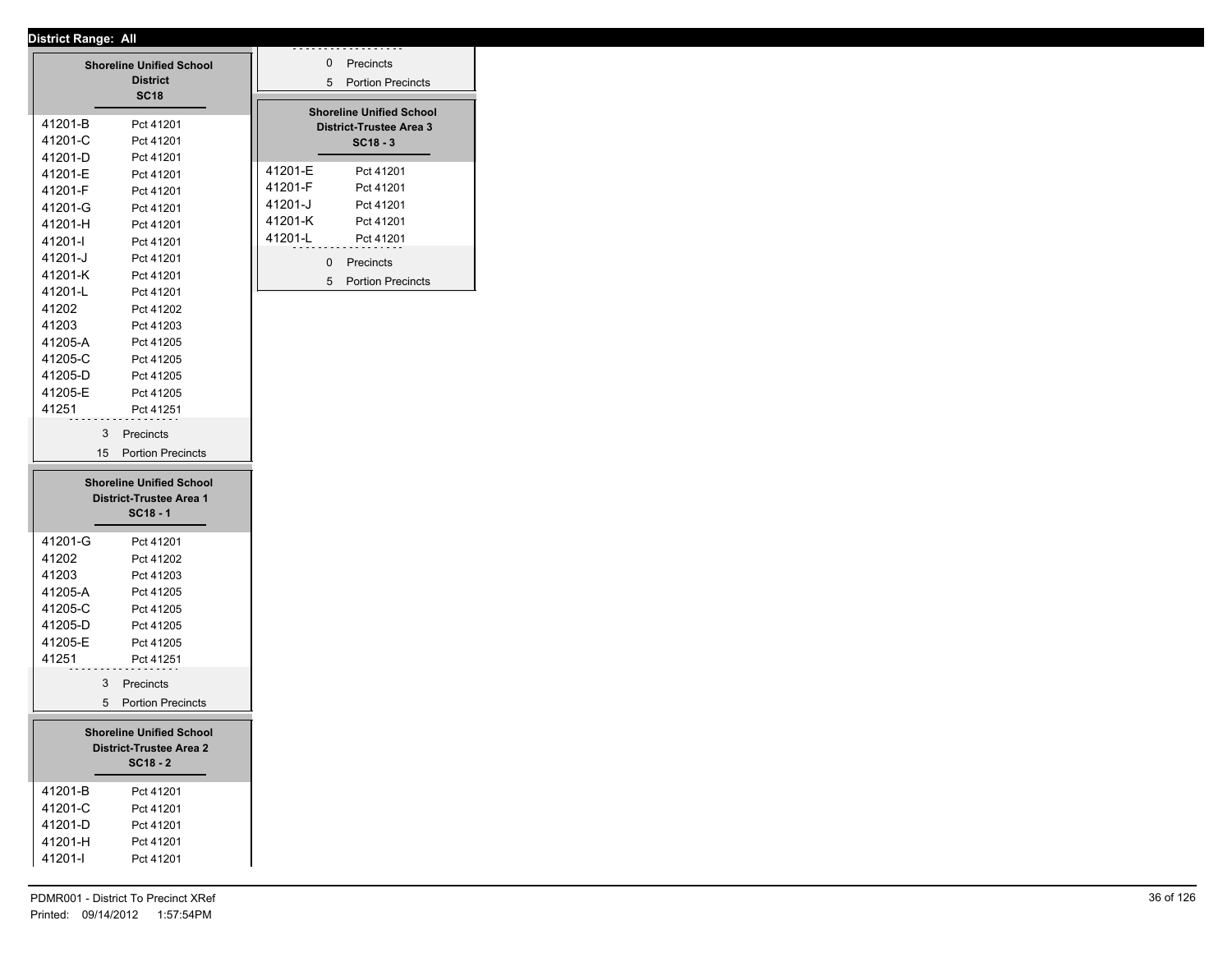|         | <b>District Range: All</b> |         |                          |
|---------|----------------------------|---------|--------------------------|
|         | San Rafael High School     | 11228   | Pct 11228                |
|         | <b>District</b>            | 11233   | Pct 11233                |
|         | <b>HS01</b>                | 11244   | Pct 11244                |
|         |                            | 11249   | Pct 11249                |
| 10903   | Pct 10903                  | 11250   | Pct 11250                |
| 10905   | Pct 10905                  | 20934-A | Pct 20934                |
| 10906   | Pct 10906                  | 20934-B | Pct 20934                |
| 10908   | Pct 10908                  | 20937   | Pct 20937                |
| 10909   | Pct 10909                  | 20938   | Pct 20938                |
| 10910   | Pct 10910                  | 20944   | Pct 20944                |
| 10913   | Pct 10913                  | 20945   | Pct 20945                |
| 10914   | Pct 10914                  | 21250   | Pct 21250                |
| 10915   | Pct 10915                  | 40433-A | Pct 40433                |
| 10917   | Pct 10917                  | 40946   | Pct 40946                |
| 10919   | Pct 10919                  | 40949   | Pct 40949                |
| 10920   | Pct 10920                  | 40950   | Pct 40950                |
| 10921-A | Pct 10921                  | 41204-E | Pct 41204                |
| 10921-B | Pct 10921                  | 41239-A | Pct 41239                |
| 10923   | Pct 10923                  | 41239-B | Pct 41239                |
| 10924   | Pct 10924                  | 55      | Precincts                |
| 10925   | Pct 10925                  |         |                          |
| 10929   | Pct 10929                  | 9       | <b>Portion Precincts</b> |
| 10930-A | Pct 10930                  |         |                          |
| 10931   | Pct 10931                  |         |                          |
| 10932   | Pct 10932                  |         |                          |
| 10934   | Pct 10934                  |         |                          |
| 10935   | Pct 10935                  |         |                          |
| 10936   | Pct 10936                  |         |                          |
| 10937   | Pct 10937                  |         |                          |
| 10938   | Pct 10938                  |         |                          |
| 10939   | Pct 10939                  |         |                          |
| 10940   | Pct 10940                  |         |                          |
| 10941   | Pct 10941                  |         |                          |
| 10942   | Pct 10942                  |         |                          |
| 10943   | Pct 10943                  |         |                          |
| 10945   | Pct 10945                  |         |                          |
| 10947   | Pct 10947                  |         |                          |
| 10948   | Pct 10948                  |         |                          |
| 11201   | Pct 11201                  |         |                          |
| 11202   | Pct 11202                  |         |                          |
| 11204   | Pct 11204                  |         |                          |
| 11207   | Pct 11207                  |         |                          |
| 11211   | Pct 11211                  |         |                          |
| 11212   | Pct 11212                  |         |                          |
| 11216   | Pct 11216                  |         |                          |
| 11218   | Pct 11218                  |         |                          |
| 11222   | Pct 11222                  |         |                          |
| 11226   | Pct 11226                  |         |                          |
| 11227   | Pct 11227                  |         |                          |
|         |                            |         |                          |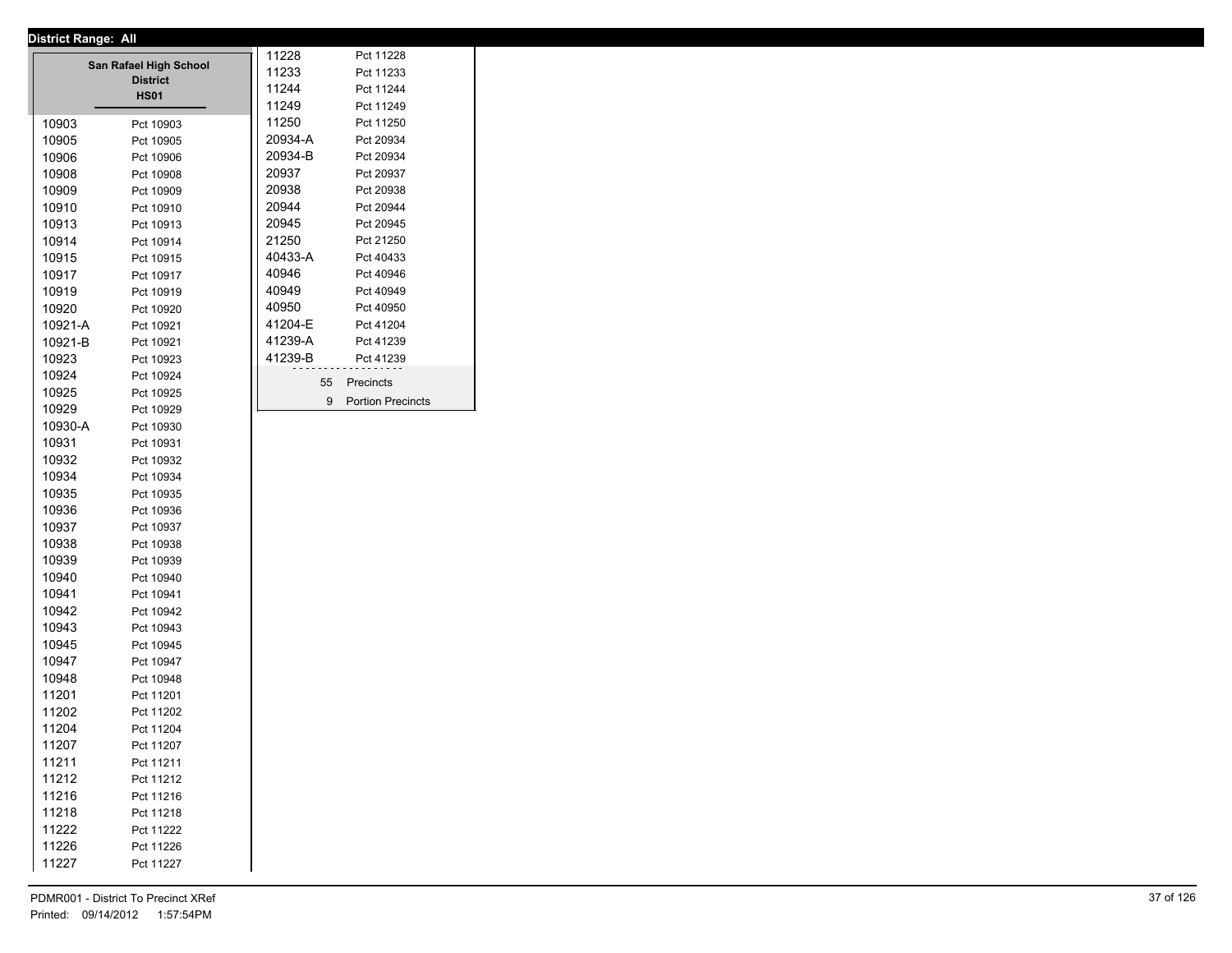| <b>District Range: All</b> |                             |       |           |         |           |                 |                          |
|----------------------------|-----------------------------|-------|-----------|---------|-----------|-----------------|--------------------------|
|                            | <b>Tamalpais Union High</b> | 21231 | Pct 21231 | 31223   | Pct 31223 | 41254           | Pct 41254                |
|                            | <b>School District</b>      | 21233 | Pct 21233 | 31224   | Pct 31224 | 134             | Precincts                |
|                            | <b>HS02</b>                 | 21236 | Pct 21236 | 31225   | Pct 31225 | 10 <sup>1</sup> | <b>Portion Precincts</b> |
|                            |                             | 21243 | Pct 21243 | 31226   | Pct 31226 |                 |                          |
| 10921-C                    | Pct 10921                   | 21248 | Pct 21248 | 31227   | Pct 31227 |                 |                          |
| 10930-C                    | Pct 10930                   | 21253 | Pct 21253 | 31228   | Pct 31228 |                 |                          |
| 20303                      | Pct 20303                   | 21254 | Pct 21254 | 31229   | Pct 31229 |                 |                          |
| 20304                      | Pct 20304                   | 21255 | Pct 21255 | 31235   | Pct 31235 |                 |                          |
| 20305                      | Pct 20305                   | 30145 | Pct 30145 | 31237   | Pct 31237 |                 |                          |
| 20306                      | Pct 20306                   | 30153 | Pct 30153 | 31239   | Pct 31239 |                 |                          |
| 20307                      | Pct 20307                   | 30501 | Pct 30501 | 31240   | Pct 31240 |                 |                          |
| 20308                      | Pct 20308                   | 30502 | Pct 30502 | 31242   | Pct 31242 |                 |                          |
| 20313                      | Pct 20313                   | 30503 | Pct 30503 | 31243   | Pct 31243 |                 |                          |
| 20315                      | Pct 20315                   | 30504 | Pct 30504 | 31246   | Pct 31246 |                 |                          |
| 20432                      | Pct 20432                   | 30505 | Pct 30505 | 31247   | Pct 31247 |                 |                          |
| 20435                      | Pct 20435                   | 30506 | Pct 30506 | 31251   | Pct 31251 |                 |                          |
| 20439                      | Pct 20439                   | 30507 | Pct 30507 | 31258   | Pct 31258 |                 |                          |
| 20440                      | Pct 20440                   | 30508 | Pct 30508 | 40222   | Pct 40222 |                 |                          |
| 20441                      | Pct 20441                   | 30509 | Pct 30509 | 40223   | Pct 40223 |                 |                          |
| 20442                      | Pct 20442                   | 30510 | Pct 30510 | 40227   | Pct 40227 |                 |                          |
| 20446                      | Pct 20446                   | 30511 | Pct 30511 | 40229   | Pct 40229 |                 |                          |
| 20447                      | Pct 20447                   | 30513 | Pct 30513 | 40231   | Pct 40231 |                 |                          |
| 20449                      | Pct 20449                   | 30515 | Pct 30515 | 40234   | Pct 40234 |                 |                          |
| 20451                      | Pct 20451                   | 30520 | Pct 30520 | 40235   | Pct 40235 |                 |                          |
| 20452                      | Pct 20452                   | 30521 | Pct 30521 | 40236   | Pct 40236 |                 |                          |
| 20718                      | Pct 20718                   | 31030 | Pct 31030 | 40237   | Pct 40237 |                 |                          |
| 20719                      | Pct 20719                   | 31031 | Pct 31031 | 40238   | Pct 40238 |                 |                          |
| 20728                      | Pct 20728                   | 31032 | Pct 31032 | 40421   | Pct 40421 |                 |                          |
| 20810                      | Pct 20810                   | 31033 | Pct 31033 | 40425   | Pct 40425 |                 |                          |
| 20811                      | Pct 20811                   | 31034 | Pct 31034 | 40433-B | Pct 40433 |                 |                          |
| 20814                      | Pct 20814                   | 31036 | Pct 31036 | 41204-B | Pct 41204 |                 |                          |
| 20816                      | Pct 20816                   | 31038 | Pct 31038 | 41204-C | Pct 41204 |                 |                          |
| 20817                      | Pct 20817                   | 31041 | Pct 31041 | 41205-B | Pct 41205 |                 |                          |
| 20820                      | Pct 20820                   | 31144 | Pct 31144 | 41206   | Pct 41206 |                 |                          |
| 20821                      | Pct 20821                   | 31148 | Pct 31148 | 41207   | Pct 41207 |                 |                          |
| 20822                      | Pct 20822                   | 31149 | Pct 31149 | 41209   | Pct 41209 |                 |                          |
| 20823                      | Pct 20823                   | 31151 | Pct 31151 | 41211   | Pct 41211 |                 |                          |
| 20824                      | Pct 20824                   | 31152 | Pct 31152 | 41215   | Pct 41215 |                 |                          |
| 20825                      | Pct 20825                   | 31154 | Pct 31154 | 41216   | Pct 41216 |                 |                          |
| 20826                      | Pct 20826                   | 31155 | Pct 31155 | 41220   | Pct 41220 |                 |                          |
| 20827                      | Pct 20827                   | 31156 | Pct 31156 | 41224   | Pct 41224 |                 |                          |
| 20934-C                    | Pct 20934                   | 31157 | Pct 31157 | 41226   | Pct 41226 |                 |                          |
| 20934-D                    | Pct 20934                   | 31212 | Pct 31212 | 41228   | Pct 41228 |                 |                          |
| 21201                      | Pct 21201                   | 31214 | Pct 31214 | 41230   | Pct 41230 |                 |                          |
| 21202                      | Pct 21202                   | 31216 | Pct 31216 | 41232   | Pct 41232 |                 |                          |
| 21209                      | Pct 21209                   | 31217 | Pct 31217 | 41239-C | Pct 41239 |                 |                          |
| 21212                      | Pct 21212                   | 31218 | Pct 31218 | 41239-D | Pct 41239 |                 |                          |
| 21229                      | Pct 21229                   | 31219 | Pct 31219 | 41252   | Pct 41252 |                 |                          |
| 21230                      | Pct 21230                   | 31222 | Pct 31222 | 41253   | Pct 41253 |                 |                          |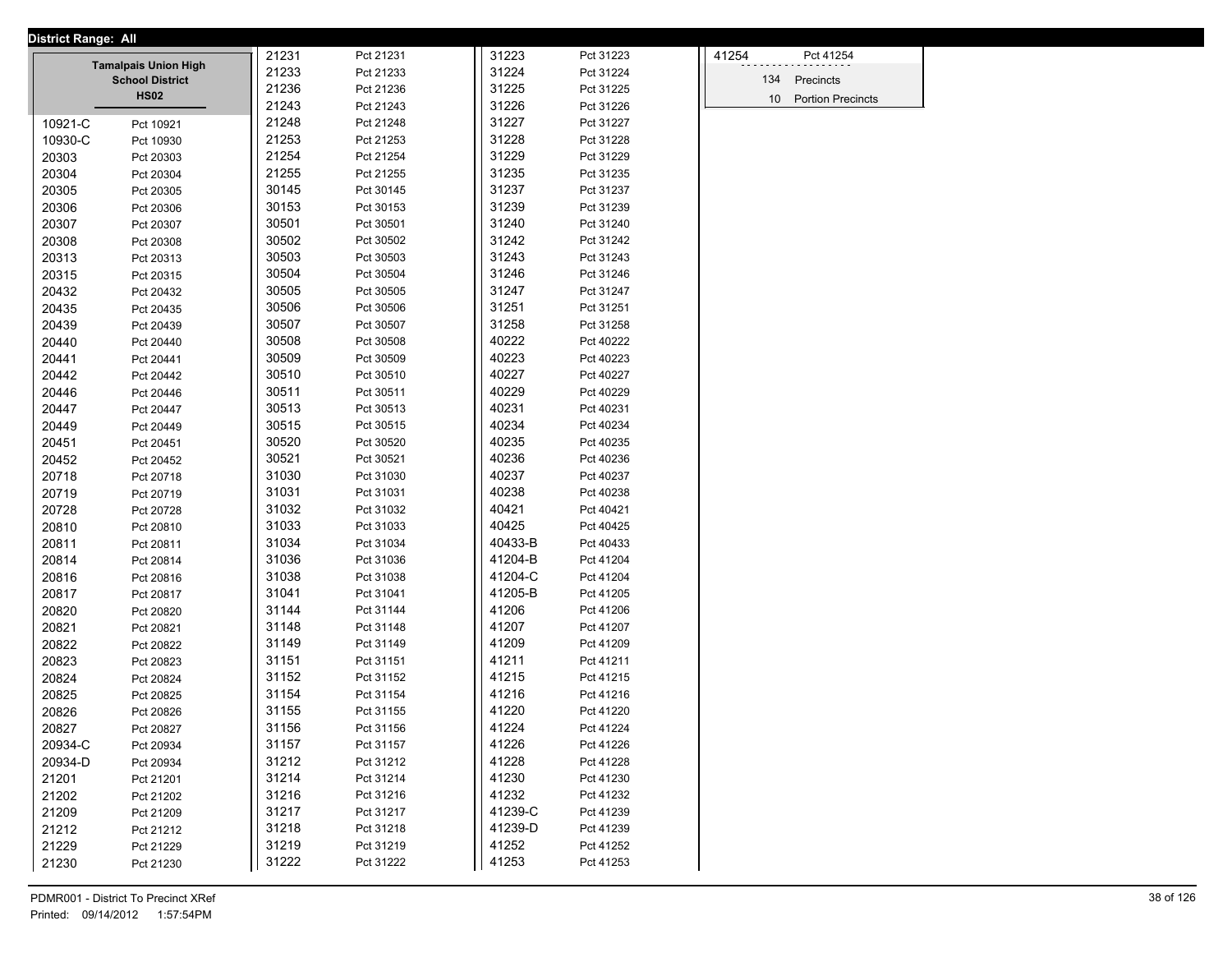|         |               | Petaluma Jt Union H S<br><b>District</b><br><b>HS04</b> |
|---------|---------------|---------------------------------------------------------|
| 41201-A |               | Pct 41201                                               |
| 41204-A |               | Pct 41204                                               |
| 41204-F |               | Pct 41204                                               |
| 41204-G |               | Pct 41204                                               |
| 41204-H |               | Pct 41204                                               |
| 41204-l |               | Pct 41204                                               |
| 41204-J |               | Pct 41204                                               |
| 41208-A |               | Pct 41208                                               |
|         | --------<br>0 | .<br>Precincts                                          |
|         |               | 8 Portion Precincts                                     |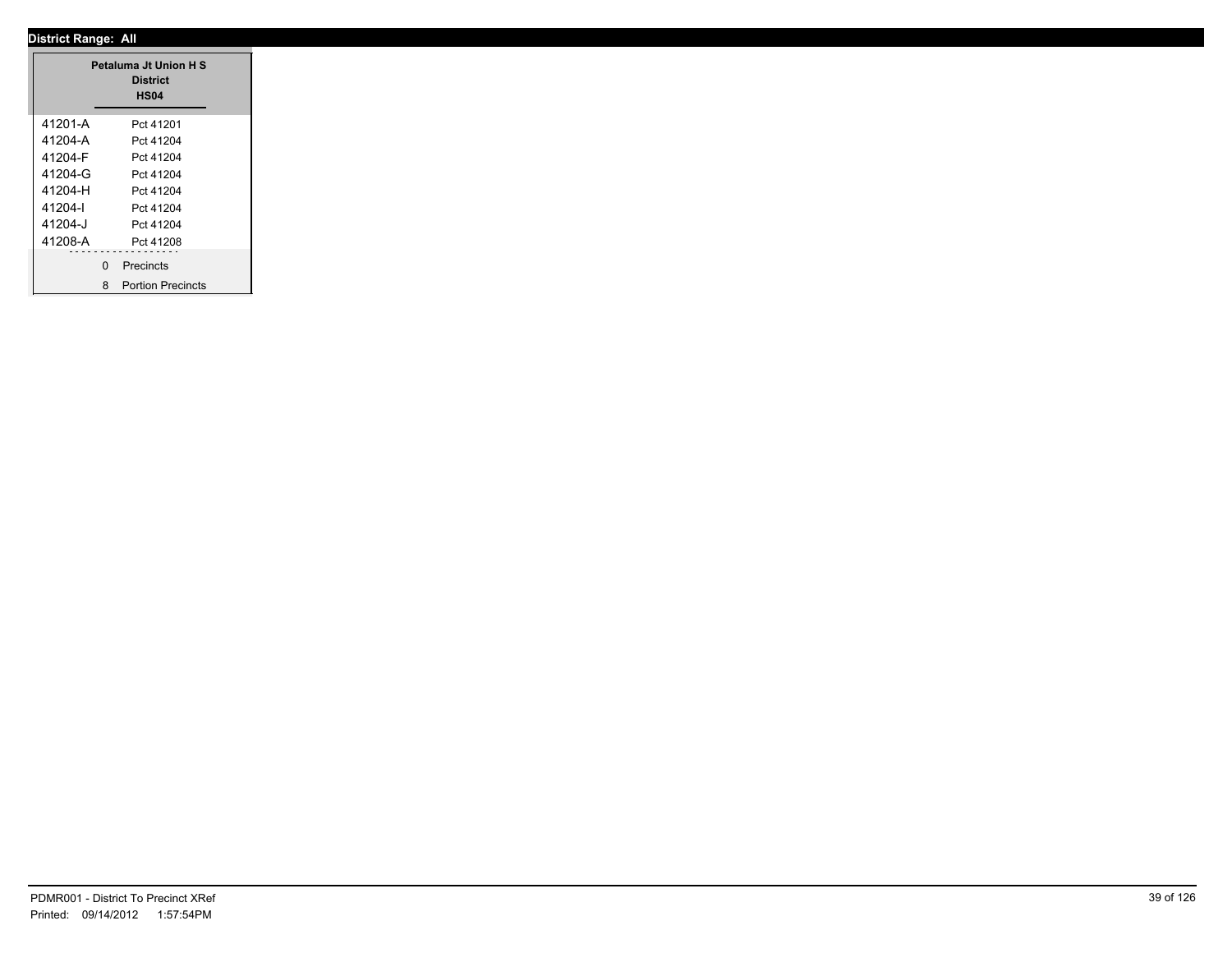|         |                | <b>Bolinas-Stinson School</b><br><b>District</b><br>SC <sub>00</sub> |  |
|---------|----------------|----------------------------------------------------------------------|--|
| 41205-B |                | Pct 41205                                                            |  |
| 41207   |                | Pct 41207                                                            |  |
| 41209   |                | Pct 41209                                                            |  |
| 41220-C |                | Pct 41220                                                            |  |
| 41252   |                | Pct 41252                                                            |  |
| 41254   |                | Pct 41254                                                            |  |
|         | $\overline{4}$ | Precincts                                                            |  |
|         | 2              | <b>Portion Precincts</b>                                             |  |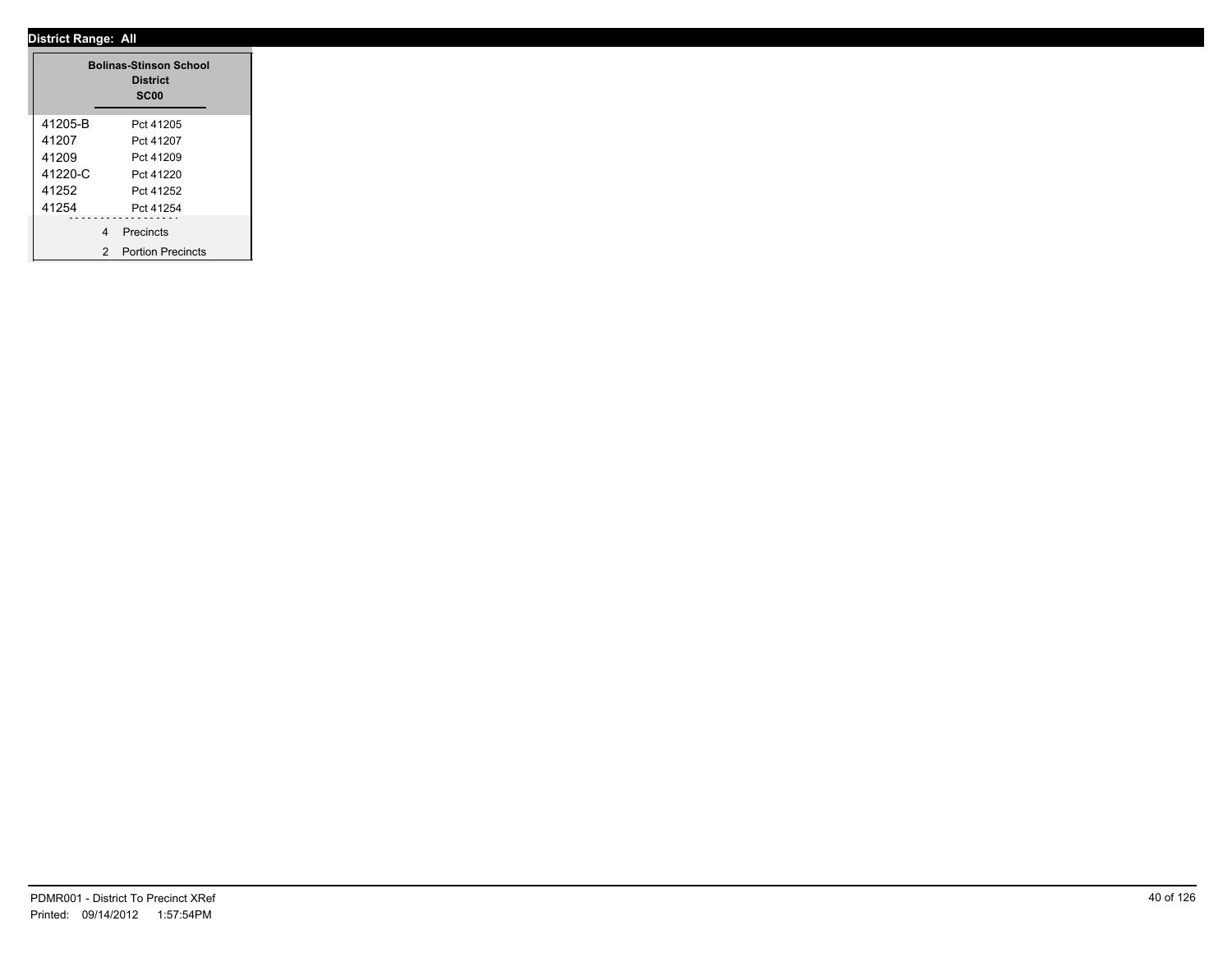|         | <b>Dixie School District</b> |
|---------|------------------------------|
|         | <b>SC01</b>                  |
| 10903   | Pct 10903                    |
| 10905   | Pct 10905                    |
| 10906   | Pct 10906                    |
| 10908   | Pct 10908                    |
| 10909   | Pct 10909                    |
| 10910   | Pct 10910                    |
| 10913   | Pct 10913                    |
| 10914   | Pct 10914                    |
| 10915   | Pct 10915                    |
| 10917-A | Pct 10917                    |
| 10917-C | Pct 10917                    |
| 10919-B | Pct 10919                    |
| 10923-B | Pct 10923                    |
| 10923-C | Pct 10923                    |
| 10923-E | Pct 10923                    |
| 10924-A | Pct 10924                    |
| 10924-B | Pct 10924                    |
| 10932-B | Pct 10932                    |
| 11201   | Pct 11201                    |
| 11202   | Pct 11202                    |
| 11204   | Pct 11204                    |
| 11207   | Pct 11207                    |
| 11211   | Pct 11211                    |
| 11216   | Pct 11216                    |
| 11218   | Pct 11218                    |
| 11222-A | Pct 11222                    |
| 11222-C | Pct 11222                    |
| 11222-E | Pct 11222                    |
| 11222-F | Pct 11222                    |
| 11226-D | Pct 11226                    |
| 11226-G | Pct 11226                    |
| 41204-E | Pct 41204                    |
| 16      | Precincts                    |
|         | 16 Portion Precincts         |
|         |                              |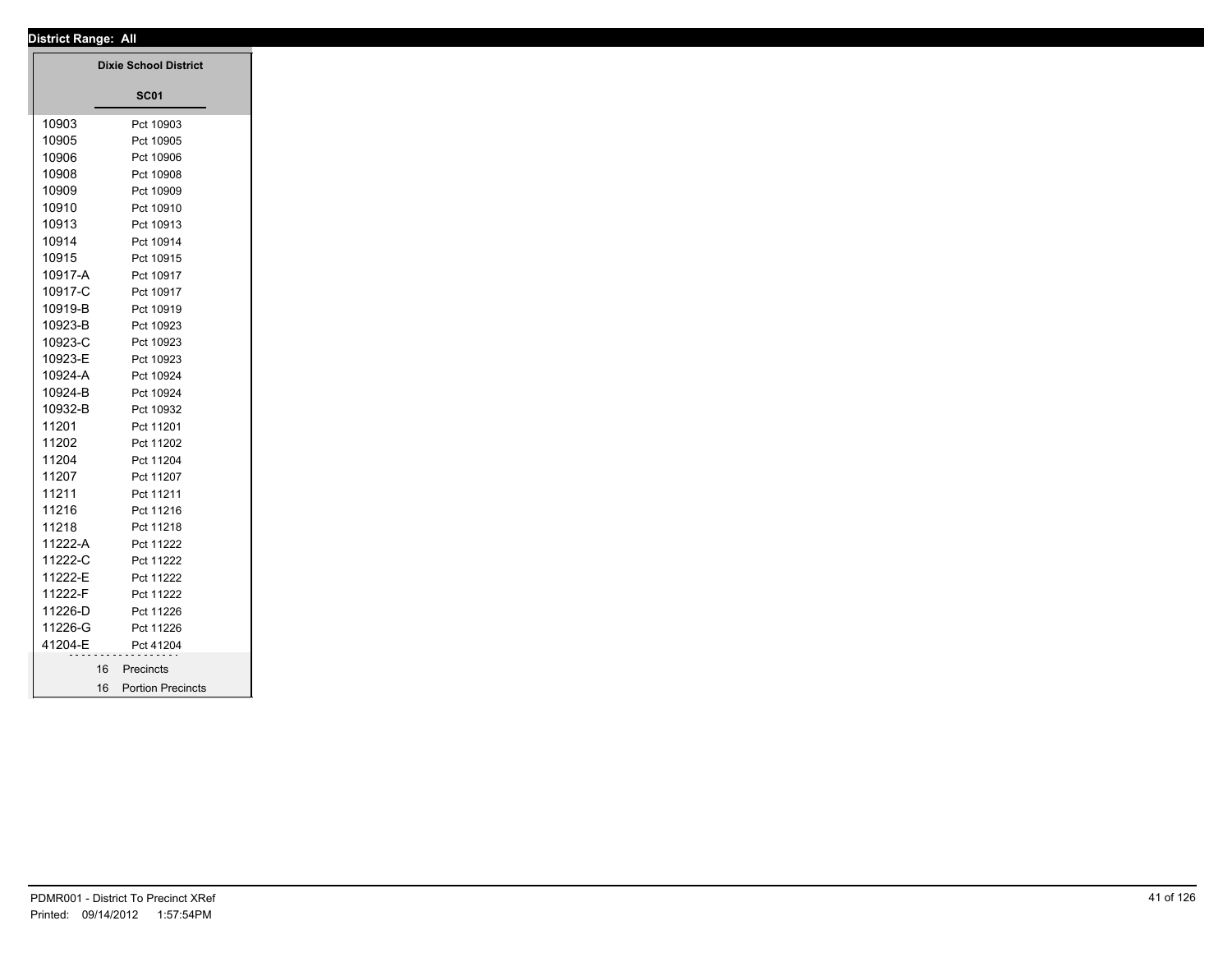# **District Range: All SC03 Kentfield School District** 20432-A Pct 20432 20432-B Pct 20432 20432-C Pct 20432 20432-G Pct 20432 20439 Pct 20439 20442 Pct 20442 20446 Pct 20446 20449 Pct 20449 20451 Pct 20451 20452-A Pct 20452 20452-B Pct 20452 20719-A Pct 20719 20719-B Pct 20719 21229 Pct 21229 21230 Pct 21230 21231 Pct 21231 21233 Pct 21233 21236-A Pct 21236 21243 Pct 21243 21248 Pct 21248 41216-A Pct 41216 41216-B Pct 41216 41216-C Pct 41216 41216-D Pct 41216 41216-E Pct 41216 41216-F Pct 41216 11 Precincts 15 Portion Precincts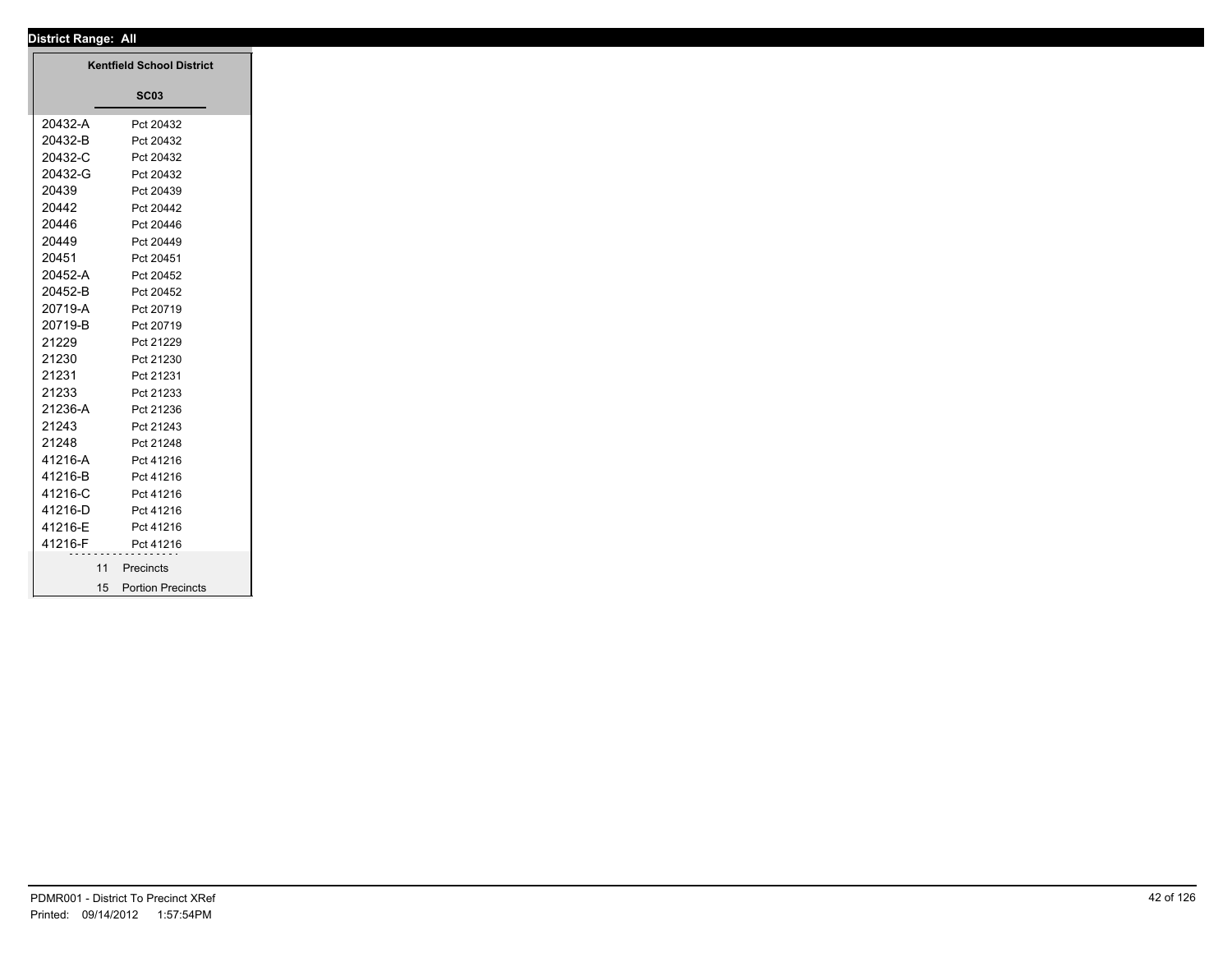|         | Laguna Joint School District |
|---------|------------------------------|
|         | SC <sub>04</sub>             |
| 41201-A | Pct 41201                    |
| 41204-G | Pct 41204                    |
| 0       | Precincts                    |
| 2       | <b>Portion Precincts</b>     |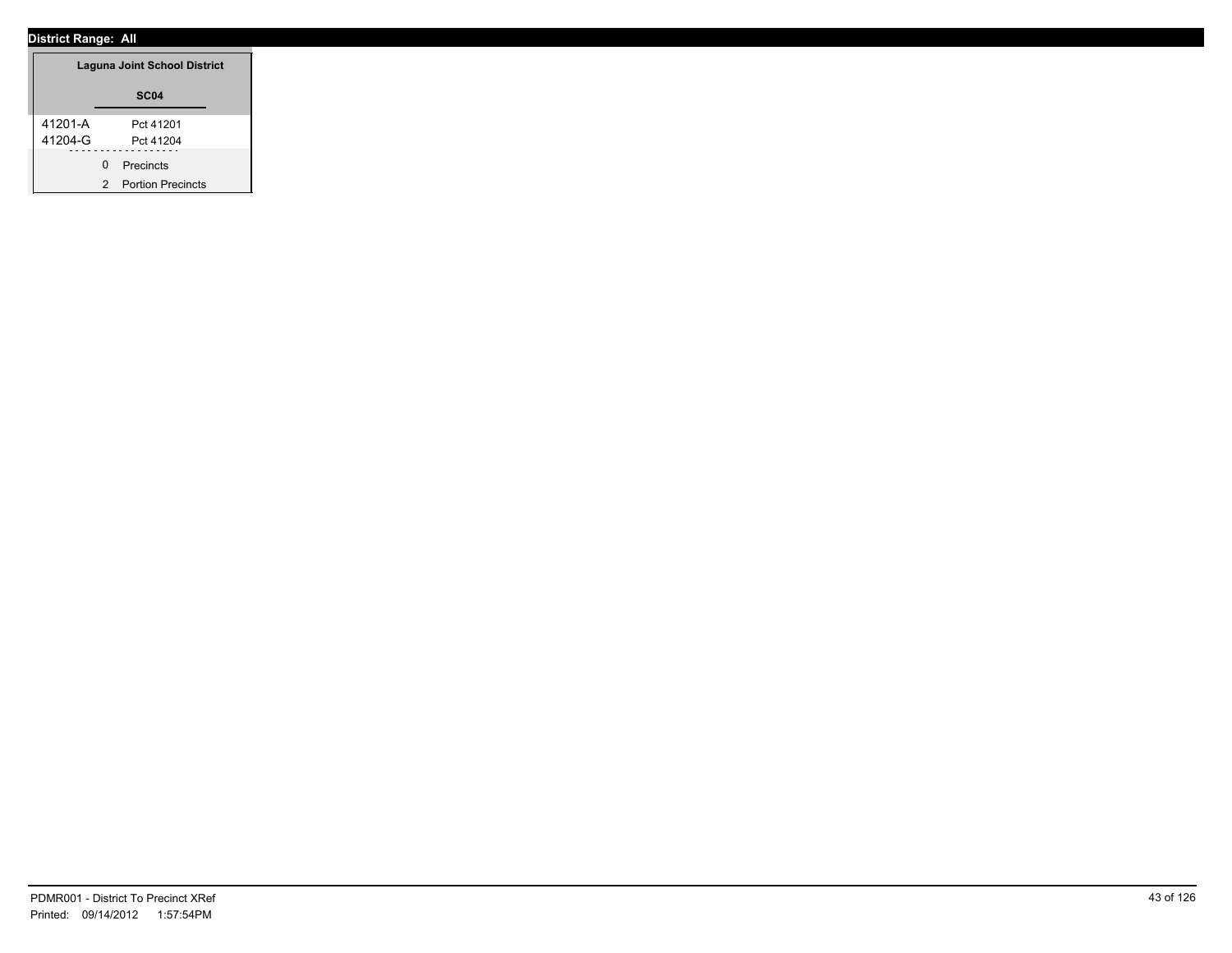|         | <b>Lagunitas School District</b> |
|---------|----------------------------------|
|         | <b>SC05</b>                      |
| 41206   | Pct 41206                        |
| 41211   | Pct 41211                        |
| 41215   | Pct 41215                        |
| 41216-G | Pct 41216                        |
| 41216-H | Pct 41216                        |
|         | 3 Precincts                      |
|         | 2 Portion Precincts              |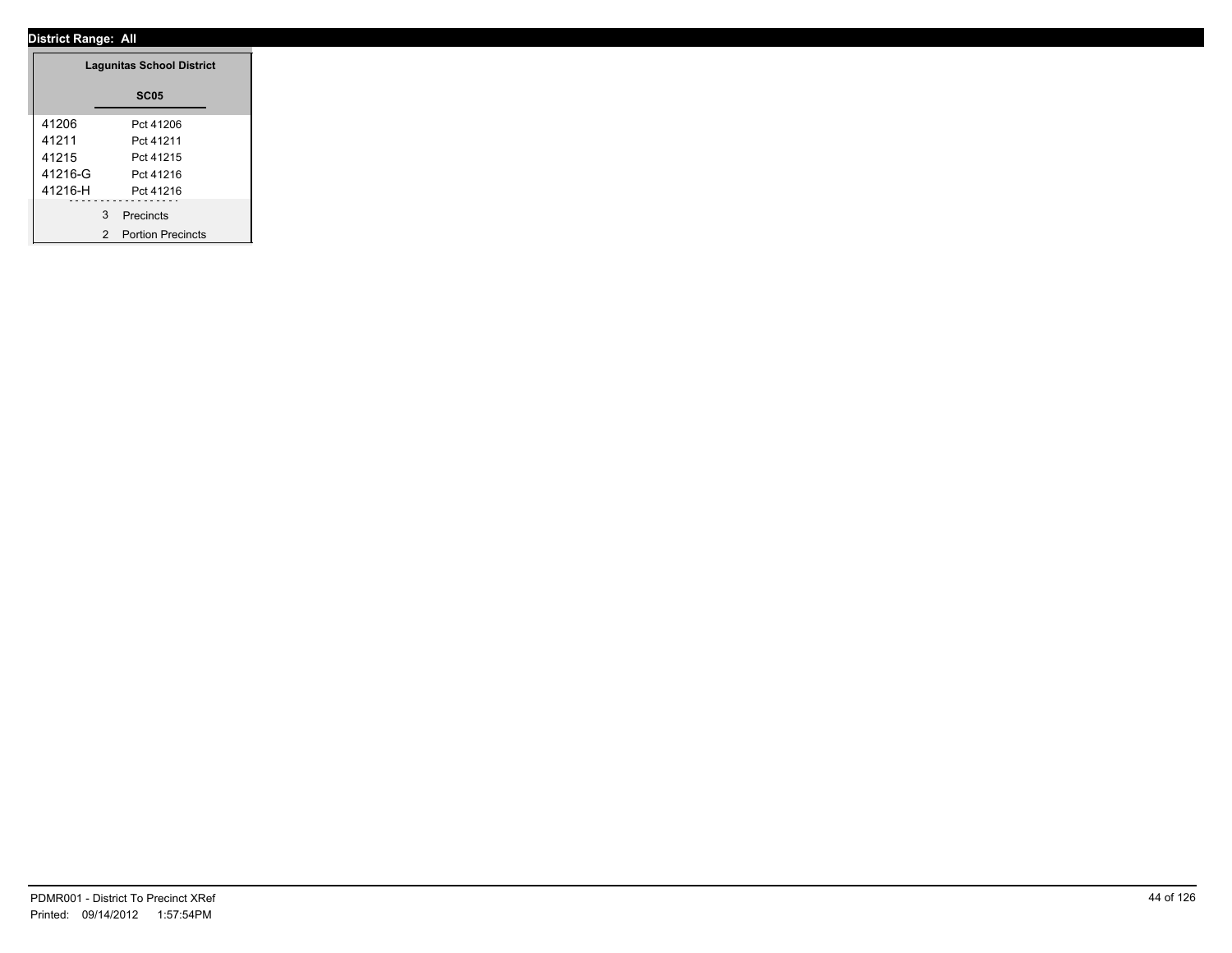| 20432-D<br>20432-E<br>20432-F<br>20435<br>20440<br>20441<br>20447<br>20452-C<br>30506-A<br>40222<br>40223<br>40227<br>40229<br>40231<br>40234<br>40235-A<br>40236-A | Pct 20432<br>Pct 20432<br>Pct 20432<br>Pct 20435<br>Pct 20440<br>Pct 20441<br>Pct 20447<br>Pct 20452<br>Pct 30506<br>Pct 40222<br>Pct 40223<br>Pct 40227<br>Pct 40229 |
|---------------------------------------------------------------------------------------------------------------------------------------------------------------------|-----------------------------------------------------------------------------------------------------------------------------------------------------------------------|
|                                                                                                                                                                     |                                                                                                                                                                       |
|                                                                                                                                                                     |                                                                                                                                                                       |
|                                                                                                                                                                     |                                                                                                                                                                       |
|                                                                                                                                                                     |                                                                                                                                                                       |
|                                                                                                                                                                     |                                                                                                                                                                       |
|                                                                                                                                                                     |                                                                                                                                                                       |
|                                                                                                                                                                     |                                                                                                                                                                       |
|                                                                                                                                                                     |                                                                                                                                                                       |
|                                                                                                                                                                     |                                                                                                                                                                       |
|                                                                                                                                                                     |                                                                                                                                                                       |
|                                                                                                                                                                     |                                                                                                                                                                       |
|                                                                                                                                                                     |                                                                                                                                                                       |
|                                                                                                                                                                     |                                                                                                                                                                       |
|                                                                                                                                                                     | Pct 40231                                                                                                                                                             |
|                                                                                                                                                                     | Pct 40234                                                                                                                                                             |
|                                                                                                                                                                     | Pct 40235                                                                                                                                                             |
|                                                                                                                                                                     | Pct 40236                                                                                                                                                             |
| 40237                                                                                                                                                               | Pct 40237                                                                                                                                                             |
| 40421                                                                                                                                                               | Pct 40421                                                                                                                                                             |
| 40425                                                                                                                                                               | Pct 40425                                                                                                                                                             |
| 40433-B                                                                                                                                                             | Pct 40433                                                                                                                                                             |
| 41232                                                                                                                                                               | Pct 41232                                                                                                                                                             |
| 41239-C                                                                                                                                                             | Pct 41239                                                                                                                                                             |
| 41239-D                                                                                                                                                             | Pct 41239                                                                                                                                                             |
| 14                                                                                                                                                                  | Precincts                                                                                                                                                             |
| 10                                                                                                                                                                  | <b>Portion Precincts</b>                                                                                                                                              |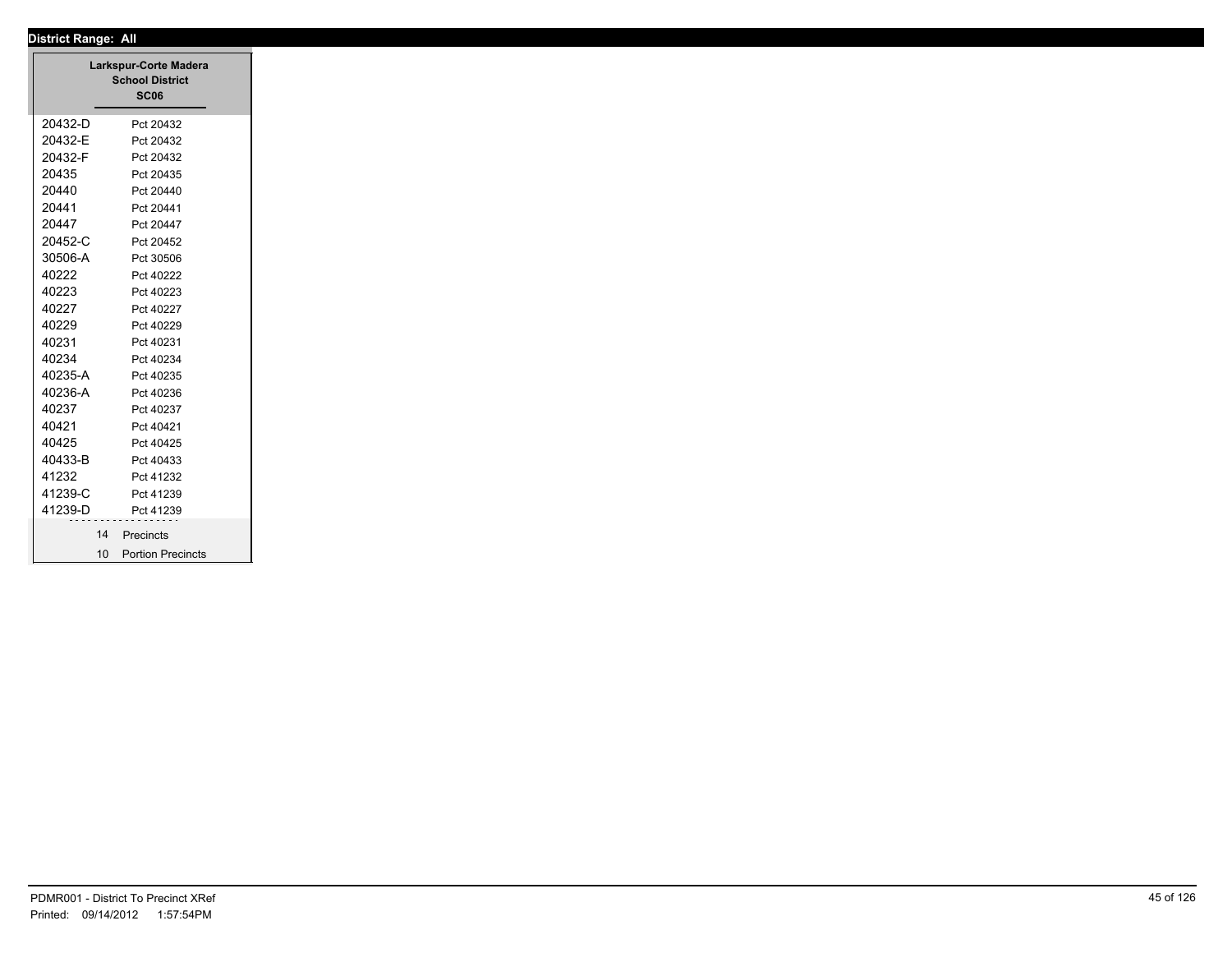|         | <b>Lincoln School District</b> |
|---------|--------------------------------|
|         | <b>SC07</b>                    |
| 41204-A | Pct 41204                      |
| 41204-F | Pct 41204                      |
| 41204-H | Pct 41204                      |
| 41204-J | Pct 41204                      |
| 41208-A | Pct 41208                      |
|         | 0 Precincts                    |
|         | 5 Portion Precincts            |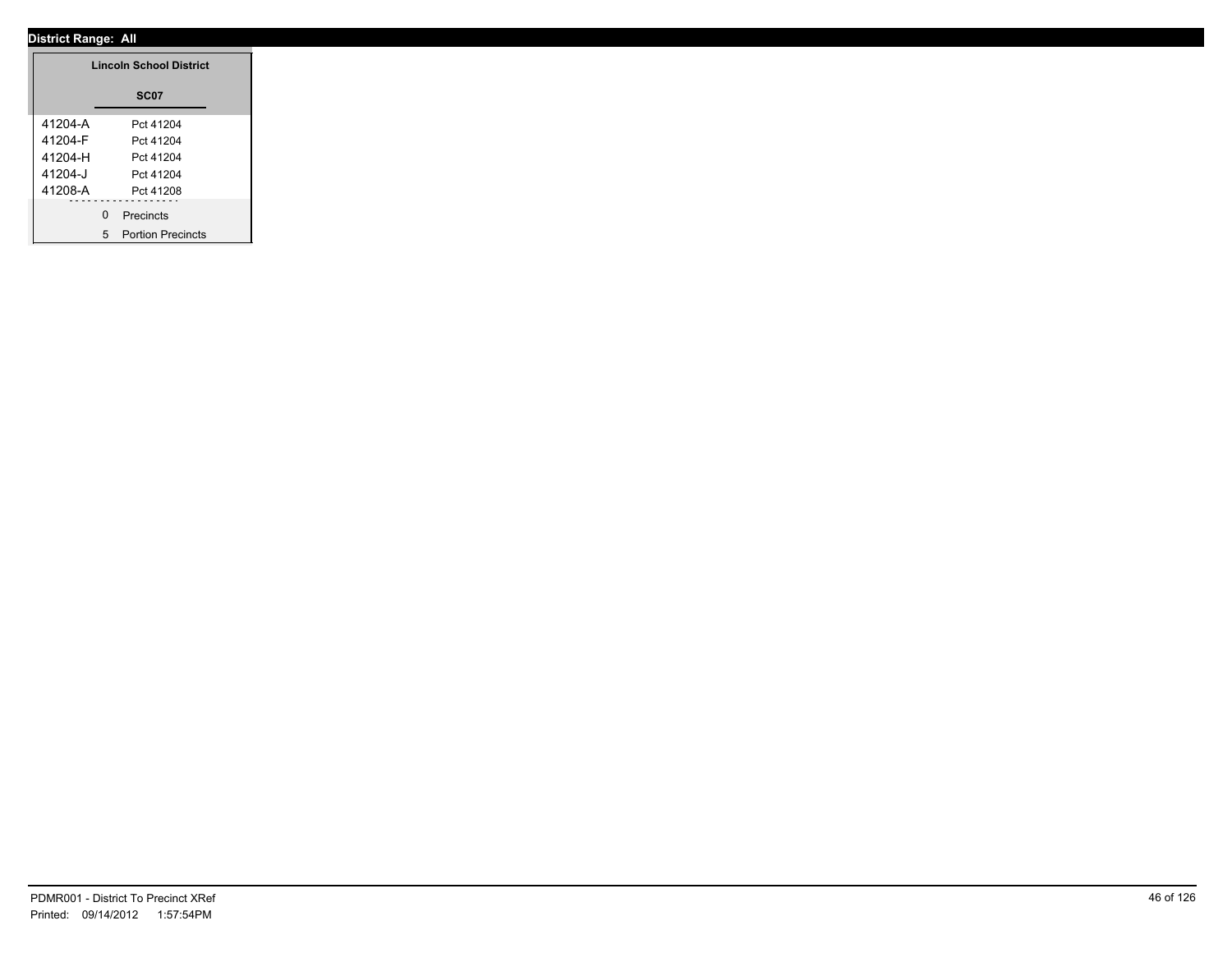| <b>District Range: All</b> |                                    |       |                      |
|----------------------------|------------------------------------|-------|----------------------|
|                            | <b>Mill Valley School District</b> | 41253 | Pct 41253            |
|                            |                                    |       | 34 Precincts         |
|                            | SC08                               |       | 12 Portion Precincts |
|                            |                                    |       |                      |
| 30501                      | Pct 30501                          |       |                      |
| 30502<br>30503             | Pct 30502                          |       |                      |
| 30504                      | Pct 30503                          |       |                      |
|                            | Pct 30504                          |       |                      |
| 30505                      | Pct 30505                          |       |                      |
| 30506-B                    | Pct 30506                          |       |                      |
| 30506-C                    | Pct 30506                          |       |                      |
| 30507                      | Pct 30507                          |       |                      |
| 30508                      | Pct 30508                          |       |                      |
| 30509                      | Pct 30509                          |       |                      |
| 30510                      | Pct 30510                          |       |                      |
| 30511                      | Pct 30511                          |       |                      |
| 30513                      | Pct 30513                          |       |                      |
| 30515                      | Pct 30515                          |       |                      |
| 30520                      | Pct 30520                          |       |                      |
| 30521                      | Pct 30521                          |       |                      |
| 31148-A                    | Pct 31148                          |       |                      |
| 31148-C                    | Pct 31148                          |       |                      |
| 31212                      | Pct 31212                          |       |                      |
| 31214                      | Pct 31214                          |       |                      |
| 31216                      | Pct 31216                          |       |                      |
| 31217                      | Pct 31217                          |       |                      |
| 31218                      | Pct 31218                          |       |                      |
| 31219                      | Pct 31219                          |       |                      |
| 31222                      | Pct 31222                          |       |                      |
| 31223                      | Pct 31223                          |       |                      |
| 31224                      | Pct 31224                          |       |                      |
| 31225                      | Pct 31225                          |       |                      |
| 31226-D                    | Pct 31226                          |       |                      |
| 31237                      | Pct 31237                          |       |                      |
| 31239                      | Pct 31239                          |       |                      |
| 31240                      | Pct 31240                          |       |                      |
| 31242                      | Pct 31242                          |       |                      |
| 31243                      | Pct 31243                          |       |                      |
| 31246-A                    | Pct 31246                          |       |                      |
| 31246-C                    | Pct 31246                          |       |                      |
| 31246-D                    | Pct 31246                          |       |                      |
| 31246-E                    | Pct 31246                          |       |                      |
| 31246-F                    | Pct 31246                          |       |                      |
| 41220-A                    | Pct 41220                          |       |                      |
| 41220-B                    | Pct 41220                          |       |                      |
| 41224                      | Pct 41224                          |       |                      |
| 41226                      | Pct 41226                          |       |                      |
| 41228                      | Pct 41228                          |       |                      |
|                            |                                    |       |                      |
| 41230                      | Pct 41230                          |       |                      |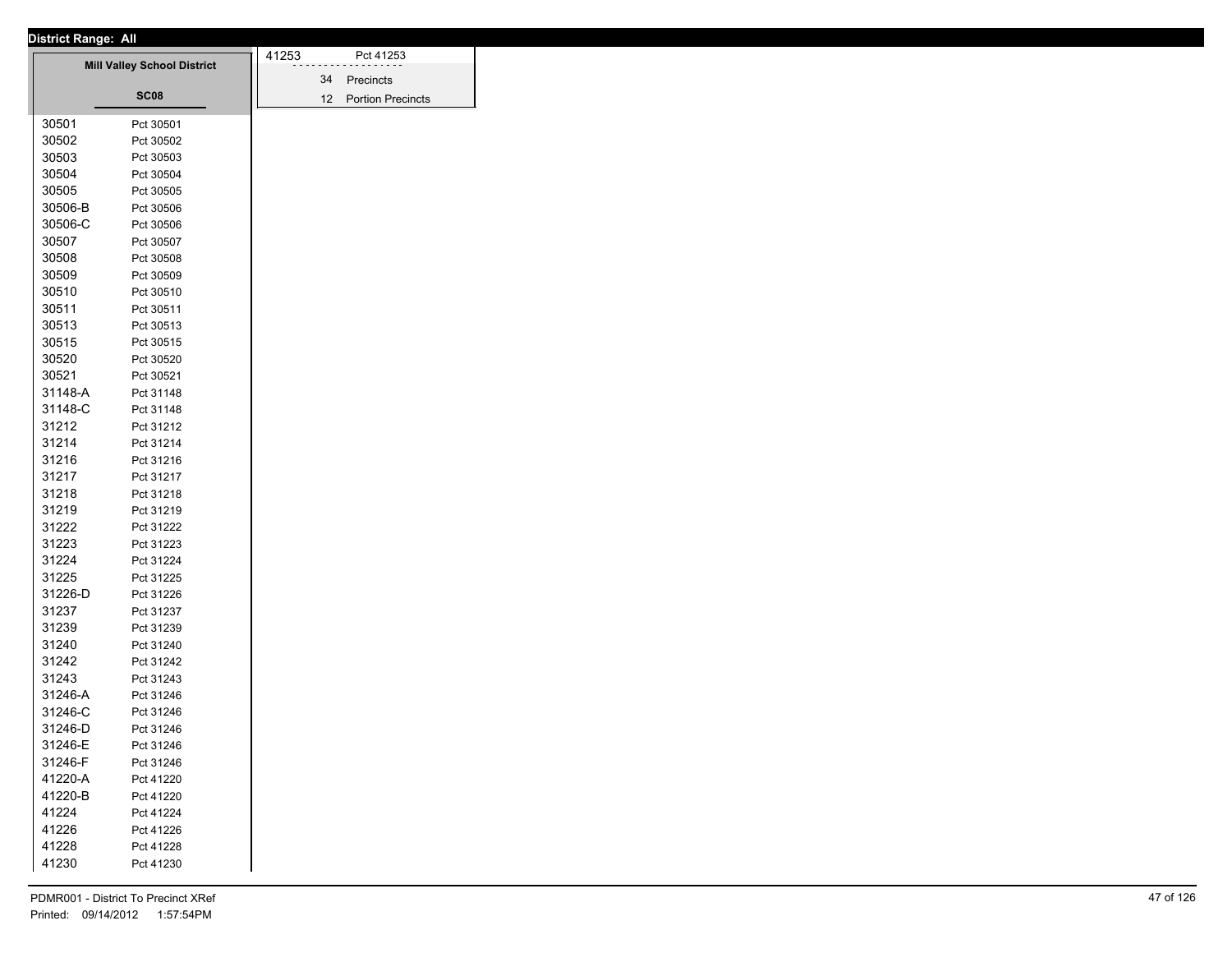|                    | <b>Nicasio School District</b>     |
|--------------------|------------------------------------|
|                    | SC <sub>09</sub>                   |
| 41204-B<br>41204-C | Pct 41204<br>Pct 41204             |
|                    | 0 Precincts<br>2 Portion Precincts |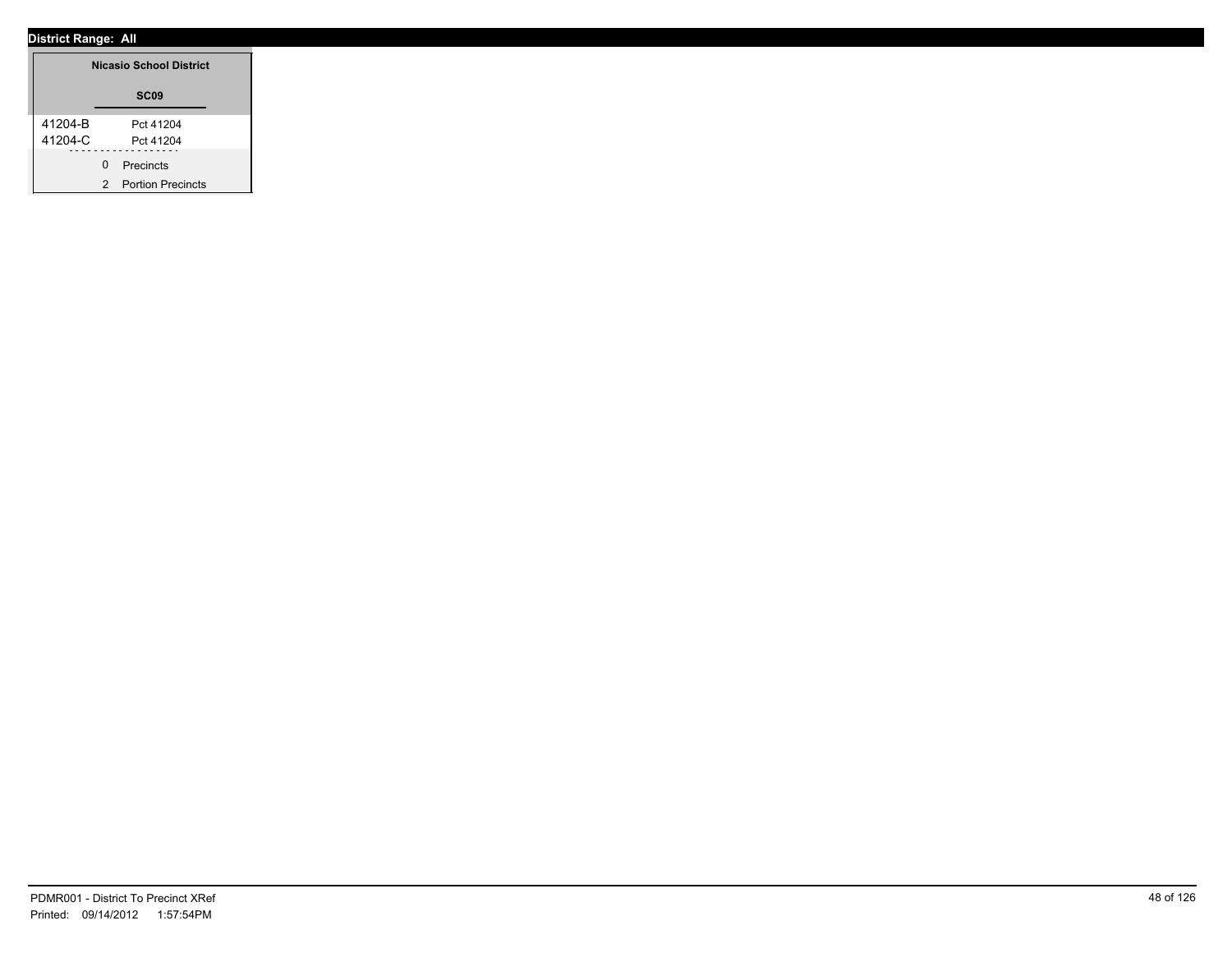|         | <b>Reed Union School District</b> |
|---------|-----------------------------------|
|         | <b>SC11</b>                       |
| 30145   | Pct 30145                         |
| 30153   | Pct 30153                         |
| 31144   | Pct 31144                         |
| 31148-B | Pct 31148                         |
| 31148-D | Pct 31148                         |
| 31149   | Pct 31149                         |
| 31151   | Pct 31151                         |
| 31152   | Pct 31152                         |
| 31154   | Pct 31154                         |
| 31155   | Pct 31155                         |
| 31156   | Pct 31156                         |
| 31157   | Pct 31157                         |
| 31246-B | Pct 31246                         |
| 31247   | Pct 31247                         |
| 31251   | Pct 31251                         |
| 31258   | Pct 31258                         |
| 40235-B | Pct 40235                         |
| 40236-B | Pct 40236                         |
| 40238   | Pct 40238                         |
| 14      | Precincts                         |
|         |                                   |
|         | 5 Portion Precincts               |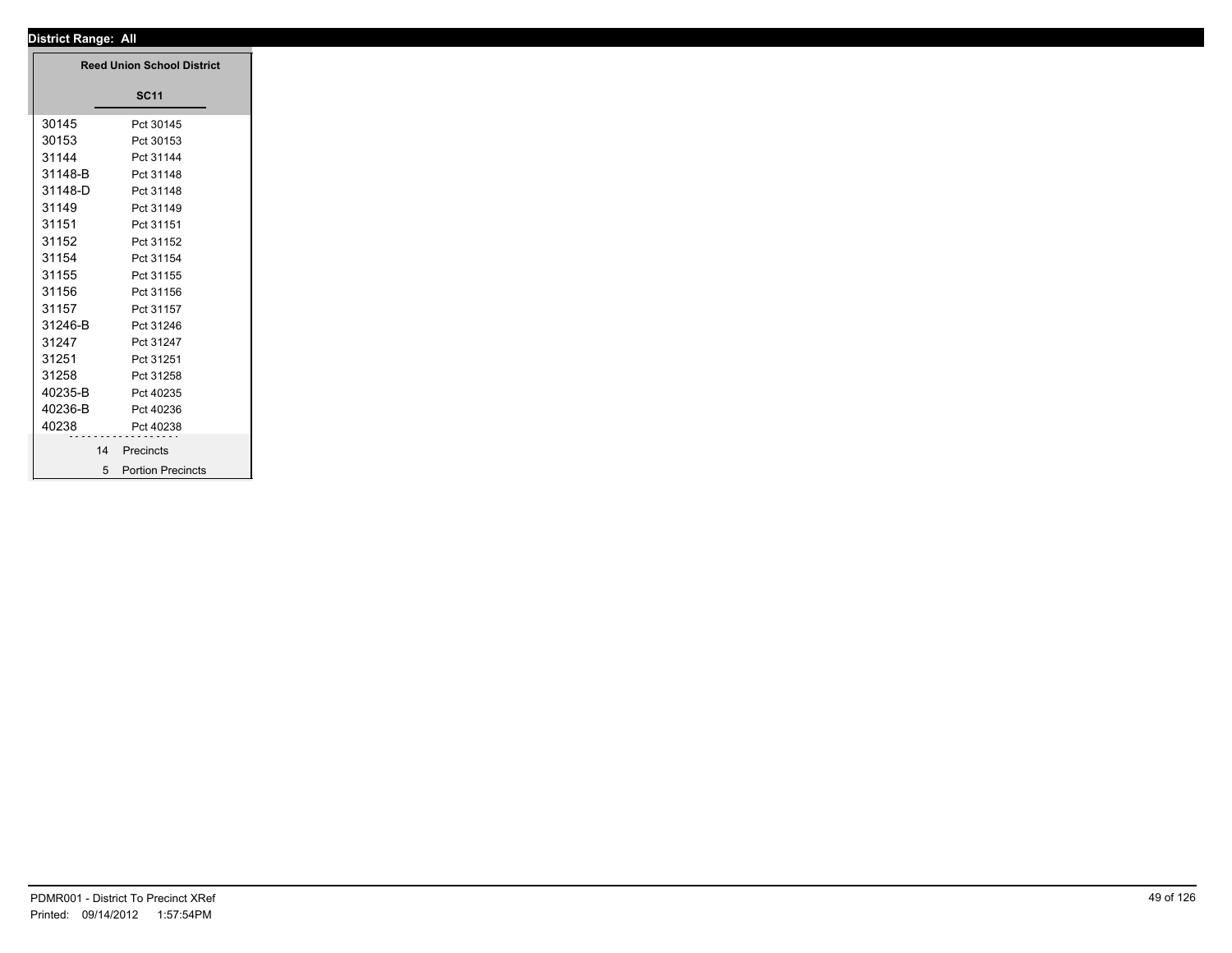|         | <b>Ross School District</b> |
|---------|-----------------------------|
|         | <b>SC12</b>                 |
| 20718   | Pct 20718                   |
| 20719-C | Pct 20719                   |
| 20728   | Pct 20728                   |
| 20934-C | Pct 20934                   |
| 20934-D | Pct 20934                   |
| 21236-B | Pct 21236                   |
| 21253-C | Pct 21253                   |
|         | .<br>2 Precincts            |
|         | 5 Portion Precincts         |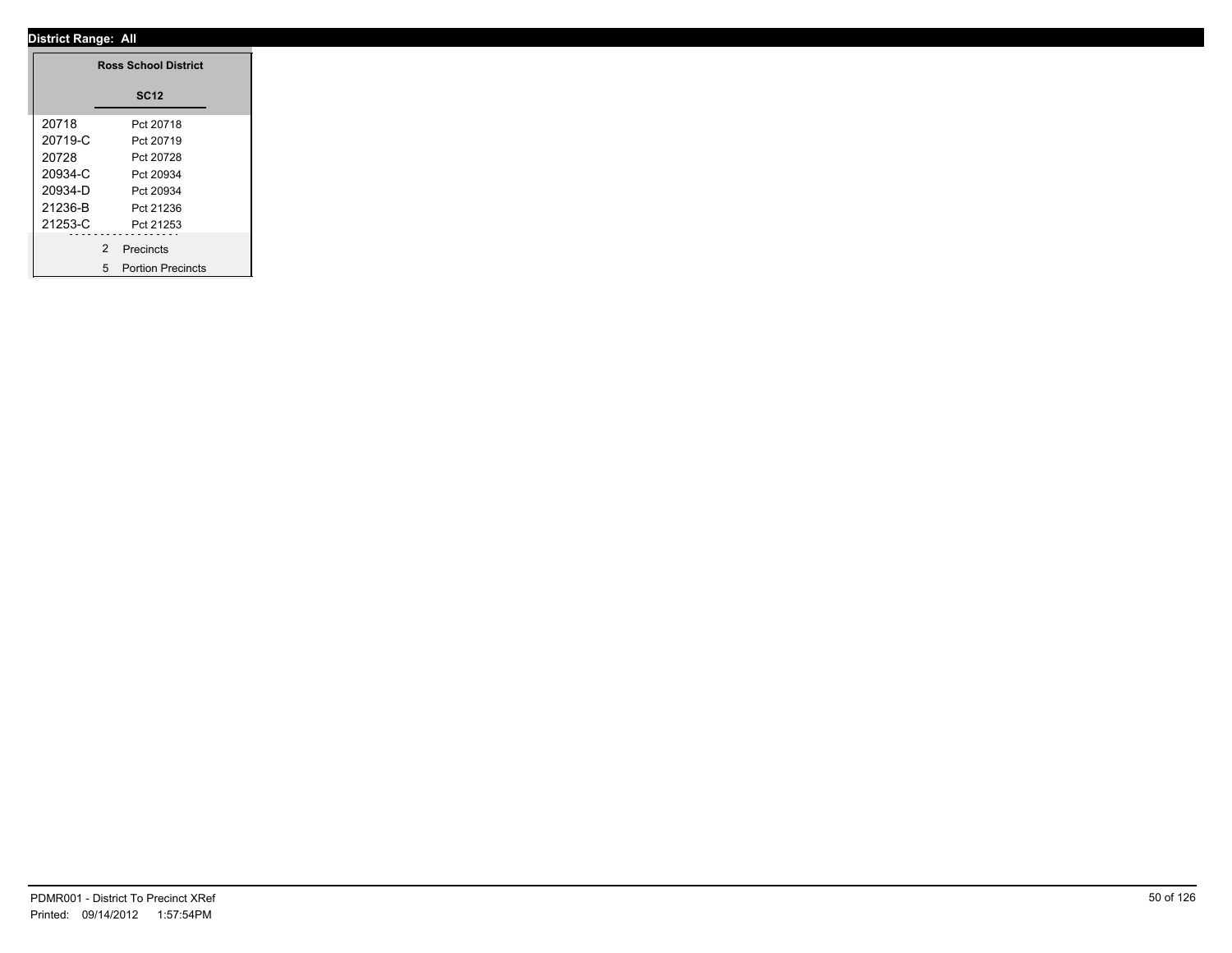| District Range: All |                                    |
|---------------------|------------------------------------|
|                     | <b>Ross Valley School District</b> |
|                     | <b>SC13</b>                        |
|                     |                                    |
| 10930-C             | Pct 10930                          |
| 20303               | Pct 20303                          |
| 20304               | Pct 20304                          |
| 20305               | Pct 20305                          |
| 20306               | Pct 20306                          |
| 20307               | Pct 20307                          |
| 20308               | Pct 20308                          |
| 20313               | Pct 20313                          |
| 20315               | Pct 20315                          |
| 20810               | Pct 20810                          |
| 20811               | Pct 20811                          |
| 20814               | Pct 20814                          |
| 20816               | Pct 20816                          |
| 20817               | Pct 20817                          |
| 20820               | Pct 20820                          |
| 20821               | Pct 20821                          |
| 20822               | Pct 20822                          |
| 20823               | Pct 20823                          |
| 20824               | Pct 20824                          |
| 20825               | Pct 20825                          |
| 20826-A             | Pct 20826                          |
| 20826-B             | Pct 20826                          |
| 20827               | Pct 20827                          |
| 21201               | Pct 21201                          |
| 21202               | Pct 21202                          |
| 21209               | Pct 21209                          |
| 21212               | Pct 21212                          |
| 21253-A             | Pct 21253                          |
| 21253-B             | Pct 21253                          |
| 21254               | Pct 21254                          |
| 21255               | Pct 21255                          |
|                     | 26 Precincts                       |
|                     | 5 Portion Precincts                |
|                     |                                    |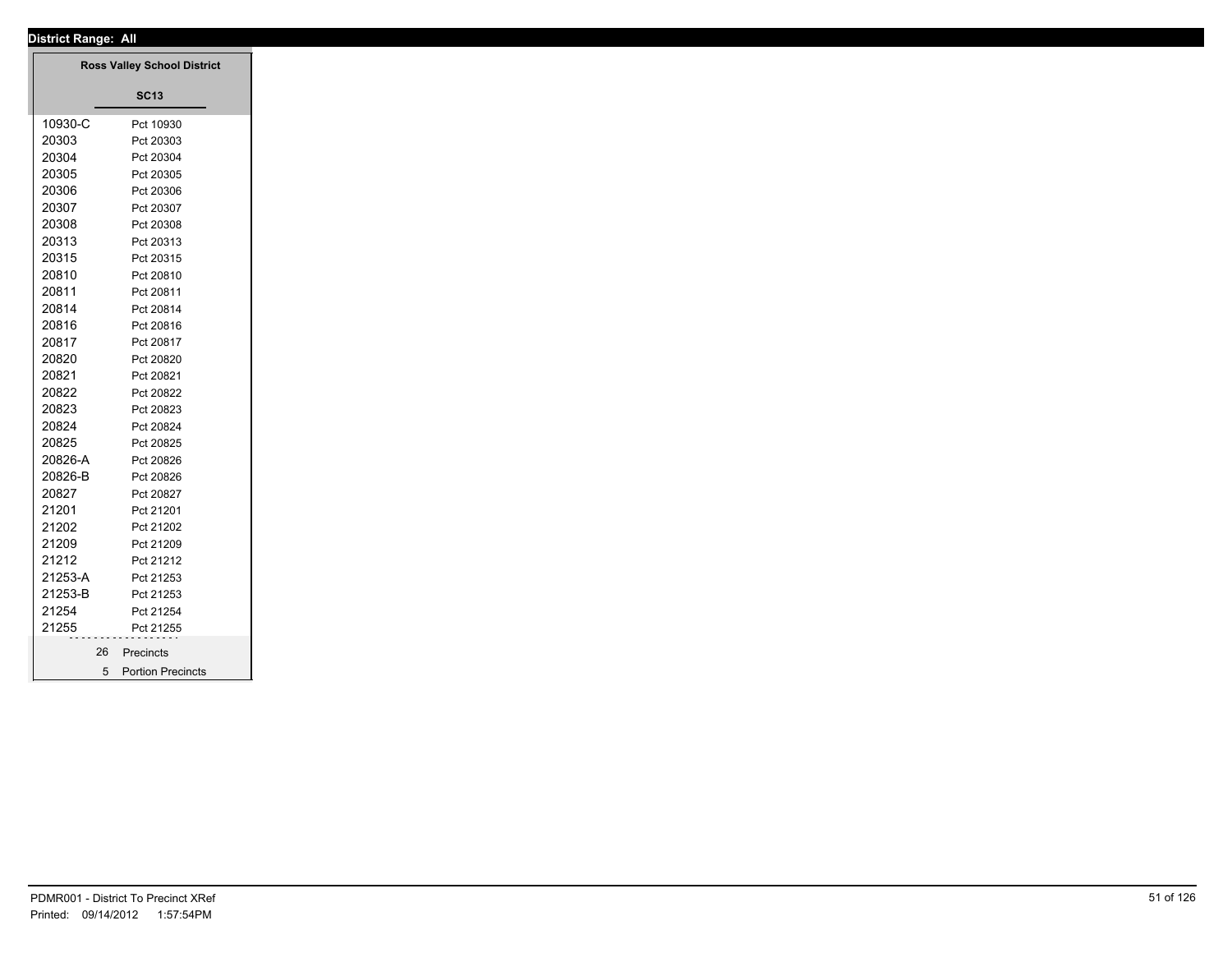|         | San Rafael Elem School<br><b>District</b><br><b>SC14</b> | 20934-B<br>20937<br>20938 |    | Pct 20934<br>Pct 20937<br>Pct 20938 |
|---------|----------------------------------------------------------|---------------------------|----|-------------------------------------|
|         |                                                          | 20944                     |    | Pct 20944                           |
| 10917-B | Pct 10917                                                | 20945                     |    | Pct 20945                           |
| 10919-A | Pct 10919                                                | 21250                     |    | Pct 21250                           |
| 10920   | Pct 10920                                                | 40433-A                   |    | Pct 40433                           |
| 10921   | Pct 10921                                                | 40946                     |    | Pct 40946                           |
| 10923-A | Pct 10923                                                | 40949                     |    | Pct 40949                           |
| 10923-D | Pct 10923                                                | 40950                     |    | Pct 40950                           |
| 10923-F | Pct 10923                                                | 41239-A                   |    | Pct 41239                           |
| 10924-C | Pct 10924                                                | 41239-B                   |    | Pct 41239                           |
| 10925   | Pct 10925                                                |                           | 33 | Precincts                           |
| 10929   | Pct 10929                                                |                           | 24 | <b>Portion Precincts</b>            |
| 10930-A | Pct 10930                                                |                           |    |                                     |
| 10931   | Pct 10931                                                |                           |    |                                     |
| 10932-A | Pct 10932                                                |                           |    |                                     |
| 10932-C | Pct 10932                                                |                           |    |                                     |
| 10932-D | Pct 10932                                                |                           |    |                                     |
| 10932-E | Pct 10932                                                |                           |    |                                     |
| 10934   | Pct 10934                                                |                           |    |                                     |
| 10935   | Pct 10935                                                |                           |    |                                     |
| 10936   | Pct 10936                                                |                           |    |                                     |
| 10937   | Pct 10937                                                |                           |    |                                     |
| 10938   | Pct 10938                                                |                           |    |                                     |
| 10939   | Pct 10939                                                |                           |    |                                     |
| 10940   | Pct 10940                                                |                           |    |                                     |
| 10941   | Pct 10941                                                |                           |    |                                     |
| 10942   | Pct 10942                                                |                           |    |                                     |
| 10943   | Pct 10943                                                |                           |    |                                     |
| 10945   | Pct 10945                                                |                           |    |                                     |
| 10947   | Pct 10947                                                |                           |    |                                     |
| 10948   | Pct 10948                                                |                           |    |                                     |
| 11212   | Pct 11212                                                |                           |    |                                     |
| 11222-B | Pct 11222                                                |                           |    |                                     |
| 11222-D | Pct 11222                                                |                           |    |                                     |
| 11226-A | Pct 11226                                                |                           |    |                                     |
| 11226-B | Pct 11226                                                |                           |    |                                     |
| 11226-C | Pct 11226                                                |                           |    |                                     |
| 11226-E | Pct 11226                                                |                           |    |                                     |
| 11226-F | Pct 11226                                                |                           |    |                                     |
| 11227   | Pct 11227                                                |                           |    |                                     |
| 11228   | Pct 11228                                                |                           |    |                                     |
| 11233   | Pct 11233                                                |                           |    |                                     |
| 11244   | Pct 11244                                                |                           |    |                                     |
| 11249   | Pct 11249                                                |                           |    |                                     |
| 11250   | Pct 11250                                                |                           |    |                                     |
| 20826-C | Pct 20826                                                |                           |    |                                     |
| 20934-A | Pct 20934                                                |                           |    |                                     |
|         |                                                          |                           |    |                                     |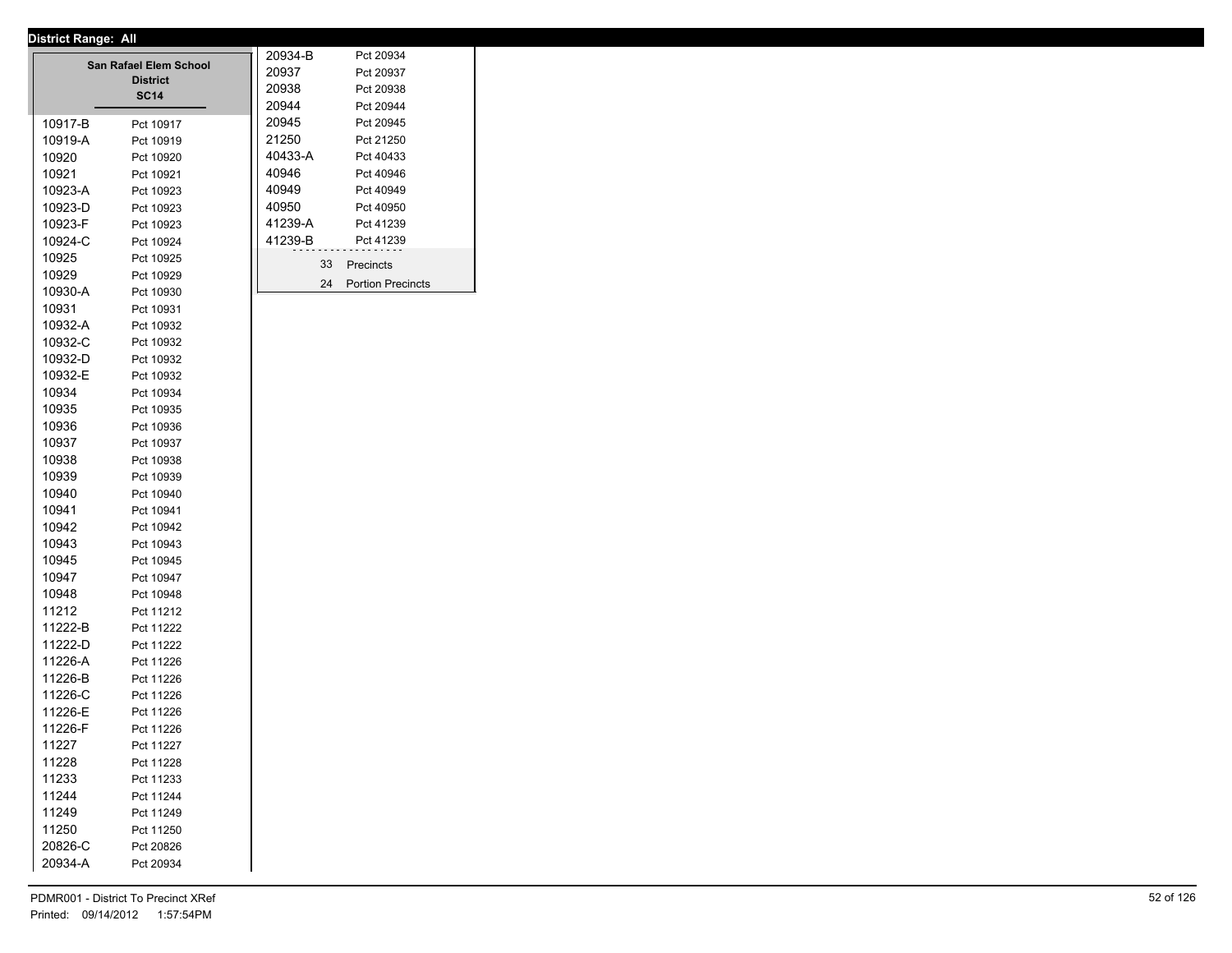| <b>District Range: All</b>                 |
|--------------------------------------------|
| <b>Sausalito Marin City School</b>         |
| <b>District</b>                            |
| <b>SC15</b>                                |
| 31030<br>Pct 31030                         |
| 31031<br>Pct 31031                         |
| 31032<br>Pct 31032                         |
| 31033<br>Pct 31033                         |
| 31034<br>Pct 31034                         |
| 31036<br>Pct 31036                         |
| 31038<br>Pct 31038                         |
| 31041<br>Pct 31041                         |
| 31226-A<br>Pct 31226                       |
| 31226-B<br>Pct 31226                       |
| 31226-C<br>Pct 31226                       |
| 31226-E<br>Pct 31226                       |
| 31226-F<br>Pct 31226                       |
| 31227<br>Pct 31227                         |
| 31228<br>Pct 31228                         |
| 31229<br>Pct 31229                         |
| 31235<br>Pct 31235                         |
| 12<br>Precincts                            |
| <b>Portion Precincts</b><br>5 <sup>5</sup> |
|                                            |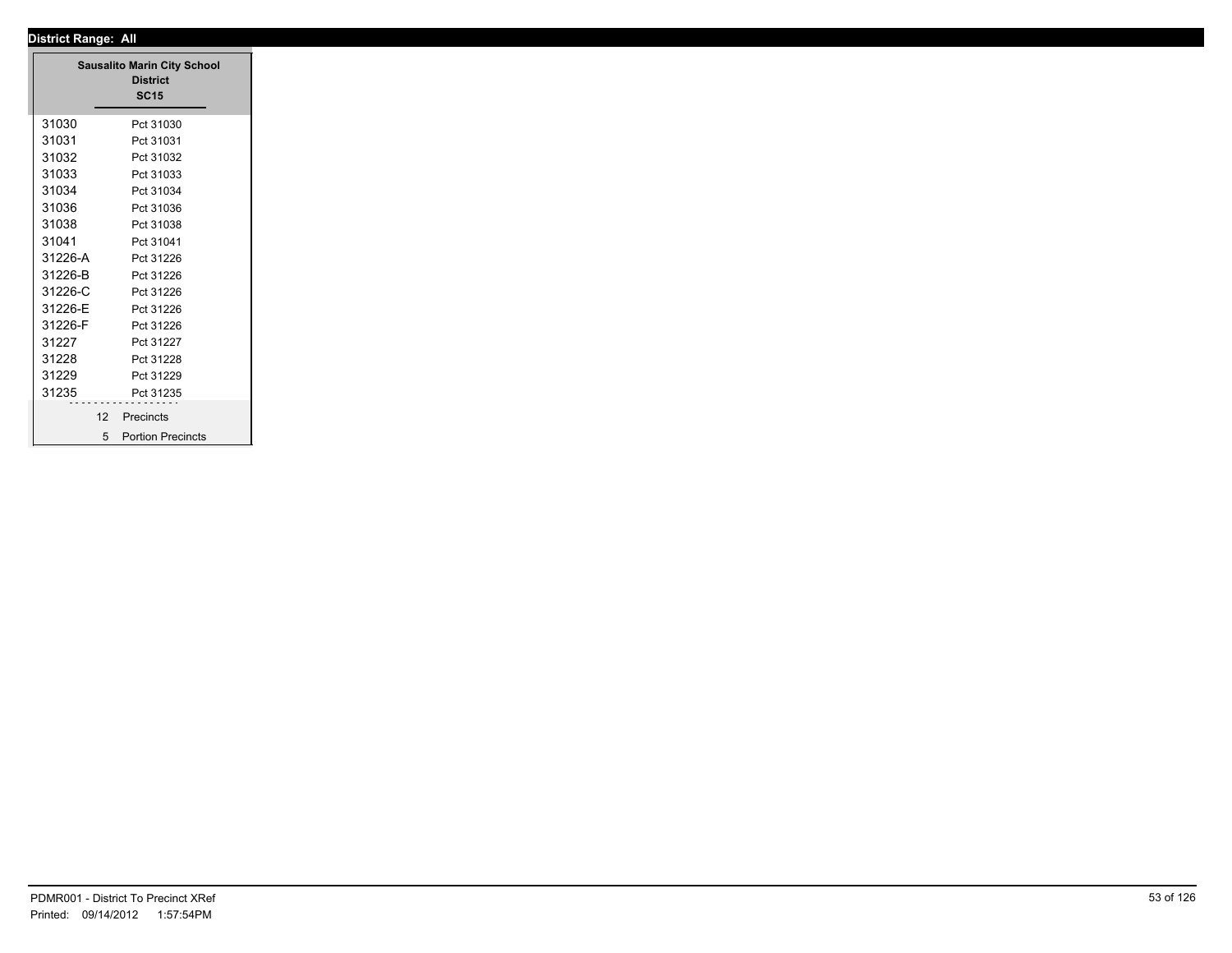|         |   | <b>Union Joint School District</b> |
|---------|---|------------------------------------|
|         |   | <b>SC17</b>                        |
| 41204-l |   | Pct 41204                          |
|         | O | Precinct                           |
|         | 1 | <b>Portion Precinct</b>            |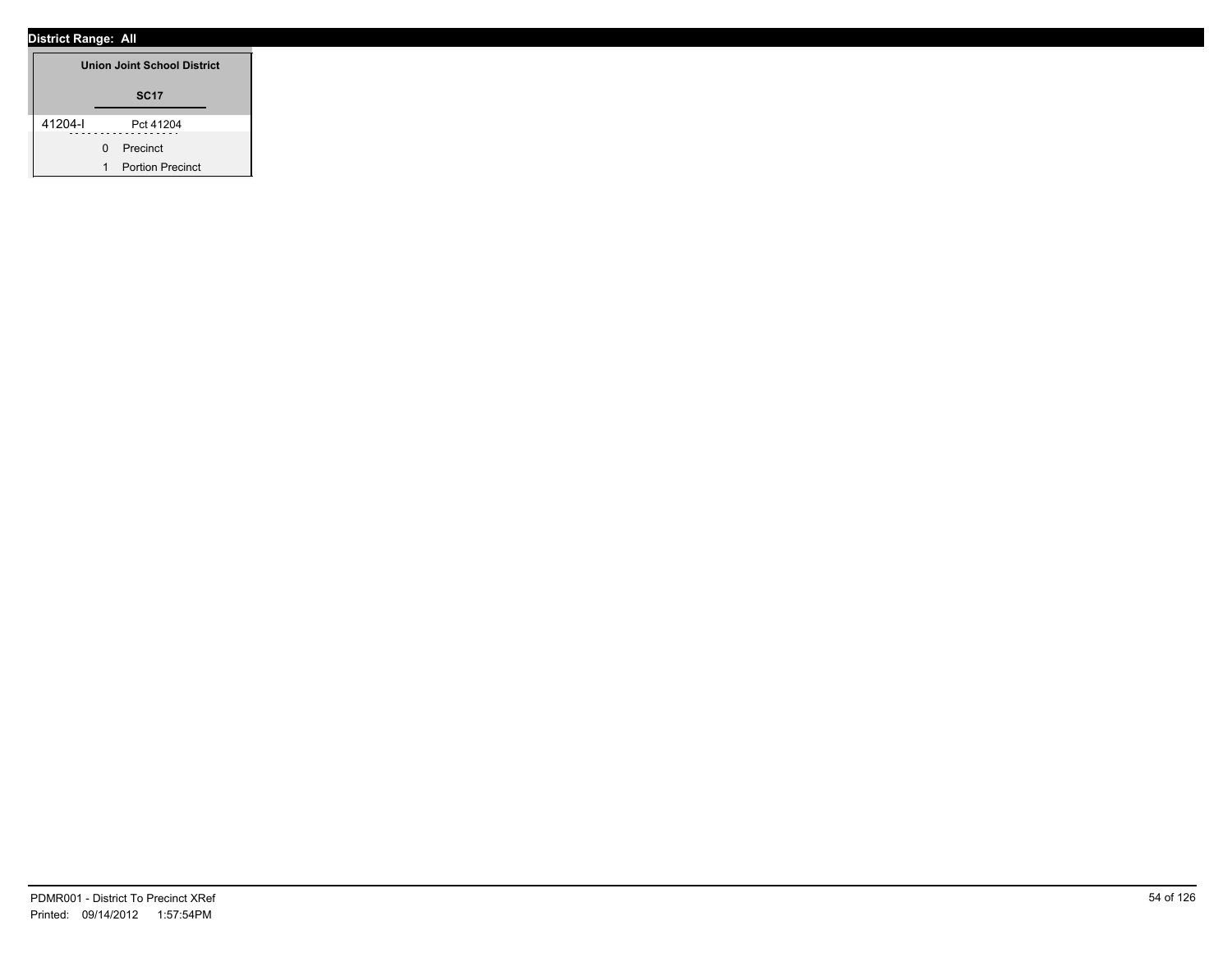|       |               | <b>Marin City Community</b><br><b>Services District</b><br>CSD <sub>02</sub> |
|-------|---------------|------------------------------------------------------------------------------|
| 31228 |               | Pct 31228                                                                    |
| 31229 |               | Pct 31229                                                                    |
|       | $\mathcal{P}$ | Precincts                                                                    |
|       | n             | <b>Portion Precincts</b>                                                     |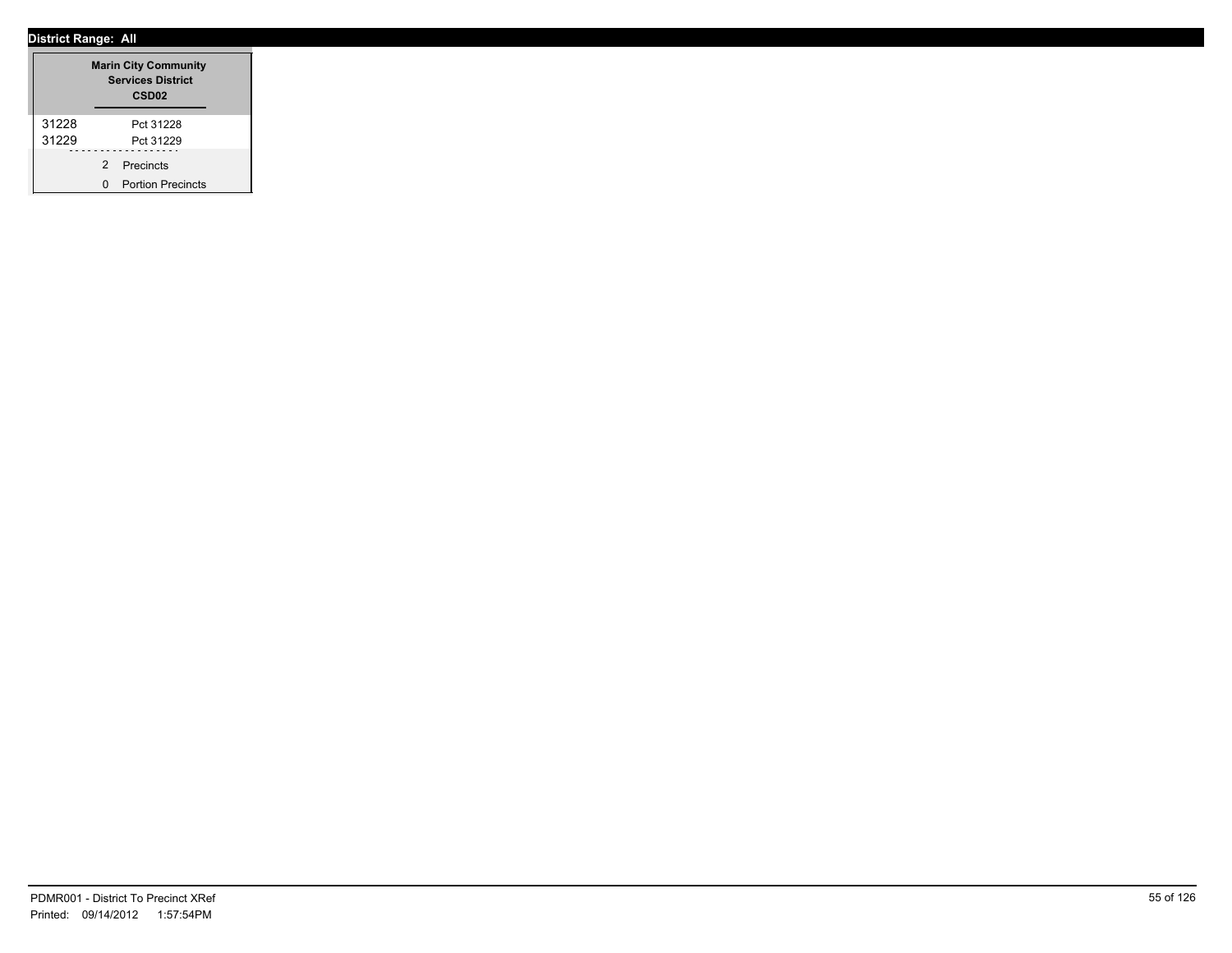|         |   | <b>Marinwood Community</b><br><b>Services District</b><br>CSD03 |
|---------|---|-----------------------------------------------------------------|
| 11201-B |   | Pct 11201                                                       |
| 11201-E |   | Pct 11201                                                       |
| 11201-F |   | Pct 11201                                                       |
| 11207   |   | Pct 11207                                                       |
| 11211   |   | Pct 11211                                                       |
| 11216   |   | Pct 11216                                                       |
| 11218   |   | Pct 11218                                                       |
|         | 4 | Precincts                                                       |
|         | 3 | <b>Portion Precincts</b>                                        |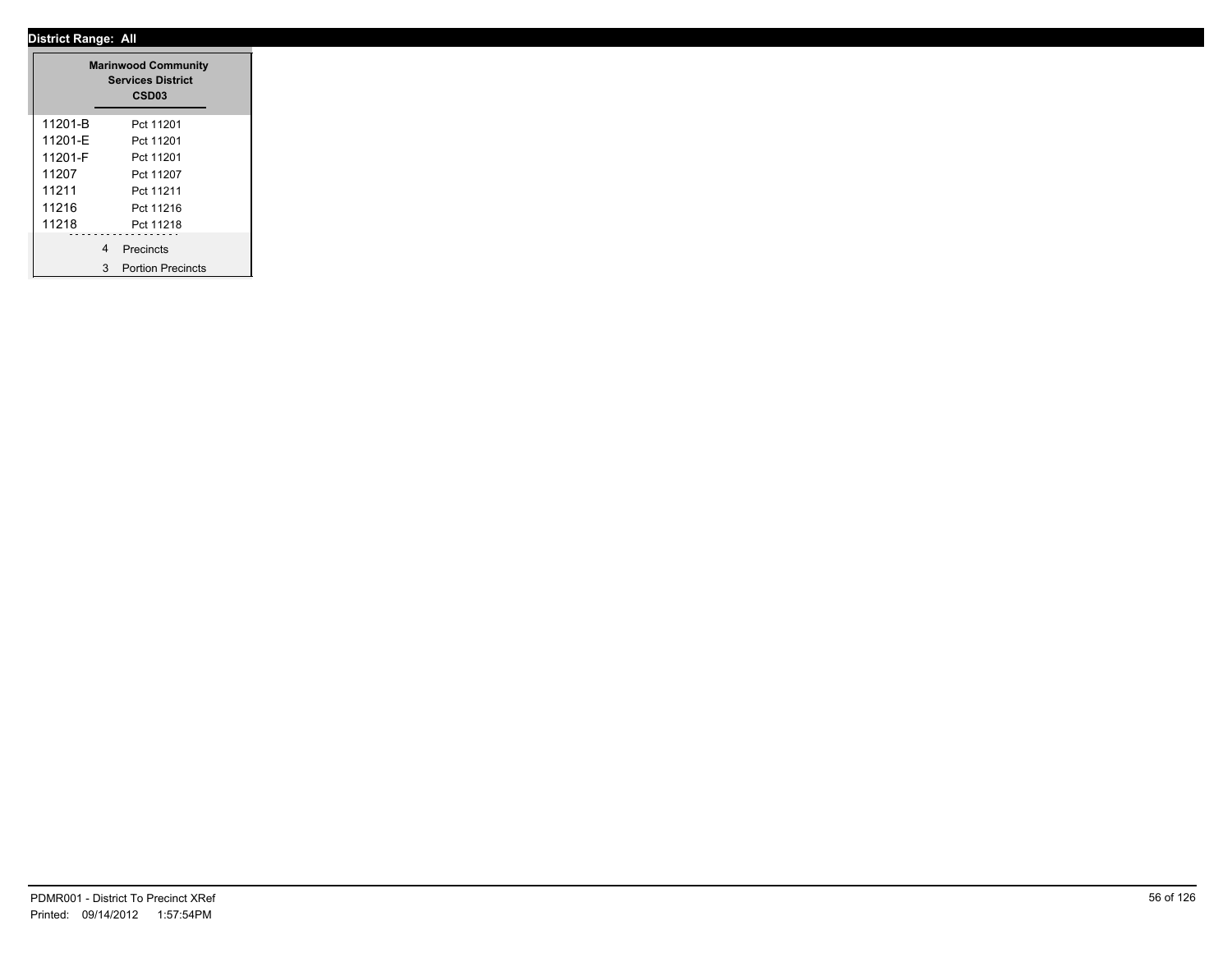|       |   | <b>Muir Beach Community</b><br><b>Services District</b><br>CSD <sub>04</sub> |
|-------|---|------------------------------------------------------------------------------|
| 41220 |   | Pct 41220                                                                    |
|       |   | Precinct                                                                     |
|       | n | <b>Portion Precincts</b>                                                     |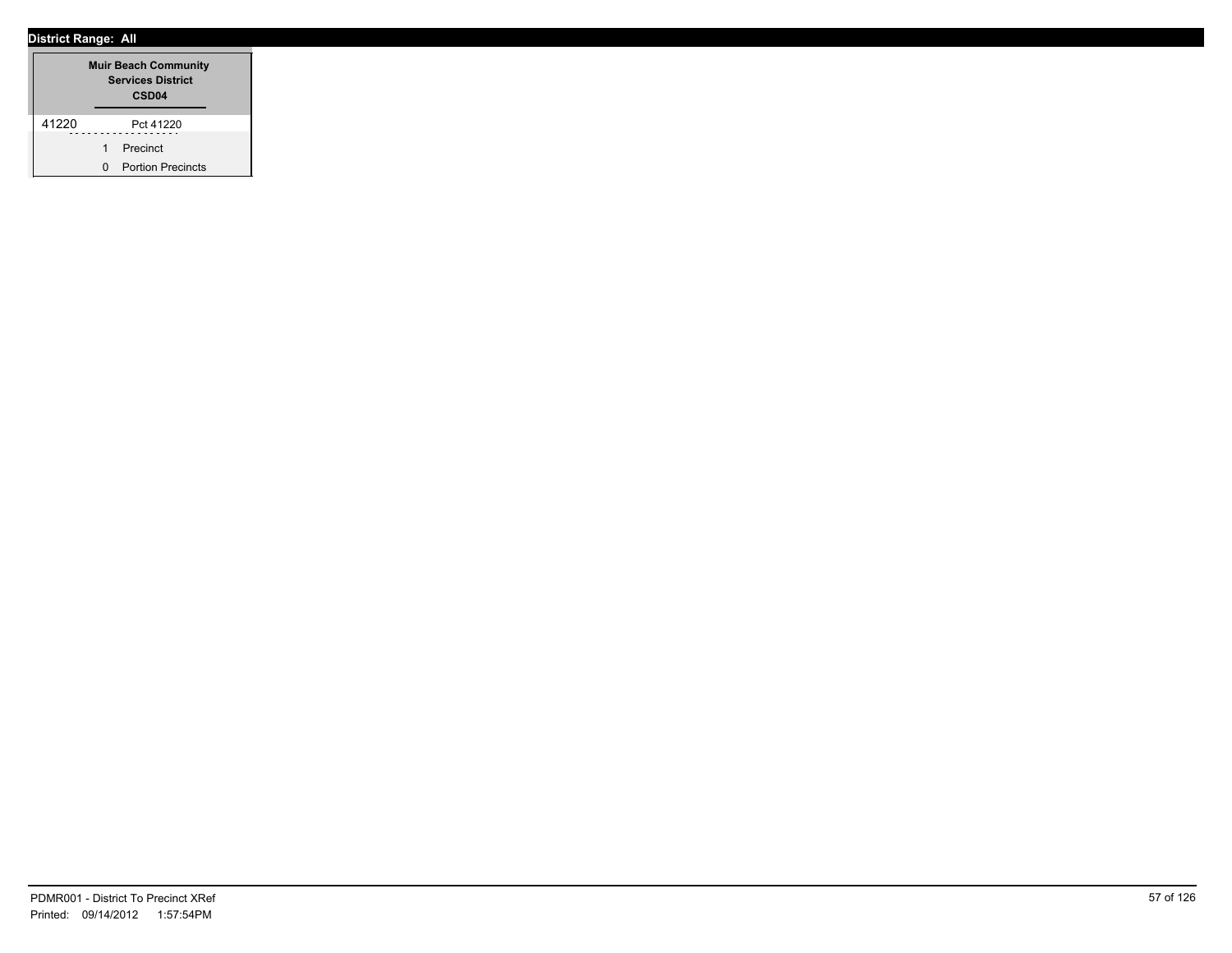|       |   | <b>Bel Marin Keys Community</b><br><b>Services District</b><br>CSD <sub>05</sub> |
|-------|---|----------------------------------------------------------------------------------|
| 51222 |   | Pct 51222                                                                        |
| 51232 |   | Pct 51232                                                                        |
|       | 2 | Precincts                                                                        |
|       |   | <b>Portion Precincts</b>                                                         |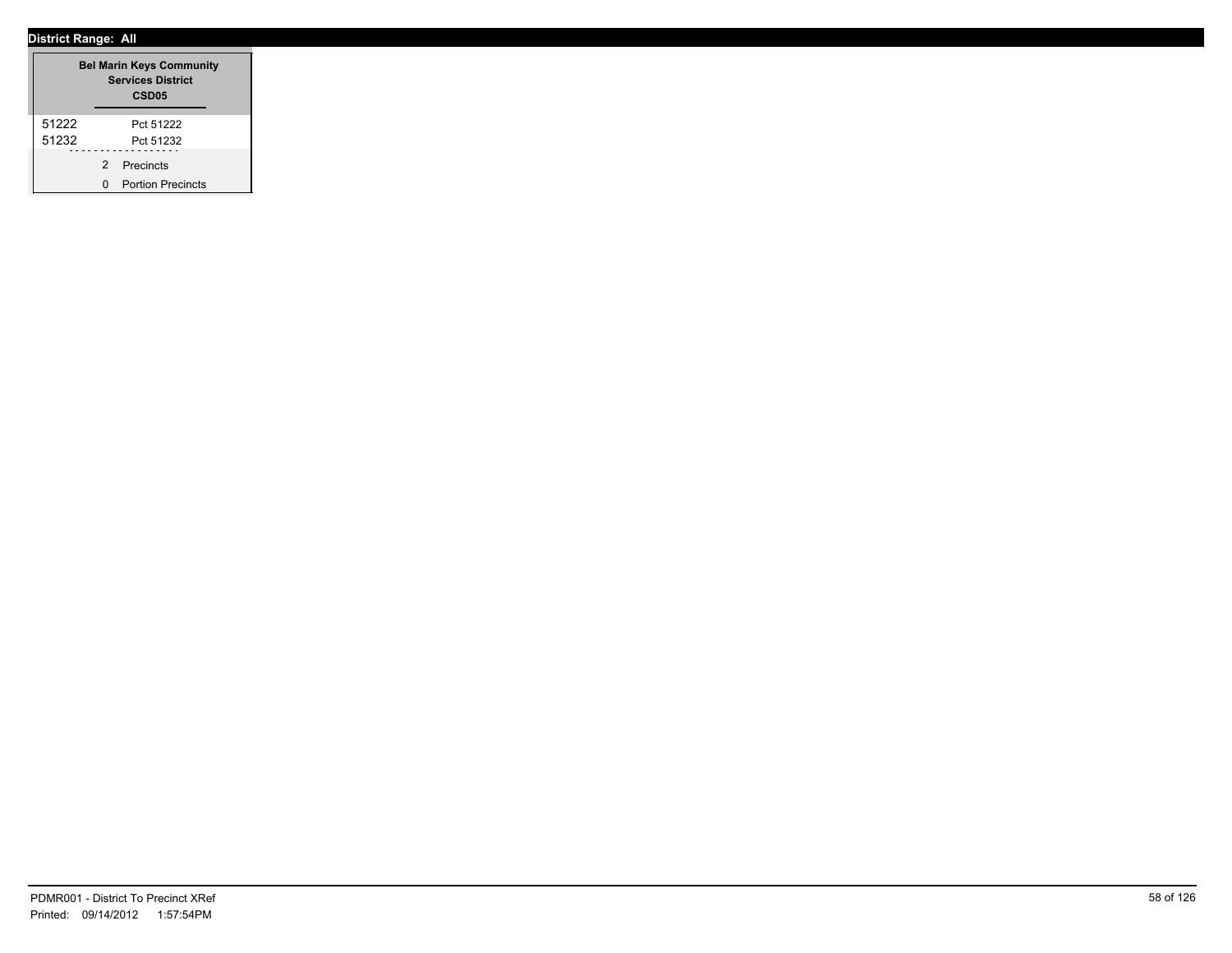|         | <b>Tamalpais Community</b><br><b>Services District</b><br>CSD06 |
|---------|-----------------------------------------------------------------|
|         |                                                                 |
| 31214   | Pct 31214                                                       |
| 31216-A | Pct 31216                                                       |
| 31217   | Pct 31217                                                       |
| 31218-A | Pct 31218                                                       |
| 31222   | Pct 31222                                                       |
| 31223   | Pct 31223                                                       |
| 31224   | Pct 31224                                                       |
| 31226-A | Pct 31226                                                       |
| 31226-C | Pct 31226                                                       |
| 31226-D | Pct 31226                                                       |
| 31226-E | Pct 31226                                                       |
| 31227-A | Pct 31227                                                       |
|         | .<br>---------                                                  |
|         | 5 Precincts                                                     |
|         | <b>Portion Precincts</b><br>$\overline{7}$                      |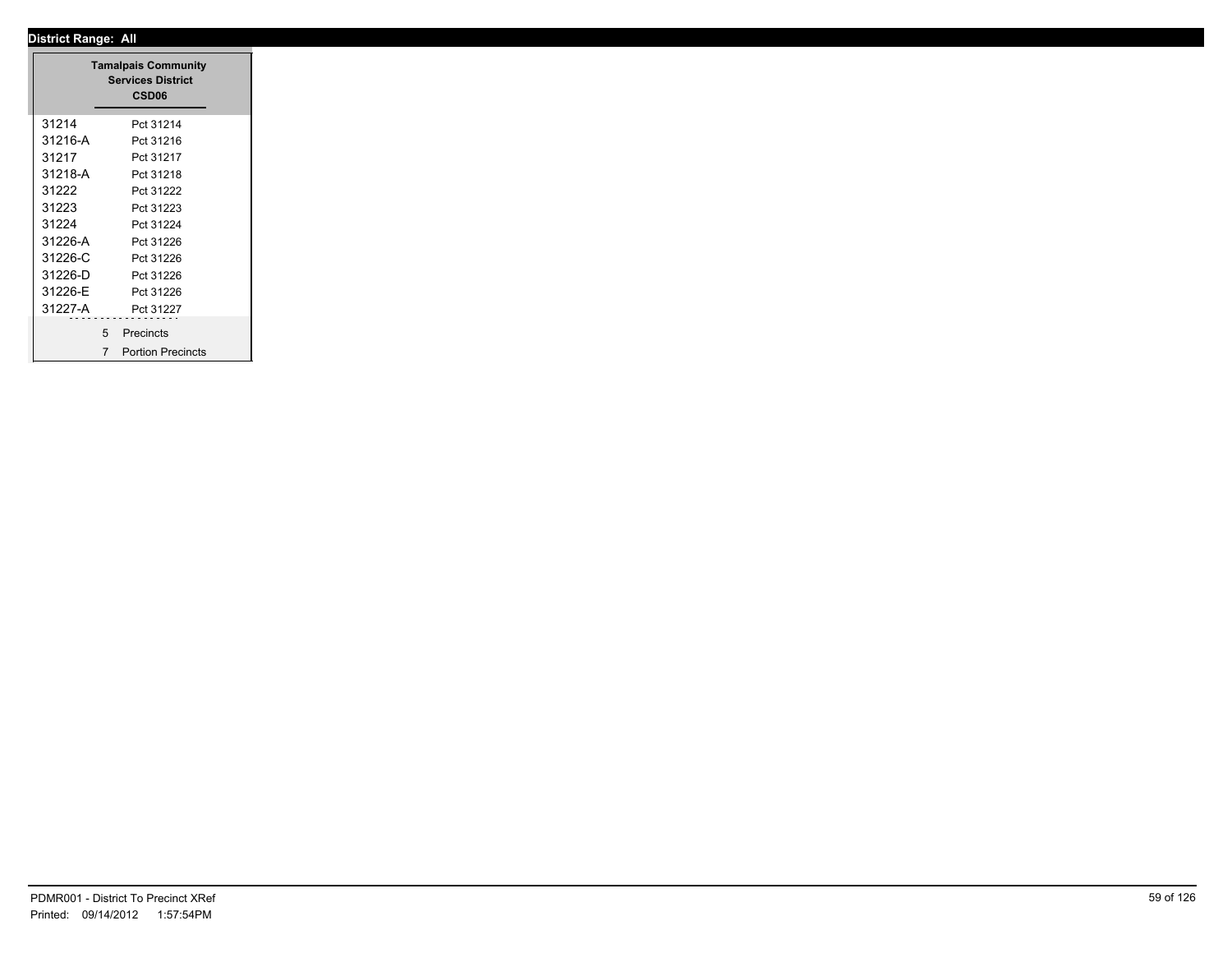|         |   | <b>Tomales Community</b><br><b>Services District</b><br>CSD <sub>07</sub> |
|---------|---|---------------------------------------------------------------------------|
| 41201-B |   | Pct 41201                                                                 |
| 41201-C |   | Pct 41201                                                                 |
|         | U | Precincts                                                                 |
|         | 2 | <b>Portion Precincts</b>                                                  |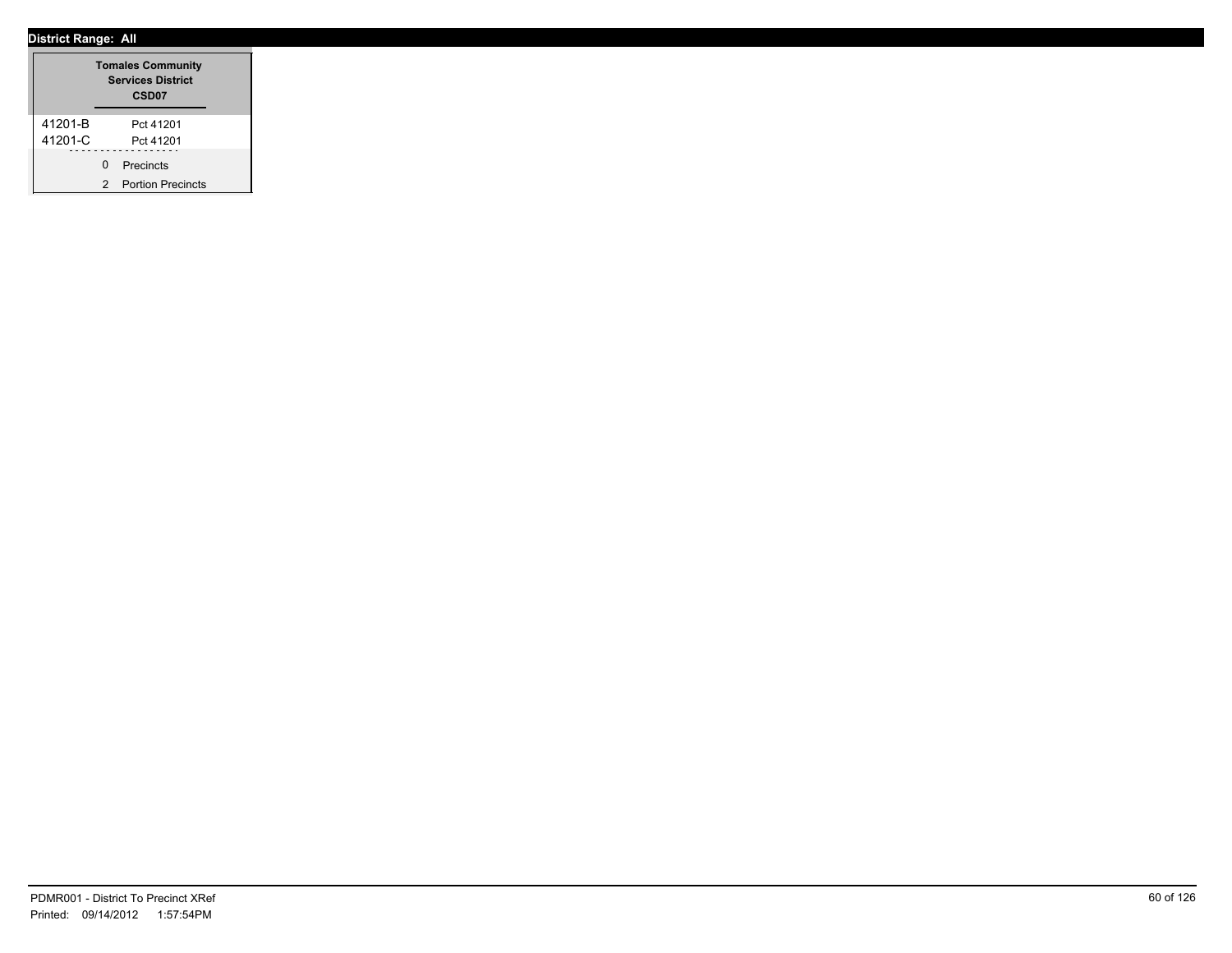|                | Santa Venetia-Bayside<br>Acres Fire Prot. Dist.<br>CSFP19 |
|----------------|-----------------------------------------------------------|
| 11212-B        | Pct 11212                                                 |
| 11222          | Pct 11222                                                 |
| 11226-E        | Pct 11226                                                 |
| 11227          | Pct 11227                                                 |
| 11228          | Pct 11228                                                 |
| 11233-A        | Pct 11233                                                 |
| 11233-B        | Pct 11233                                                 |
| 11233-D        | Pct 11233                                                 |
| 11233-E        | Pct 11233                                                 |
| 11233-F        | Pct 11233                                                 |
| 11233-G        | Pct 11233                                                 |
| 11233-H        | Pct 11233                                                 |
| 11233-l        | Pct 11233                                                 |
| 11244          | Pct 11244                                                 |
| 11249          | Pct 11249                                                 |
| 11250          | Pct 11250                                                 |
| 21250          | Pct 21250                                                 |
| $\overline{7}$ | Precincts                                                 |
| 10             | <b>Portion Precincts</b>                                  |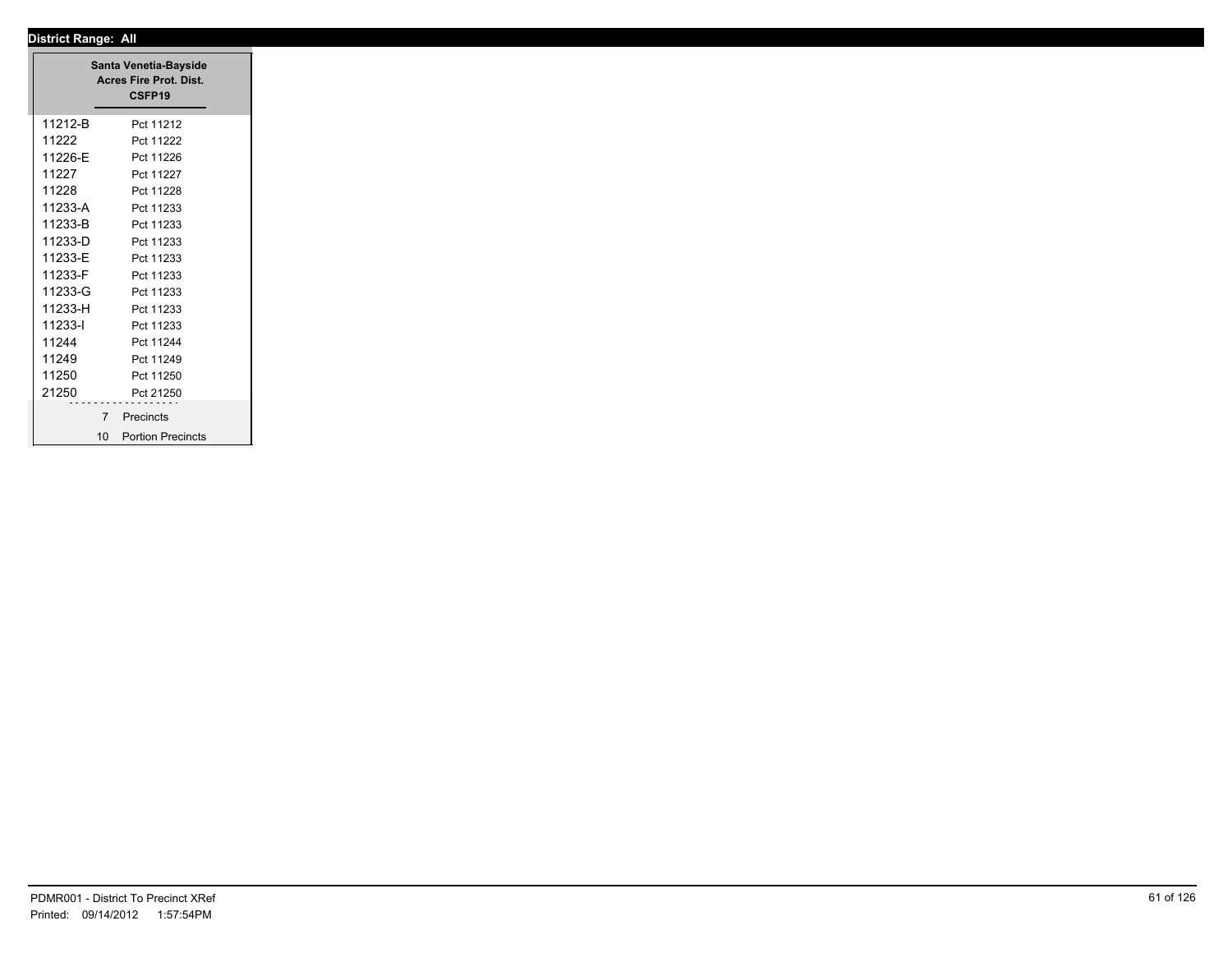|       |               | <b>Bolinas Fire Protection</b><br><b>District</b><br><b>FI02</b> |
|-------|---------------|------------------------------------------------------------------|
| 41207 |               | Pct 41207                                                        |
| 41252 |               | Pct 41252                                                        |
|       | $\mathcal{P}$ | Precincts                                                        |
|       |               | <b>Portion Precincts</b>                                         |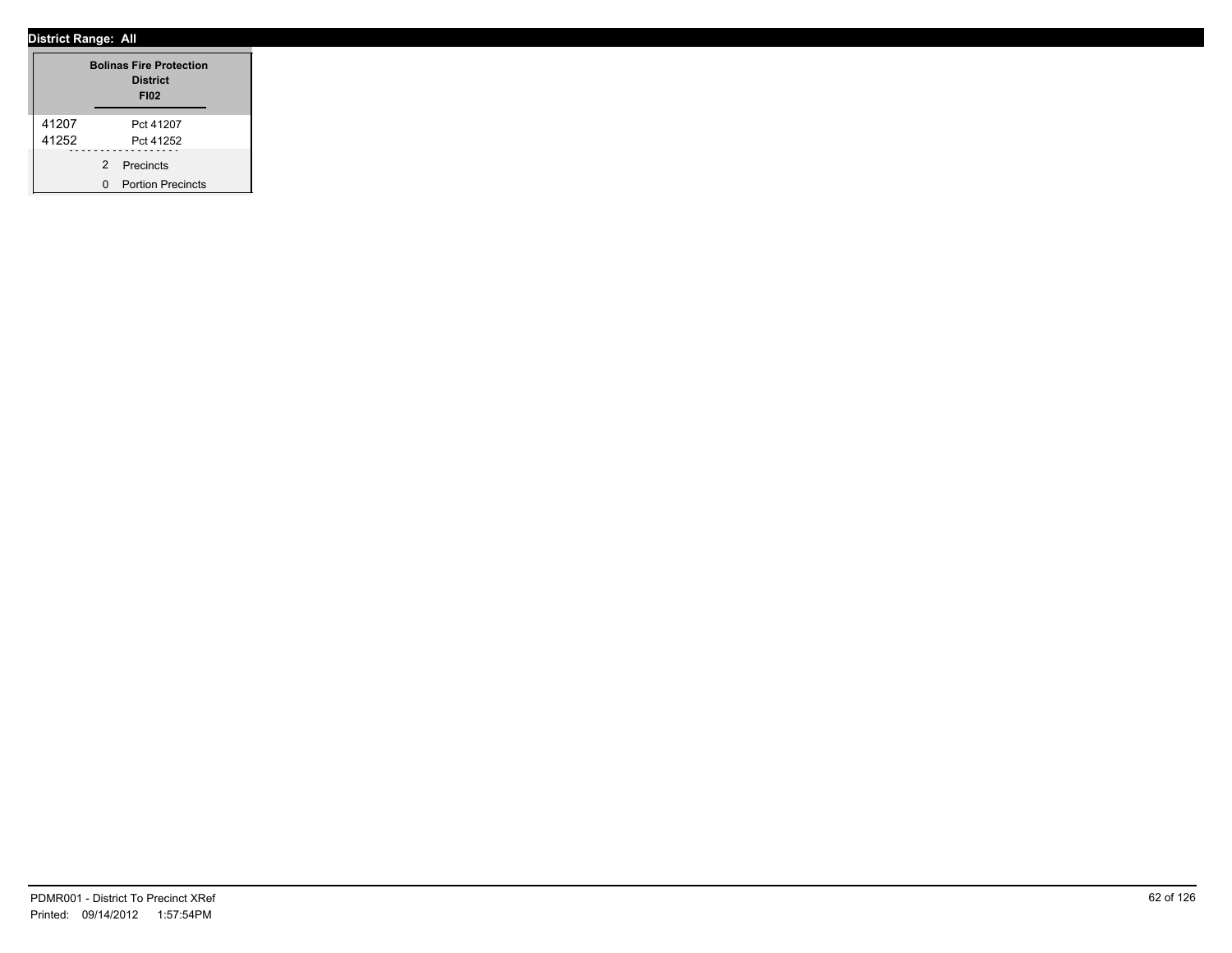|          | <b>Kentfield Fire District</b> |
|----------|--------------------------------|
|          | <b>FI03</b>                    |
| 21229-B  | Pct 21229                      |
| 21229-C  | Pct 21229                      |
| 21229-D  | Pct 21229                      |
| 21230    | Pct 21230                      |
| 21231    | Pct 21231                      |
| 21233-B  | Pct 21233                      |
| 21233-C  | Pct 21233                      |
| 21236    | Pct 21236                      |
| 21243    | Pct 21243                      |
| 21248    | Pct 21248                      |
| 41216-E  | Pct 41216                      |
| -------- | .                              |
|          | 5 <sup>5</sup><br>Precincts    |
|          | 6 Portion Precincts            |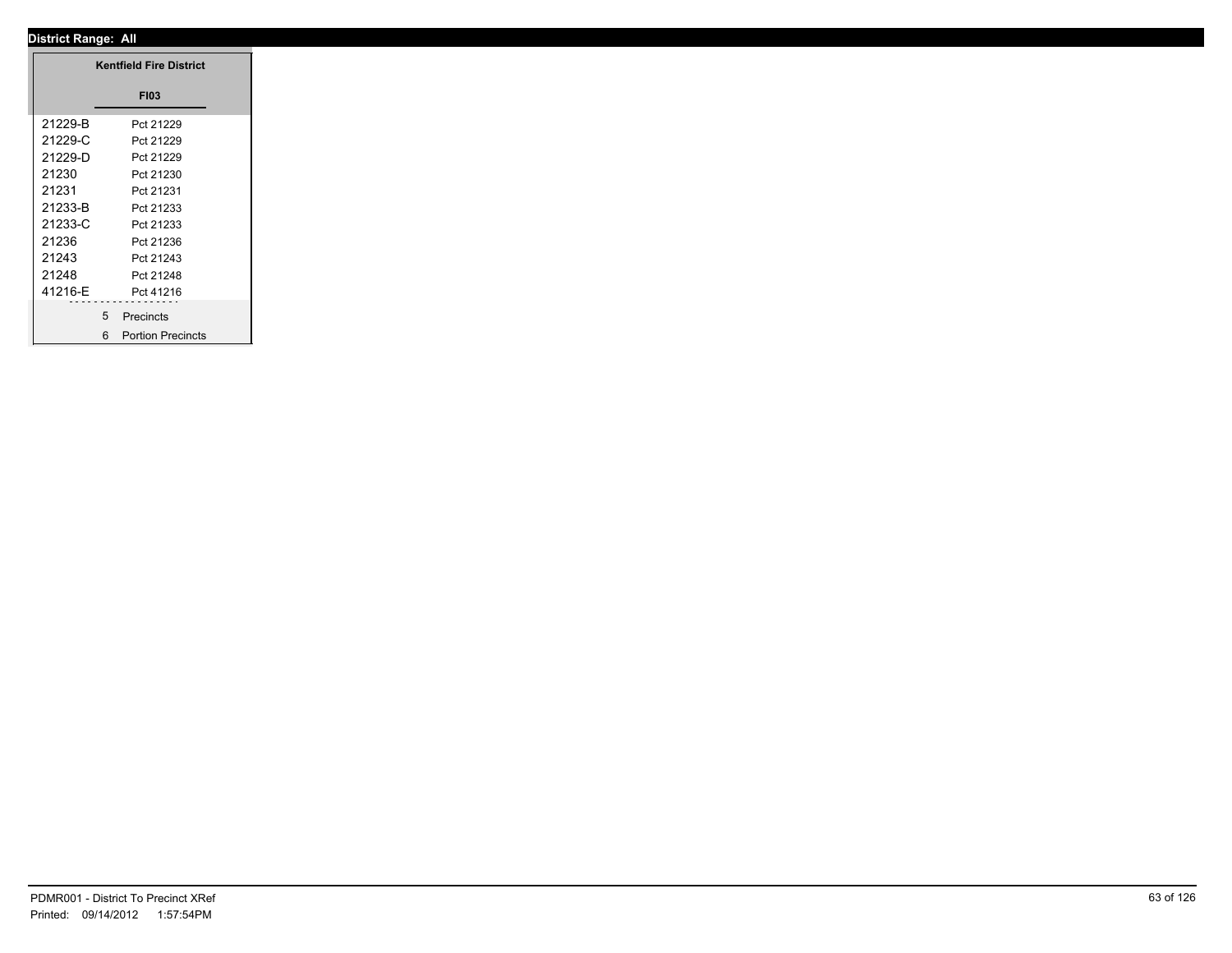|                | <b>Novato Fire Protection</b><br><b>District</b><br><b>FI04</b> | 50639<br>50640<br>50641<br>51209 |    | Pct 50639<br>Pct 50640<br>Pct 50641<br>Pct 51209 |
|----------------|-----------------------------------------------------------------|----------------------------------|----|--------------------------------------------------|
| 40610          | Pct 40610                                                       | 51218                            |    | Pct 51218                                        |
| 40612          | Pct 40612                                                       | 51221                            |    | Pct 51221                                        |
| 40613          | Pct 40613                                                       | 51222                            |    | Pct 51222                                        |
| 40614          | Pct 40614                                                       | 51223                            |    | Pct 51223                                        |
| 40617          | Pct 40617                                                       | 51232                            |    | Pct 51232                                        |
| 40618          | Pct 40618                                                       | 51234                            |    | Pct 51234                                        |
| 40619          | Pct 40619                                                       |                                  | 49 | Precincts                                        |
| 41204-A        | Pct 41204                                                       |                                  | 6  | <b>Portion Precincts</b>                         |
| 41204-D        | Pct 41204                                                       |                                  |    |                                                  |
| 41204-J        | Pct 41204                                                       |                                  |    |                                                  |
| 41208          | Pct 41208                                                       |                                  |    |                                                  |
| 41210-A        | Pct 41210                                                       |                                  |    |                                                  |
| 41210-B        | Pct 41210                                                       |                                  |    |                                                  |
| 41210-C        | Pct 41210                                                       |                                  |    |                                                  |
| 50601          | Pct 50601                                                       |                                  |    |                                                  |
| 50602          | Pct 50602                                                       |                                  |    |                                                  |
| 50603          | Pct 50603                                                       |                                  |    |                                                  |
| 50604          | Pct 50604                                                       |                                  |    |                                                  |
| 50605          | Pct 50605                                                       |                                  |    |                                                  |
| 50606          | Pct 50606                                                       |                                  |    |                                                  |
| 50607          | Pct 50607                                                       |                                  |    |                                                  |
| 50608          | Pct 50608                                                       |                                  |    |                                                  |
| 50610          | Pct 50610                                                       |                                  |    |                                                  |
| 50611          | Pct 50611                                                       |                                  |    |                                                  |
| 50612          | Pct 50612                                                       |                                  |    |                                                  |
| 50613          | Pct 50613                                                       |                                  |    |                                                  |
| 50614<br>50615 | Pct 50614<br>Pct 50615                                          |                                  |    |                                                  |
| 50616          | Pct 50616                                                       |                                  |    |                                                  |
| 50617          | Pct 50617                                                       |                                  |    |                                                  |
| 50619          | Pct 50619                                                       |                                  |    |                                                  |
| 50620          | Pct 50620                                                       |                                  |    |                                                  |
| 50624          | Pct 50624                                                       |                                  |    |                                                  |
| 50625          | Pct 50625                                                       |                                  |    |                                                  |
| 50626          | Pct 50626                                                       |                                  |    |                                                  |
| 50627          | Pct 50627                                                       |                                  |    |                                                  |
| 50628          | Pct 50628                                                       |                                  |    |                                                  |
| 50629          | Pct 50629                                                       |                                  |    |                                                  |
| 50630          | Pct 50630                                                       |                                  |    |                                                  |
| 50631          | Pct 50631                                                       |                                  |    |                                                  |
| 50633          | Pct 50633                                                       |                                  |    |                                                  |
| 50635          | Pct 50635                                                       |                                  |    |                                                  |
| 50636          | Pct 50636                                                       |                                  |    |                                                  |
| 50637          | Pct 50637                                                       |                                  |    |                                                  |
| 50638          | Pct 50638                                                       |                                  |    |                                                  |
|                |                                                                 |                                  |    |                                                  |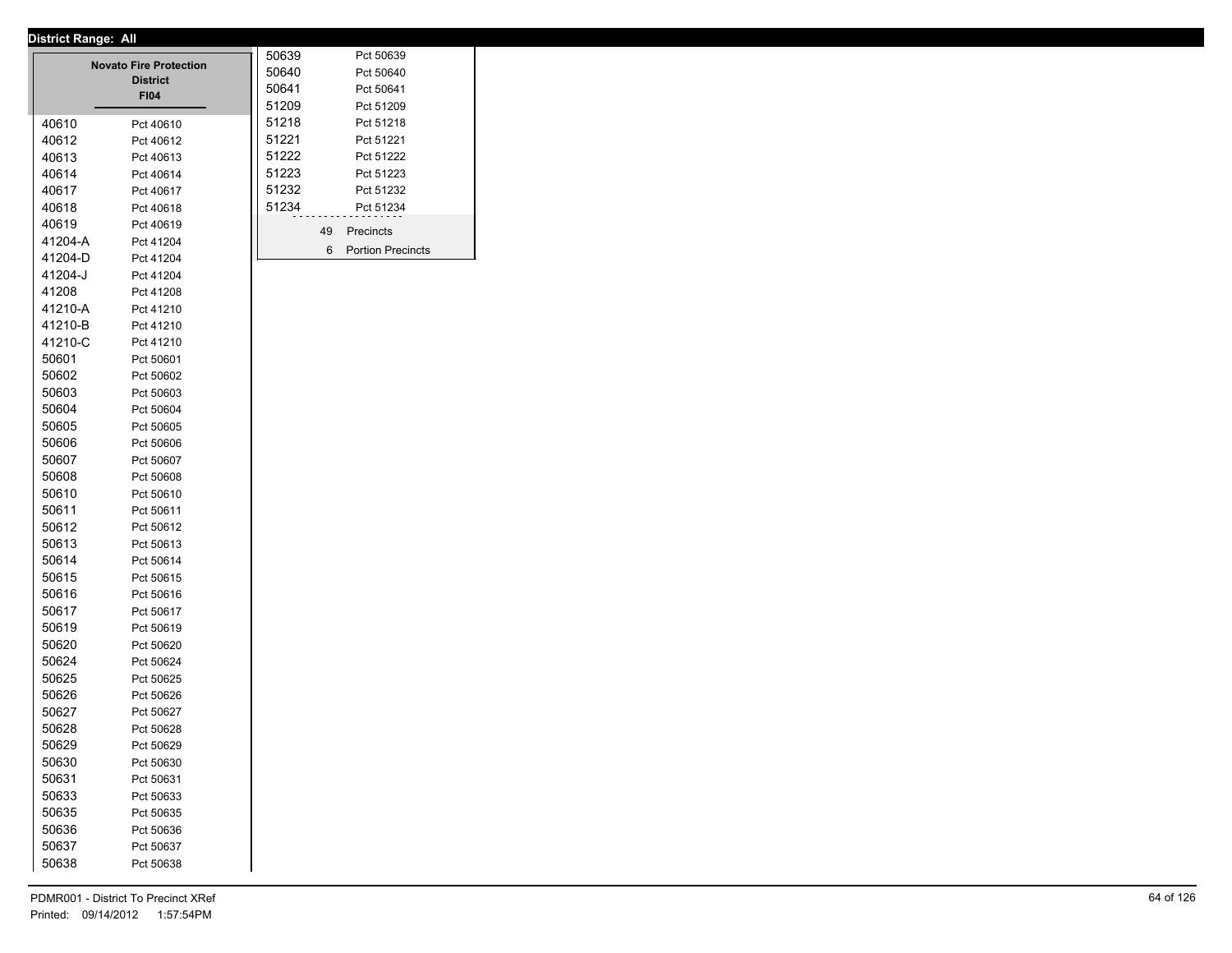|       |   | <b>Sleepy Hollow Fire</b><br><b>Protection District</b><br><b>FI05</b> |  |
|-------|---|------------------------------------------------------------------------|--|
| 21201 |   | Pct 21201                                                              |  |
| 21202 |   | Pct 21202                                                              |  |
| 21255 |   | Pct 21255                                                              |  |
|       | 3 | Precincts                                                              |  |
|       | n | <b>Portion Precincts</b>                                               |  |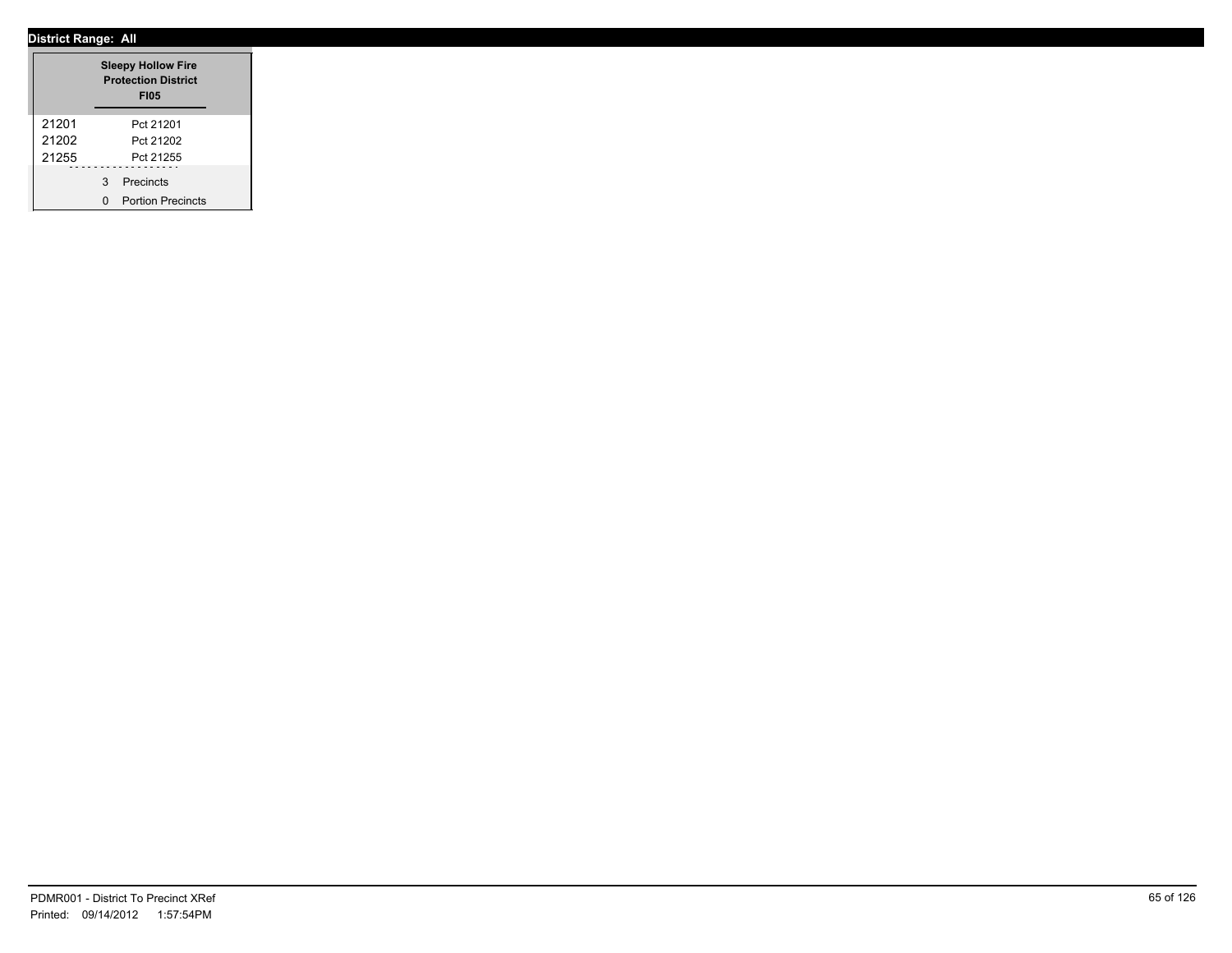|         |                 | <b>Southern Marin Fire</b><br><b>Protection Dist</b><br><b>FI06</b> |
|---------|-----------------|---------------------------------------------------------------------|
| 31030   |                 | Pct 31030                                                           |
| 31031   |                 | Pct 31031                                                           |
| 31032   |                 | Pct 31032                                                           |
| 31033   |                 | Pct 31033                                                           |
| 31034   |                 | Pct 31034                                                           |
| 31036   |                 | Pct 31036                                                           |
| 31038   |                 | Pct 31038                                                           |
| 31041   |                 | Pct 31041                                                           |
| 31144-B |                 | Pct 31144                                                           |
| 31144-C |                 | Pct 31144                                                           |
| 31148   |                 | Pct 31148                                                           |
| 31149   |                 | Pct 31149                                                           |
| 31212   |                 | Pct 31212                                                           |
| 31214   |                 | Pct 31214                                                           |
| 31216   |                 | Pct 31216                                                           |
| 31217   |                 | Pct 31217                                                           |
| 31218   |                 | Pct 31218                                                           |
| 31219   |                 | Pct 31219                                                           |
| 31222   |                 | Pct 31222                                                           |
| 31223   |                 | Pct 31223                                                           |
| 31224   |                 | Pct 31224                                                           |
| 31225   |                 | Pct 31225                                                           |
| 31226-C |                 | Pct 31226                                                           |
| 31226-D |                 | Pct 31226                                                           |
| 31226-E |                 | Pct 31226                                                           |
| 31226-F |                 | Pct 31226                                                           |
| 31235-D |                 | Pct 31235                                                           |
| 31237   |                 | Pct 31237                                                           |
| 31239   |                 | Pct 31239                                                           |
| 31240   |                 | Pct 31240                                                           |
| 31242   |                 | Pct 31242                                                           |
| 31243   |                 | Pct 31243                                                           |
| 31246   |                 | Pct 31246                                                           |
| 41226   |                 | Pct 41226                                                           |
| 41228   |                 | Pct 41228                                                           |
| 41230   |                 | Pct 41230                                                           |
|         |                 |                                                                     |
|         | 29              | Precincts                                                           |
|         | $7\overline{ }$ | <b>Portion Precincts</b>                                            |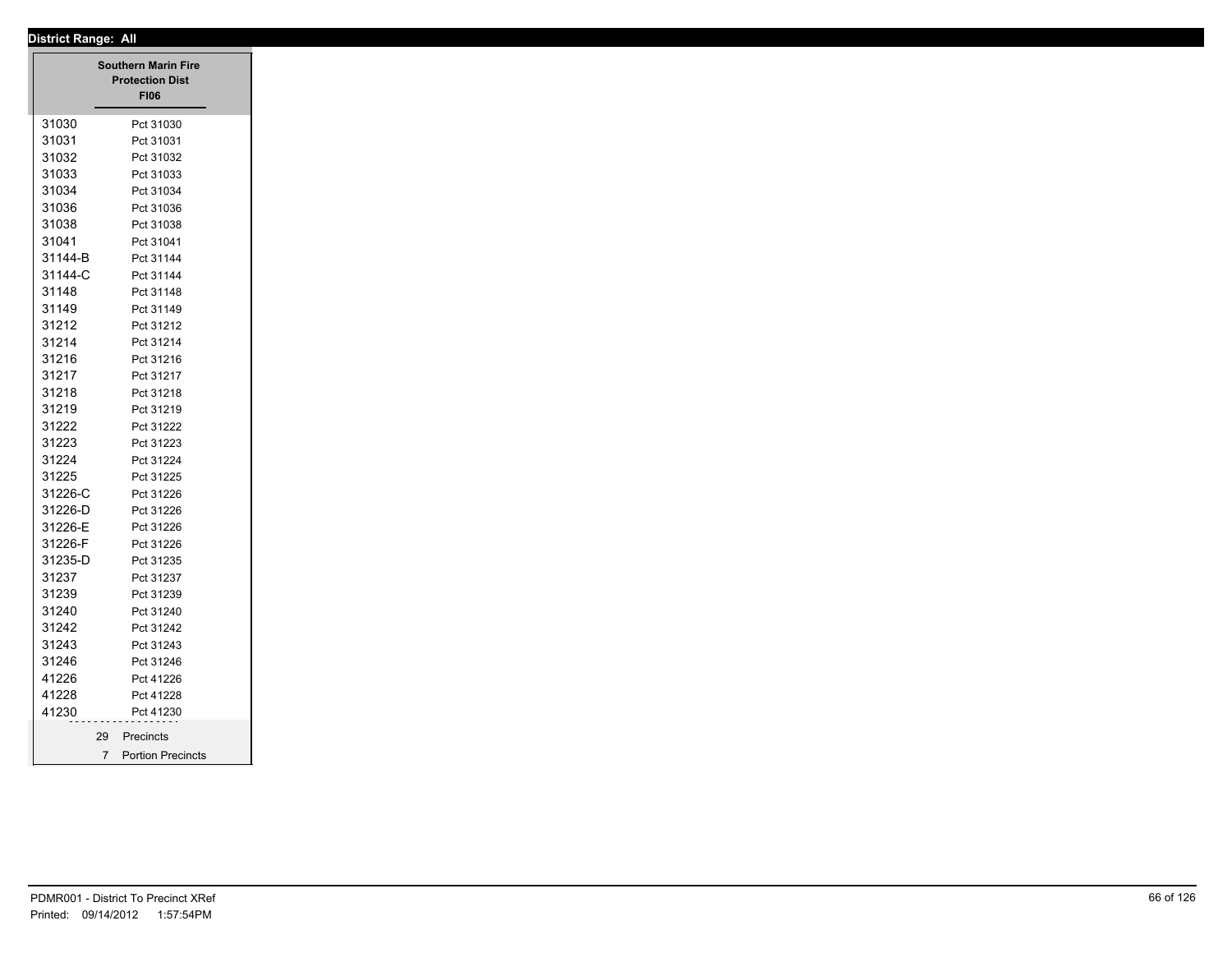|             |   | <b>Stinson Beach Fire</b><br><b>Protection District</b><br><b>FI07</b> |  |
|-------------|---|------------------------------------------------------------------------|--|
| 41209       |   | Pct 41209                                                              |  |
| 41254-B     |   | Pct 41254                                                              |  |
| $41254 - C$ |   | Pct 41254                                                              |  |
|             | 1 | Precincts                                                              |  |
|             | 2 | <b>Portion Precincts</b>                                               |  |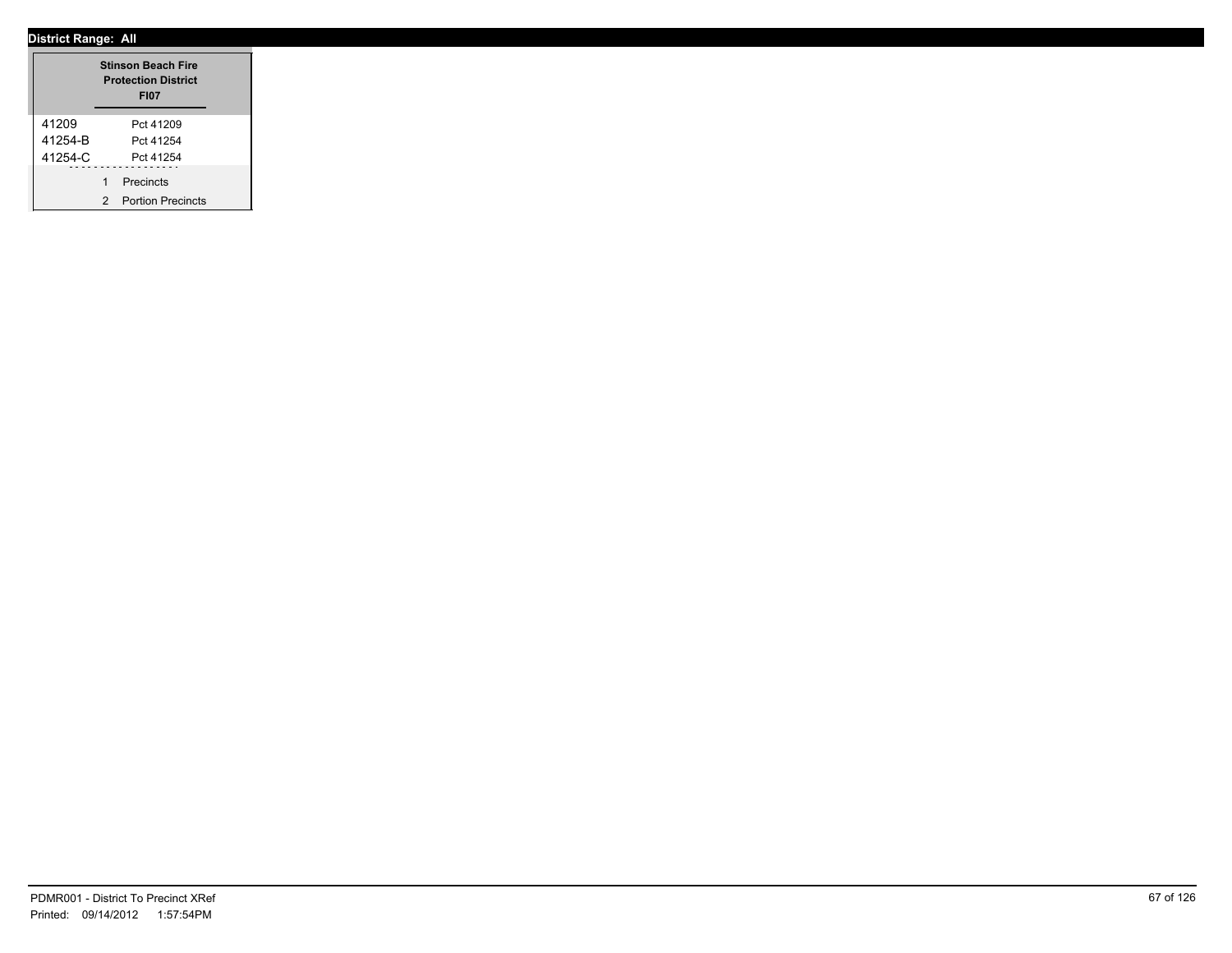|         | <b>Tiburon Fire Protection</b>             |
|---------|--------------------------------------------|
|         | <b>District</b>                            |
|         | <b>FI09</b>                                |
| 31144-D | Pct 31144                                  |
| 31144-E | Pct 31144                                  |
| 31151   | Pct 31151                                  |
| 31152-B | Pct 31152                                  |
| 31152-C | Pct 31152                                  |
| 31152-D | Pct 31152                                  |
| 31152-E | Pct 31152                                  |
| 31152-F | Pct 31152                                  |
| 31154   | Pct 31154                                  |
| 31155   | Pct 31155                                  |
| 31156   | Pct 31156                                  |
| 31157   | Pct 31157                                  |
| 31247   | Pct 31247                                  |
| 31251   | Pct 31251                                  |
| 31258   | Pct 31258                                  |
|         |                                            |
|         | 8 Precincts                                |
|         | <b>Portion Precincts</b><br>$\overline{7}$ |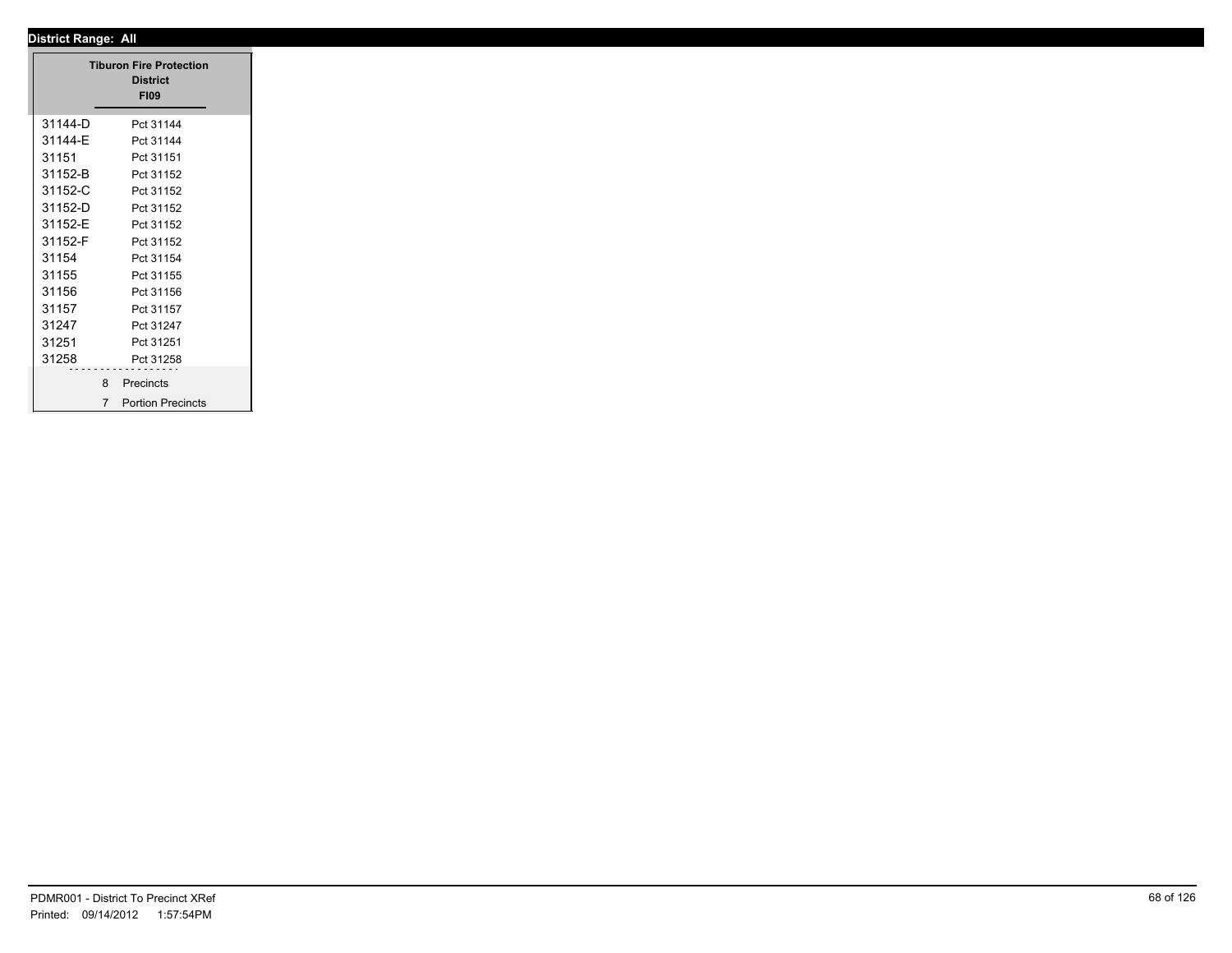|         | <b>Novato Flood Control Zone</b><br>1<br><b>FL01</b> | 50639<br>50640-A<br>50640-B<br>50641 | Pct 50639<br>Pct 50640<br>Pct 50640<br>Pct 50641 |
|---------|------------------------------------------------------|--------------------------------------|--------------------------------------------------|
| 40610   |                                                      | 51209-A                              | Pct 51209                                        |
| 40612   | Pct 40610<br>Pct 40612                               | 51209-B                              | Pct 51209                                        |
| 40613   | Pct 40613                                            | 51218                                | Pct 51218                                        |
| 40614   | Pct 40614                                            | 51221                                | Pct 51221                                        |
| 40617   | Pct 40617                                            | 51222                                | Pct 51222                                        |
| 40618   | Pct 40618                                            | 51223                                | Pct 51223                                        |
| 40619   | Pct 40619                                            | 51232                                | Pct 51232                                        |
| 41204-A | Pct 41204                                            | 51234                                | Pct 51234                                        |
| 41204-F | Pct 41204                                            |                                      |                                                  |
| 41204-J | Pct 41204                                            | 46                                   | Precincts                                        |
| 41208   | Pct 41208                                            | 11                                   | <b>Portion Precincts</b>                         |
| 41210-A | Pct 41210                                            |                                      |                                                  |
| 41210-B | Pct 41210                                            |                                      |                                                  |
| 50601   | Pct 50601                                            |                                      |                                                  |
| 50602   | Pct 50602                                            |                                      |                                                  |
| 50603   | Pct 50603                                            |                                      |                                                  |
| 50604   | Pct 50604                                            |                                      |                                                  |
| 50605   | Pct 50605                                            |                                      |                                                  |
| 50606   | Pct 50606                                            |                                      |                                                  |
| 50607   | Pct 50607                                            |                                      |                                                  |
| 50608   | Pct 50608                                            |                                      |                                                  |
| 50610   | Pct 50610                                            |                                      |                                                  |
| 50611   | Pct 50611                                            |                                      |                                                  |
| 50612   | Pct 50612                                            |                                      |                                                  |
| 50613   | Pct 50613                                            |                                      |                                                  |
| 50614   | Pct 50614                                            |                                      |                                                  |
| 50615   | Pct 50615                                            |                                      |                                                  |
| 50616   | Pct 50616                                            |                                      |                                                  |
| 50617   | Pct 50617                                            |                                      |                                                  |
| 50619   | Pct 50619                                            |                                      |                                                  |
| 50620   | Pct 50620                                            |                                      |                                                  |
| 50624   | Pct 50624                                            |                                      |                                                  |
| 50625   | Pct 50625                                            |                                      |                                                  |
| 50626   | Pct 50626                                            |                                      |                                                  |
| 50627   | Pct 50627                                            |                                      |                                                  |
| 50628   | Pct 50628                                            |                                      |                                                  |
| 50629   | Pct 50629                                            |                                      |                                                  |
| 50630   | Pct 50630                                            |                                      |                                                  |
| 50631   | Pct 50631                                            |                                      |                                                  |
| 50633   | Pct 50633                                            |                                      |                                                  |
| 50635   | Pct 50635                                            |                                      |                                                  |
| 50636   | Pct 50636                                            |                                      |                                                  |
| 50637   | Pct 50637                                            |                                      |                                                  |
| 50638-A | Pct 50638                                            |                                      |                                                  |
| 50638-B | Pct 50638                                            |                                      |                                                  |
|         |                                                      |                                      |                                                  |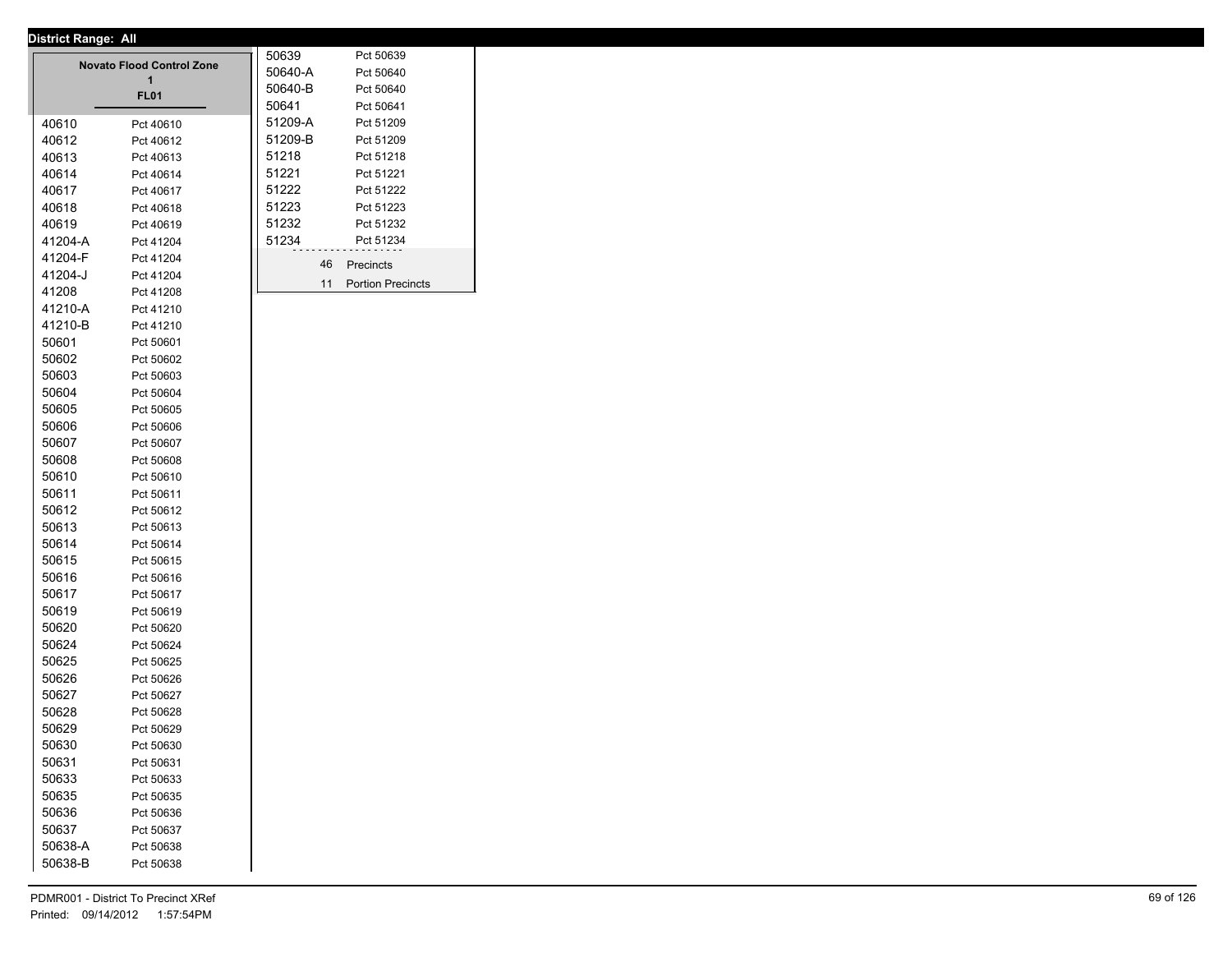| Pct 41226<br>30501<br>Pct 30501<br>41228<br>30502<br>Pct 41228<br>Pct 30502<br>41230<br>Pct 41230<br>30503<br>Pct 30503<br>41253-B<br>Pct 41253<br>30504<br>Pct 30504<br>30505<br>Pct 30505<br>31<br>Precincts<br>30506<br>Pct 30506<br>22<br><b>Portion Precincts</b><br>30507<br>Pct 30507<br>30508<br>Pct 30508<br>30509<br>Pct 30509<br>30510<br>Pct 30510<br>30511<br>Pct 30511<br>30513<br>Pct 30513<br>30515<br>Pct 30515<br>30520<br>Pct 30520<br>30521<br>Pct 30521<br>31030-A<br>Pct 31030<br>31212<br>Pct 31212<br>31214<br>Pct 31214<br>31216<br>Pct 31216<br>31217<br>Pct 31217<br>31218<br>Pct 31218<br>31219<br>Pct 31219<br>31222<br>Pct 31222<br>31223<br>Pct 31223<br>31224<br>Pct 31224<br>31225<br>Pct 31225<br>31226-A<br>Pct 31226<br>31226-C<br>Pct 31226<br>31226-D<br>Pct 31226<br>31226-E<br>Pct 31226<br>31226-F<br>Pct 31226<br>31227-A<br>Pct 31227<br>31228<br>Pct 31228<br>31229<br>Pct 31229<br>31235-A<br>Pct 31235<br>31235-D<br>Pct 31235<br>31237-A<br>Pct 31237<br>31237-B<br>Pct 31237<br>31239-A<br>Pct 31239<br>31239-B<br>Pct 31239<br>31239-C<br>Pct 31239<br>31240<br>Pct 31240<br>31242-A<br>Pct 31242<br>31242-B<br>Pct 31242<br>31243-A<br>Pct 31243 |  | <b>Richardson Bay Flood</b><br><b>Control Zone 3</b><br><b>FL02</b> | 31243-B<br>41224-A<br>41224-B<br>41224-C | Pct 31243<br>Pct 41224<br>Pct 41224<br>Pct 41224 |
|----------------------------------------------------------------------------------------------------------------------------------------------------------------------------------------------------------------------------------------------------------------------------------------------------------------------------------------------------------------------------------------------------------------------------------------------------------------------------------------------------------------------------------------------------------------------------------------------------------------------------------------------------------------------------------------------------------------------------------------------------------------------------------------------------------------------------------------------------------------------------------------------------------------------------------------------------------------------------------------------------------------------------------------------------------------------------------------------------------------------------------------------------------------------------------------------------|--|---------------------------------------------------------------------|------------------------------------------|--------------------------------------------------|
|                                                                                                                                                                                                                                                                                                                                                                                                                                                                                                                                                                                                                                                                                                                                                                                                                                                                                                                                                                                                                                                                                                                                                                                                    |  |                                                                     | 41226                                    |                                                  |
|                                                                                                                                                                                                                                                                                                                                                                                                                                                                                                                                                                                                                                                                                                                                                                                                                                                                                                                                                                                                                                                                                                                                                                                                    |  |                                                                     |                                          |                                                  |
|                                                                                                                                                                                                                                                                                                                                                                                                                                                                                                                                                                                                                                                                                                                                                                                                                                                                                                                                                                                                                                                                                                                                                                                                    |  |                                                                     |                                          |                                                  |
|                                                                                                                                                                                                                                                                                                                                                                                                                                                                                                                                                                                                                                                                                                                                                                                                                                                                                                                                                                                                                                                                                                                                                                                                    |  |                                                                     |                                          |                                                  |
|                                                                                                                                                                                                                                                                                                                                                                                                                                                                                                                                                                                                                                                                                                                                                                                                                                                                                                                                                                                                                                                                                                                                                                                                    |  |                                                                     |                                          |                                                  |
|                                                                                                                                                                                                                                                                                                                                                                                                                                                                                                                                                                                                                                                                                                                                                                                                                                                                                                                                                                                                                                                                                                                                                                                                    |  |                                                                     |                                          |                                                  |
|                                                                                                                                                                                                                                                                                                                                                                                                                                                                                                                                                                                                                                                                                                                                                                                                                                                                                                                                                                                                                                                                                                                                                                                                    |  |                                                                     |                                          |                                                  |
|                                                                                                                                                                                                                                                                                                                                                                                                                                                                                                                                                                                                                                                                                                                                                                                                                                                                                                                                                                                                                                                                                                                                                                                                    |  |                                                                     |                                          |                                                  |
|                                                                                                                                                                                                                                                                                                                                                                                                                                                                                                                                                                                                                                                                                                                                                                                                                                                                                                                                                                                                                                                                                                                                                                                                    |  |                                                                     |                                          |                                                  |
|                                                                                                                                                                                                                                                                                                                                                                                                                                                                                                                                                                                                                                                                                                                                                                                                                                                                                                                                                                                                                                                                                                                                                                                                    |  |                                                                     |                                          |                                                  |
|                                                                                                                                                                                                                                                                                                                                                                                                                                                                                                                                                                                                                                                                                                                                                                                                                                                                                                                                                                                                                                                                                                                                                                                                    |  |                                                                     |                                          |                                                  |
|                                                                                                                                                                                                                                                                                                                                                                                                                                                                                                                                                                                                                                                                                                                                                                                                                                                                                                                                                                                                                                                                                                                                                                                                    |  |                                                                     |                                          |                                                  |
|                                                                                                                                                                                                                                                                                                                                                                                                                                                                                                                                                                                                                                                                                                                                                                                                                                                                                                                                                                                                                                                                                                                                                                                                    |  |                                                                     |                                          |                                                  |
|                                                                                                                                                                                                                                                                                                                                                                                                                                                                                                                                                                                                                                                                                                                                                                                                                                                                                                                                                                                                                                                                                                                                                                                                    |  |                                                                     |                                          |                                                  |
|                                                                                                                                                                                                                                                                                                                                                                                                                                                                                                                                                                                                                                                                                                                                                                                                                                                                                                                                                                                                                                                                                                                                                                                                    |  |                                                                     |                                          |                                                  |
|                                                                                                                                                                                                                                                                                                                                                                                                                                                                                                                                                                                                                                                                                                                                                                                                                                                                                                                                                                                                                                                                                                                                                                                                    |  |                                                                     |                                          |                                                  |
|                                                                                                                                                                                                                                                                                                                                                                                                                                                                                                                                                                                                                                                                                                                                                                                                                                                                                                                                                                                                                                                                                                                                                                                                    |  |                                                                     |                                          |                                                  |
|                                                                                                                                                                                                                                                                                                                                                                                                                                                                                                                                                                                                                                                                                                                                                                                                                                                                                                                                                                                                                                                                                                                                                                                                    |  |                                                                     |                                          |                                                  |
|                                                                                                                                                                                                                                                                                                                                                                                                                                                                                                                                                                                                                                                                                                                                                                                                                                                                                                                                                                                                                                                                                                                                                                                                    |  |                                                                     |                                          |                                                  |
|                                                                                                                                                                                                                                                                                                                                                                                                                                                                                                                                                                                                                                                                                                                                                                                                                                                                                                                                                                                                                                                                                                                                                                                                    |  |                                                                     |                                          |                                                  |
|                                                                                                                                                                                                                                                                                                                                                                                                                                                                                                                                                                                                                                                                                                                                                                                                                                                                                                                                                                                                                                                                                                                                                                                                    |  |                                                                     |                                          |                                                  |
|                                                                                                                                                                                                                                                                                                                                                                                                                                                                                                                                                                                                                                                                                                                                                                                                                                                                                                                                                                                                                                                                                                                                                                                                    |  |                                                                     |                                          |                                                  |
|                                                                                                                                                                                                                                                                                                                                                                                                                                                                                                                                                                                                                                                                                                                                                                                                                                                                                                                                                                                                                                                                                                                                                                                                    |  |                                                                     |                                          |                                                  |
|                                                                                                                                                                                                                                                                                                                                                                                                                                                                                                                                                                                                                                                                                                                                                                                                                                                                                                                                                                                                                                                                                                                                                                                                    |  |                                                                     |                                          |                                                  |
|                                                                                                                                                                                                                                                                                                                                                                                                                                                                                                                                                                                                                                                                                                                                                                                                                                                                                                                                                                                                                                                                                                                                                                                                    |  |                                                                     |                                          |                                                  |
|                                                                                                                                                                                                                                                                                                                                                                                                                                                                                                                                                                                                                                                                                                                                                                                                                                                                                                                                                                                                                                                                                                                                                                                                    |  |                                                                     |                                          |                                                  |
|                                                                                                                                                                                                                                                                                                                                                                                                                                                                                                                                                                                                                                                                                                                                                                                                                                                                                                                                                                                                                                                                                                                                                                                                    |  |                                                                     |                                          |                                                  |
|                                                                                                                                                                                                                                                                                                                                                                                                                                                                                                                                                                                                                                                                                                                                                                                                                                                                                                                                                                                                                                                                                                                                                                                                    |  |                                                                     |                                          |                                                  |
|                                                                                                                                                                                                                                                                                                                                                                                                                                                                                                                                                                                                                                                                                                                                                                                                                                                                                                                                                                                                                                                                                                                                                                                                    |  |                                                                     |                                          |                                                  |
|                                                                                                                                                                                                                                                                                                                                                                                                                                                                                                                                                                                                                                                                                                                                                                                                                                                                                                                                                                                                                                                                                                                                                                                                    |  |                                                                     |                                          |                                                  |
|                                                                                                                                                                                                                                                                                                                                                                                                                                                                                                                                                                                                                                                                                                                                                                                                                                                                                                                                                                                                                                                                                                                                                                                                    |  |                                                                     |                                          |                                                  |
|                                                                                                                                                                                                                                                                                                                                                                                                                                                                                                                                                                                                                                                                                                                                                                                                                                                                                                                                                                                                                                                                                                                                                                                                    |  |                                                                     |                                          |                                                  |
|                                                                                                                                                                                                                                                                                                                                                                                                                                                                                                                                                                                                                                                                                                                                                                                                                                                                                                                                                                                                                                                                                                                                                                                                    |  |                                                                     |                                          |                                                  |
|                                                                                                                                                                                                                                                                                                                                                                                                                                                                                                                                                                                                                                                                                                                                                                                                                                                                                                                                                                                                                                                                                                                                                                                                    |  |                                                                     |                                          |                                                  |
|                                                                                                                                                                                                                                                                                                                                                                                                                                                                                                                                                                                                                                                                                                                                                                                                                                                                                                                                                                                                                                                                                                                                                                                                    |  |                                                                     |                                          |                                                  |
|                                                                                                                                                                                                                                                                                                                                                                                                                                                                                                                                                                                                                                                                                                                                                                                                                                                                                                                                                                                                                                                                                                                                                                                                    |  |                                                                     |                                          |                                                  |
|                                                                                                                                                                                                                                                                                                                                                                                                                                                                                                                                                                                                                                                                                                                                                                                                                                                                                                                                                                                                                                                                                                                                                                                                    |  |                                                                     |                                          |                                                  |
|                                                                                                                                                                                                                                                                                                                                                                                                                                                                                                                                                                                                                                                                                                                                                                                                                                                                                                                                                                                                                                                                                                                                                                                                    |  |                                                                     |                                          |                                                  |
|                                                                                                                                                                                                                                                                                                                                                                                                                                                                                                                                                                                                                                                                                                                                                                                                                                                                                                                                                                                                                                                                                                                                                                                                    |  |                                                                     |                                          |                                                  |
|                                                                                                                                                                                                                                                                                                                                                                                                                                                                                                                                                                                                                                                                                                                                                                                                                                                                                                                                                                                                                                                                                                                                                                                                    |  |                                                                     |                                          |                                                  |
|                                                                                                                                                                                                                                                                                                                                                                                                                                                                                                                                                                                                                                                                                                                                                                                                                                                                                                                                                                                                                                                                                                                                                                                                    |  |                                                                     |                                          |                                                  |
|                                                                                                                                                                                                                                                                                                                                                                                                                                                                                                                                                                                                                                                                                                                                                                                                                                                                                                                                                                                                                                                                                                                                                                                                    |  |                                                                     |                                          |                                                  |
|                                                                                                                                                                                                                                                                                                                                                                                                                                                                                                                                                                                                                                                                                                                                                                                                                                                                                                                                                                                                                                                                                                                                                                                                    |  |                                                                     |                                          |                                                  |
|                                                                                                                                                                                                                                                                                                                                                                                                                                                                                                                                                                                                                                                                                                                                                                                                                                                                                                                                                                                                                                                                                                                                                                                                    |  |                                                                     |                                          |                                                  |
|                                                                                                                                                                                                                                                                                                                                                                                                                                                                                                                                                                                                                                                                                                                                                                                                                                                                                                                                                                                                                                                                                                                                                                                                    |  |                                                                     |                                          |                                                  |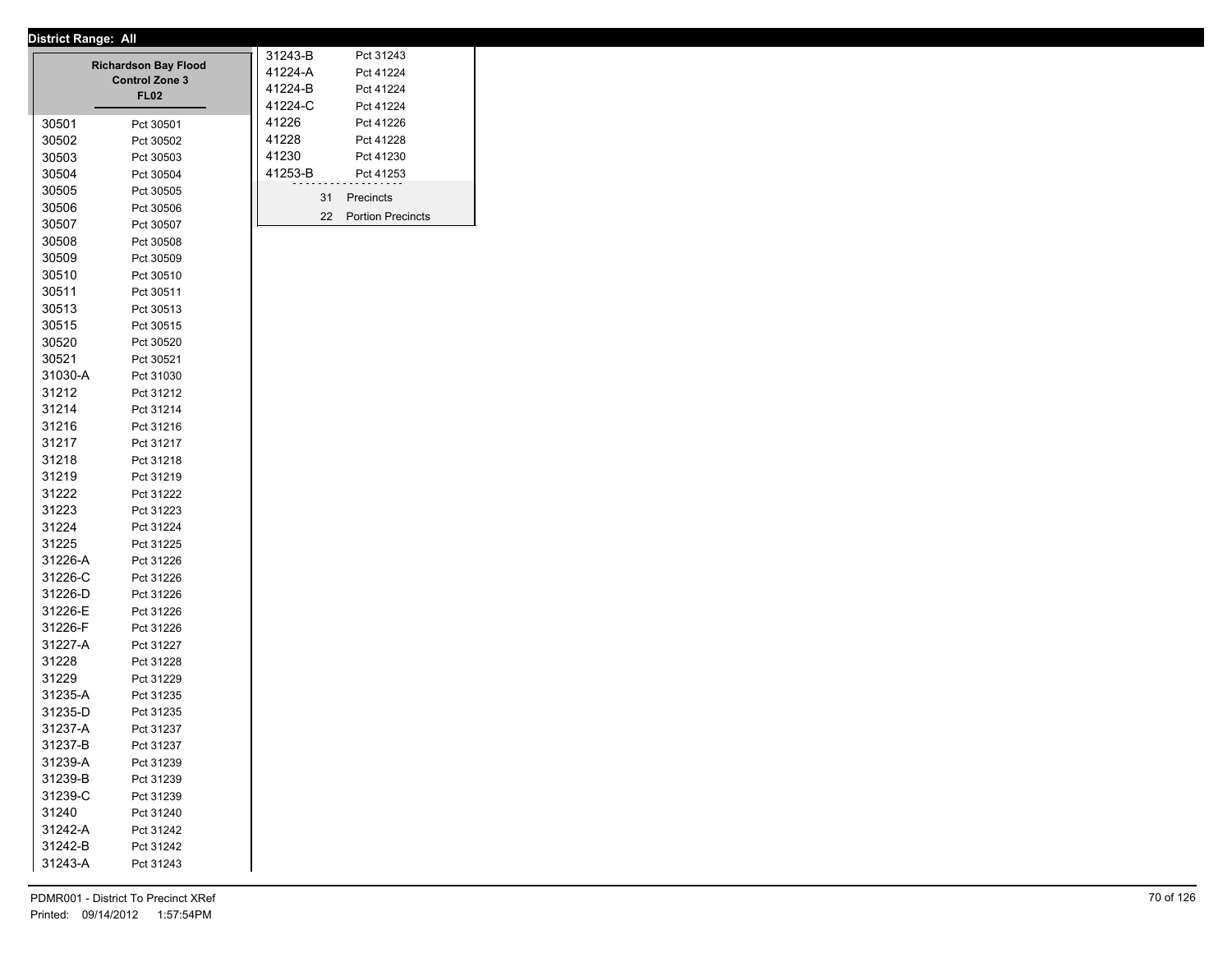|          | <b>Bel Air Flood Control Zone 4</b> |  |
|----------|-------------------------------------|--|
|          | <b>FL03</b>                         |  |
| 31144-B  | Pct 31144                           |  |
| 31148-A  | Pct 31148                           |  |
| 31148-B  | Pct 31148                           |  |
| 31149-A  | Pct 31149                           |  |
| 31246-A  | Pct 31246                           |  |
| 31246-B  | Pct 31246                           |  |
|          | Precincts<br>$\mathbf 0$            |  |
|          | 6 Portion Precincts                 |  |
|          |                                     |  |
|          | <b>Bel Air Flood Control</b>        |  |
|          | Subzone 4A                          |  |
|          | $FL03 - 4$                          |  |
| 31246-C  | Pct 31246                           |  |
| -------- | .                                   |  |
|          | 0 Precinct                          |  |
|          | 1 Portion Precinct                  |  |
|          |                                     |  |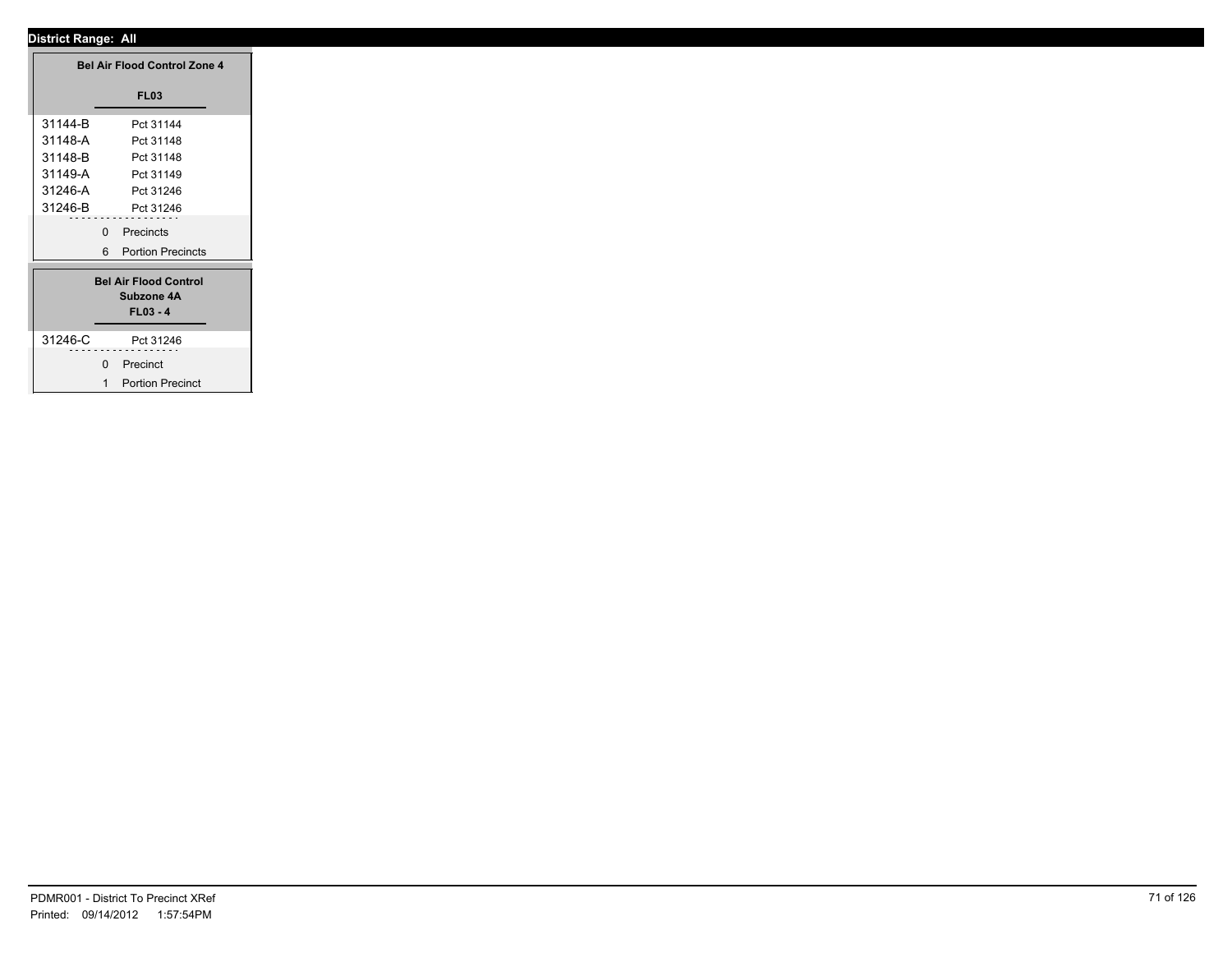|         |   | <b>Stinson Beach Flood</b><br>Control Zone 5<br><b>FL04</b> |  |
|---------|---|-------------------------------------------------------------|--|
| 41209-A |   | Pct 41209                                                   |  |
| 41254-B |   | Pct 41254                                                   |  |
| 41254-C |   | Pct 41254                                                   |  |
|         | ŋ | Precincts                                                   |  |
|         | З | <b>Portion Precincts</b>                                    |  |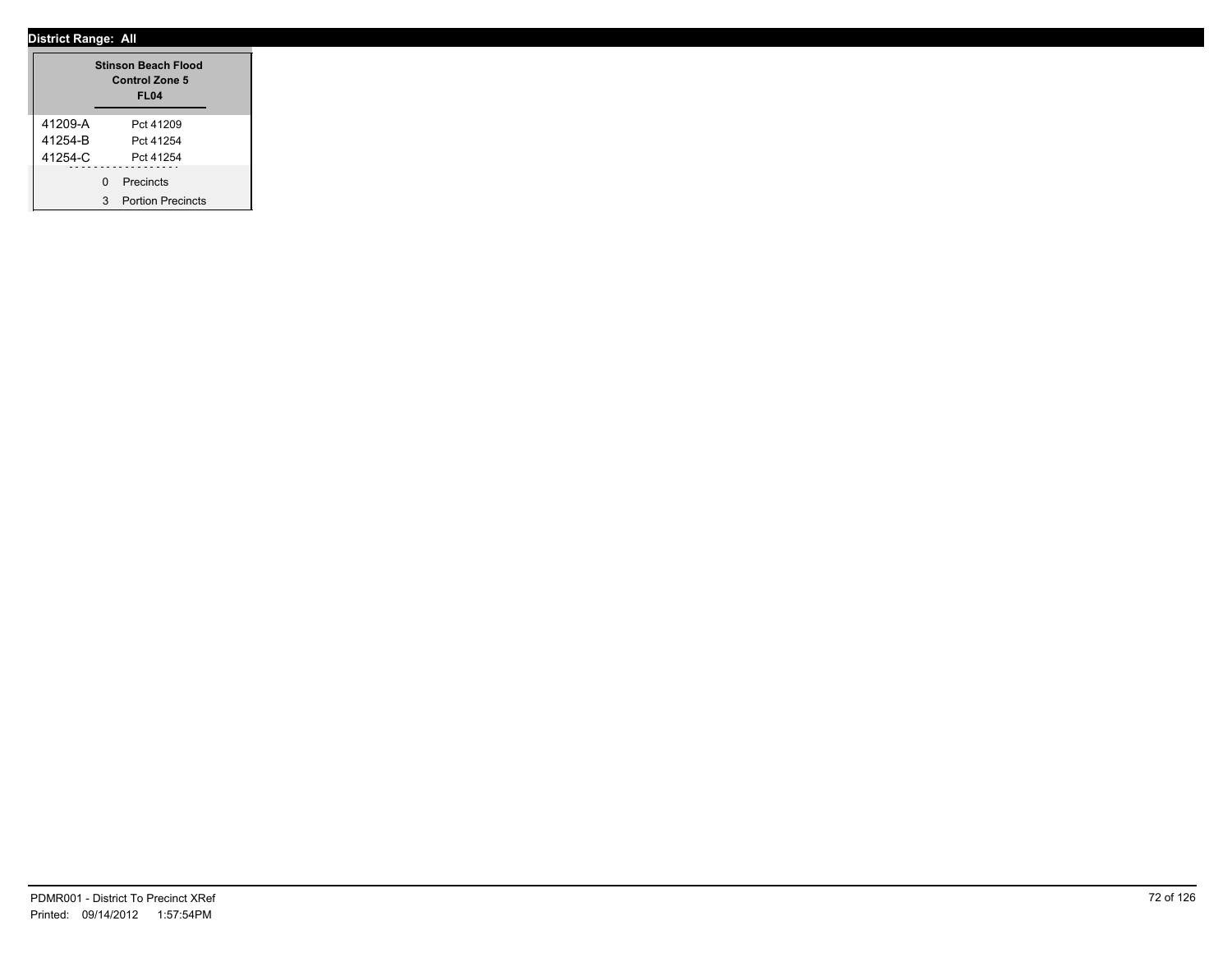|             |   | San Rafael Meadows Flood<br><b>Control Zone 6</b><br><b>FL05</b> |
|-------------|---|------------------------------------------------------------------|
| 10923-A     |   | Pct 10923                                                        |
| $10923 - C$ |   | Pct 10923                                                        |
| 10923-D     |   | Pct 10923                                                        |
| 10932-A     |   | Pct 10932                                                        |
| 10932-F     |   | Pct 10932                                                        |
|             | U | Precincts                                                        |
|             | 5 | <b>Portion Precincts</b>                                         |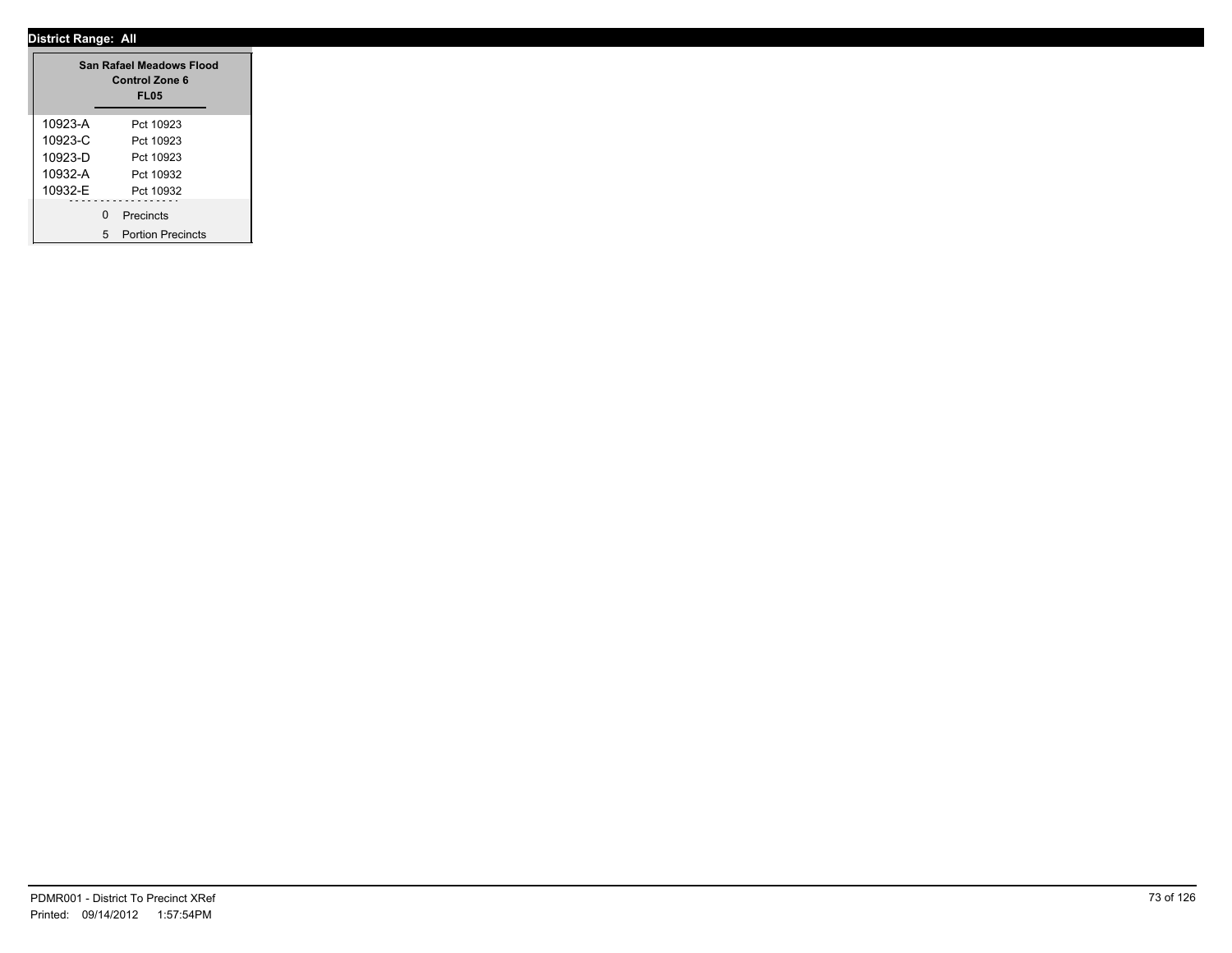|         |   | Santa Venetia Flood Control<br>Zone 7<br>FL06 |
|---------|---|-----------------------------------------------|
| 11227   |   | Pct 11227                                     |
| 11228-B |   | Pct 11228                                     |
| 11228-F |   | Pct 11228                                     |
| 11233-D |   | Pct 11233                                     |
| 11233-E |   | Pct 11233                                     |
| 11233-F |   | Pct 11233                                     |
| 11233-l |   | Pct 11233                                     |
| 11250-A |   | Pct 11250                                     |
| 11250-B |   | Pct 11250                                     |
|         | 1 | Precincts                                     |
|         | 8 | <b>Portion Precincts</b>                      |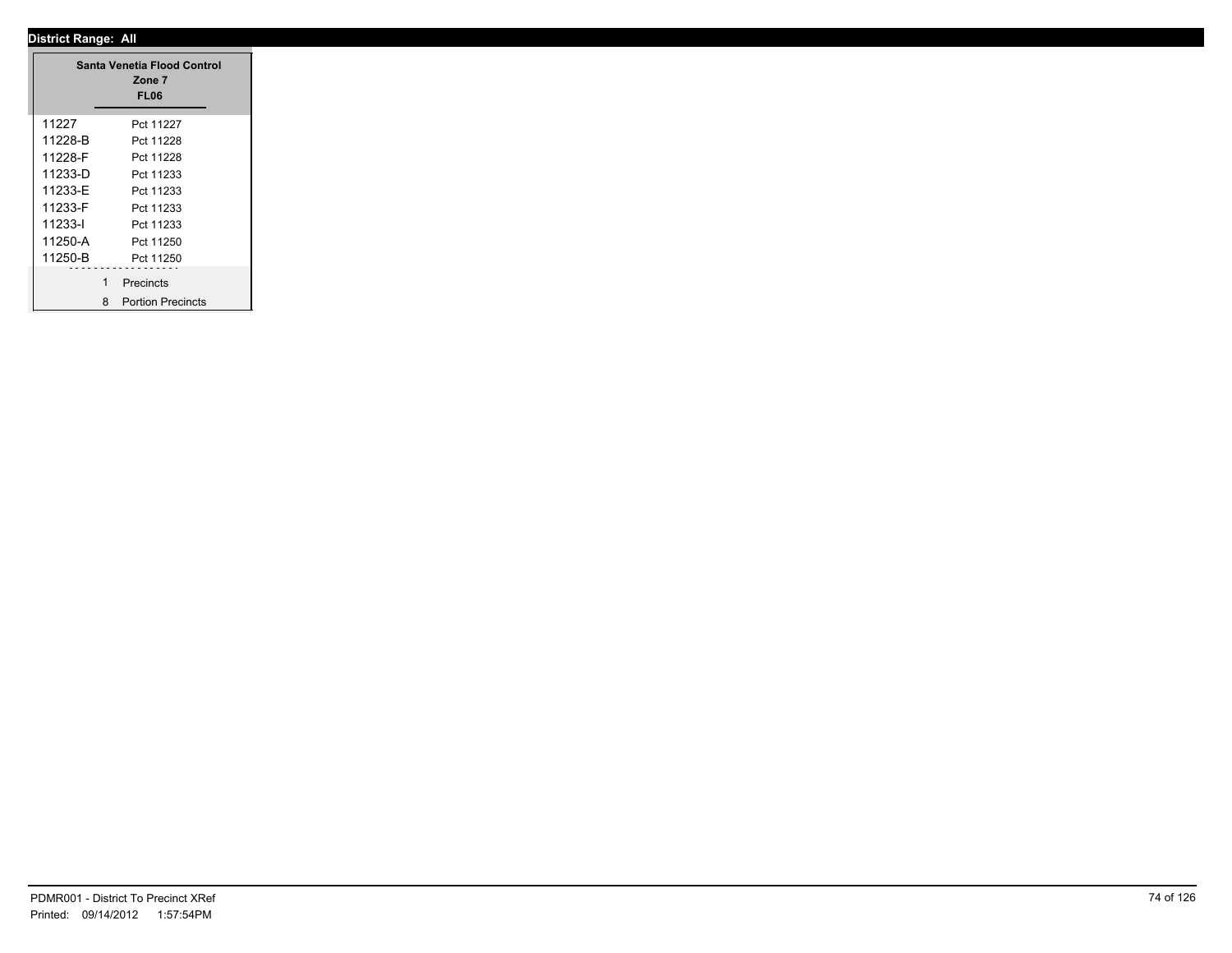|         | District Range: All              |         |                          |
|---------|----------------------------------|---------|--------------------------|
|         | <b>Ross Valley Flood Control</b> | 21243   | Pct 21243                |
|         | Zone 9                           | 21248   | Pct 21248                |
|         | FL07                             | 21253   | Pct 21253                |
|         |                                  | 21254   | Pct 21254                |
| 20303   | Pct 20303                        | 21255   | Pct 21255                |
| 20304   | Pct 20304                        | 31152-B | Pct 31152                |
| 20305   | Pct 20305                        | 40222   | Pct 40222                |
| 20306   | Pct 20306                        | 40223   | Pct 40223                |
| 20307   | Pct 20307                        | 40227   | Pct 40227                |
| 20308   | Pct 20308                        | 40229   | Pct 40229                |
| 20313   | Pct 20313                        | 40231-A | Pct 40231                |
| 20315   | Pct 20315                        | 40234   | Pct 40234                |
| 20432   | Pct 20432                        | 40235   | Pct 40235                |
| 20435   | Pct 20435                        | 40236   | Pct 40236                |
| 20439   | Pct 20439                        | 40237   | Pct 40237                |
| 20440   | Pct 20440                        | 40238-A | Pct 40238                |
| 20441   | Pct 20441                        | 40421   | Pct 40421                |
| 20442   | Pct 20442                        | 40425   | Pct 40425                |
| 20446   | Pct 20446                        | 40433   | Pct 40433                |
| 20447   | Pct 20447                        | 41216-A | Pct 41216                |
| 20449   |                                  | 41216-B | Pct 41216                |
| 20451   | Pct 20449                        | 41216-E | Pct 41216                |
|         | Pct 20451                        | 41216-F | Pct 41216                |
| 20452   | Pct 20452                        | 41232   |                          |
| 20718   | Pct 20718                        |         | Pct 41232                |
| 20719   | Pct 20719                        | 41239   | Pct 41239                |
| 20728-A | Pct 20728                        | 60      | Precincts                |
| 20810   | Pct 20810                        | 10      | <b>Portion Precincts</b> |
| 20811   | Pct 20811                        |         |                          |
| 20814   | Pct 20814                        |         |                          |
| 20816   | Pct 20816                        |         |                          |
| 20817   | Pct 20817                        |         |                          |
| 20820   | Pct 20820                        |         |                          |
| 20821   | Pct 20821                        |         |                          |
| 20822   | Pct 20822                        |         |                          |
| 20823   | Pct 20823                        |         |                          |
| 20824   | Pct 20824                        |         |                          |
| 20825   | Pct 20825                        |         |                          |
| 20826   | Pct 20826                        |         |                          |
| 20827   | Pct 20827                        |         |                          |
| 21201   | Pct 21201                        |         |                          |
| 21202   | Pct 21202                        |         |                          |
| 21209   | Pct 21209                        |         |                          |
| 21212-A | Pct 21212                        |         |                          |
| 21212-B | Pct 21212                        |         |                          |
| 21229   | Pct 21229                        |         |                          |
| 21230   | Pct 21230                        |         |                          |
| 21231   | Pct 21231                        |         |                          |
| 21233   | Pct 21233                        |         |                          |
| 21236   |                                  |         |                          |
|         | Pct 21236                        |         |                          |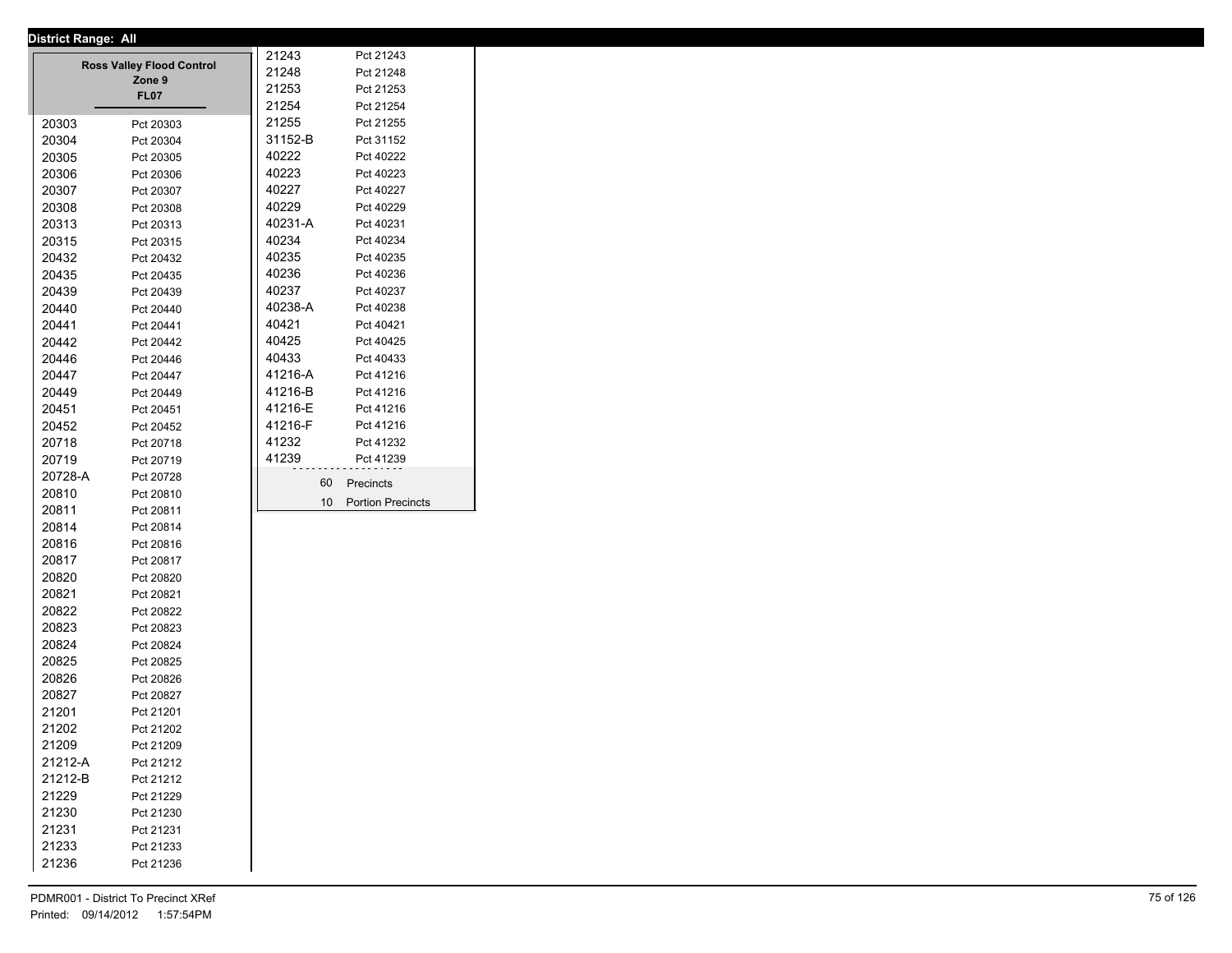|         |   | <b>Inverness Flood Control</b><br>Zone 10<br><b>FL10</b> |
|---------|---|----------------------------------------------------------|
| 41205-A |   | Pct 41205                                                |
| 41251   |   | Pct 41251                                                |
|         | 1 | Precincts                                                |
|         |   | <b>Portion Precinct</b>                                  |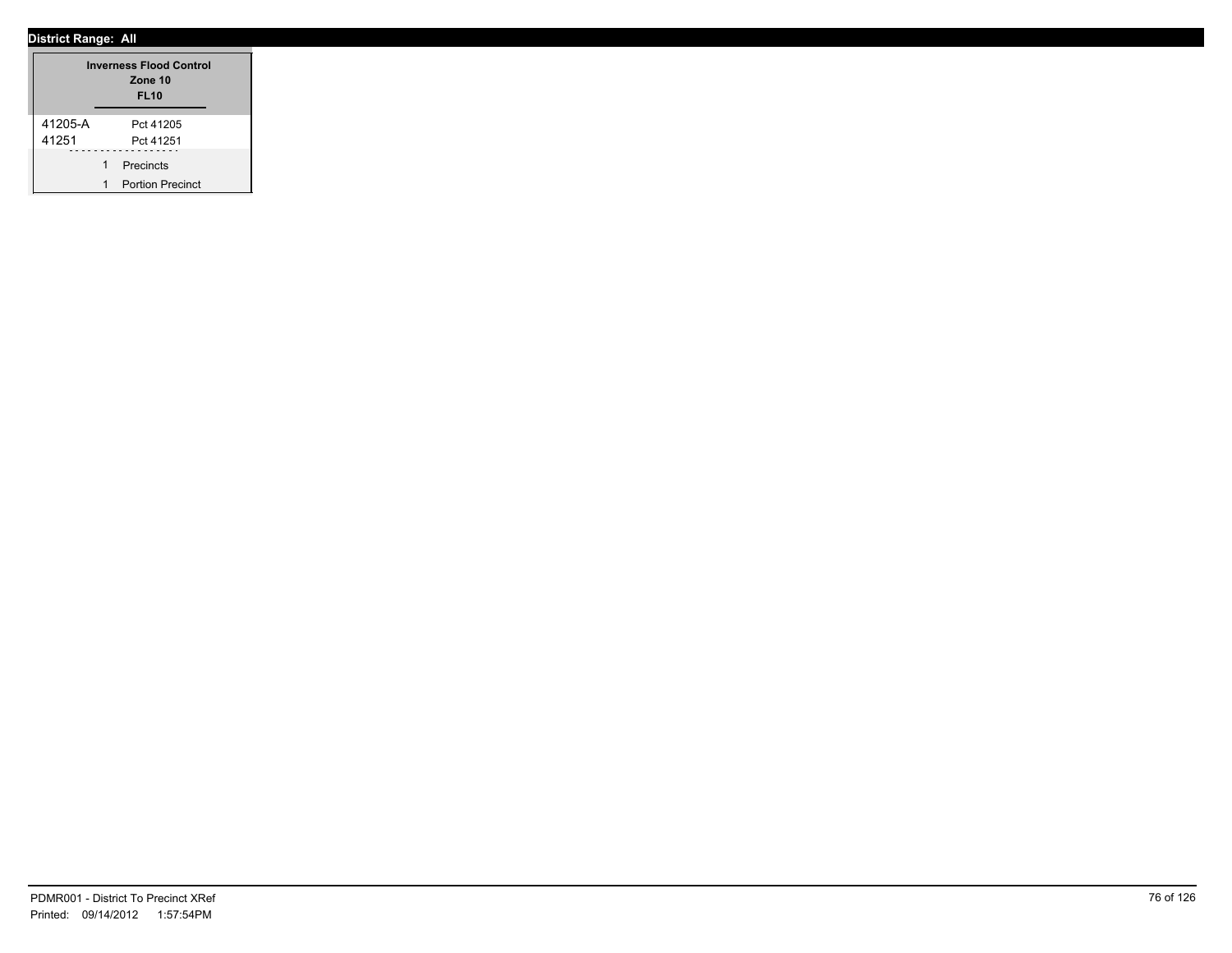| District Range: All |                                                 |       |           |         |           |         |           |                              |
|---------------------|-------------------------------------------------|-------|-----------|---------|-----------|---------|-----------|------------------------------|
|                     |                                                 | 11226 | Pct 11226 | 21209   | Pct 21209 | 31156   | Pct 31156 | 41226<br>Pct 41226           |
|                     | <b>Marin Municipal Water</b><br><b>District</b> | 11227 | Pct 11227 | 21212   | Pct 21212 | 31157   | Pct 31157 | 41228<br>Pct 41228           |
|                     | <b>WA01</b>                                     | 11228 | Pct 11228 | 21229   | Pct 21229 | 31212   | Pct 31212 | 41230<br>Pct 41230           |
|                     |                                                 | 11233 | Pct 11233 | 21230   | Pct 21230 | 31214   | Pct 31214 | 41232<br>Pct 41232           |
| 10903-B             | Pct 10903                                       | 11244 | Pct 11244 | 21231   | Pct 21231 | 31216   | Pct 31216 | 41239<br>Pct 41239           |
| 10905               | Pct 10905                                       | 11249 | Pct 11249 | 21233   | Pct 21233 | 31217   | Pct 31217 | 41253-B<br>Pct 41253         |
| 10906               | Pct 10906                                       | 11250 | Pct 11250 | 21236   | Pct 21236 | 31218   | Pct 31218 | 41253-D<br>Pct 41253         |
| 10908               | Pct 10908                                       | 20303 | Pct 20303 | 21243   | Pct 21243 | 31219   | Pct 31219 | 184                          |
| 10909               | Pct 10909                                       | 20304 | Pct 20304 | 21248   | Pct 21248 | 31222   | Pct 31222 | Precincts                    |
| 10910               | Pct 10910                                       | 20305 | Pct 20305 | 21250   | Pct 21250 | 31223   | Pct 31223 | 15 Portion Precincts         |
| 10913               | Pct 10913                                       | 20306 | Pct 20306 | 21253   | Pct 21253 | 31224   | Pct 31224 | <b>Marin Municipal Water</b> |
| 10914               | Pct 10914                                       | 20307 | Pct 20307 | 21254   | Pct 21254 | 31225   | Pct 31225 | <b>District-Division 1</b>   |
| 10915               | Pct 10915                                       | 20308 | Pct 20308 | 21255   | Pct 21255 | 31226   | Pct 31226 | <b>WA01 - 1</b>              |
| 10917               | Pct 10917                                       | 20313 | Pct 20313 | 30145   | Pct 30145 | 31227-A | Pct 31227 |                              |
| 10919               | Pct 10919                                       | 20315 | Pct 20315 | 30153   | Pct 30153 | 31227-C | Pct 31227 | 10903-B<br>Pct 10903         |
| 10920               | Pct 10920                                       | 20432 | Pct 20432 | 30501   | Pct 30501 | 31227-D | Pct 31227 | 10905<br>Pct 10905           |
| 10921               | Pct 10921                                       | 20435 | Pct 20435 | 30502   | Pct 30502 | 31228   | Pct 31228 | 10906<br>Pct 10906           |
| 10923               | Pct 10923                                       | 20439 | Pct 20439 | 30503   | Pct 30503 | 31229   | Pct 31229 | 10908<br>Pct 10908           |
| 10924               | Pct 10924                                       | 20440 | Pct 20440 | 30504   | Pct 30504 | 31235   | Pct 31235 | 10909<br>Pct 10909           |
| 10925               | Pct 10925                                       | 20441 | Pct 20441 | 30505   | Pct 30505 | 31237   | Pct 31237 | 10910<br>Pct 10910           |
| 10929               | Pct 10929                                       | 20442 | Pct 20442 | 30506   | Pct 30506 | 31239   | Pct 31239 | 10913<br>Pct 10913           |
| 10930               | Pct 10930                                       | 20446 | Pct 20446 | 30507   | Pct 30507 | 31240   | Pct 31240 | 10914<br>Pct 10914           |
| 10931               | Pct 10931                                       | 20447 | Pct 20447 | 30508   | Pct 30508 | 31242   | Pct 31242 | 10915<br>Pct 10915           |
| 10932               | Pct 10932                                       | 20449 | Pct 20449 | 30509   | Pct 30509 | 31243   | Pct 31243 | 10917<br>Pct 10917           |
| 10934               | Pct 10934                                       | 20451 | Pct 20451 | 30510   | Pct 30510 | 31246   | Pct 31246 | 10919<br>Pct 10919           |
| 10935               | Pct 10935                                       | 20452 | Pct 20452 | 30511   | Pct 30511 | 31247   | Pct 31247 | 10923<br>Pct 10923           |
| 10936               | Pct 10936                                       | 20718 | Pct 20718 | 30513   | Pct 30513 | 31251   | Pct 31251 | 10924<br>Pct 10924           |
| 10937               | Pct 10937                                       | 20719 | Pct 20719 | 30515   | Pct 30515 | 31258   | Pct 31258 | 10925<br>Pct 10925           |
| 10938               | Pct 10938                                       | 20728 | Pct 20728 | 30520   | Pct 30520 | 40222   | Pct 40222 | 10931<br>Pct 10931           |
| 10939               | Pct 10939                                       | 20810 | Pct 20810 | 30521   | Pct 30521 | 40223   | Pct 40223 | 10932<br>Pct 10932           |
| 10940               | Pct 10940                                       | 20811 | Pct 20811 | 31030   | Pct 31030 | 40227   | Pct 40227 | 10934<br>Pct 10934           |
| 10941               | Pct 10941                                       | 20814 | Pct 20814 | 31031   | Pct 31031 | 40229   | Pct 40229 | 10939-C<br>Pct 10939         |
| 10942               | Pct 10942                                       | 20816 | Pct 20816 | 31032   | Pct 31032 | 40231   | Pct 40231 | 10940-C<br>Pct 10940         |
| 10943               | Pct 10943                                       | 20817 | Pct 20817 | 31033   | Pct 31033 | 40234   | Pct 40234 | 11201-A<br>Pct 11201         |
| 10945               | Pct 10945                                       | 20820 | Pct 20820 | 31034   | Pct 31034 | 40235   | Pct 40235 | 11201-B<br>Pct 11201         |
| 10947               | Pct 10947                                       | 20821 | Pct 20821 | 31036   | Pct 31036 | 40236   | Pct 40236 | 11201-C<br>Pct 11201         |
| 10948               | Pct 10948                                       | 20822 | Pct 20822 | 31038   | Pct 31038 | 40237   | Pct 40237 | 11201-E<br>Pct 11201         |
| 11201-A             | Pct 11201                                       | 20823 | Pct 20823 | 31041   | Pct 31041 | 40238   | Pct 40238 | 11202<br>Pct 11202           |
| 11201-B             | Pct 11201                                       | 20824 | Pct 20824 | 31144   | Pct 31144 | 40421   | Pct 40421 | 11204<br>Pct 11204           |
| 11201-C             | Pct 11201                                       | 20825 | Pct 20825 | 31148   | Pct 31148 | 40425   | Pct 40425 | 11207<br>Pct 11207           |
| 11201-E             | Pct 11201                                       | 20826 | Pct 20826 | 31149   | Pct 31149 | 40433   | Pct 40433 | 11211<br>Pct 11211           |
| 11202               | Pct 11202                                       | 20827 | Pct 20827 | 31151   | Pct 31151 | 40946   | Pct 40946 | 11216<br>Pct 11216           |
| 11204               | Pct 11204                                       | 20934 | Pct 20934 | 31152-B | Pct 31152 | 40949   | Pct 40949 | 11218<br>Pct 11218           |
| 11207               | Pct 11207                                       | 20937 | Pct 20937 | 31152-C | Pct 31152 | 40950   | Pct 40950 | 11222-A<br>Pct 11222         |
| 11211               | Pct 11211                                       | 20938 | Pct 20938 | 31152-D | Pct 31152 | 41206   | Pct 41206 | 11222-B<br>Pct 11222         |
| 11212               | Pct 11212                                       | 20944 | Pct 20944 | 31152-E | Pct 31152 | 41211   | Pct 41211 | 11222-C<br>Pct 11222         |
| 11216               | Pct 11216                                       | 20945 | Pct 20945 | 31152-F | Pct 31152 | 41215   | Pct 41215 | 11222-E<br>Pct 11222         |
| 11218               | Pct 11218                                       | 21201 | Pct 21201 | 31154   | Pct 31154 | 41216   | Pct 41216 | 11222-F<br>Pct 11222         |
| 11222               | Pct 11222                                       | 21202 | Pct 21202 | 31155   | Pct 31155 | 41224   | Pct 41224 | 11226-D<br>Pct 11226         |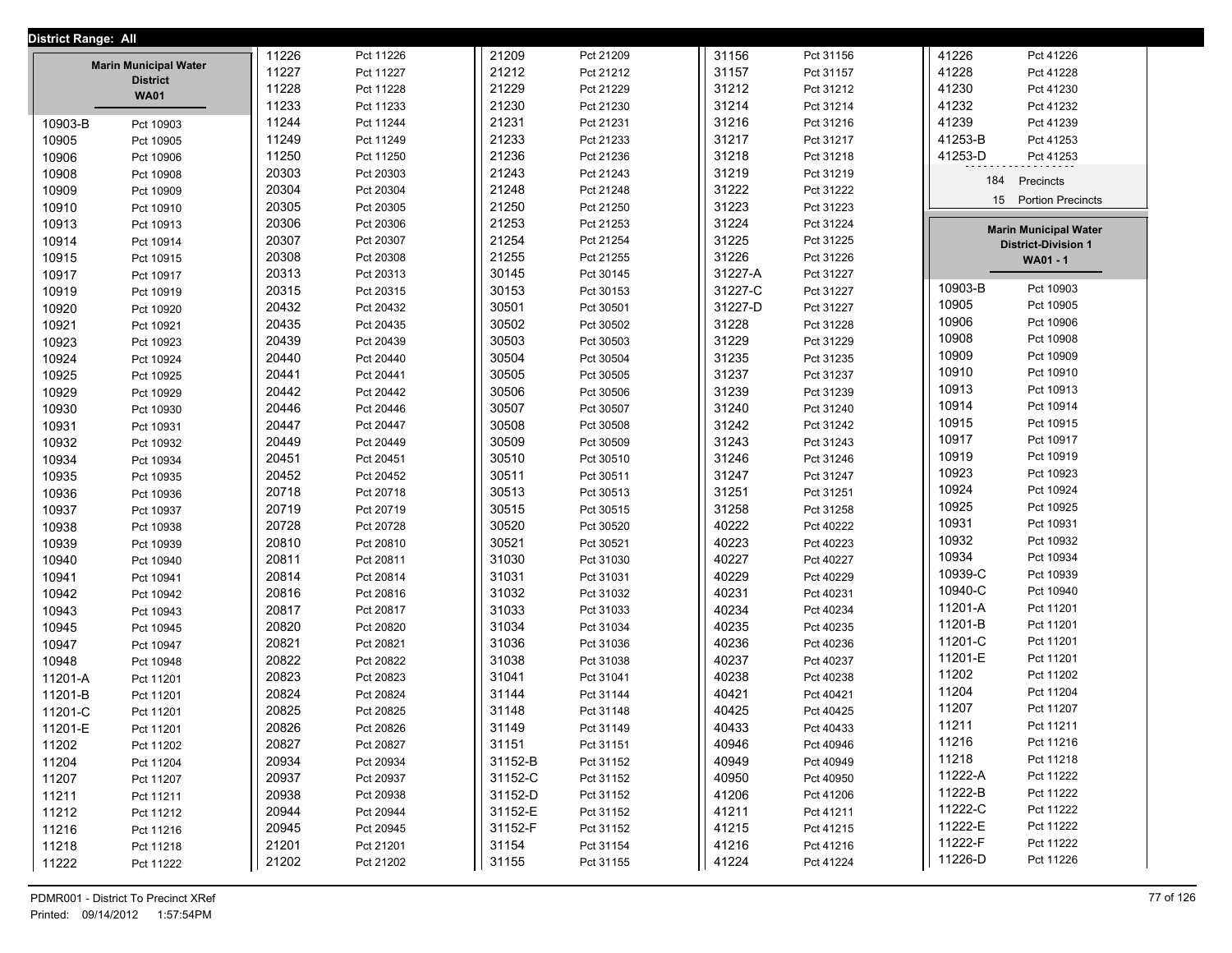| <b>District Range: All</b>   |                              |                              |                              |                          |
|------------------------------|------------------------------|------------------------------|------------------------------|--------------------------|
| 11226-E                      | 20944                        | 21229                        | 31216                        | 31152-E                  |
| Pct 11226                    | Pct 20944                    | Pct 21229                    | Pct 31216                    | Pct 31152                |
| 11226-F                      | 20945                        | 21230                        | 31217                        | 31152-F                  |
| Pct 11226                    | Pct 20945                    | Pct 21230                    | Pct 31217                    | Pct 31152                |
| 11226-G                      | 21250                        | 21231                        | 31218                        | 31154                    |
| Pct 11226                    | Pct 21250                    | Pct 21231                    | Pct 31218                    | Pct 31154                |
| 11227                        | 40946                        | 21233                        | 31219                        | 31155                    |
| Pct 11227                    | Pct 40946                    | Pct 21233                    | Pct 31219                    | Pct 31155                |
| 11228                        | 40949                        | 21236                        | 31222                        | 31156                    |
| Pct 11228                    | Pct 40949                    | Pct 21236                    | Pct 31222                    | Pct 31156                |
| 11233                        | 40950                        | 21243                        | 31223                        | 31157                    |
| Pct 11233                    | Pct 40950                    | Pct 21243                    | Pct 31223                    | Pct 31157                |
| 11250                        |                              | 21248                        | 31224                        | 31235-C                  |
| Pct 11250                    |                              | Pct 21248                    | Pct 31224                    | Pct 31235                |
| 20810                        | Precincts                    | 21253                        | 31225                        | 31237                    |
| Pct 20810                    | 26                           | Pct 21253                    | Pct 31225                    | Pct 31237                |
| 20811                        | <b>Portion Precincts</b>     | 21254                        | 31226                        | 31240                    |
| Pct 20811                    | $\overline{7}$               | Pct 21254                    | Pct 31226                    | Pct 31240                |
| 20817-A                      | <b>Marin Municipal Water</b> | 41206                        | 31227-A                      | 31242                    |
| Pct 20817                    |                              | Pct 41206                    | Pct 31227                    | Pct 31242                |
| 20821-A                      | <b>District-Division 3</b>   | 41211                        | 31227-C                      | 31243                    |
| Pct 20821                    |                              | Pct 41211                    | Pct 31227                    | Pct 31243                |
| 21201                        | WA01 - 3                     | 41215                        | 31227-D                      | 31246                    |
| Pct 21201                    |                              | Pct 41215                    | Pct 31227                    | Pct 31246                |
| 21202                        |                              | 41216-C                      | 31228                        | 31247                    |
| Pct 21202                    |                              | Pct 41216                    | Pct 31228                    | Pct 31247                |
| 21212-A                      | 20303                        | 41216-E                      | 31229                        | 31251                    |
| Pct 21212                    | Pct 20303                    | Pct 41216                    | Pct 31229                    | Pct 31251                |
| 21255                        | 20304                        | 41216-F                      | 31235-A                      | 31258                    |
| Pct 21255                    | Pct 20304                    | Pct 41216                    | Pct 31235                    | Pct 31258                |
|                              | 20305                        | 41216-G                      | 31235-B                      | 40222                    |
|                              | Pct 20305                    | Pct 41216                    | Pct 31235                    | Pct 40222                |
| 31                           | 20306                        | 41216-H                      | 31235-D                      | 40223                    |
| Precincts                    | Pct 20306                    | Pct 41216                    | Pct 31235                    | Pct 40223                |
| 19                           | 20307                        |                              | 31239                        | 40227                    |
| <b>Portion Precincts</b>     | Pct 20307                    |                              | Pct 31239                    | Pct 40227                |
|                              | 20308                        | 39                           | 41216-A                      | 40229                    |
|                              | Pct 20308                    | Precincts                    | Pct 41216                    | Pct 40229                |
| <b>Marin Municipal Water</b> | 20313                        | 14 Portion Precincts         | 41216-B                      | 40231                    |
| <b>District-Division 2</b>   | Pct 20313                    |                              | Pct 41216                    | Pct 40231                |
| <b>WA01 - 2</b>              | 20315<br>Pct 20315           |                              | 41216-D<br>Pct 41216         | 40234<br>Pct 40234       |
|                              | 20432-A                      | <b>Marin Municipal Water</b> | Pct 41224                    | 40235                    |
|                              | Pct 20432                    | <b>District-Division 4</b>   | 41224                        | Pct 40235                |
| 10920                        | 20432-B                      | <b>WA01 - 4</b>              | 41226                        | 40236                    |
| Pct 10920                    | Pct 20432                    |                              | Pct 41226                    | Pct 40236                |
| 10921                        | 20432-C                      |                              | 41228                        | 40237                    |
| Pct 10921                    | Pct 20432                    |                              | Pct 41228                    | Pct 40237                |
| 10929                        | 20432-D                      | 30501                        | 41230                        | 40238                    |
| Pct 10929                    | Pct 20432                    | Pct 30501                    | Pct 41230                    | Pct 40238                |
| 10930                        | 20432-E                      | 30502                        | 41253-B                      | 40421                    |
| Pct 10930                    | Pct 20432                    | Pct 30502                    | Pct 41253                    | Pct 40421                |
| 10935                        | 20439                        | 30503                        | 41253-D                      | 40425                    |
| Pct 10935                    | Pct 20439                    | Pct 30503                    | Pct 41253                    | Pct 40425                |
| 10936                        | 20442                        | 30504                        |                              | 40433                    |
| Pct 10936                    | Pct 20442                    | Pct 30504                    |                              | Pct 40433                |
| 10937                        | 20446                        | 30505                        | 41                           | 41232                    |
| Pct 10937                    | Pct 20446                    | Pct 30505                    | Precincts                    | Pct 41232                |
| 10938                        | 20449                        | 30506                        | <b>Portion Precincts</b>     | 41239                    |
| Pct 10938                    | Pct 20449                    | Pct 30506                    | 11                           | Pct 41239                |
| 10939-A<br>Pct 10939         | 20451<br>Pct 20451           | 30507<br>Pct 30507           |                              |                          |
| 10939-B                      | 20452                        | 30508                        | <b>Marin Municipal Water</b> | 37                       |
| Pct 10939                    | Pct 20452                    | Pct 30508                    | <b>District-Division 5</b>   | Precincts                |
| 10940-A                      | 20718                        | 30509                        | WA01 - 5                     | <b>Portion Precincts</b> |
| Pct 10940                    | Pct 20718                    | Pct 30509                    |                              | 8                        |
| 10940-B<br>Pct 10940         | 20719<br>Pct 20719           | 30510<br>Pct 30510           |                              |                          |
| 10941                        | 20728                        | 30511                        | 20432-F                      |                          |
| Pct 10941                    | Pct 20728                    | Pct 30511                    | Pct 20432                    |                          |
| 10942                        | 20814                        | 30513                        | 20432-G                      |                          |
| Pct 10942                    | Pct 20814                    | Pct 30513                    | Pct 20432                    |                          |
| 10943                        | 20816                        | 30515                        | 20435                        |                          |
| Pct 10943                    | Pct 20816                    | Pct 30515                    | Pct 20435                    |                          |
| 10945                        | 20817-B                      | 30520                        | 20440                        |                          |
| Pct 10945                    | Pct 20817                    | Pct 30520                    | Pct 20440                    |                          |
| 10947                        | 20820                        | 30521                        | 20441                        |                          |
| Pct 10947                    | Pct 20820                    | Pct 30521                    | Pct 20441                    |                          |
| 10948                        | 20821-B                      | 31030                        | 20447                        |                          |
| Pct 10948                    | Pct 20821                    | Pct 31030                    | Pct 20447                    |                          |
| 11212                        | 20822                        | 31031                        | 30145                        |                          |
| Pct 11212                    | Pct 20822                    | Pct 31031                    | Pct 30145                    |                          |
| 11226-A                      | 20823                        | 31032                        | 30153                        |                          |
| Pct 11226                    | Pct 20823                    | Pct 31032                    | Pct 30153                    |                          |
| 11226-B                      | 20824                        | 31033                        | 31144                        |                          |
| Pct 11226                    | Pct 20824                    | Pct 31033                    | Pct 31144                    |                          |
| 11226-C                      | 20825                        | 31034                        | 31148                        |                          |
| Pct 11226                    | Pct 20825                    | Pct 31034                    | Pct 31148                    |                          |
| 11244                        | 20826                        | 31036                        | 31149                        |                          |
| Pct 11244                    | Pct 20826                    | Pct 31036                    | Pct 31149                    |                          |
| 11249                        | 20827                        | 31038                        | 31151                        |                          |
| Pct 11249                    | Pct 20827                    | Pct 31038                    | Pct 31151                    |                          |
| 20934                        | 21209                        | 31041                        | 31152-B                      |                          |
| Pct 20934                    | Pct 21209                    | Pct 31041                    | Pct 31152                    |                          |
| 20937                        | 21212-B                      | 31212                        | 31152-C                      |                          |
| Pct 20937                    | Pct 21212                    | Pct 31212                    | Pct 31152                    |                          |
| 20938                        | 21212-C                      | 31214                        | 31152-D                      |                          |
| Pct 20938                    | Pct 21212                    | Pct 31214                    | Pct 31152                    |                          |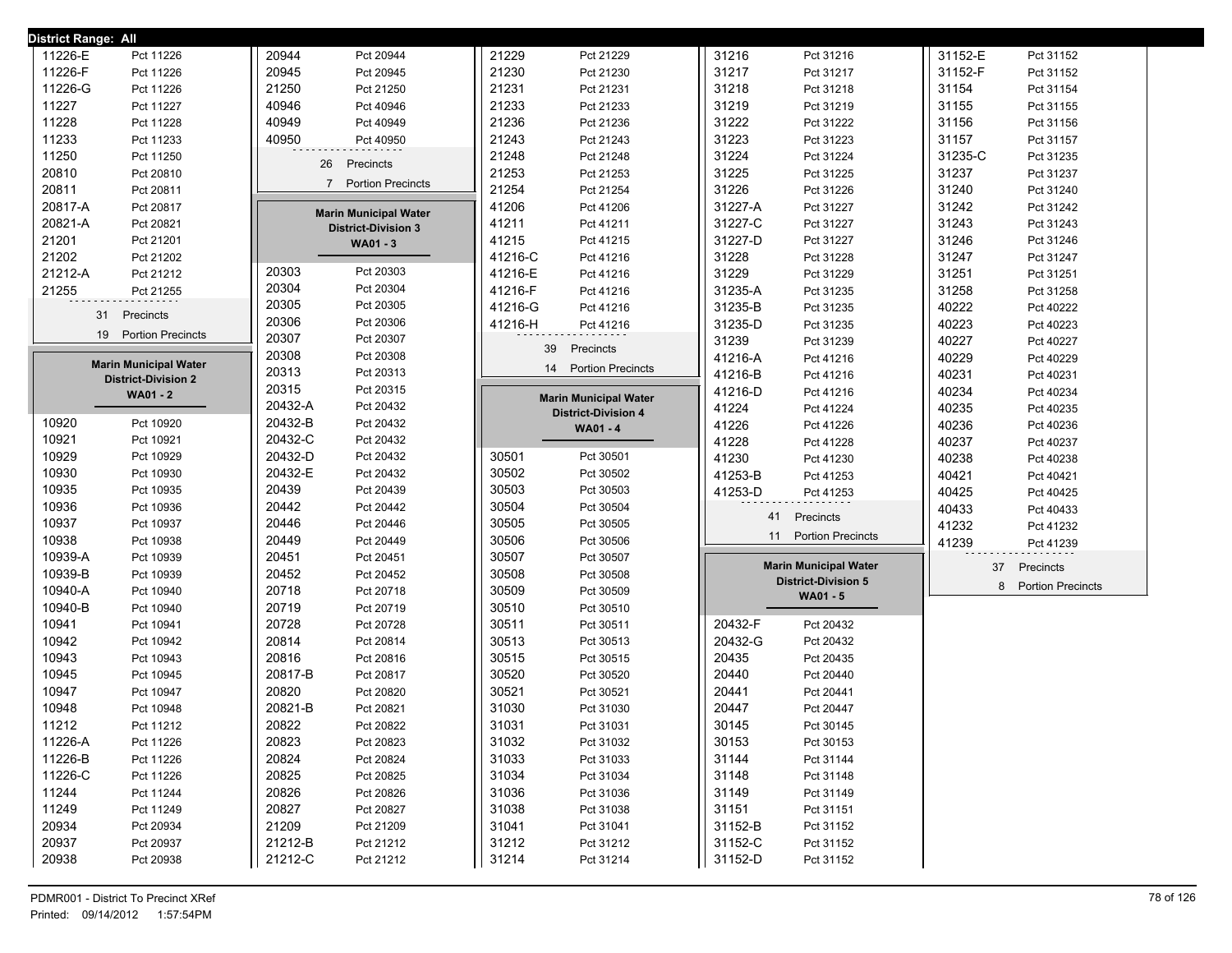|         | <b>Stinson Beach County</b><br><b>Water District</b><br><b>WA02</b> |
|---------|---------------------------------------------------------------------|
| 41209-A | Pct 41209                                                           |
| 41209-C | Pct 41209                                                           |
| 41252-F | Pct 41252                                                           |
| 41254-B | Pct 41254                                                           |
| 41254-C | Pct 41254                                                           |
|         | ------------------<br>0 Precincts<br>5 Portion Precincts            |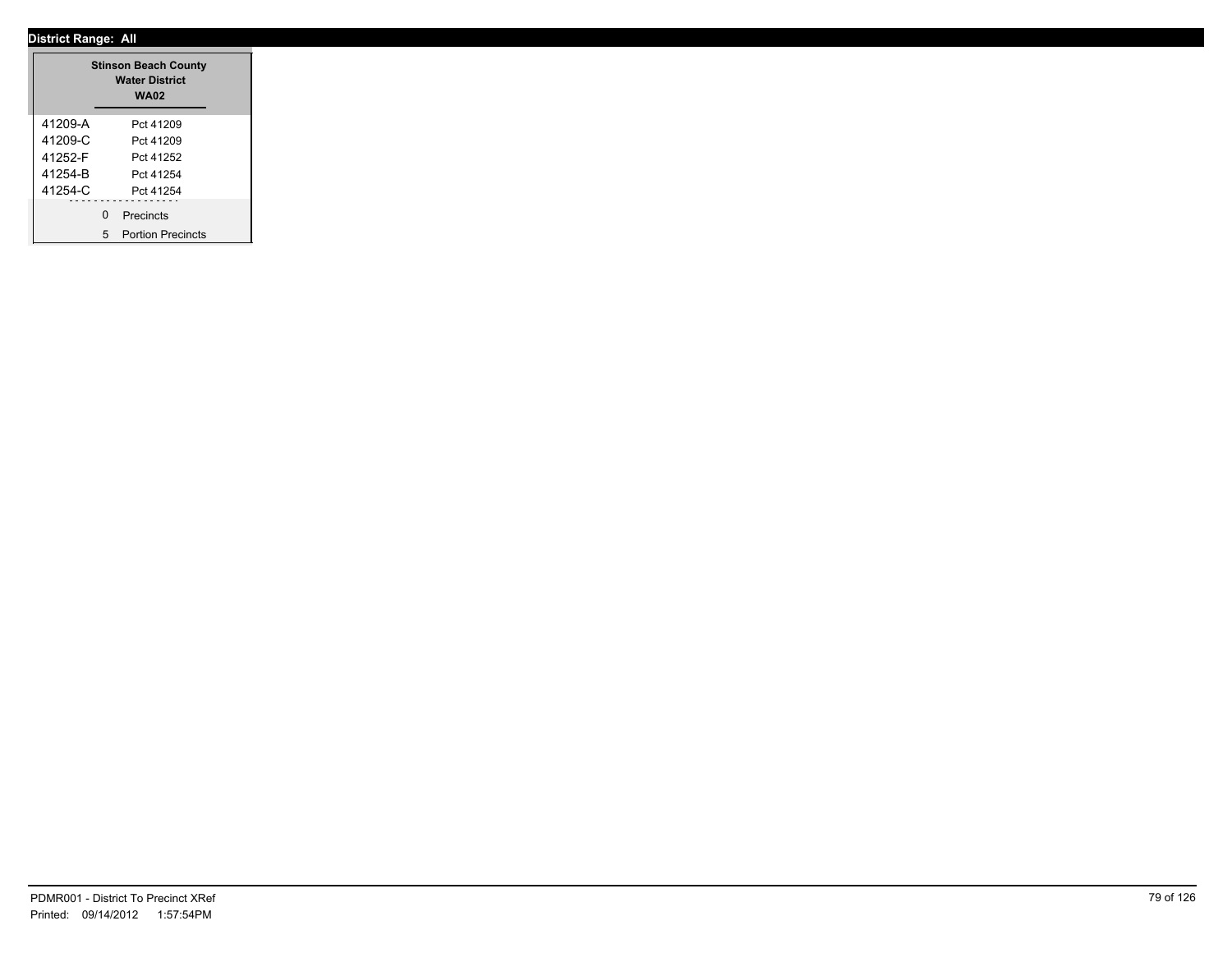|         | <b>District Range: All</b>        |         |                                     |       |                     |
|---------|-----------------------------------|---------|-------------------------------------|-------|---------------------|
|         |                                   | 50626   | Pct 50626                           | 50608 | Pct 50608           |
|         | <b>North Marin Water District</b> | 50627   | Pct 50627                           | 50610 | Pct 50610           |
|         |                                   | 50628   | Pct 50628                           | 50611 | Pct 50611           |
|         | <b>WA03</b>                       | 50629   | Pct 50629                           | 50612 | Pct 50612           |
| 40610   | Pct 40610                         | 50630   | Pct 50630                           | 50613 | Pct 50613           |
| 40612   | Pct 40612                         | 50631   | Pct 50631                           | 50614 | Pct 50614           |
| 40613   | Pct 40613                         | 50633   | Pct 50633                           | 50615 | Pct 50615           |
| 40614   | Pct 40614                         | 50635   | Pct 50635                           | 50616 | Pct 50616           |
| 40617   | Pct 40617                         | 50636   | Pct 50636                           | 50617 | Pct 50617           |
| 40618   | Pct 40618                         | 50637   | Pct 50637                           | 50619 | Pct 50619           |
| 40619   | Pct 40619                         | 50638   | Pct 50638                           | 50620 | Pct 50620           |
| 41201-F | Pct 41201                         | 50639   | Pct 50639                           | 50624 | Pct 50624           |
| 41201-G | Pct 41201                         | 50640   | Pct 50640                           | 50625 | Pct 50625           |
| 41201-l | Pct 41201                         | 50641   | Pct 50641                           | 50626 | Pct 50626           |
|         |                                   | 51209   | Pct 51209                           | 50627 | Pct 50627           |
| 41201-L | Pct 41201                         | 51218   |                                     | 50628 |                     |
| 41202-A | Pct 41202                         |         | Pct 51218                           |       | Pct 50628           |
| 41203-A | Pct 41203                         | 51221   | Pct 51221                           | 50629 | Pct 50629           |
| 41203-C | Pct 41203                         | 51222   | Pct 51222                           | 50630 | Pct 50630           |
| 41204-A | Pct 41204                         | 51223   | Pct 51223                           | 50631 | Pct 50631           |
| 41204-D | Pct 41204                         | 51232   | Pct 51232                           | 50633 | Pct 50633           |
| 41204-J | Pct 41204                         | 51234   | Pct 51234                           | 50635 | Pct 50635           |
| 41205-A | Pct 41205                         |         | 50<br>Precincts                     | 50636 | Pct 50636           |
| 41205-C | Pct 41205                         |         | 16 Portion Precincts                | 50637 | Pct 50637           |
| 41205-E | Pct 41205                         |         |                                     | 50638 | Pct 50638           |
| 41208   | Pct 41208                         |         | <b>North Marin Water</b>            | 50639 | Pct 50639           |
| 41210-A | Pct 41210                         |         | <b>District-Annexation Original</b> | 50640 | Pct 50640           |
| 41210-B | Pct 41210                         |         | <b>WA03 - 1</b>                     | 50641 | Pct 50641           |
| 41210-C | Pct 41210                         |         |                                     | 51209 | Pct 51209           |
| 41251   | Pct 41251                         | 40610   | Pct 40610                           | 51218 | Pct 51218           |
| 50601   | Pct 50601                         | 40612   | Pct 40612                           | 51221 | Pct 51221           |
| 50602   | Pct 50602                         | 40613   | Pct 40613                           | 51222 | Pct 51222           |
| 50603   | Pct 50603                         | 40614   | Pct 40614                           | 51223 | Pct 51223           |
| 50604   | Pct 50604                         | 40617   | Pct 40617                           | 51232 | Pct 51232           |
| 50605   | Pct 50605                         | 40618   | Pct 40618                           | 51234 | Pct 51234           |
| 50606   | Pct 50606                         | 40619   | Pct 40619                           |       |                     |
|         |                                   | 41204-A | Pct 41204                           |       | 49<br>Precincts     |
| 50607   | Pct 50607                         | 41204-D | Pct 41204                           |       | 6 Portion Precincts |
| 50608   | Pct 50608                         | 41204-J | Pct 41204                           |       |                     |
| 50610   | Pct 50610                         | 41208   |                                     |       |                     |
| 50611   | Pct 50611                         |         | Pct 41208                           |       |                     |
| 50612   | Pct 50612                         | 41210-A | Pct 41210                           |       |                     |
| 50613   | Pct 50613                         | 41210-B | Pct 41210                           |       |                     |
| 50614   | Pct 50614                         | 41210-C | Pct 41210                           |       |                     |
| 50615   | Pct 50615                         | 50601   | Pct 50601                           |       |                     |
| 50616   | Pct 50616                         | 50602   | Pct 50602                           |       |                     |
| 50617   | Pct 50617                         | 50603   | Pct 50603                           |       |                     |
| 50619   | Pct 50619                         | 50604   | Pct 50604                           |       |                     |
| 50620   | Pct 50620                         | 50605   | Pct 50605                           |       |                     |
| 50624   | Pct 50624                         | 50606   | Pct 50606                           |       |                     |
| 50625   | Pct 50625                         | 50607   | Pct 50607                           |       |                     |
|         |                                   |         |                                     |       |                     |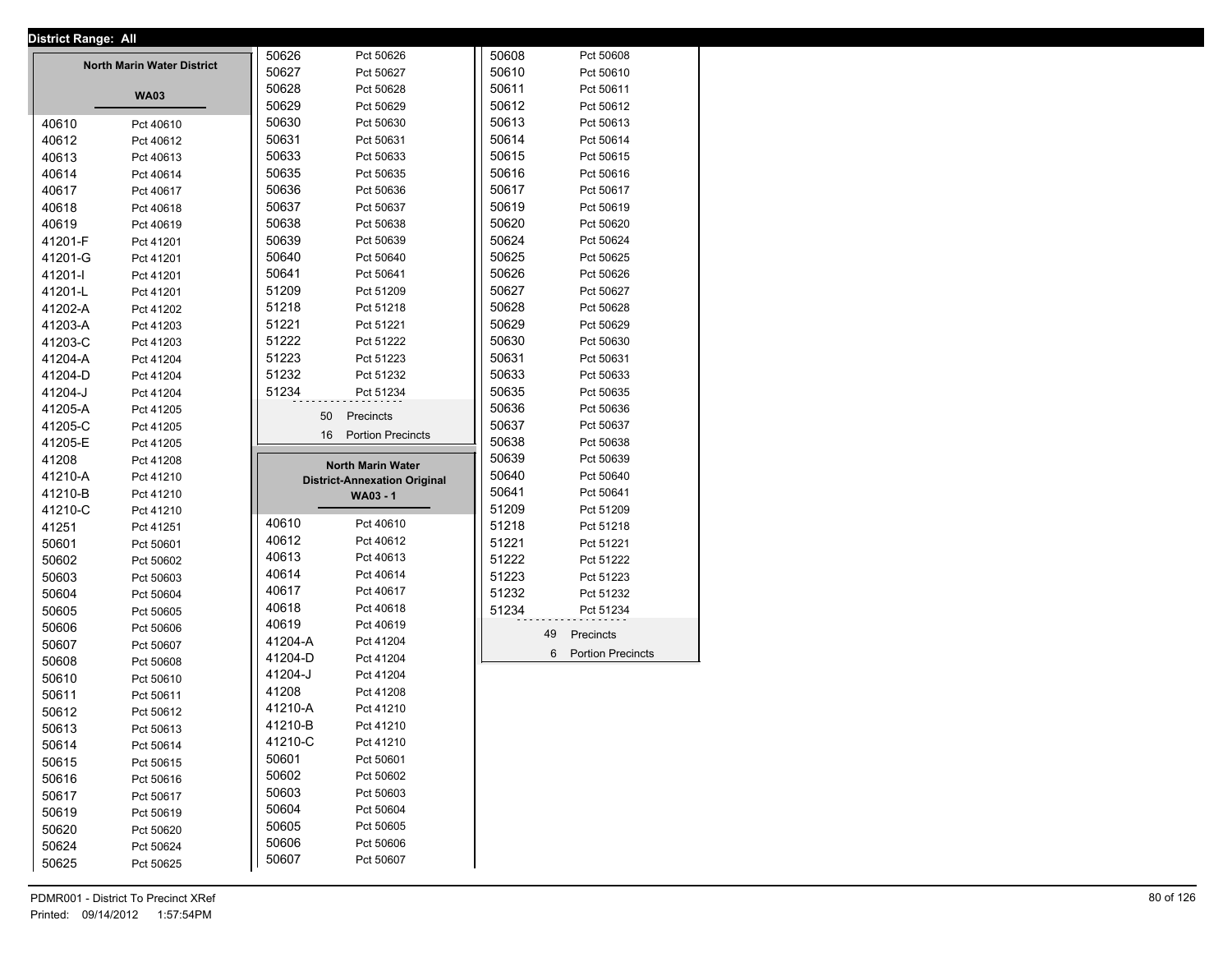| District Range: All |                             |       |           |       |           |              |                                                                   |         |                                                              |
|---------------------|-----------------------------|-------|-----------|-------|-----------|--------------|-------------------------------------------------------------------|---------|--------------------------------------------------------------|
|                     |                             | 31216 | Pct 31216 | 41211 | Pct 41211 | 51218        | Pct 51218                                                         | 41252   | Pct 41252                                                    |
|                     | <b>Marin County Library</b> | 31217 | Pct 31217 | 41215 | Pct 41215 | 51221        | Pct 51221                                                         | 41253-A | Pct 41253                                                    |
|                     | <b>District</b>             | 31218 | Pct 31218 | 41216 | Pct 41216 | 51222        | Pct 51222                                                         | 41253-C | Pct 41253                                                    |
|                     | <b>LIB01</b>                | 31219 | Pct 31219 | 41220 | Pct 41220 | 51223        | Pct 51223                                                         | 41254   | Pct 41254                                                    |
| 10921-A             | Pct 10921                   | 31222 | Pct 31222 | 41224 | Pct 41224 | 51232        | Pct 51232                                                         |         |                                                              |
| 11201               | Pct 11201                   | 31223 | Pct 31223 | 41226 | Pct 41226 | 51234        | Pct 51234                                                         | 28      | Precincts                                                    |
| 11202               | Pct 11202                   | 31224 | Pct 31224 | 41228 | Pct 41228 |              |                                                                   |         | 12 Portion Precincts                                         |
| 11204               | Pct 11204                   | 31225 | Pct 31225 | 41230 | Pct 41230 | 148          | Precincts                                                         |         |                                                              |
| 11207               | Pct 11207                   | 31226 | Pct 31226 | 41232 | Pct 41232 | $\mathbf{1}$ | <b>Portion Precinct</b>                                           |         | <b>Marin County Library</b><br><b>District-Eastern Marin</b> |
| 11211               | Pct 11211                   | 31227 | Pct 31227 | 41239 | Pct 41239 |              |                                                                   |         | $LIB01 - 2$                                                  |
| 11212               | Pct 11212                   | 31228 | Pct 31228 | 41251 | Pct 41251 |              | <b>Marin County Library</b><br><b>District-Fairfax/west Marin</b> |         |                                                              |
| 11216               | Pct 11216                   | 31229 | Pct 31229 | 41252 | Pct 41252 |              | LIB01 - 1                                                         | 10921-A | Pct 10921                                                    |
| 11218               | Pct 11218                   | 31235 | Pct 31235 | 41253 | Pct 41253 |              |                                                                   | 11201   | Pct 11201                                                    |
| 11222               | Pct 11222                   | 31237 | Pct 31237 | 41254 | Pct 41254 | 20303        | Pct 20303                                                         | 11202   | Pct 11202                                                    |
| 11226               | Pct 11226                   | 31239 | Pct 31239 | 50601 | Pct 50601 | 20304        | Pct 20304                                                         | 11204   | Pct 11204                                                    |
| 11227               | Pct 11227                   | 31240 | Pct 31240 | 50602 | Pct 50602 | 20305        | Pct 20305                                                         | 11207   | Pct 11207                                                    |
| 11228               | Pct 11228                   | 31242 | Pct 31242 | 50603 | Pct 50603 | 20306        | Pct 20306                                                         | 11211   | Pct 11211                                                    |
| 11233               | Pct 11233                   | 31243 | Pct 31243 | 50604 | Pct 50604 | 20307        | Pct 20307                                                         | 11212   | Pct 11212                                                    |
| 11244               | Pct 11244                   | 31246 | Pct 31246 | 50605 | Pct 50605 | 20308        | Pct 20308                                                         | 11216   | Pct 11216                                                    |
| 11249               | Pct 11249                   | 31247 | Pct 31247 | 50606 | Pct 50606 | 20313        | Pct 20313                                                         | 11218   | Pct 11218                                                    |
| 11250               | Pct 11250                   | 31251 | Pct 31251 | 50607 | Pct 50607 | 20315        | Pct 20315                                                         | 11222   | Pct 11222                                                    |
| 20303               | Pct 20303                   | 31258 | Pct 31258 | 50608 | Pct 50608 | 21201        | Pct 21201                                                         | 11226   | Pct 11226                                                    |
| 20304               | Pct 20304                   | 40222 | Pct 40222 | 50610 | Pct 50610 | 21202        | Pct 21202                                                         | 11227   | Pct 11227                                                    |
| 20305               | Pct 20305                   | 40223 | Pct 40223 | 50611 | Pct 50611 | 21209        | Pct 21209                                                         | 11228   | Pct 11228                                                    |
| 20306               | Pct 20306                   | 40227 | Pct 40227 | 50612 | Pct 50612 | 21212        | Pct 21212                                                         | 11233   | Pct 11233                                                    |
| 20307               | Pct 20307                   | 40229 | Pct 40229 | 50613 | Pct 50613 | 21253        | Pct 21253                                                         | 11244   | Pct 11244                                                    |
| 20308               | Pct 20308                   | 40231 | Pct 40231 | 50614 | Pct 50614 | 21254        | Pct 21254                                                         | 11249   | Pct 11249                                                    |
| 20313               | Pct 20313                   | 40234 | Pct 40234 | 50615 | Pct 50615 | 21255        | Pct 21255                                                         | 11250   | Pct 11250                                                    |
| 20315               | Pct 20315                   | 40235 | Pct 40235 | 50616 | Pct 50616 | 41201        | Pct 41201                                                         | 21250   | Pct 21250                                                    |
| 20718               | Pct 20718                   | 40236 | Pct 40236 | 50617 | Pct 50617 | 41202        | Pct 41202                                                         | 31214   | Pct 31214                                                    |
| 20719               | Pct 20719                   | 40237 | Pct 40237 | 50619 | Pct 50619 | 41203        | Pct 41203                                                         | 31216   | Pct 31216                                                    |
| 20728               | Pct 20728                   | 40238 | Pct 40238 | 50620 | Pct 50620 | 41204-B      | Pct 41204                                                         | 31217   | Pct 31217                                                    |
| 21201               | Pct 21201                   | 40610 | Pct 40610 | 50624 | Pct 50624 | 41204-C      | Pct 41204                                                         | 31218   | Pct 31218                                                    |
| 21202               | Pct 21202                   | 40612 | Pct 40612 | 50625 | Pct 50625 | 41204-G      | Pct 41204                                                         | 31222   | Pct 31222                                                    |
| 21209               | Pct 21209                   | 40613 | Pct 40613 | 50626 | Pct 50626 | 41205        | Pct 41205                                                         | 31223   | Pct 31223                                                    |
| 21212               | Pct 21212                   | 40614 | Pct 40614 | 50627 | Pct 50627 | 41206        | Pct 41206                                                         | 31224   | Pct 31224                                                    |
| 21229               | Pct 21229                   | 40617 | Pct 40617 | 50628 | Pct 50628 | 41207        | Pct 41207                                                         | 31225   | Pct 31225                                                    |
| 21230               | Pct 21230                   | 40618 | Pct 40618 | 50629 | Pct 50629 | 41209        | Pct 41209                                                         | 31226   | Pct 31226                                                    |
| 21231               | Pct 21231                   | 40619 | Pct 40619 | 50630 | Pct 50630 | 41211        | Pct 41211                                                         | 31227   | Pct 31227                                                    |
| 21233               | Pct 21233                   | 41201 | Pct 41201 | 50631 | Pct 50631 | 41215        | Pct 41215                                                         | 31228   | Pct 31228                                                    |
| 21236               | Pct 21236                   | 41202 | Pct 41202 | 50633 | Pct 50633 | 41216-A      | Pct 41216                                                         | 31229   | Pct 31229                                                    |
| 21243               | Pct 21243                   | 41203 | Pct 41203 | 50635 | Pct 50635 | 41216-B      | Pct 41216                                                         | 31235   | Pct 31235                                                    |
| 21248               | Pct 21248                   | 41204 | Pct 41204 | 50636 | Pct 50636 | 41216-C      | Pct 41216                                                         | 40610   | Pct 40610                                                    |
| 21250               | Pct 21250                   | 41205 | Pct 41205 | 50637 | Pct 50637 | 41216-D      | Pct 41216                                                         | 40612   | Pct 40612                                                    |
| 21253               | Pct 21253                   | 41206 | Pct 41206 | 50638 | Pct 50638 | 41216-F      | Pct 41216                                                         | 40613   | Pct 40613                                                    |
| 21254               | Pct 21254                   | 41207 | Pct 41207 | 50639 | Pct 50639 | 41216-G      | Pct 41216                                                         | 40614   | Pct 40614                                                    |
| 21255               | Pct 21255                   | 41208 | Pct 41208 | 50640 | Pct 50640 | 41216-H      | Pct 41216                                                         | 40617   | Pct 40617                                                    |
| 31212               | Pct 31212                   | 41209 | Pct 41209 | 50641 | Pct 50641 | 41220        | Pct 41220                                                         | 40618   | Pct 40618                                                    |
| 31214               | Pct 31214                   | 41210 | Pct 41210 | 51209 | Pct 51209 | 41251        | Pct 41251                                                         | 40619   | Pct 40619                                                    |
|                     |                             |       |           |       |           |              |                                                                   |         |                                                              |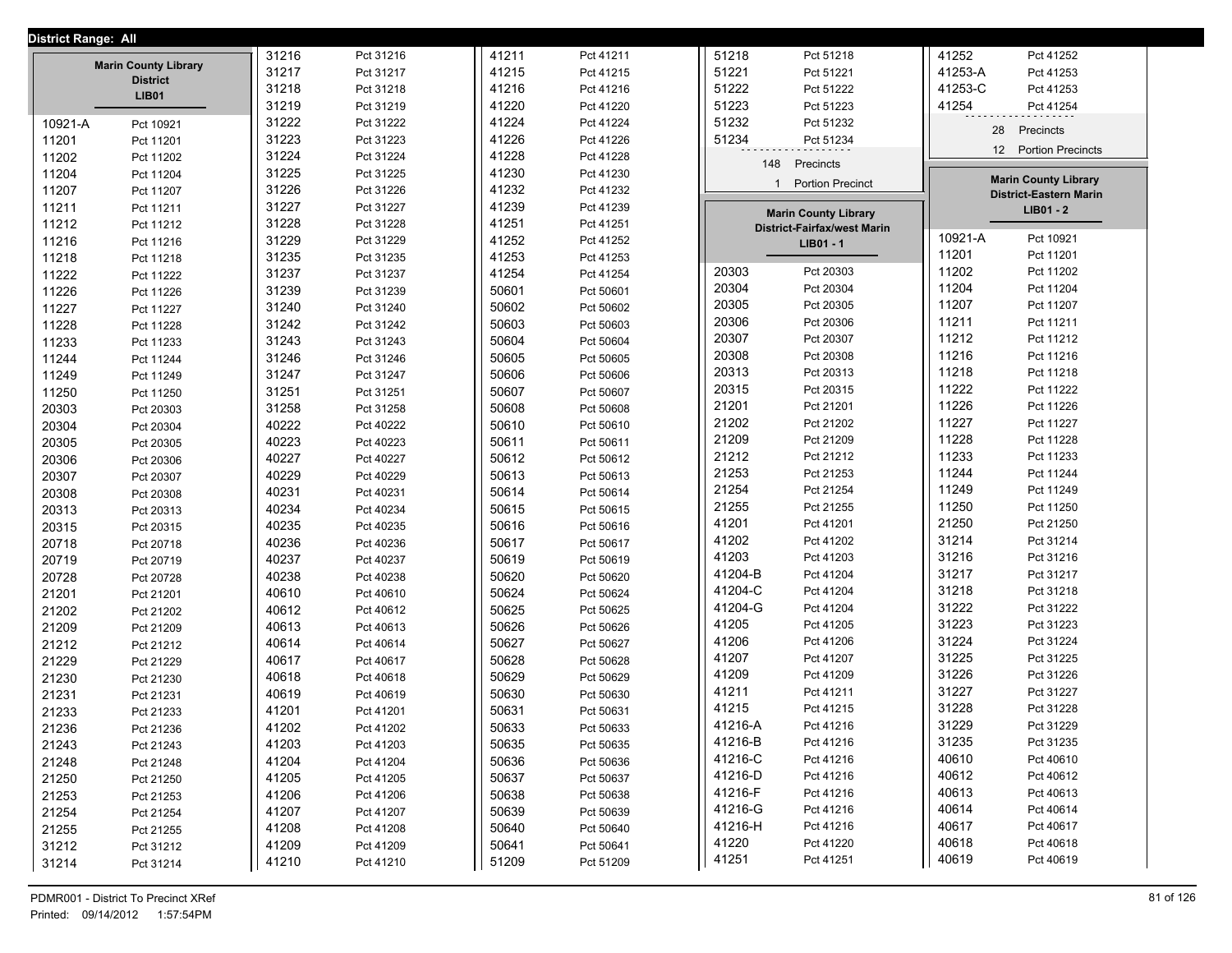| <b>District Range: All</b> |                        |       |       |                      |
|----------------------------|------------------------|-------|-------|----------------------|
| 41204-A                    | Pct 41204              |       | 50638 | Pct 50638            |
| 41204-D                    | Pct 41204              | 50639 |       | Pct 50639            |
| 41204-E                    | Pct 41204              | 50640 |       | Pct 50640            |
| 41204-F                    | Pct 41204              | 50641 |       | Pct 50641            |
| 41204-H                    | Pct 41204              |       | 51209 | Pct 51209            |
| 41204-l                    | Pct 41204              | 51218 |       | Pct 51218            |
| 41204-J                    | Pct 41204              | 51221 |       | Pct 51221            |
| 41208                      | Pct 41208              | 51222 |       | Pct 51222            |
| 41210-A                    | Pct 41210              | 51223 |       | Pct 51223            |
| 41210-B                    | Pct 41210              | 51232 |       | Pct 51232            |
| 41210-C                    | Pct 41210              |       | 51234 | Pct 51234            |
| 41224                      |                        |       |       |                      |
| 41226                      | Pct 41224<br>Pct 41226 |       |       | Precincts<br>83      |
| 41228                      |                        |       |       | 15 Portion Precincts |
|                            | Pct 41228              |       |       |                      |
| 41230                      | Pct 41230              |       |       |                      |
| 41239-A                    | Pct 41239              |       |       |                      |
| 41239-B                    | Pct 41239              |       |       |                      |
| 41253-B                    | Pct 41253              |       |       |                      |
| 41253-D                    | Pct 41253              |       |       |                      |
| 50601                      | Pct 50601              |       |       |                      |
| 50602                      | Pct 50602              |       |       |                      |
| 50603                      | Pct 50603              |       |       |                      |
| 50604                      | Pct 50604              |       |       |                      |
| 50605                      | Pct 50605              |       |       |                      |
| 50606                      | Pct 50606              |       |       |                      |
| 50607                      | Pct 50607              |       |       |                      |
| 50608                      | Pct 50608              |       |       |                      |
| 50610                      | Pct 50610              |       |       |                      |
| 50611                      | Pct 50611              |       |       |                      |
| 50612                      | Pct 50612              |       |       |                      |
| 50613                      | Pct 50613              |       |       |                      |
| 50614                      | Pct 50614              |       |       |                      |
| 50615                      | Pct 50615              |       |       |                      |
| 50616                      | Pct 50616              |       |       |                      |
| 50617                      | Pct 50617              |       |       |                      |
| 50619                      | Pct 50619              |       |       |                      |
| 50620                      | Pct 50620              |       |       |                      |
| 50624                      | Pct 50624              |       |       |                      |
| 50625                      | Pct 50625              |       |       |                      |
| 50626                      | Pct 50626              |       |       |                      |
| 50627                      | Pct 50627              |       |       |                      |
| 50628                      | Pct 50628              |       |       |                      |
| 50629                      | Pct 50629              |       |       |                      |
| 50630                      | Pct 50630              |       |       |                      |
| 50631                      |                        |       |       |                      |
|                            | Pct 50631              |       |       |                      |
| 50633                      | Pct 50633              |       |       |                      |
| 50635                      | Pct 50635              |       |       |                      |
| 50636                      | Pct 50636              |       |       |                      |
| 50637                      | Pct 50637              |       |       |                      |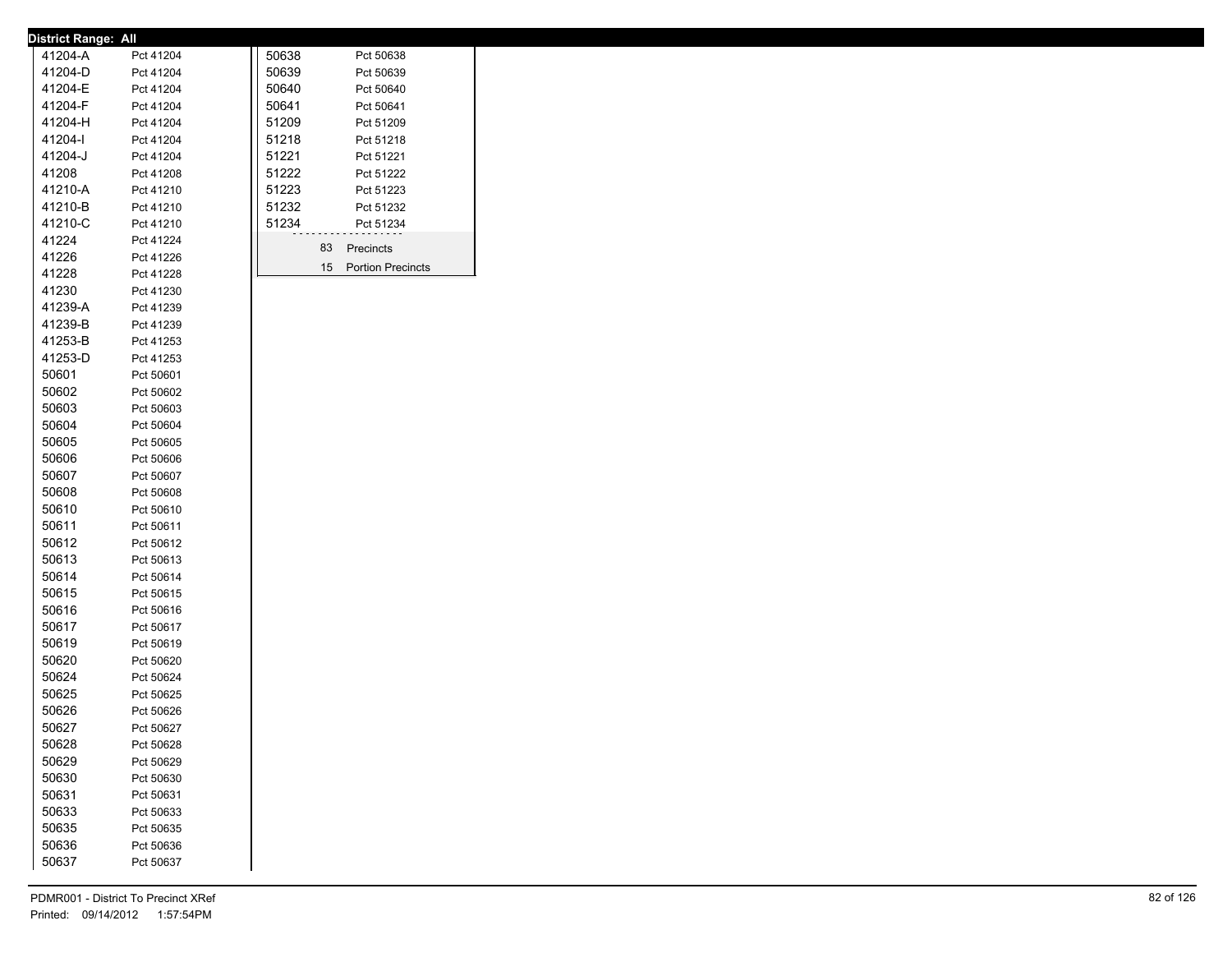| <b>District Range: All</b> |                                                     |       |           |       |           |              |                         |  |
|----------------------------|-----------------------------------------------------|-------|-----------|-------|-----------|--------------|-------------------------|--|
|                            |                                                     | 31216 | Pct 31216 | 41211 | Pct 41211 | 51218        | Pct 51218               |  |
|                            | <b>Marin County Free Library</b><br><b>District</b> | 31217 | Pct 31217 | 41215 | Pct 41215 | 51221        | Pct 51221               |  |
|                            | LIB02                                               | 31218 | Pct 31218 | 41216 | Pct 41216 | 51222        | Pct 51222               |  |
|                            |                                                     | 31219 | Pct 31219 | 41220 | Pct 41220 | 51223        | Pct 51223               |  |
| 10921-A                    | Pct 10921                                           | 31222 | Pct 31222 | 41224 | Pct 41224 | 51232        | Pct 51232               |  |
| 11201                      | Pct 11201                                           | 31223 | Pct 31223 | 41226 | Pct 41226 | 51234        | Pct 51234               |  |
| 11202                      | Pct 11202                                           | 31224 | Pct 31224 | 41228 | Pct 41228 |              |                         |  |
| 11204                      | Pct 11204                                           | 31225 | Pct 31225 | 41230 | Pct 41230 | 148          | Precincts               |  |
| 11207                      | Pct 11207                                           | 31226 | Pct 31226 | 41232 | Pct 41232 | $\mathbf{1}$ | <b>Portion Precinct</b> |  |
| 11211                      | Pct 11211                                           | 31227 | Pct 31227 | 41239 | Pct 41239 |              |                         |  |
| 11212                      | Pct 11212                                           | 31228 | Pct 31228 | 41251 | Pct 41251 |              |                         |  |
| 11216                      | Pct 11216                                           | 31229 | Pct 31229 | 41252 | Pct 41252 |              |                         |  |
| 11218                      | Pct 11218                                           | 31235 | Pct 31235 | 41253 | Pct 41253 |              |                         |  |
| 11222                      | Pct 11222                                           | 31237 | Pct 31237 | 41254 | Pct 41254 |              |                         |  |
| 11226                      | Pct 11226                                           | 31239 | Pct 31239 | 50601 | Pct 50601 |              |                         |  |
| 11227                      | Pct 11227                                           | 31240 | Pct 31240 | 50602 | Pct 50602 |              |                         |  |
| 11228                      | Pct 11228                                           | 31242 | Pct 31242 | 50603 | Pct 50603 |              |                         |  |
| 11233                      | Pct 11233                                           | 31243 | Pct 31243 | 50604 | Pct 50604 |              |                         |  |
| 11244                      | Pct 11244                                           | 31246 | Pct 31246 | 50605 | Pct 50605 |              |                         |  |
| 11249                      | Pct 11249                                           | 31247 | Pct 31247 | 50606 | Pct 50606 |              |                         |  |
| 11250                      | Pct 11250                                           | 31251 | Pct 31251 | 50607 | Pct 50607 |              |                         |  |
| 20303                      | Pct 20303                                           | 31258 | Pct 31258 | 50608 | Pct 50608 |              |                         |  |
| 20304                      | Pct 20304                                           | 40222 | Pct 40222 | 50610 | Pct 50610 |              |                         |  |
| 20305                      | Pct 20305                                           | 40223 | Pct 40223 | 50611 | Pct 50611 |              |                         |  |
| 20306                      | Pct 20306                                           | 40227 | Pct 40227 | 50612 | Pct 50612 |              |                         |  |
| 20307                      | Pct 20307                                           | 40229 | Pct 40229 | 50613 | Pct 50613 |              |                         |  |
| 20308                      | Pct 20308                                           | 40231 | Pct 40231 | 50614 | Pct 50614 |              |                         |  |
| 20313                      | Pct 20313                                           | 40234 | Pct 40234 | 50615 | Pct 50615 |              |                         |  |
| 20315                      | Pct 20315                                           | 40235 | Pct 40235 | 50616 | Pct 50616 |              |                         |  |
| 20718                      | Pct 20718                                           | 40236 | Pct 40236 | 50617 | Pct 50617 |              |                         |  |
| 20719                      | Pct 20719                                           | 40237 | Pct 40237 | 50619 | Pct 50619 |              |                         |  |
| 20728                      | Pct 20728                                           | 40238 | Pct 40238 | 50620 | Pct 50620 |              |                         |  |
| 21201                      | Pct 21201                                           | 40610 | Pct 40610 | 50624 | Pct 50624 |              |                         |  |
| 21202                      | Pct 21202                                           | 40612 | Pct 40612 | 50625 | Pct 50625 |              |                         |  |
| 21209                      | Pct 21209                                           | 40613 | Pct 40613 | 50626 | Pct 50626 |              |                         |  |
| 21212                      | Pct 21212                                           | 40614 | Pct 40614 | 50627 | Pct 50627 |              |                         |  |
| 21229                      | Pct 21229                                           | 40617 | Pct 40617 | 50628 | Pct 50628 |              |                         |  |
| 21230                      | Pct 21230                                           | 40618 | Pct 40618 | 50629 | Pct 50629 |              |                         |  |
| 21231                      | Pct 21231                                           | 40619 | Pct 40619 | 50630 | Pct 50630 |              |                         |  |
| 21233                      | Pct 21233                                           | 41201 | Pct 41201 | 50631 | Pct 50631 |              |                         |  |
| 21236                      | Pct 21236                                           | 41202 | Pct 41202 | 50633 | Pct 50633 |              |                         |  |
| 21243                      | Pct 21243                                           | 41203 | Pct 41203 | 50635 | Pct 50635 |              |                         |  |
| 21248                      | Pct 21248                                           | 41204 | Pct 41204 | 50636 | Pct 50636 |              |                         |  |
| 21250                      | Pct 21250                                           | 41205 | Pct 41205 | 50637 | Pct 50637 |              |                         |  |
| 21253                      | Pct 21253                                           | 41206 | Pct 41206 | 50638 | Pct 50638 |              |                         |  |
| 21254                      | Pct 21254                                           | 41207 | Pct 41207 | 50639 | Pct 50639 |              |                         |  |
| 21255                      | Pct 21255                                           | 41208 | Pct 41208 | 50640 | Pct 50640 |              |                         |  |
| 31212                      | Pct 31212                                           | 41209 | Pct 41209 | 50641 | Pct 50641 |              |                         |  |
| 31214                      | Pct 31214                                           | 41210 | Pct 41210 | 51209 | Pct 51209 |              |                         |  |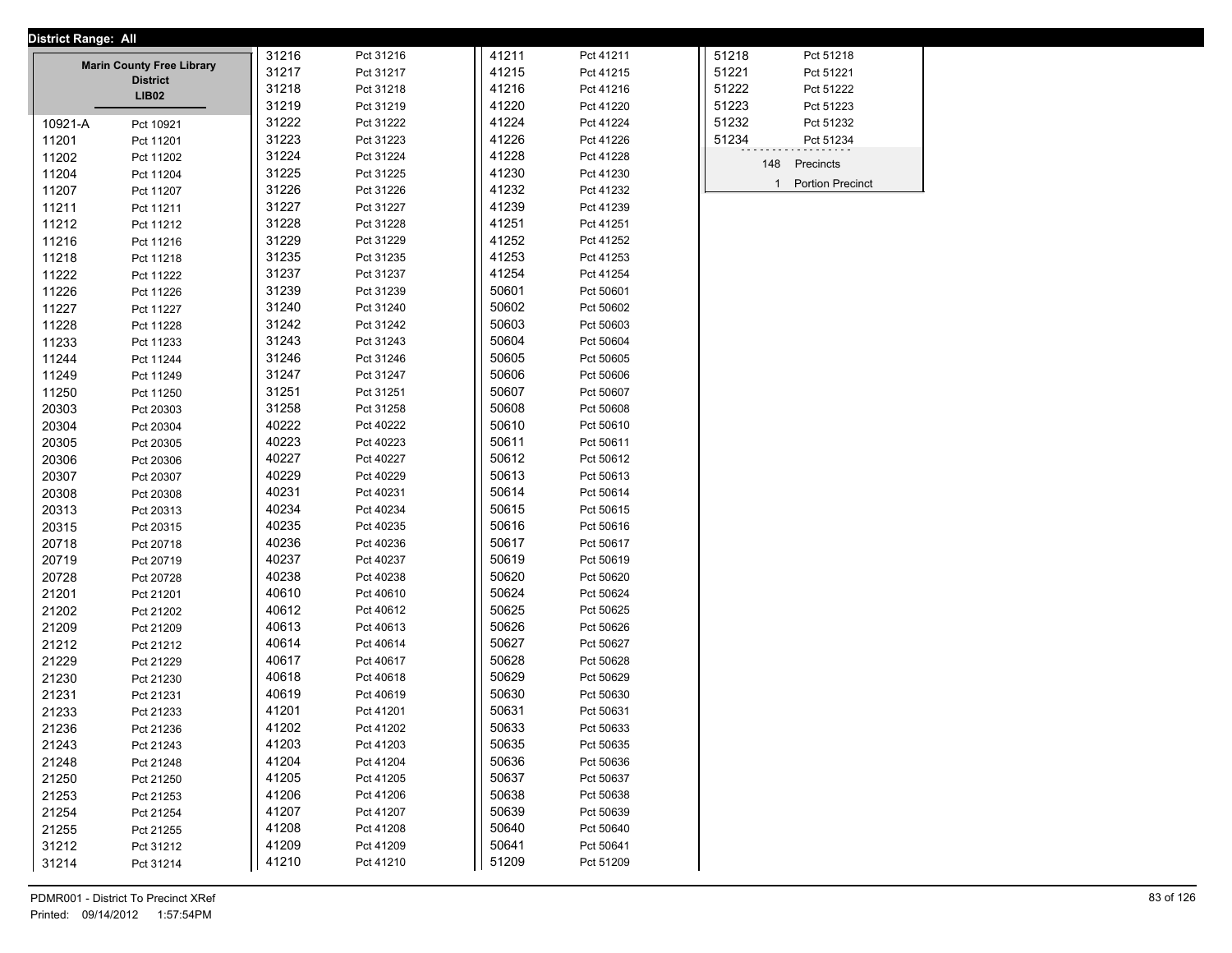┱

|         |             | <b>Strawberry Recreation</b><br><b>District</b><br>REC01                    |
|---------|-------------|-----------------------------------------------------------------------------|
| 31237   |             | Pct 31237                                                                   |
| 31240   |             | Pct 31240                                                                   |
| 31242   |             | Pct 31242                                                                   |
| 31243   |             | Pct 31243                                                                   |
| 31246   |             | Pct 31246                                                                   |
|         |             | 5 Precincts                                                                 |
|         |             | 0 Portion Precincts                                                         |
|         |             | <b>Strawberry Recreation</b><br><b>District-Zone IV</b><br><b>REC01 - 1</b> |
| 31243-D |             | Pct 31243                                                                   |
| 31246-D |             | Pct 31246                                                                   |
| 31246-F |             | Pct 31246                                                                   |
|         | $\mathbf 0$ | Precincts                                                                   |
|         | 3           | <b>Portion Precincts</b>                                                    |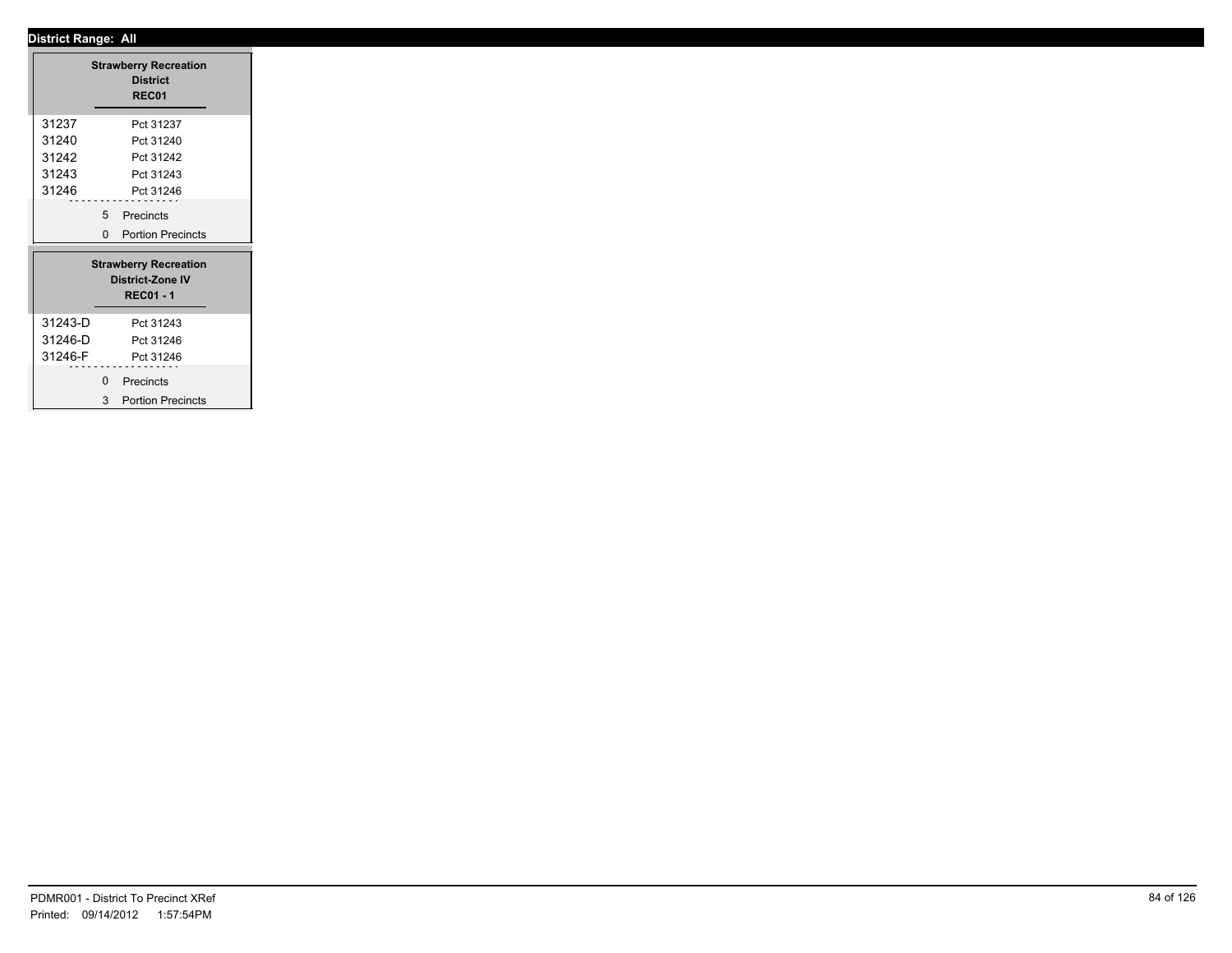|       | <b>Mesa Park</b>    |
|-------|---------------------|
|       | REC02               |
| 41207 | Pct 41207           |
| 41252 | Pct 41252           |
|       | 2 Precincts         |
|       | 0 Portion Precincts |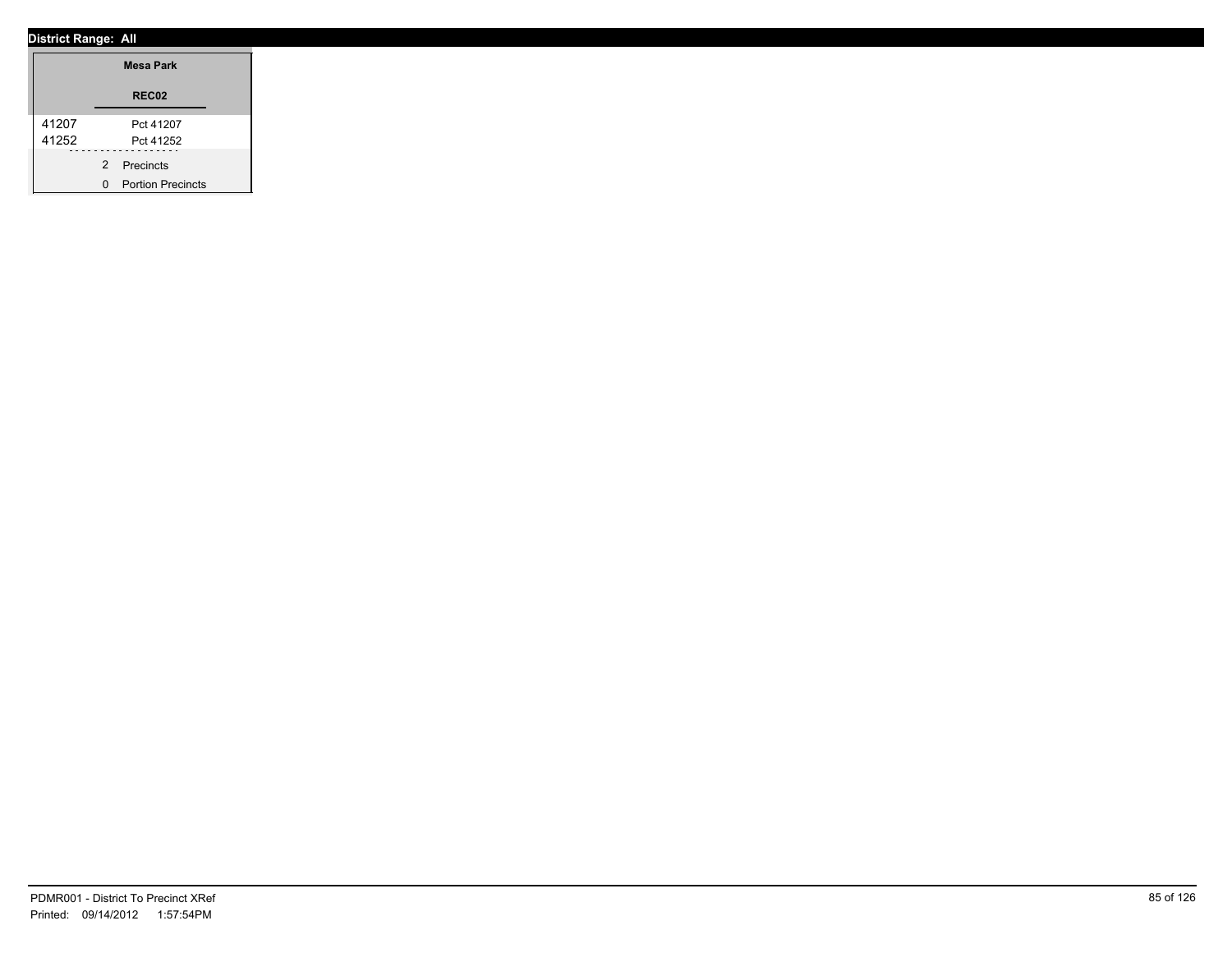|         | <b>Ross Valley Paramedic</b><br><b>District 27 Portions</b><br><b>CSFP27 - 1</b> |
|---------|----------------------------------------------------------------------------------|
| 11226-A | Pct 11226                                                                        |
| 20822   | Pct 20822                                                                        |
| 21209   | Pct 21209                                                                        |
| 21212-A | Pct 21212                                                                        |
| 21212-B | Pct 21212                                                                        |
| 21212-C | Pct 21212                                                                        |
| 21233-A | Pct 21233                                                                        |
| 21253-A | Pct 21253                                                                        |
| 21253-B | Pct 21253                                                                        |
| 21254   | Pct 21254                                                                        |
| 41216-A | Pct 41216                                                                        |
| 41232   | Pct 41232                                                                        |
| 41239   | Pct 41239                                                                        |
|         |                                                                                  |
|         | 5 Precincts                                                                      |
|         | 8 Portion Precincts                                                              |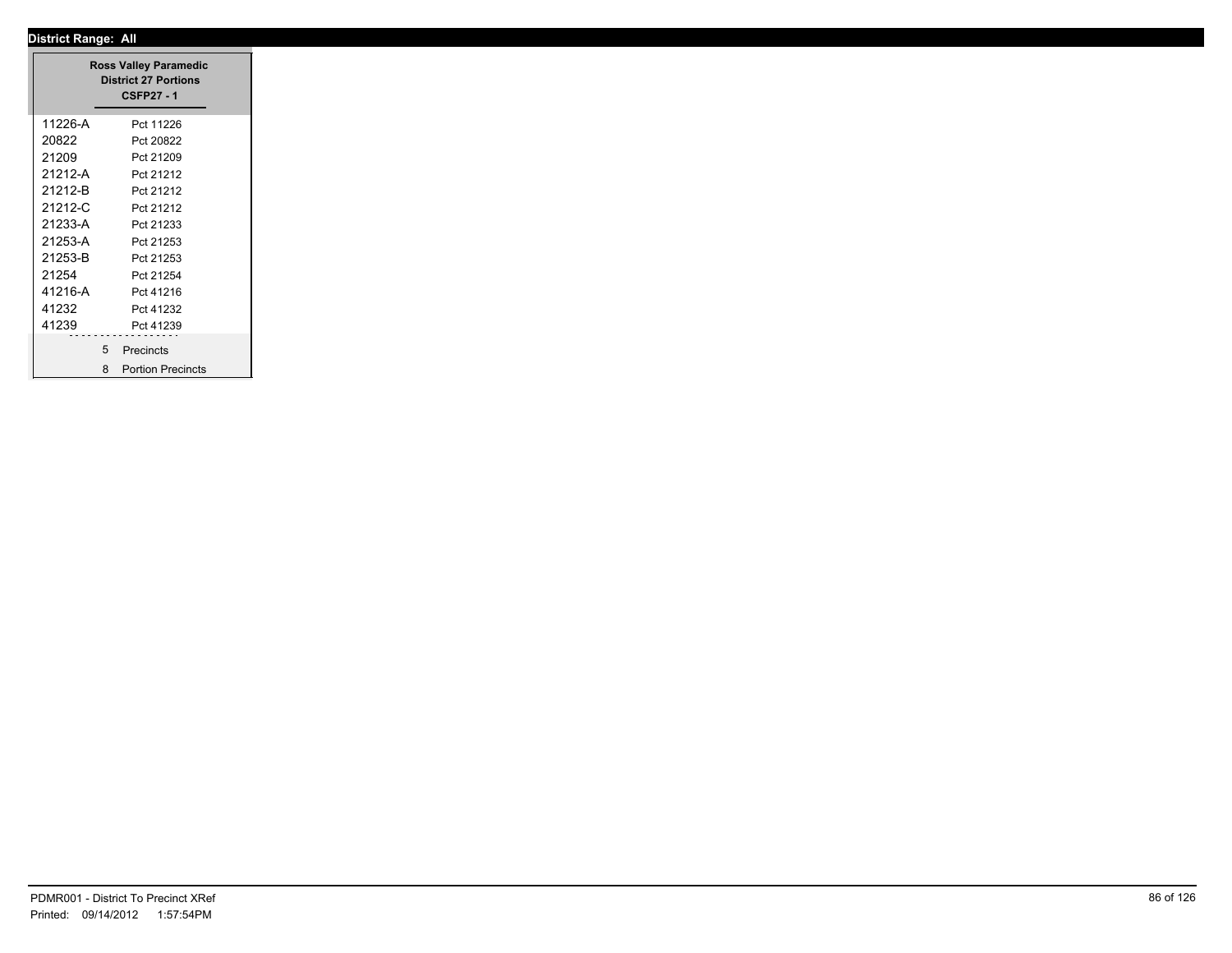| <b>District Range: All</b>      |
|---------------------------------|
| <b>West Marin Paramedic CSA</b> |
| <b>No. 28</b>                   |
| CSFP28                          |
| Pct 41201                       |
| Pct 41202                       |
| Pct 41203                       |
| Pct 41204                       |
| Pct 41204                       |
| Pct 41204                       |
| Pct 41204                       |
| Pct 41204                       |
| Pct 41204                       |
| Pct 41205                       |
| Pct 41206                       |
| Pct 41207                       |
| Pct 41209                       |
| Pct 41211                       |
| Pct 41215                       |
| Pct 41216                       |
| Pct 41216                       |
| Pct 41216                       |
| Pct 41251                       |
| Pct 41252                       |
| Pct 41253                       |
| Pct 41254                       |
| 12<br>Precincts                 |
| 10 Portion Precincts            |
|                                 |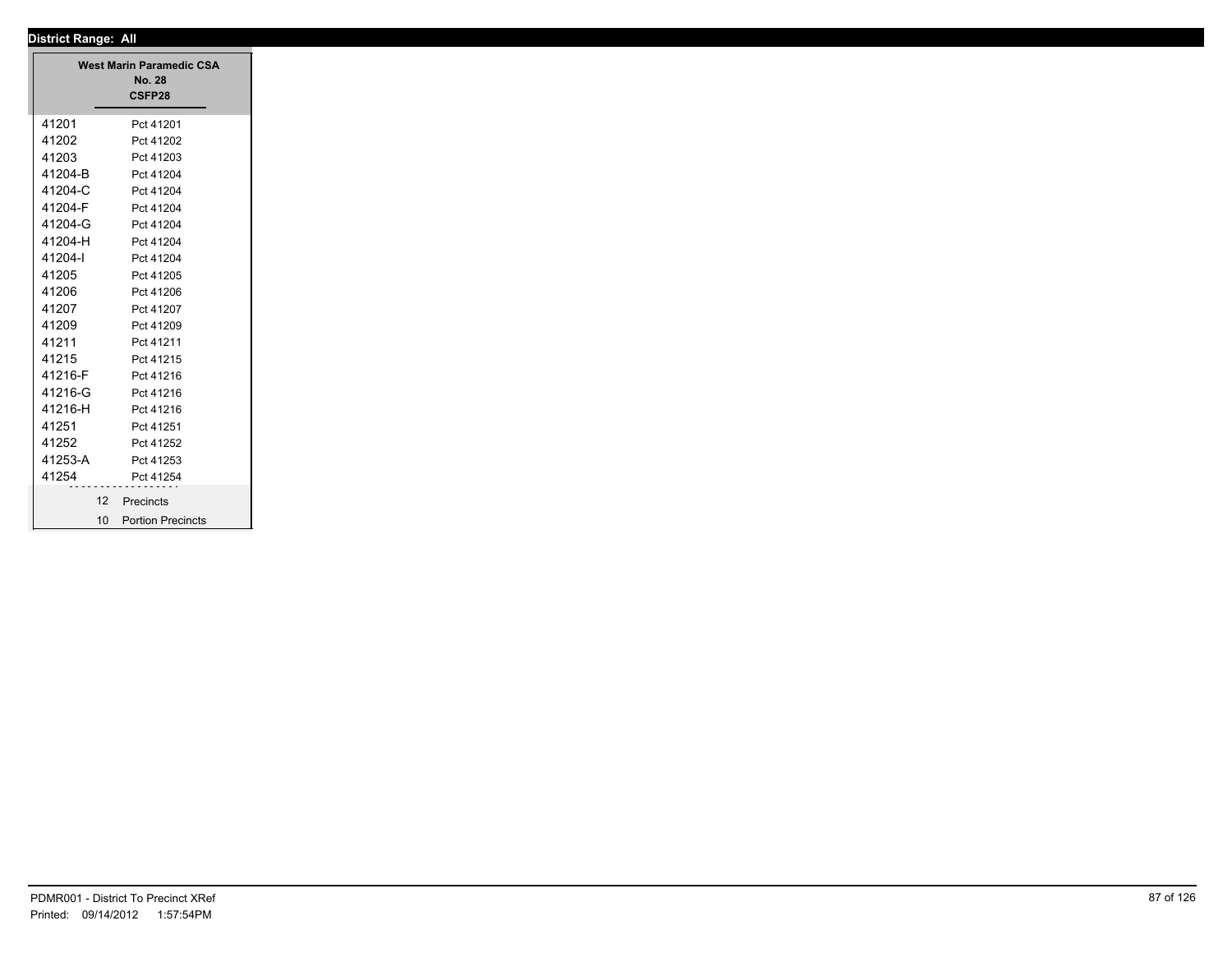| <u>Pisulot Kungo. All</u> |                                      | 21201   | Pct 21201                |
|---------------------------|--------------------------------------|---------|--------------------------|
|                           | <b>Ross Valley Sanitary District</b> | 21202   | Pct 21202                |
|                           | <b>No. 1</b>                         | 21209   | Pct 21209                |
|                           | <b>SA01</b>                          | 21212   | Pct 21212                |
| 10938-B                   | Pct 10938                            | 21229-B | Pct 21229                |
| 11212-A                   | Pct 11212                            | 21229-C | Pct 21229                |
| 20303                     | Pct 20303                            | 21229-D | Pct 21229                |
| 20304                     | Pct 20304                            | 21230   | Pct 21230                |
| 20305                     | Pct 20305                            | 21231-A | Pct 21231                |
| 20306                     | Pct 20306                            | 21231-B | Pct 21231                |
| 20307                     | Pct 20307                            | 21233   | Pct 21233                |
| 20308                     | Pct 20308                            | 21236   | Pct 21236                |
| 20313                     | Pct 20313                            | 21243   | Pct 21243                |
| 20315                     | Pct 20315                            | 21248   | Pct 21248                |
| 20432-A                   | Pct 20432                            | 21250-B | Pct 21250                |
| 20432-C                   | Pct 20432                            | 21253-A | Pct 21253                |
| 20432-D                   | Pct 20432                            | 21253-B | Pct 21253                |
| 20432-E                   | Pct 20432                            | 21254   | Pct 21254                |
| 20432-F                   | Pct 20432                            | 21255   | Pct 21255                |
| 20432-G                   | Pct 20432                            | 40421   | Pct 40421                |
| 20435                     | Pct 20435                            | 40425-A | Pct 40425                |
| 20439                     | Pct 20439                            | 40433-A | Pct 40433                |
| 20440-A                   | Pct 20440                            | 41216-A | Pct 41216                |
| 20441                     | Pct 20441                            |         |                          |
| 20442                     | Pct 20442                            | 42      | Precincts                |
| 20446                     | Pct 20446                            | 26      | <b>Portion Precincts</b> |
| 20447-A                   | Pct 20447                            |         |                          |
| 20449                     | Pct 20449                            |         |                          |
| 20451                     | Pct 20451                            |         |                          |
| 20452                     |                                      |         |                          |
| 20718                     | Pct 20452                            |         |                          |
| 20719                     | Pct 20718                            |         |                          |
| 20728                     | Pct 20719                            |         |                          |
|                           | Pct 20728                            |         |                          |
| 20810                     | Pct 20810                            |         |                          |
| 20811                     | Pct 20811                            |         |                          |
| 20814                     | Pct 20814                            |         |                          |
| 20816                     | Pct 20816                            |         |                          |
| 20817                     | Pct 20817                            |         |                          |
| 20820                     | Pct 20820                            |         |                          |
| 20821                     | Pct 20821                            |         |                          |
| 20822                     | Pct 20822                            |         |                          |
| 20823                     | Pct 20823                            |         |                          |
| 20824                     | Pct 20824                            |         |                          |
| 20825                     | Pct 20825                            |         |                          |
| 20826-A                   | Pct 20826                            |         |                          |
| 20827-A                   | Pct 20827                            |         |                          |
| 20934-D                   | Pct 20934                            |         |                          |
| 20937-C                   | Pct 20937                            |         |                          |
| 20945-A                   | Pct 20945                            |         |                          |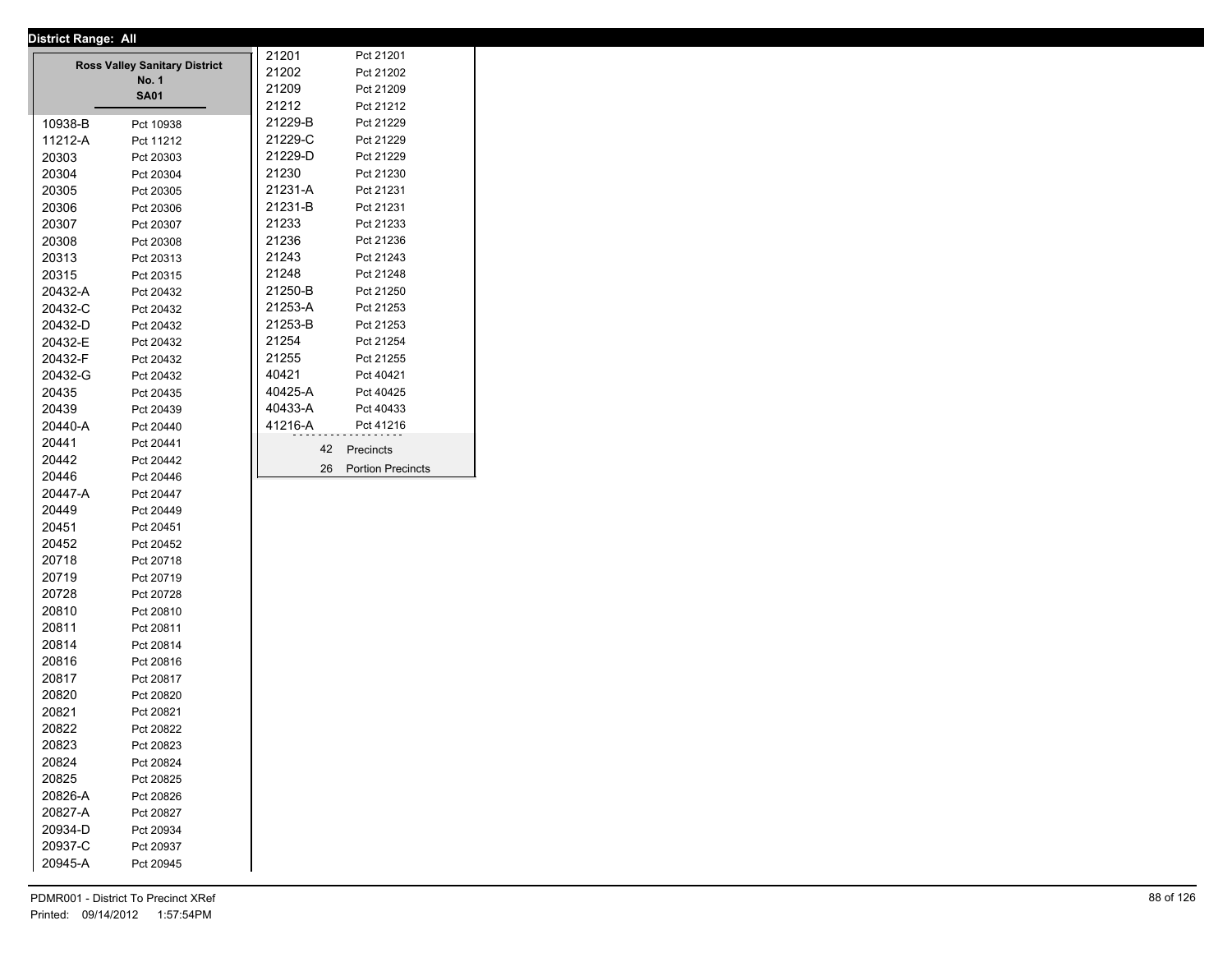### **District Range: All SA02 Tiburon Sanitary District No. 5** 30145 Pct 30145<br>30153 Pct 30153 30153 Pct 30153 31144-D Pct 31144 31151-A Pct 31151 31152-C Pct 31152 31154 Pct 31154 31155 Pct 31155 31156 Pct 31156 31157 Pct 31157 31258-A Pct 31258 31258-B Pct 31258 6 Precincts 5 Portion Precincts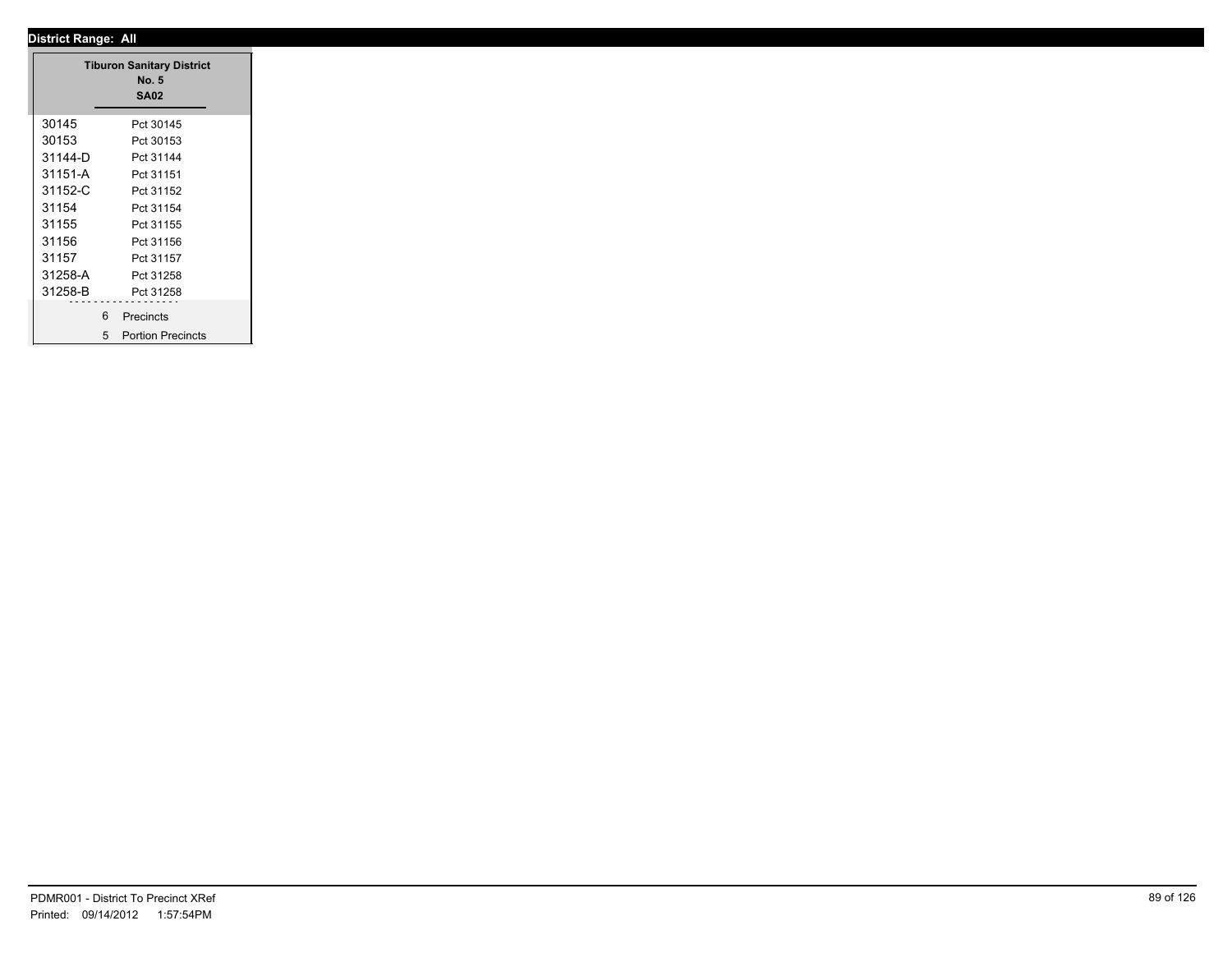|         | <b>Novato Sanitary District</b> | 50637-A<br>50637-B | Pct 50637<br>Pct 50637   |
|---------|---------------------------------|--------------------|--------------------------|
|         |                                 | 50638-A            |                          |
|         | SA03                            | 50638-C            | Pct 50638<br>Pct 50638   |
| 40610-A | Pct 40610                       | 50639              | Pct 50639                |
| 40612   | Pct 40612                       | 50640-A            | Pct 50640                |
| 40613-A | Pct 40613                       | 50640-D            | Pct 50640                |
| 40613-C | Pct 40613                       | 50641-A            | Pct 50641                |
| 40614-A | Pct 40614                       | 51209-A            | Pct 51209                |
| 40614-B | Pct 40614                       | 51218-A            | Pct 51218                |
| 40617-A | Pct 40617                       | 51222-A            | Pct 51222                |
| 40617-B | Pct 40617                       | 51223-A            | Pct 51223                |
| 40618   | Pct 40618                       | 51223-C            | Pct 51223                |
| 40619-A | Pct 40619                       | 51232              | Pct 51232                |
| 41208-B | Pct 41208                       | 51234              | Pct 51234                |
| 41208-D | Pct 41208                       |                    |                          |
| 50601   | Pct 50601                       | 24                 | Precincts                |
| 50602-A | Pct 50602                       | 36                 | <b>Portion Precincts</b> |
| 50603   | Pct 50603                       |                    |                          |
| 50604   | Pct 50604                       |                    |                          |
| 50605   | Pct 50605                       |                    |                          |
| 50606-A | Pct 50606                       |                    |                          |
| 50607-A | Pct 50607                       |                    |                          |
| 50607-C | Pct 50607                       |                    |                          |
| 50608   | Pct 50608                       |                    |                          |
| 50610   | Pct 50610                       |                    |                          |
| 50611   | Pct 50611                       |                    |                          |
| 50612   | Pct 50612                       |                    |                          |
| 50613-A | Pct 50613                       |                    |                          |
| 50614-A | Pct 50614                       |                    |                          |
| 50614-B | Pct 50614                       |                    |                          |
| 50615-A | Pct 50615                       |                    |                          |
| 50616-A | Pct 50616                       |                    |                          |
| 50616-B | Pct 50616                       |                    |                          |
| 50617-A | Pct 50617                       |                    |                          |
| 50617-C | Pct 50617                       |                    |                          |
| 50619-A | Pct 50619                       |                    |                          |
| 50620   | Pct 50620                       |                    |                          |
| 50624   | Pct 50624                       |                    |                          |
| 50625   | Pct 50625                       |                    |                          |
| 50626   | Pct 50626                       |                    |                          |
| 50627   | Pct 50627                       |                    |                          |
| 50628   | Pct 50628                       |                    |                          |
| 50629   | Pct 50629                       |                    |                          |
| 50630   | Pct 50630                       |                    |                          |
| 50631   | Pct 50631                       |                    |                          |
| 50633   | Pct 50633                       |                    |                          |
| 50635-A | Pct 50635                       |                    |                          |
| 50636   | Pct 50636                       |                    |                          |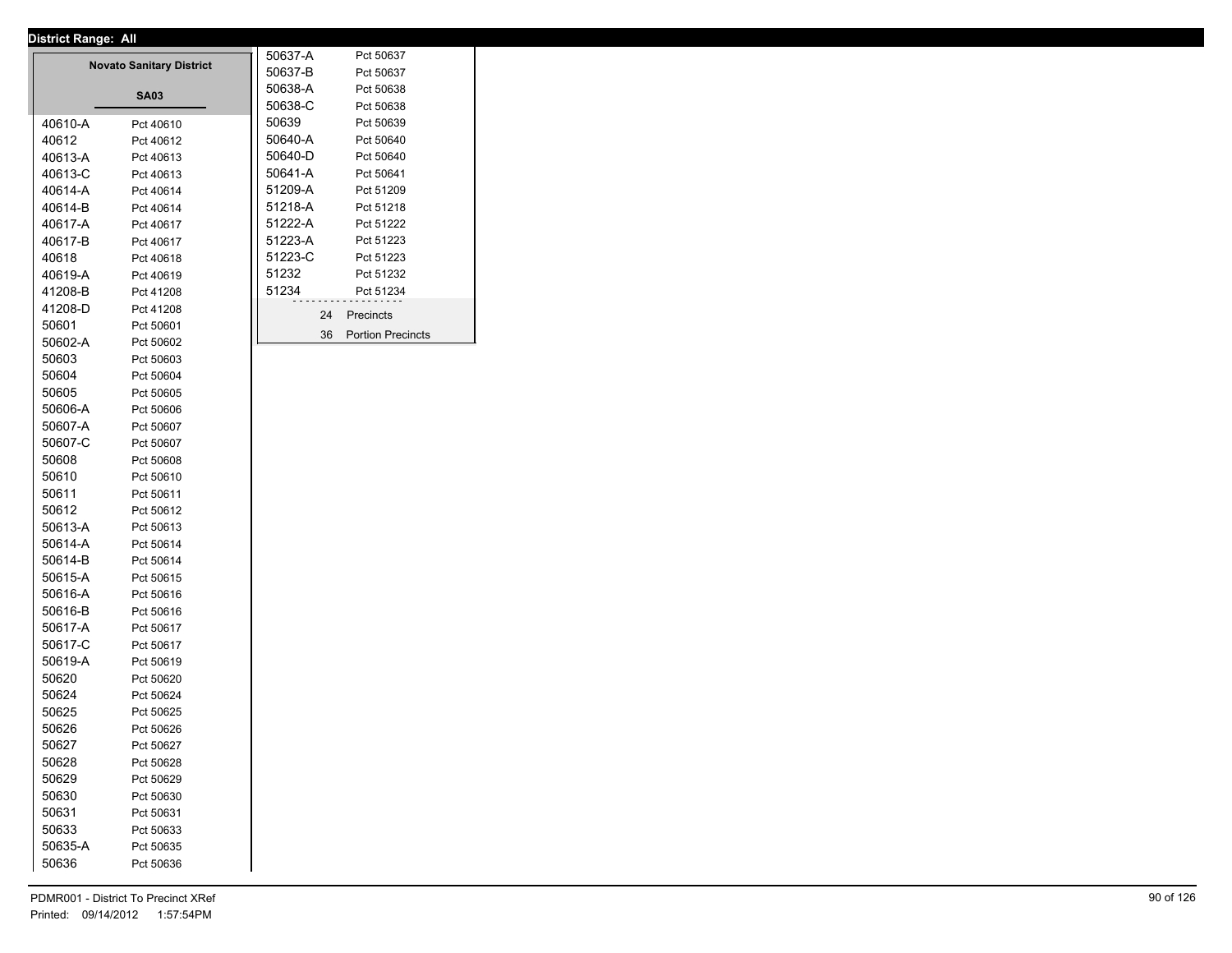|         | <b>Almonte Sanitary District</b> |
|---------|----------------------------------|
|         | <b>SA04</b>                      |
| 31216-B | Pct 31216                        |
| 31218-B | Pct 31218                        |
| 31225   | Pct 31225                        |
|         | Precincts                        |
|         | 2 Portion Precincts              |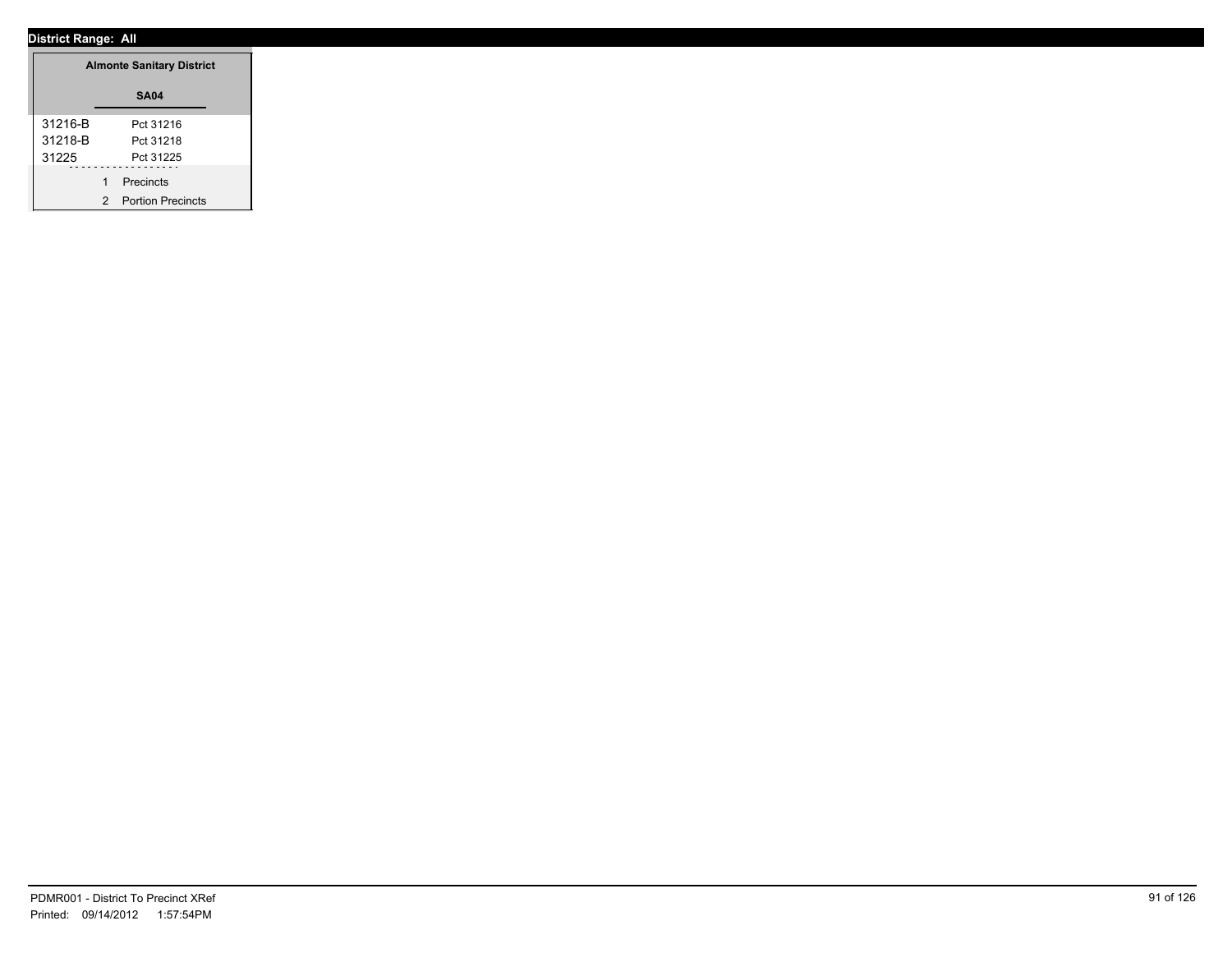|         |             | <b>Alto Sanitary District</b> |
|---------|-------------|-------------------------------|
|         |             | <b>SA05</b>                   |
| 31212   |             | Pct 31212                     |
| 31219   |             | Pct 31219                     |
| 31239-A |             | Pct 31239                     |
|         | 2 Precincts |                               |
|         |             | <b>Portion Precinct</b>       |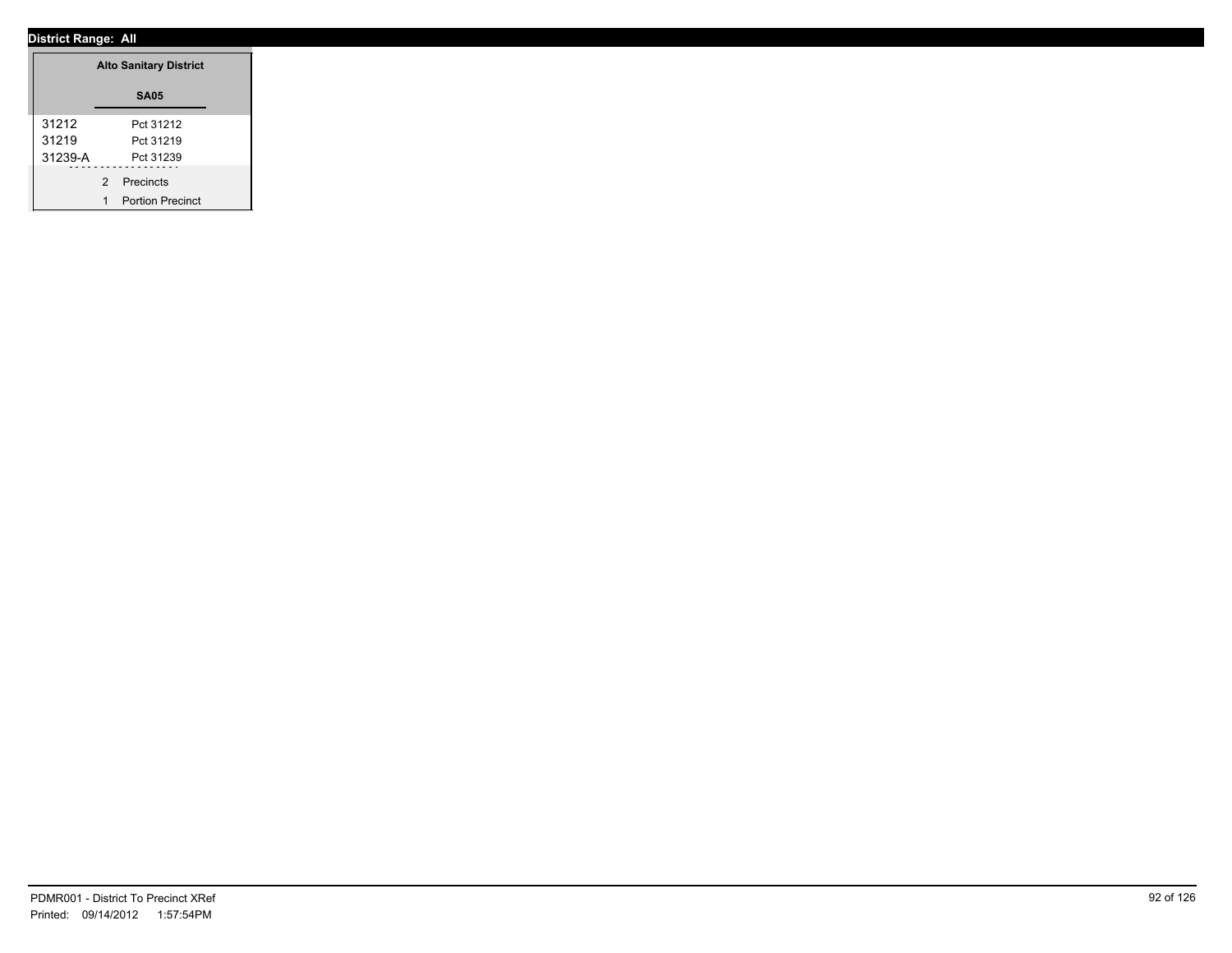|         | <b>Homestead Valley Sanitary</b><br><b>District</b><br><b>SA06</b> |
|---------|--------------------------------------------------------------------|
| 31216-C | Pct 31216                                                          |
| 41224-A | Pct 41224                                                          |
| 41224-B | Pct 41224                                                          |
| 41226   | Pct 41226                                                          |
| 41228   | Pct 41228                                                          |
| 41230   | Pct 41230                                                          |
|         | 3 Precincts                                                        |
|         | 3 Portion Precincts                                                |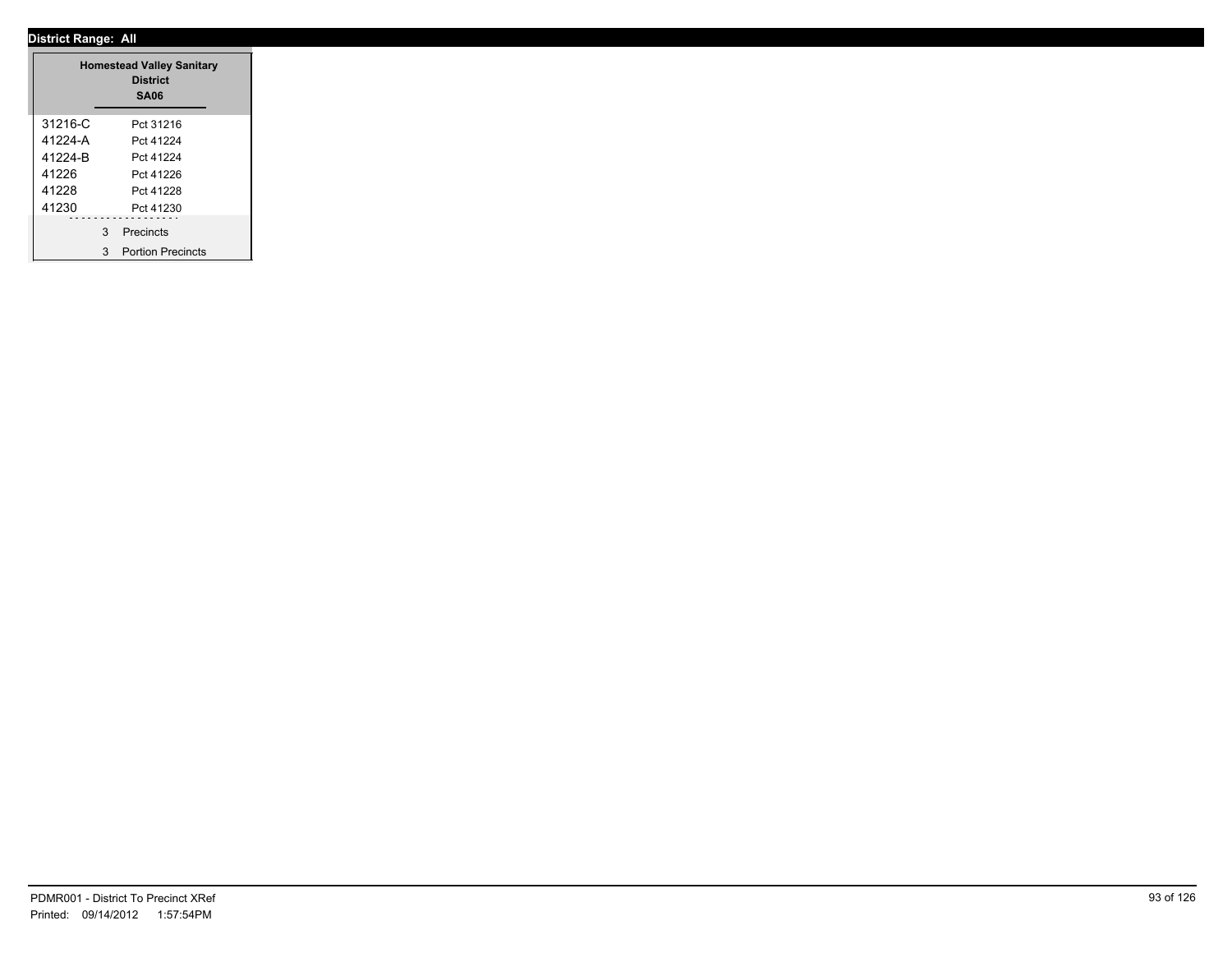| District Range: All |                                     |  |
|---------------------|-------------------------------------|--|
|                     | <b>Las Gallinas Valley Sanitary</b> |  |
|                     | <b>District</b>                     |  |
|                     | <b>SA07</b>                         |  |
|                     |                                     |  |
| 10903               | Pct 10903                           |  |
| 10905               | Pct 10905                           |  |
| 10906               | Pct 10906                           |  |
| 10908               | Pct 10908                           |  |
| 10909-A             | Pct 10909                           |  |
| 10909-C             | Pct 10909                           |  |
| 10910               | Pct 10910                           |  |
| 10913               | Pct 10913                           |  |
| 10914               | Pct 10914                           |  |
| 10915               | Pct 10915                           |  |
| 10917               | Pct 10917                           |  |
| 10919               | Pct 10919                           |  |
| 10923               | Pct 10923                           |  |
| 10924-A             | Pct 10924                           |  |
| 10925               | Pct 10925                           |  |
| 10932-A             | Pct 10932                           |  |
| 10932-B             | Pct 10932                           |  |
| 10932-C             | Pct 10932                           |  |
| 10932-E             | Pct 10932                           |  |
| 11201-A             | Pct 11201                           |  |
| 11201-B             | Pct 11201                           |  |
| 11201-C             | Pct 11201                           |  |
| 11201-E             | Pct 11201                           |  |
| 11202               |                                     |  |
|                     | Pct 11202                           |  |
| 11204               | Pct 11204                           |  |
| 11207               | Pct 11207                           |  |
| 11211               | Pct 11211                           |  |
| 11216               | Pct 11216                           |  |
| 11218               | Pct 11218                           |  |
| 11222-A             | Pct 11222                           |  |
| 11222-B             | Pct 11222                           |  |
| 11222-E             | Pct 11222                           |  |
| 11226-G             | Pct 11226                           |  |
| 11227               | Pct 11227                           |  |
| 11228               | Pct 11228                           |  |
| 11233-A             | Pct 11233                           |  |
| 11233-D             | Pct 11233                           |  |
| 11233-E             | Pct 11233                           |  |
| 11233-G             | Pct 11233                           |  |
| 11233-l             | Pct 11233                           |  |
| 11250               | Pct 11250                           |  |
| 50640-B             | Pct 50640                           |  |
| 50640-C             | Pct 50640                           |  |
| 50640-E             |                                     |  |
|                     | Pct 50640                           |  |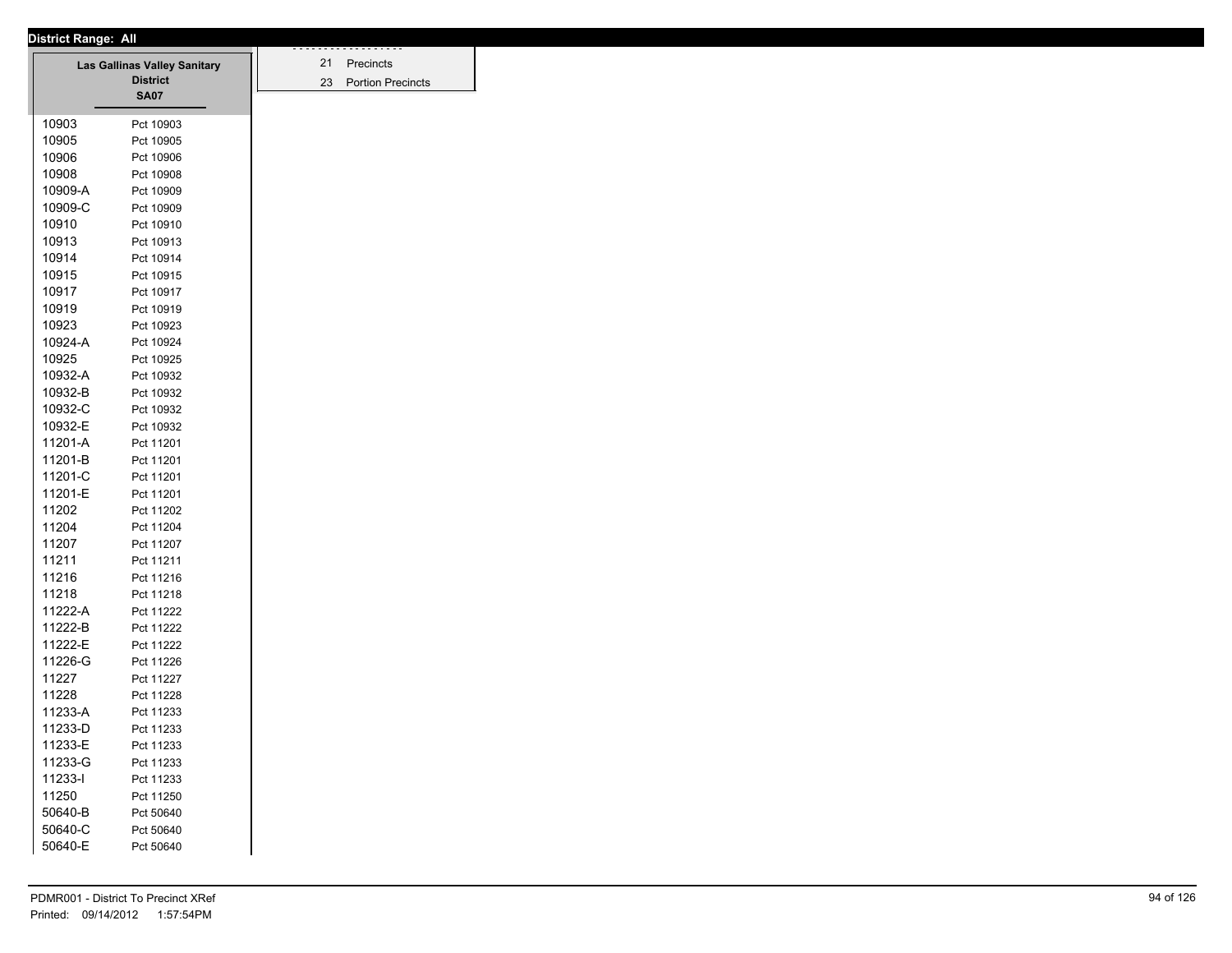|             | <b>Richardson Bay Sanitary</b><br><b>District</b><br><b>SA08</b> |
|-------------|------------------------------------------------------------------|
| 31144-A     | Pct 31144                                                        |
| 31144-B     | Pct 31144                                                        |
| 31144-C     | Pct 31144                                                        |
| 31144-E     | Pct 31144                                                        |
| 31148       | Pct 31148                                                        |
| 31149       | Pct 31149                                                        |
| 31151-B     | Pct 31151                                                        |
| 31152-D     | Pct 31152                                                        |
| 31237       | Pct 31237                                                        |
| 31239-B     | Pct 31239                                                        |
| 31239-D     | Pct 31239                                                        |
|             |                                                                  |
| 31240       | Pct 31240                                                        |
| 31242       | Pct 31242                                                        |
| 31243       | Pct 31243                                                        |
| 31246       | Pct 31246                                                        |
| 31247-A     | Pct 31247                                                        |
| $7^{\circ}$ | Precincts                                                        |
|             | 9 Portion Precincts                                              |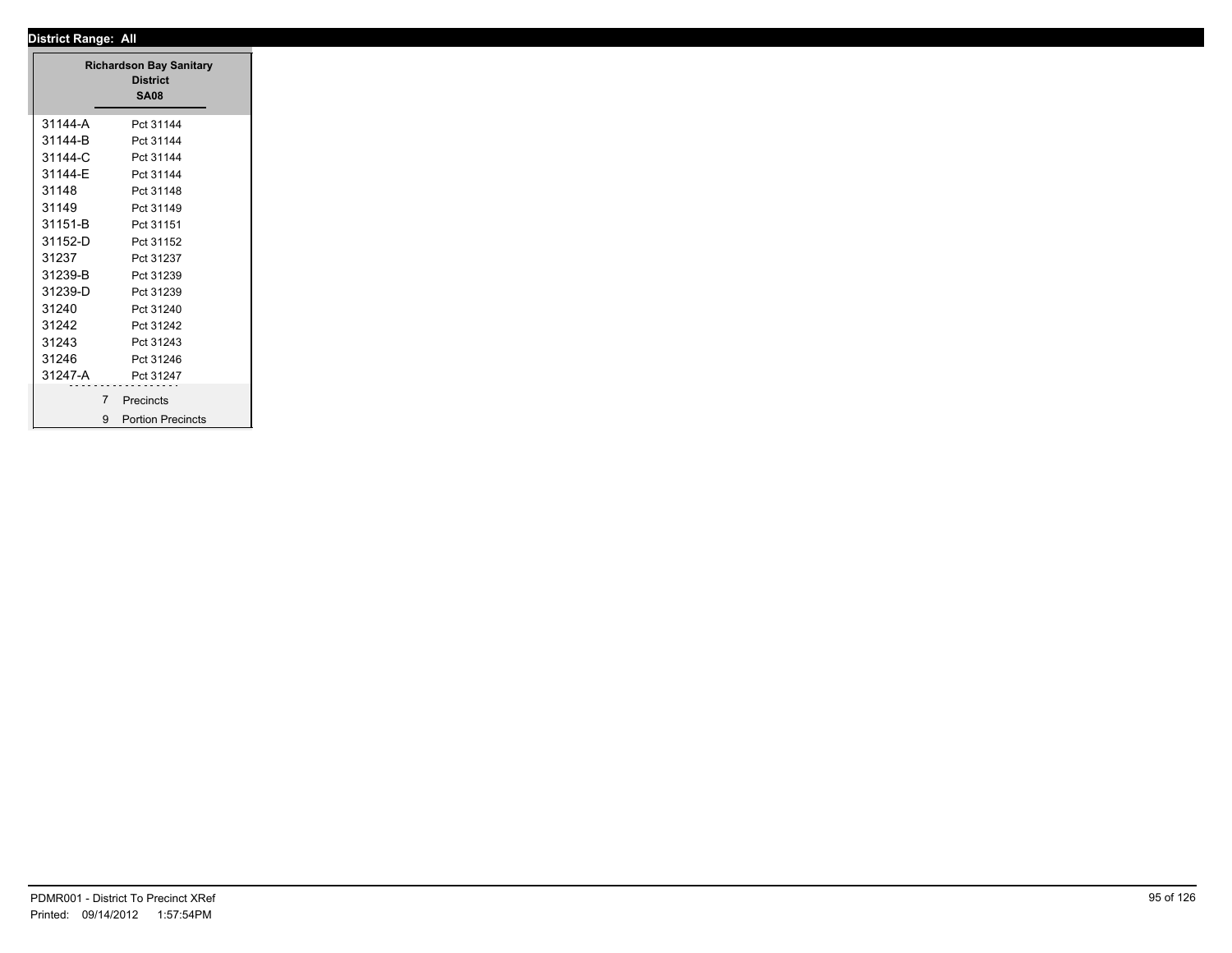|         | <b>Sausalito-Marin City</b><br><b>Sanitary District</b><br><b>SA09</b> |
|---------|------------------------------------------------------------------------|
| 31030   | Pct 31030                                                              |
| 31031   | Pct 31031                                                              |
| 31032   | Pct 31032                                                              |
| 31033   | Pct 31033                                                              |
| 31034   | Pct 31034                                                              |
| 31036   | Pct 31036                                                              |
| 31038   | Pct 31038                                                              |
| 31041   | Pct 31041                                                              |
| 31226-F | Pct 31226                                                              |
| 31228   | Pct 31228                                                              |
| 31229   | Pct 31229                                                              |
| 31235-A | Pct 31235                                                              |
| 31235-B | Pct 31235                                                              |
| 31235-D | Pct 31235                                                              |
|         |                                                                        |
|         | 10 <sup>°</sup><br>Precincts                                           |
|         | 4 Portion Precincts                                                    |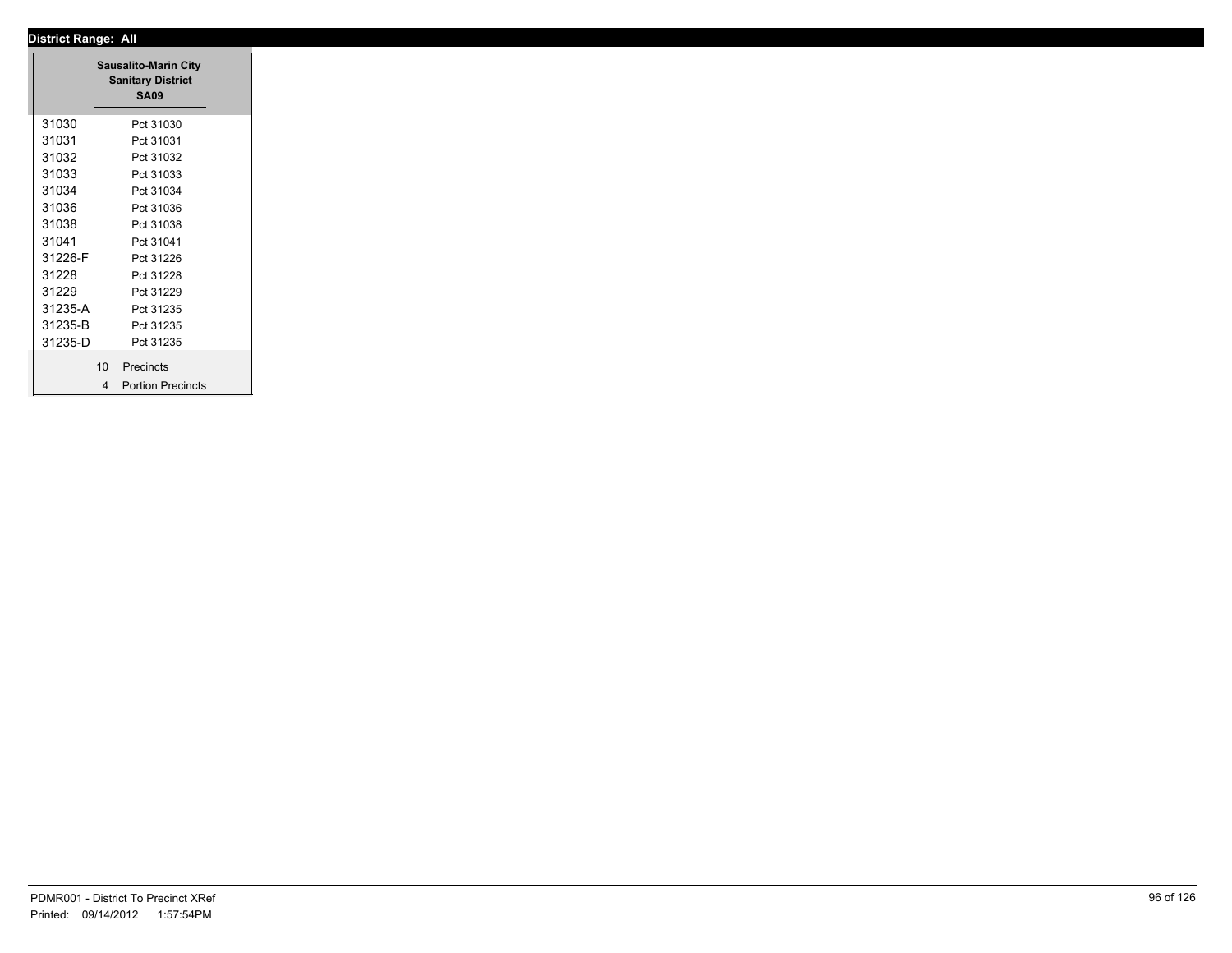| District Range: All |         |                                     |
|---------------------|---------|-------------------------------------|
|                     |         | <b>San Rafael Sanitary District</b> |
|                     |         |                                     |
|                     |         | <b>SA11</b>                         |
|                     | 10920   |                                     |
|                     | 10921-A | Pct 10920                           |
|                     | 10921-B | Pct 10921                           |
|                     | 10929   | Pct 10921                           |
|                     | 10930   | Pct 10929                           |
|                     | 10931   | Pct 10930                           |
|                     | 10934   | Pct 10931<br>Pct 10934              |
|                     | 10935-A |                                     |
|                     |         | Pct 10935                           |
|                     | 10936   | Pct 10936                           |
|                     | 10937   | Pct 10937                           |
|                     | 10938-A | Pct 10938                           |
|                     | 10938-C | Pct 10938                           |
|                     | 10939   | Pct 10939                           |
|                     | 10940-A | Pct 10940                           |
|                     | 10940-C | Pct 10940                           |
|                     | 10941-A | Pct 10941                           |
|                     | 10942   | Pct 10942                           |
|                     | 10943-A | Pct 10943                           |
|                     | 10945   | Pct 10945                           |
|                     | 10947   | Pct 10947                           |
|                     | 10948-A | Pct 10948                           |
|                     | 11212-B | Pct 11212                           |
|                     | 11222-C | Pct 11222                           |
|                     | 11222-F | Pct 11222                           |
|                     | 11226-A | Pct 11226                           |
|                     | 11226-B | Pct 11226                           |
|                     | 11244-A | Pct 11244                           |
|                     | 11249-A | Pct 11249                           |
|                     | 20826-B | Pct 20826                           |
|                     | 20826-C | Pct 20826                           |
|                     | 20827-B | Pct 20827                           |
|                     | 20934-A | Pct 20934                           |
|                     | 20934-B | Pct 20934                           |
|                     | 20934-C | Pct 20934                           |
|                     | 20937-A | Pct 20937                           |
|                     | 20937-B | Pct 20937                           |
|                     | 20938   | Pct 20938                           |
|                     | 20944   | Pct 20944                           |
|                     | 20945-B | Pct 20945                           |
|                     | 21250-A | Pct 21250                           |
|                     | 21250-C | Pct 21250                           |
|                     | 40946   | Pct 40946                           |
|                     | 40949   | Pct 40949                           |
|                     | 40950   | Pct 40950                           |
|                     |         |                                     |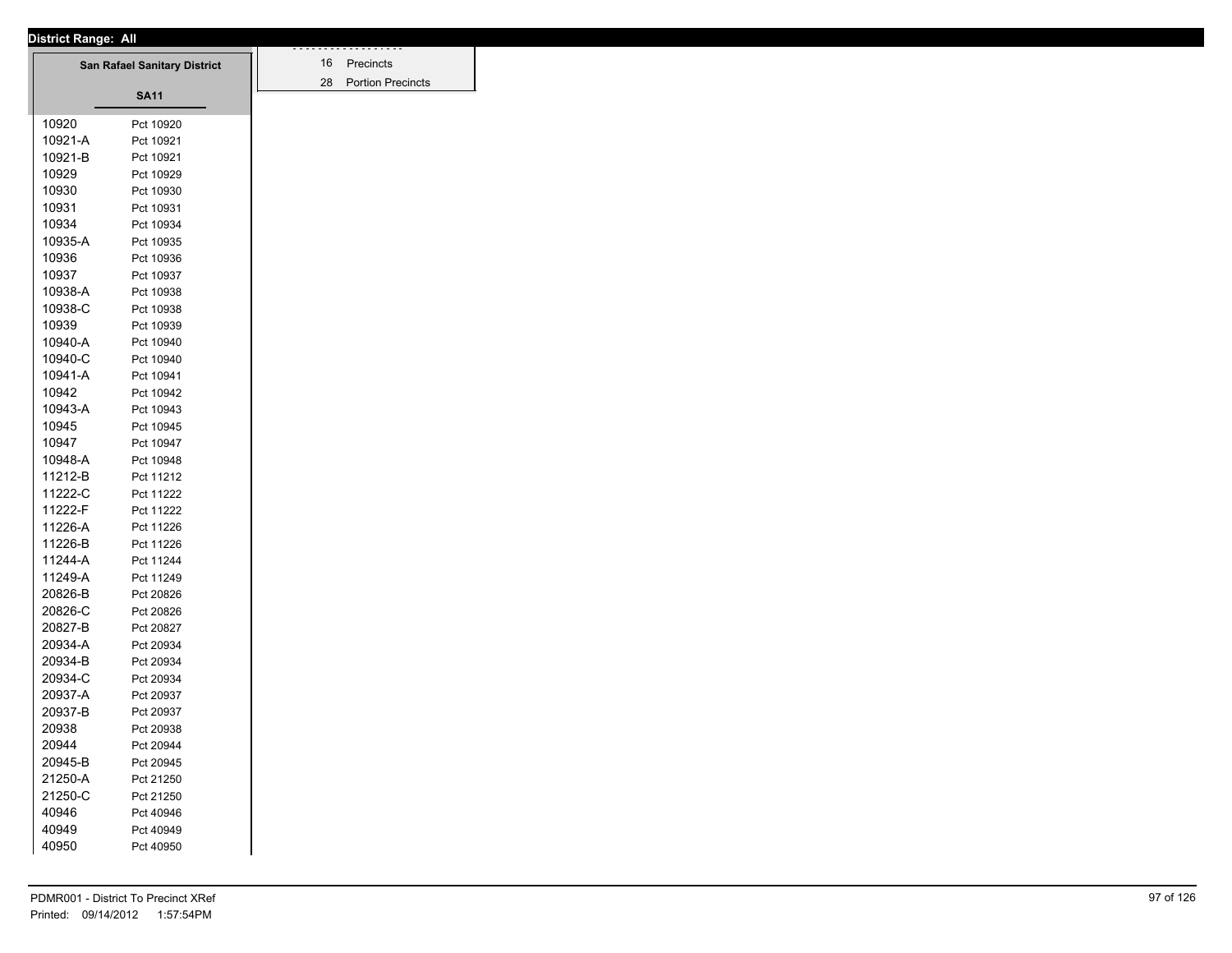┱

| <b>Corte Madera Sanitary 2</b> |                          |
|--------------------------------|--------------------------|
|                                | <b>SA12</b>              |
| 20440-B                        | Pct 20440                |
| 20447-B                        | Pct 20447                |
| 31152-B                        | Pct 31152                |
| 31152-E                        | Pct 31152                |
| 31251-A                        | Pct 31251                |
| 31251-B                        | Pct 31251                |
| 40222-A                        | Pct 40222                |
| 40223                          | Pct 40223                |
| 40227                          | Pct 40227                |
| 40229                          | Pct 40229                |
| 40231                          | Pct 40231                |
| 40234-A                        | Pct 40234                |
| 40235                          | Pct 40235                |
| 40236                          | Pct 40236                |
| 40237-A                        | Pct 40237                |
| 40238                          | Pct 40238                |
| 40433-B                        | Pct 40433                |
| 41232                          | Pct 41232                |
| 41239-C                        | Pct 41239                |
| 41239-D                        | Pct 41239                |
| 8                              | Precincts                |
| 12                             | <b>Portion Precincts</b> |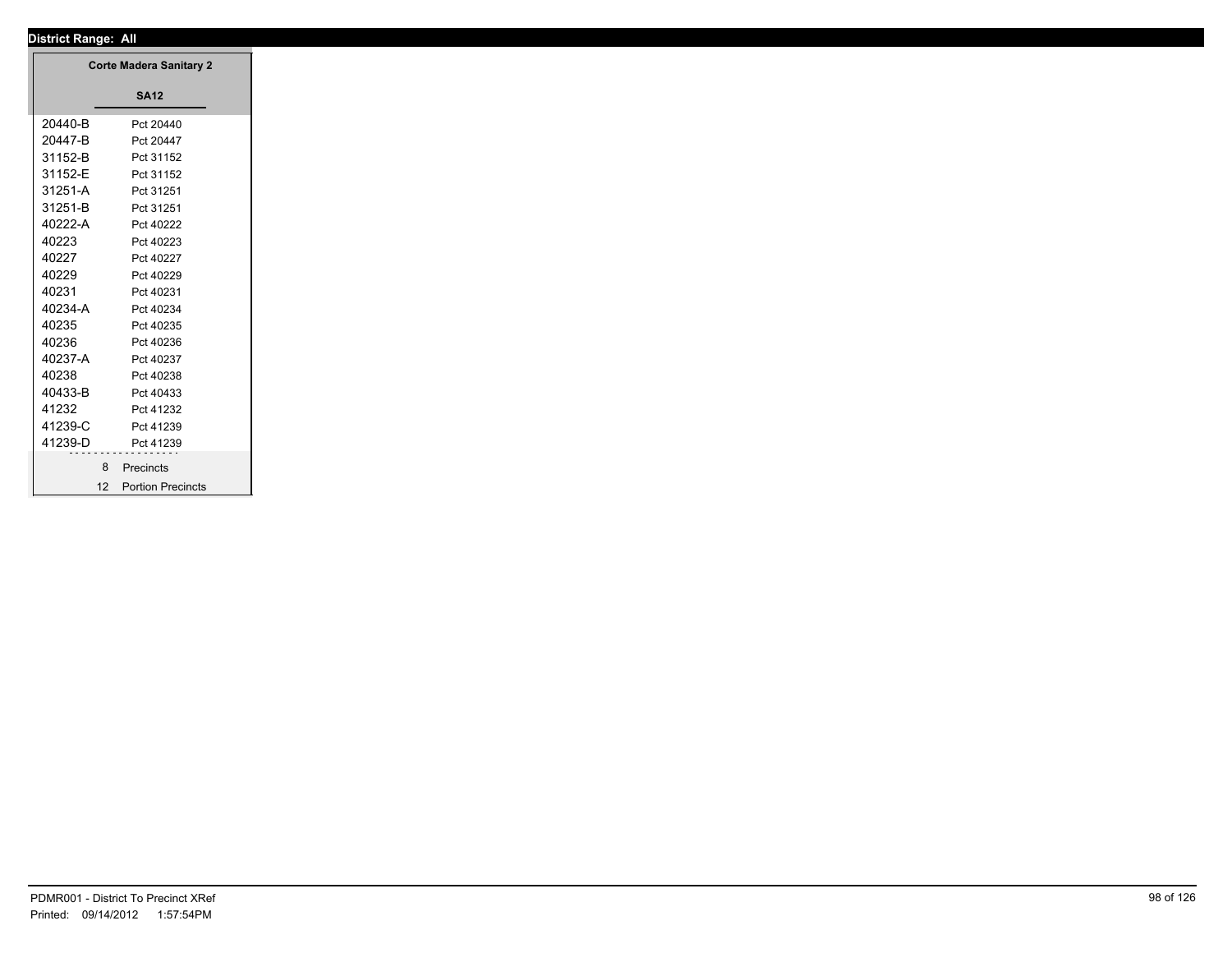| <b>Bolinas Permanent Road</b><br><b>Division</b><br>RD <sub>01</sub> |              |                         |  |
|----------------------------------------------------------------------|--------------|-------------------------|--|
| 41252-B                                                              |              | Pct 41252               |  |
|                                                                      | <sup>n</sup> | Precinct                |  |
|                                                                      | 1            | <b>Portion Precinct</b> |  |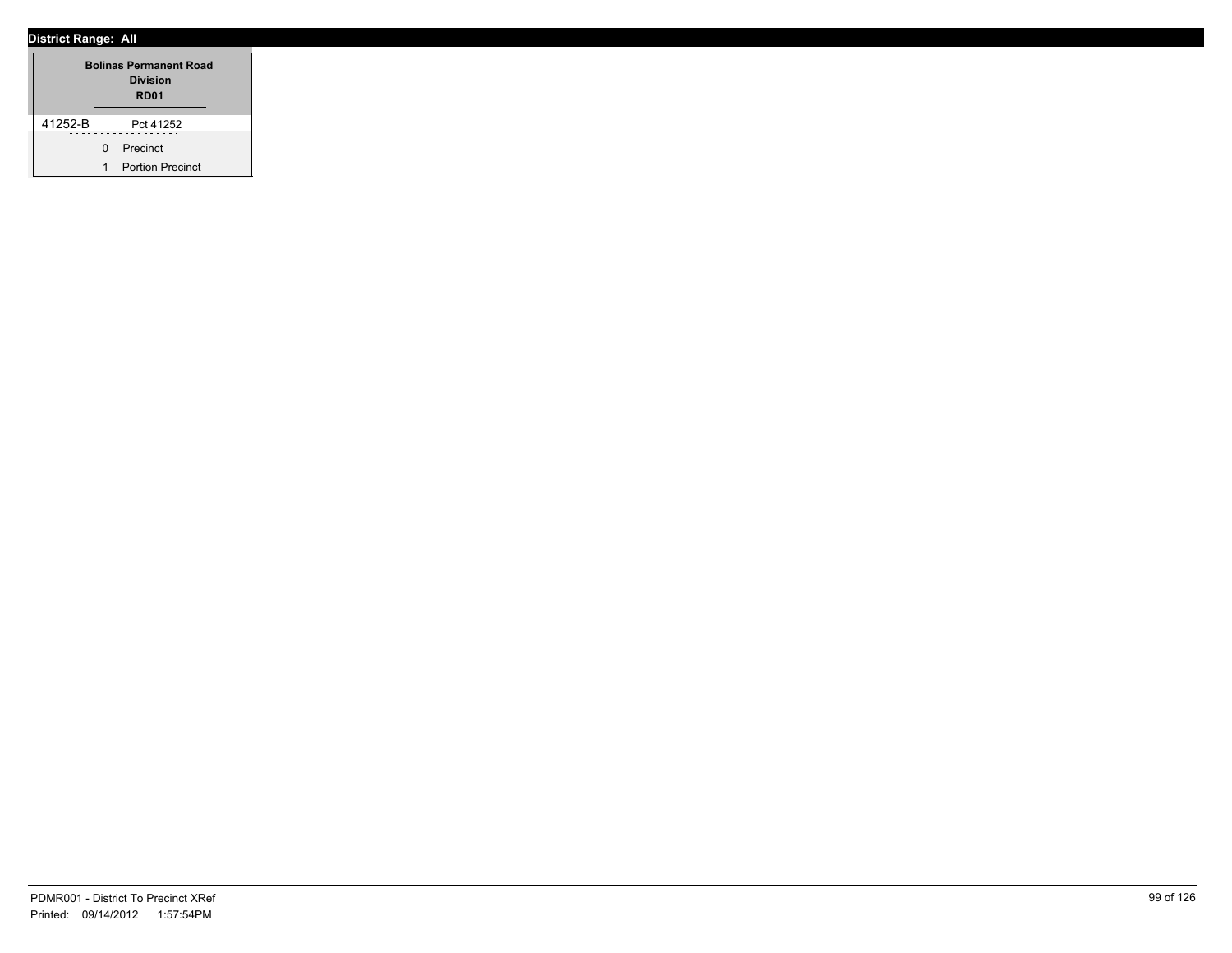|         | <b>Monte Cristo Permanent</b><br><b>Road Division</b><br>RD <sub>02</sub> |  |  |
|---------|---------------------------------------------------------------------------|--|--|
| 21253-A | Pct 21253                                                                 |  |  |
|         | 0 Precinct                                                                |  |  |
|         | <b>Portion Precinct</b>                                                   |  |  |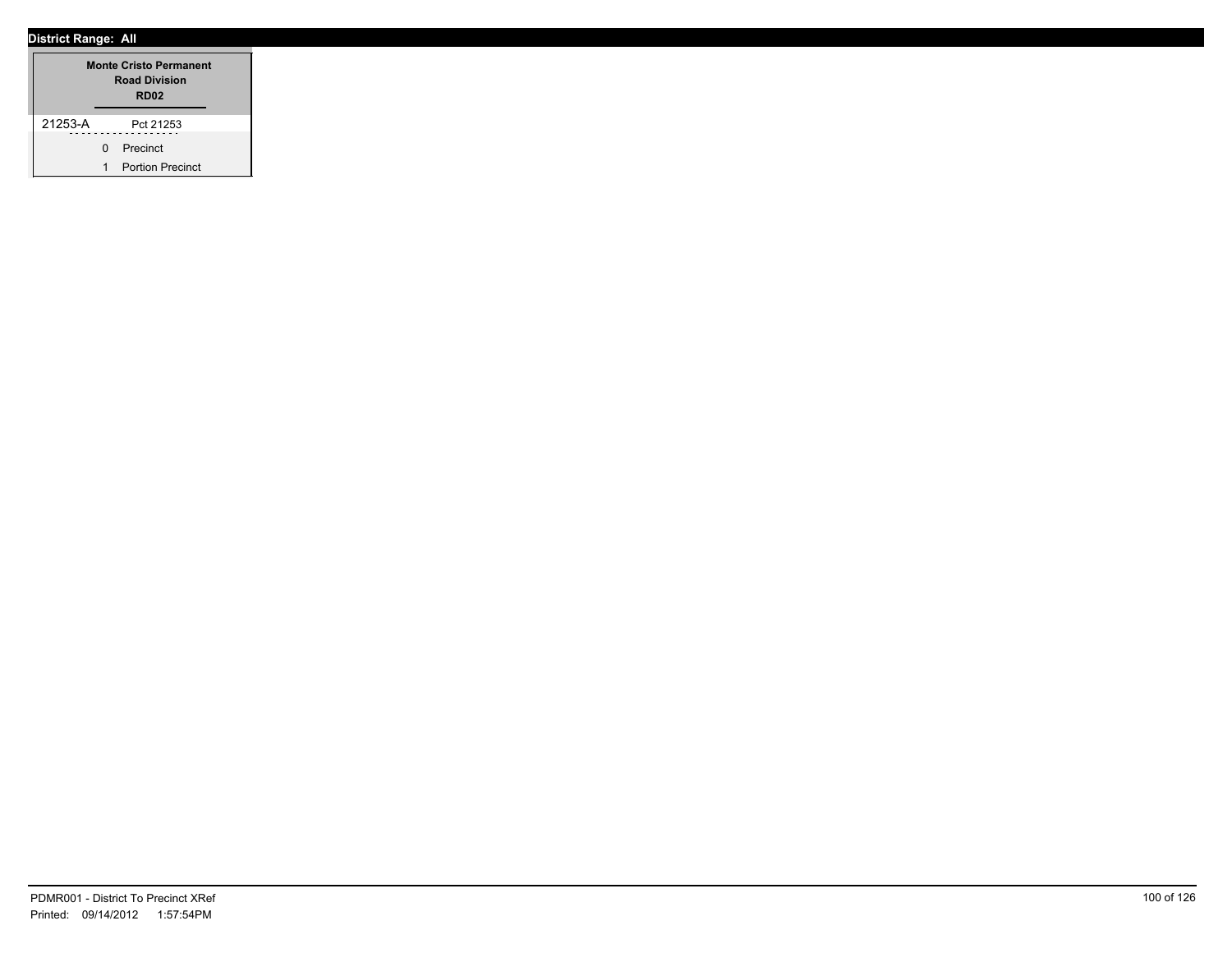|         |              | <b>Paradise Ranch Estates</b><br><b>Permanent Road Division</b><br><b>RD05</b> |  |  |
|---------|--------------|--------------------------------------------------------------------------------|--|--|
| 41205-C |              | Pct 41205                                                                      |  |  |
|         | <sup>n</sup> | Precinct                                                                       |  |  |
|         | 1            | <b>Portion Precinct</b>                                                        |  |  |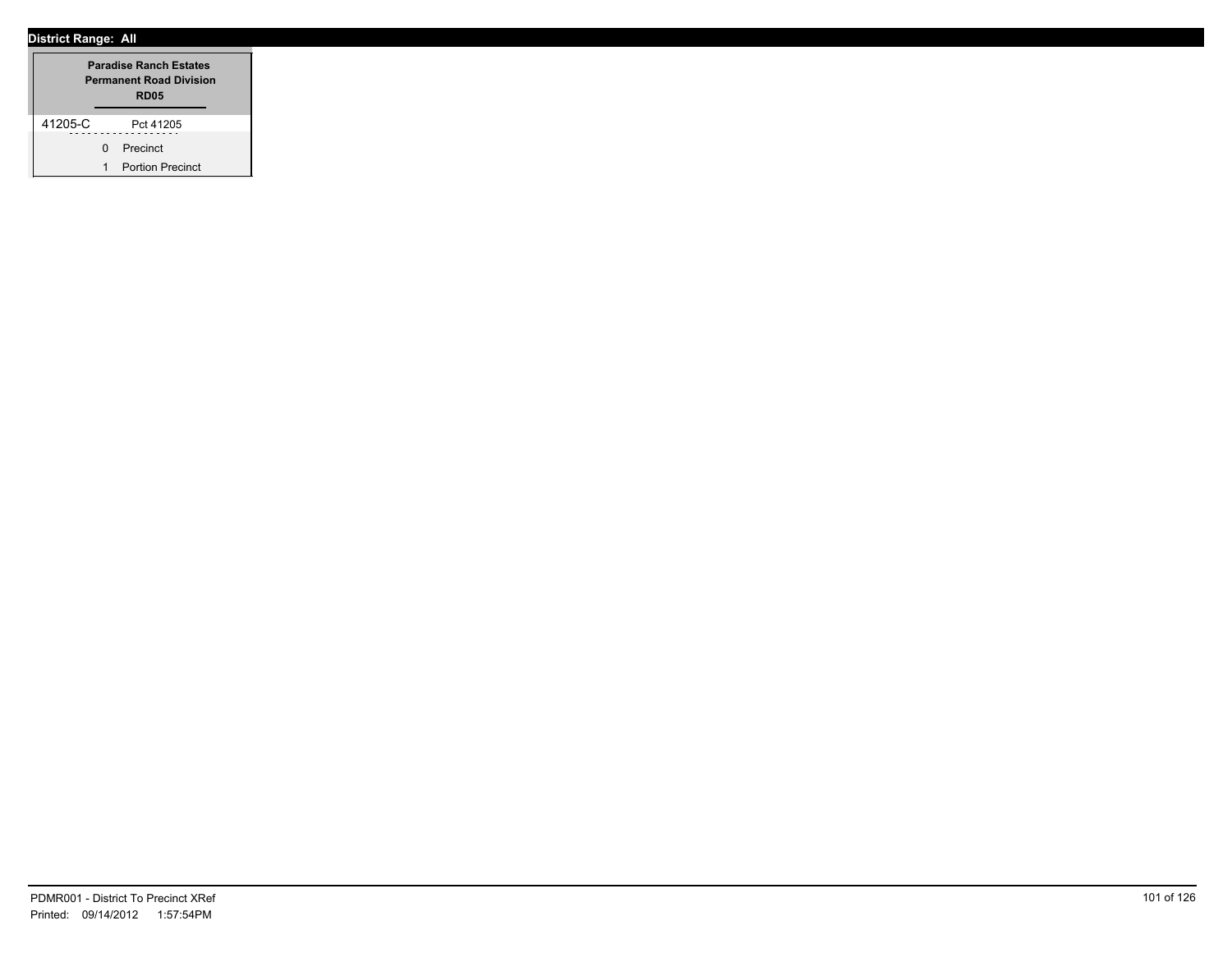| <b>Ridgewood Ave Permanent</b><br><b>Road Division</b><br>RD <sub>06</sub> |              |                         |  |
|----------------------------------------------------------------------------|--------------|-------------------------|--|
| 41226-A                                                                    |              | Pct 41226               |  |
|                                                                            | <sup>n</sup> | Precinct                |  |
|                                                                            | 1            | <b>Portion Precinct</b> |  |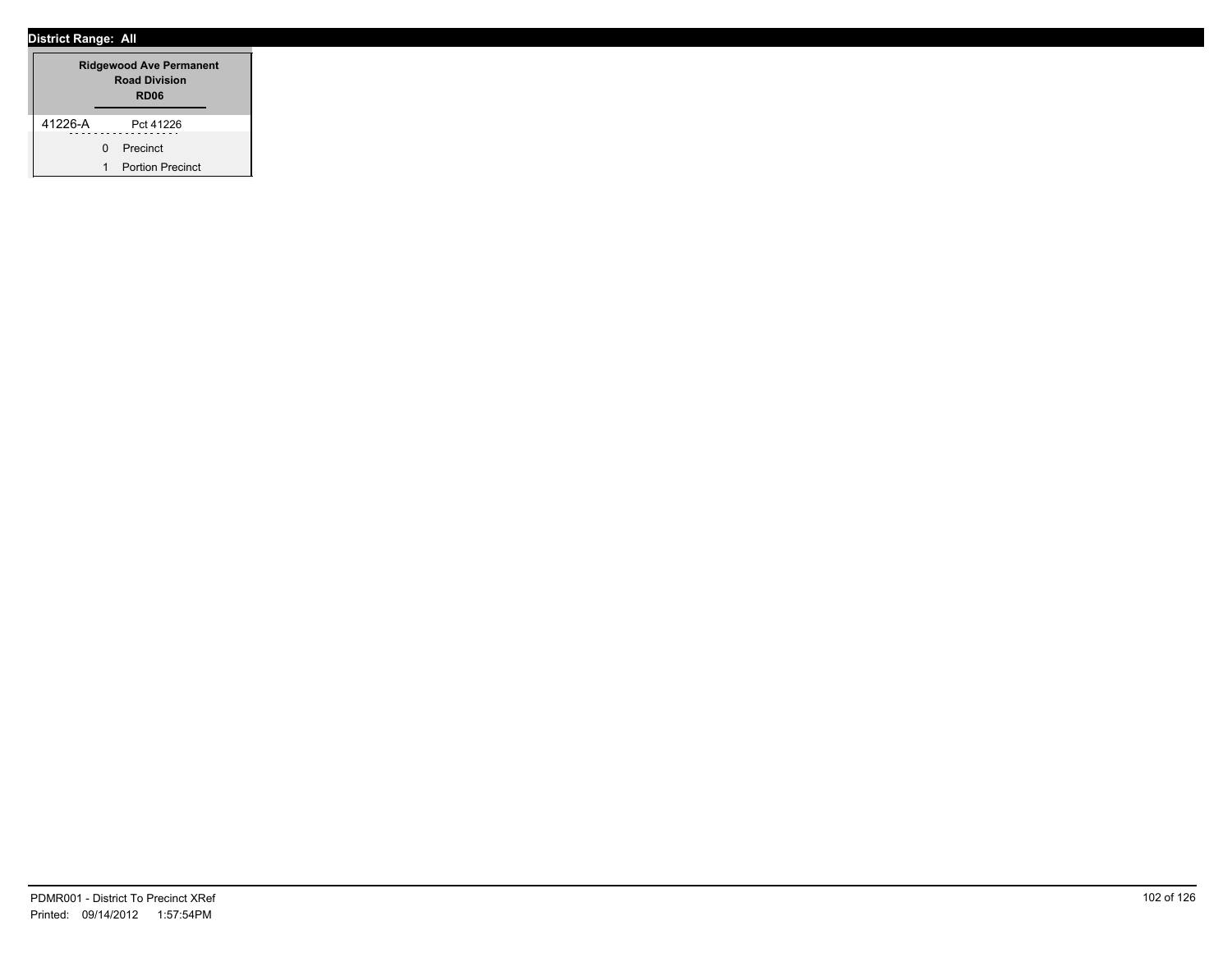|         | Santa Venetia-Rafael<br>Meadows Open Sp. 18<br><b>CSOS18</b> |
|---------|--------------------------------------------------------------|
| 10914-A | Pct 10914                                                    |
| 10917-A | Pct 10917                                                    |
| 10917-B | Pct 10917                                                    |
| 10919-A | Pct 10919                                                    |
| 10920-A | Pct 10920                                                    |
| 10923-A | Pct 10923                                                    |
| 10924   | Pct 10924                                                    |
| 10925   | Pct 10925                                                    |
| 10931-A | Pct 10931                                                    |
| 10932-A | Pct 10932                                                    |
| 10932-B | Pct 10932                                                    |
| 10932-C | Pct 10932                                                    |
| 10932-D | Pct 10932                                                    |
| 11222-A | Pct 11222                                                    |
| 11222-B | Pct 11222                                                    |
| 11222-C | Pct 11222                                                    |
| 11222-D | Pct 11222                                                    |
| 11222-E | Pct 11222                                                    |
| 11226-E | Pct 11226                                                    |
| 11226-F | Pct 11226                                                    |
| 11227   | Pct 11227                                                    |
| 11228   | Pct 11228                                                    |
| 11233   | Pct 11233                                                    |
| 11250   | Pct 11250                                                    |
|         | 6 Precincts                                                  |
|         | 18 Portion Precincts                                         |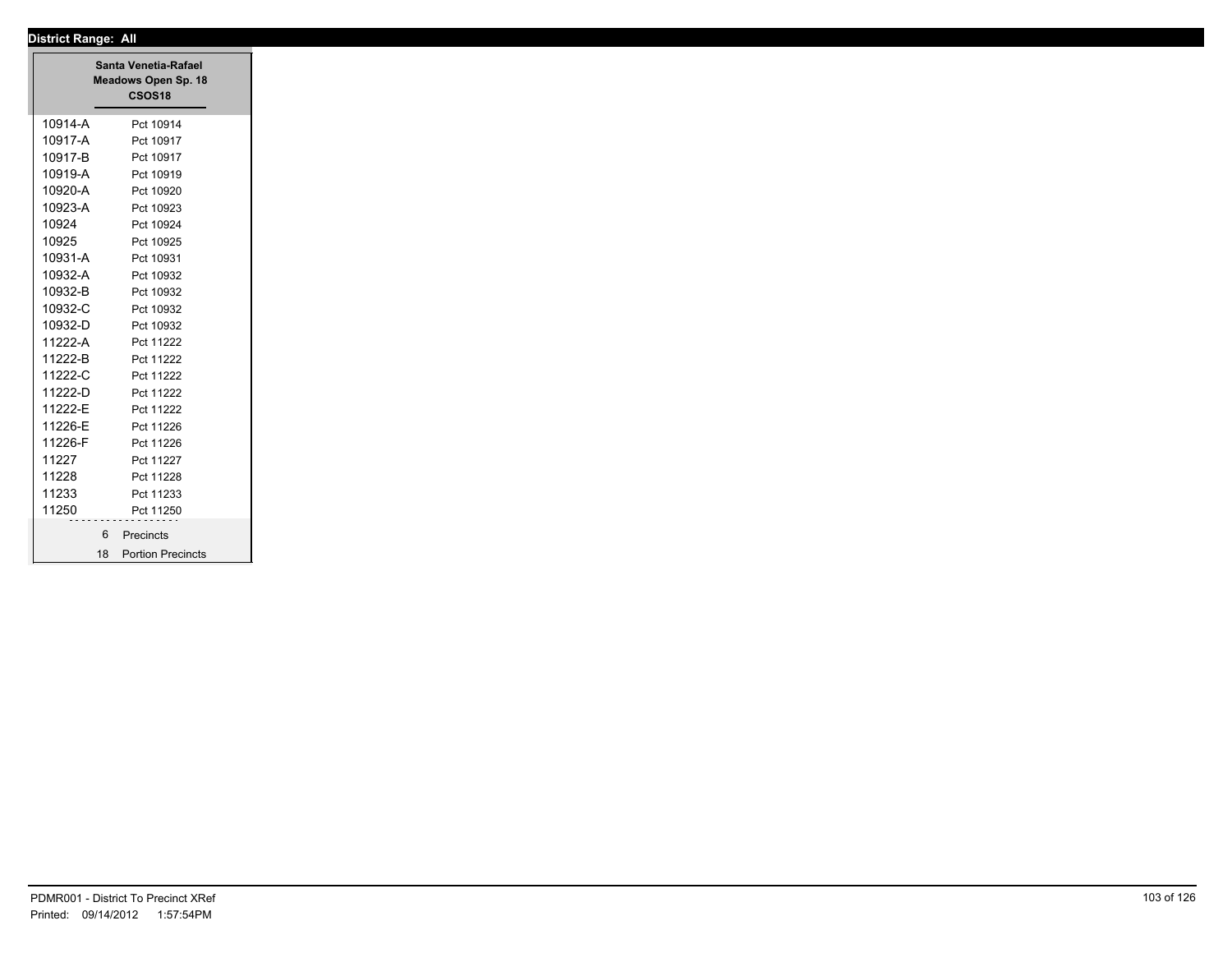|         |                | <b>Novato Open Space County</b><br><b>Service Dist 20</b><br><b>CSOS20</b> |
|---------|----------------|----------------------------------------------------------------------------|
| 40614-A |                | Pct 40614                                                                  |
| 50614-A |                | Pct 50614                                                                  |
| 50616-A |                | Pct 50616                                                                  |
| 50624-A |                | Pct 50624                                                                  |
| 50629-A |                | Pct 50629                                                                  |
| 50630   |                | Pct 50630                                                                  |
| 50631-A |                | Pct 50631                                                                  |
| 51223   |                | Pct 51223                                                                  |
| .       | $\overline{2}$ | .<br>Precincts                                                             |
|         | 6              | <b>Portion Precincts</b>                                                   |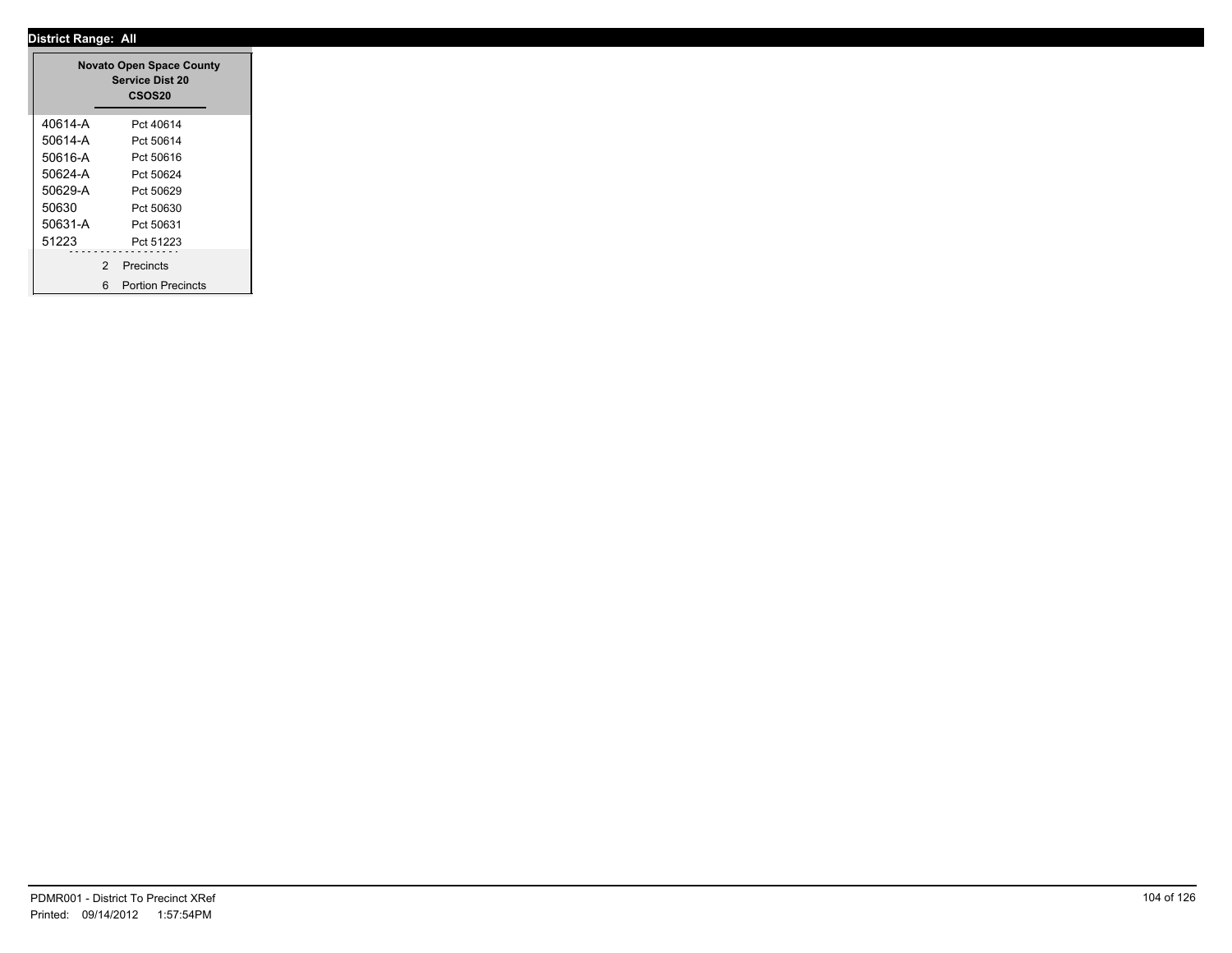|         |                | <b>Terra Linda Open Space</b><br><b>County Service Dist 23</b><br><b>CSOS23</b> |
|---------|----------------|---------------------------------------------------------------------------------|
| 10903   |                | Pct 10903                                                                       |
| 10905   |                | Pct 10905                                                                       |
| 10906   |                | Pct 10906                                                                       |
| 10908   |                | Pct 10908                                                                       |
| 10909-A |                | Pct 10909                                                                       |
| 10909-B |                | Pct 10909                                                                       |
| 10910   |                | Pct 10910                                                                       |
| 10913   |                | Pct 10913                                                                       |
| 10914-B |                | Pct 10914                                                                       |
| 10915   |                | Pct 10915                                                                       |
| 10917-C |                | Pct 10917                                                                       |
| 10919-B |                | Pct 10919                                                                       |
| 10923-B |                | Pct 10923                                                                       |
|         | $\overline{7}$ | Precincts                                                                       |
|         |                |                                                                                 |
|         | 6              | <b>Portion Precincts</b>                                                        |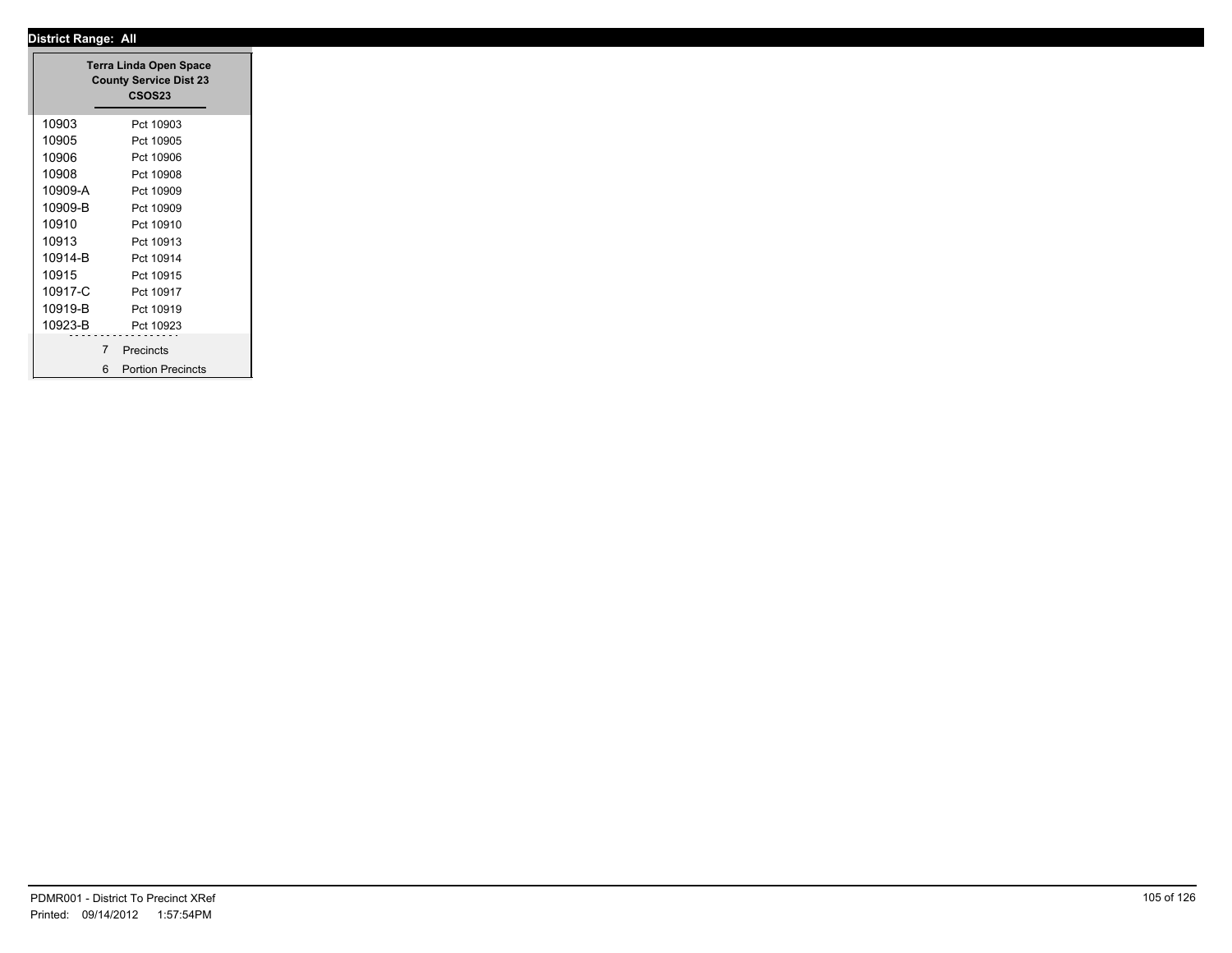| <b>Loma Verde County Service</b><br>Area 1<br>CSA01 |  |                         |  |  |
|-----------------------------------------------------|--|-------------------------|--|--|
| 50637-A                                             |  | Pct 50637               |  |  |
| 51234                                               |  | Pct 51234               |  |  |
|                                                     |  | Precincts               |  |  |
|                                                     |  | <b>Portion Precinct</b> |  |  |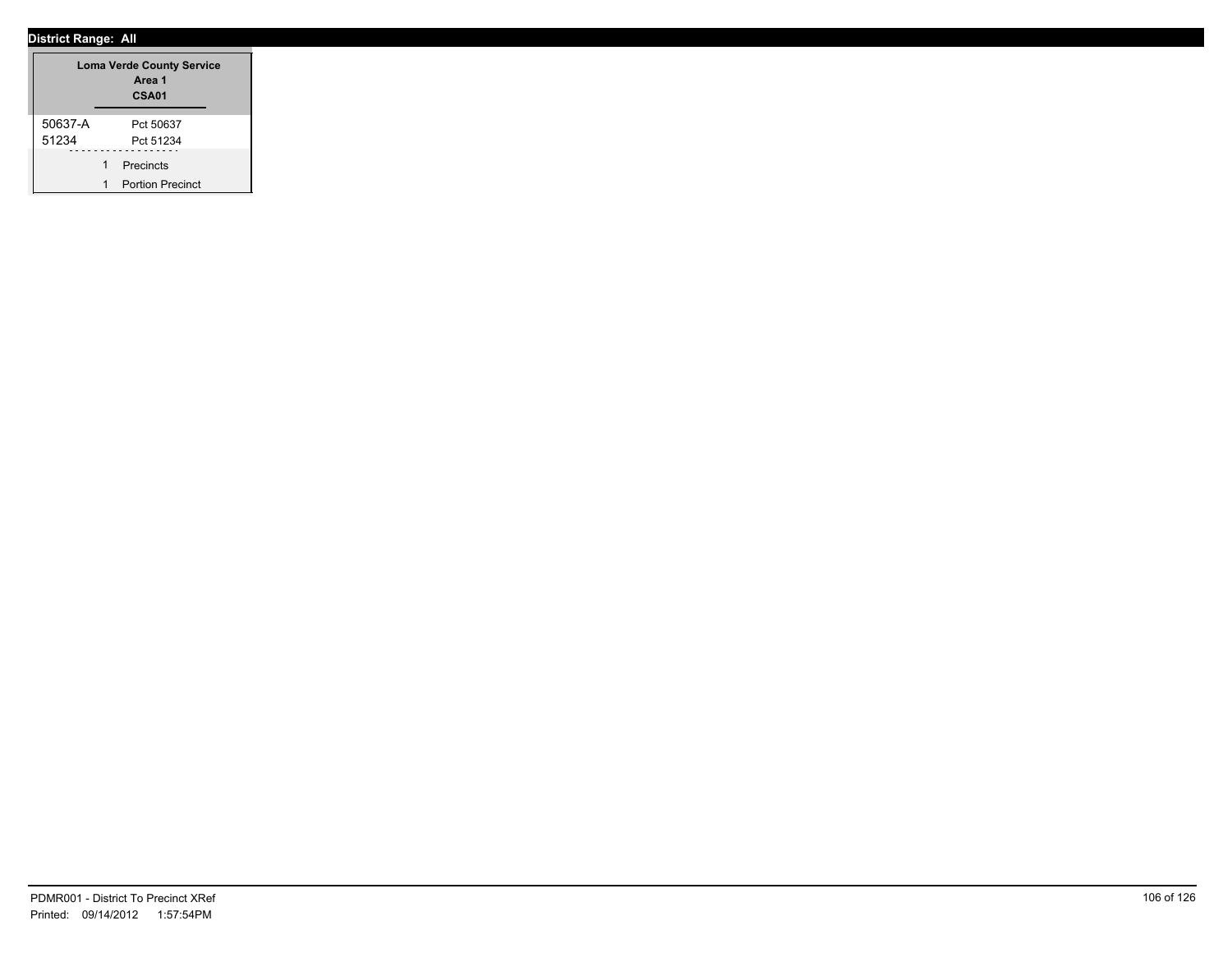|         |              | <b>Gallinas Canal County</b><br>Service Area 6<br>CSA06 |  |
|---------|--------------|---------------------------------------------------------|--|
| 10925-A |              | Pct 10925                                               |  |
| 11227-A |              | Pct 11227                                               |  |
| 11228-A |              | Pct 11228                                               |  |
| 11228-B |              | Pct 11228                                               |  |
| 11228-C |              | Pct 11228                                               |  |
| 11228-D |              | Pct 11228                                               |  |
| 11233-A |              | Pct 11233                                               |  |
| 11233-B |              | Pct 11233                                               |  |
| 11233-l |              | Pct 11233                                               |  |
|         | <sup>0</sup> | Precincts                                               |  |
|         | 9            | <b>Portion Precincts</b>                                |  |

÷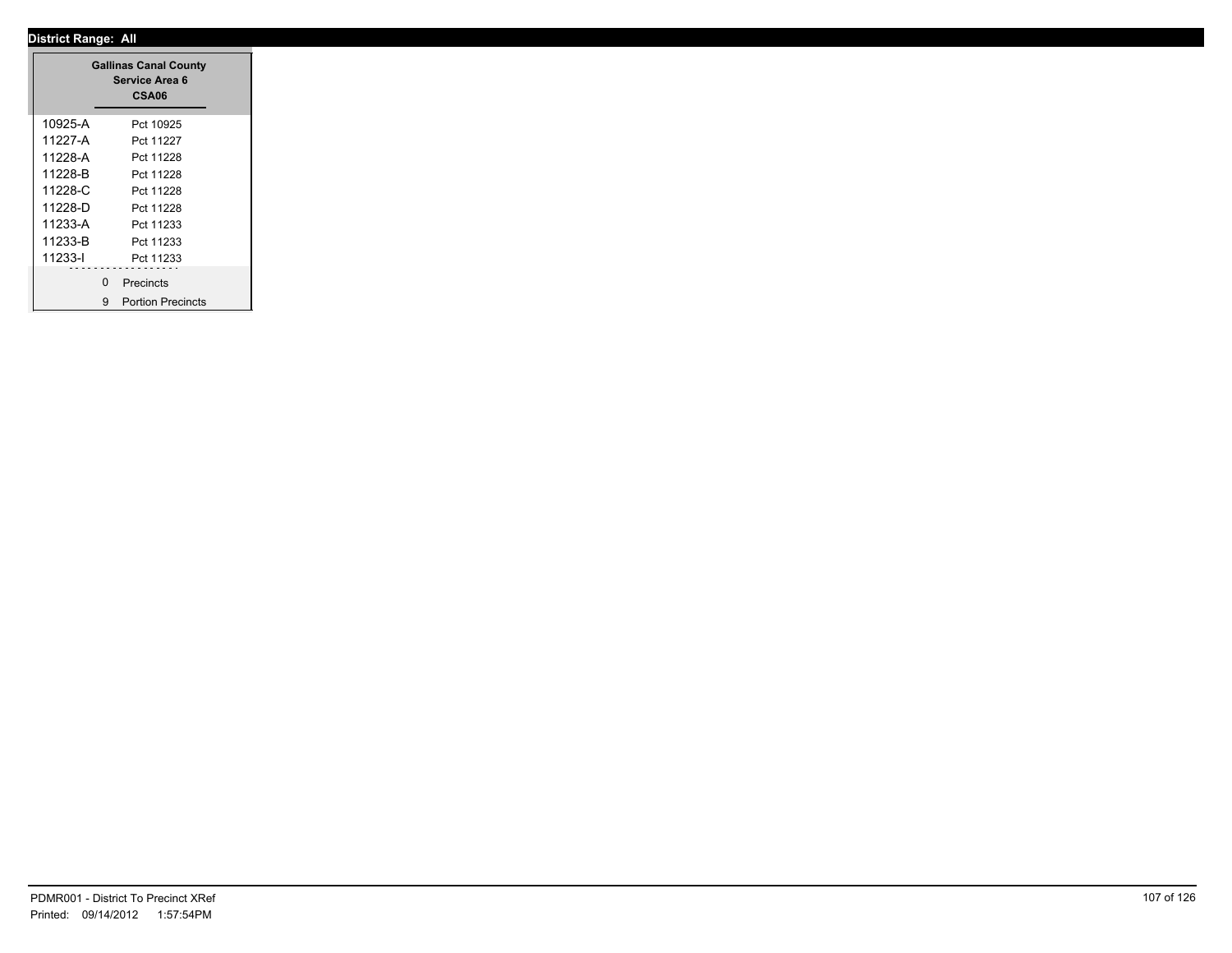| <b>Northbridge County Service</b><br>Area 9<br>CSA <sub>09</sub> |   |                          |  |  |  |
|------------------------------------------------------------------|---|--------------------------|--|--|--|
| 11228-A                                                          |   | Pct 11228                |  |  |  |
| 11228-E                                                          |   | Pct 11228                |  |  |  |
|                                                                  | U | Precincts                |  |  |  |
|                                                                  | 2 | <b>Portion Precincts</b> |  |  |  |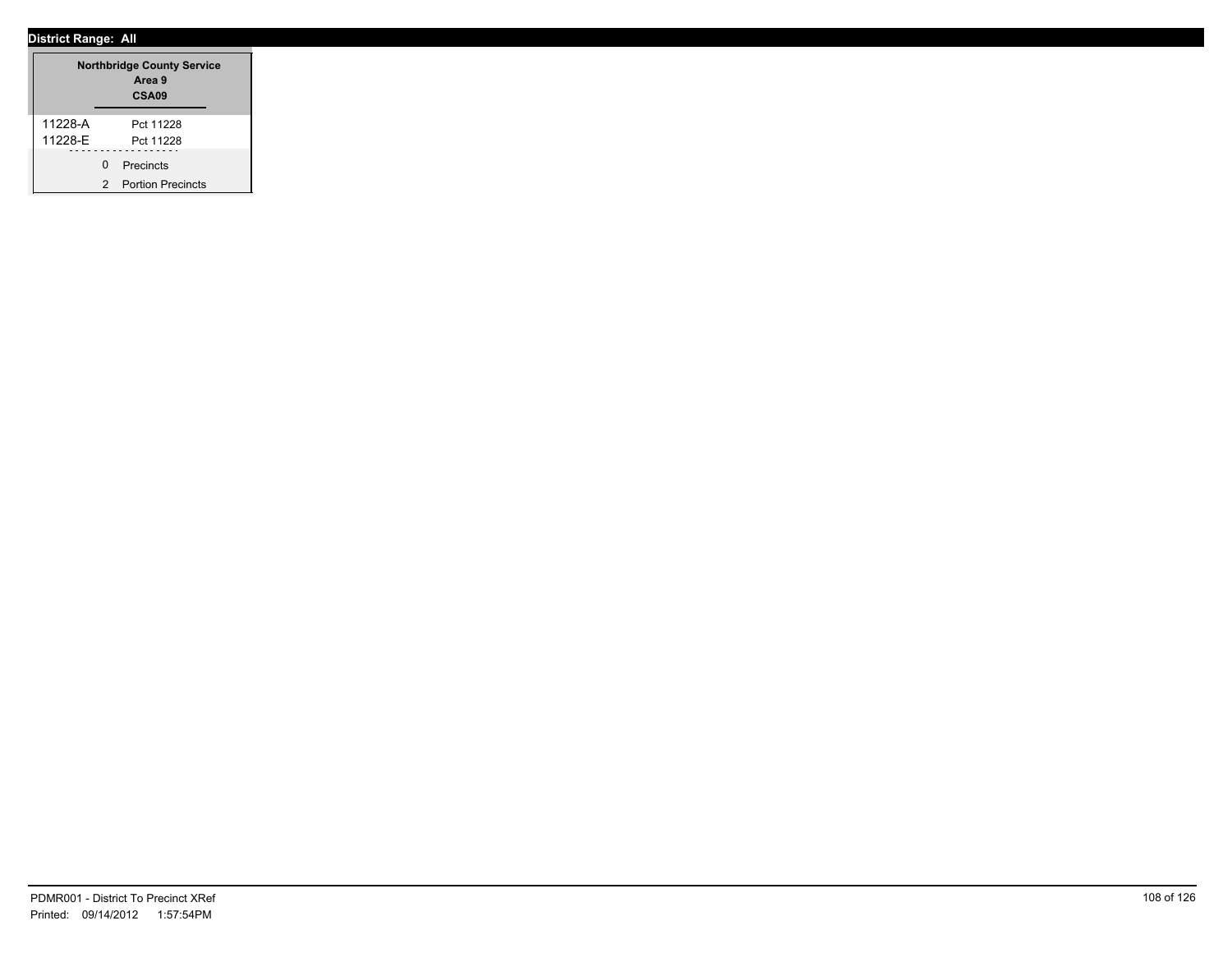|         |   | <b>Lucas Valley County Service</b><br>Area 13<br><b>CSA13</b> |
|---------|---|---------------------------------------------------------------|
| 11201-A |   | Pct 11201                                                     |
| 11202   |   | Pct 11202                                                     |
| 11204-A |   | Pct 11204                                                     |
|         | 1 | Precincts                                                     |
|         | 2 | <b>Portion Precincts</b>                                      |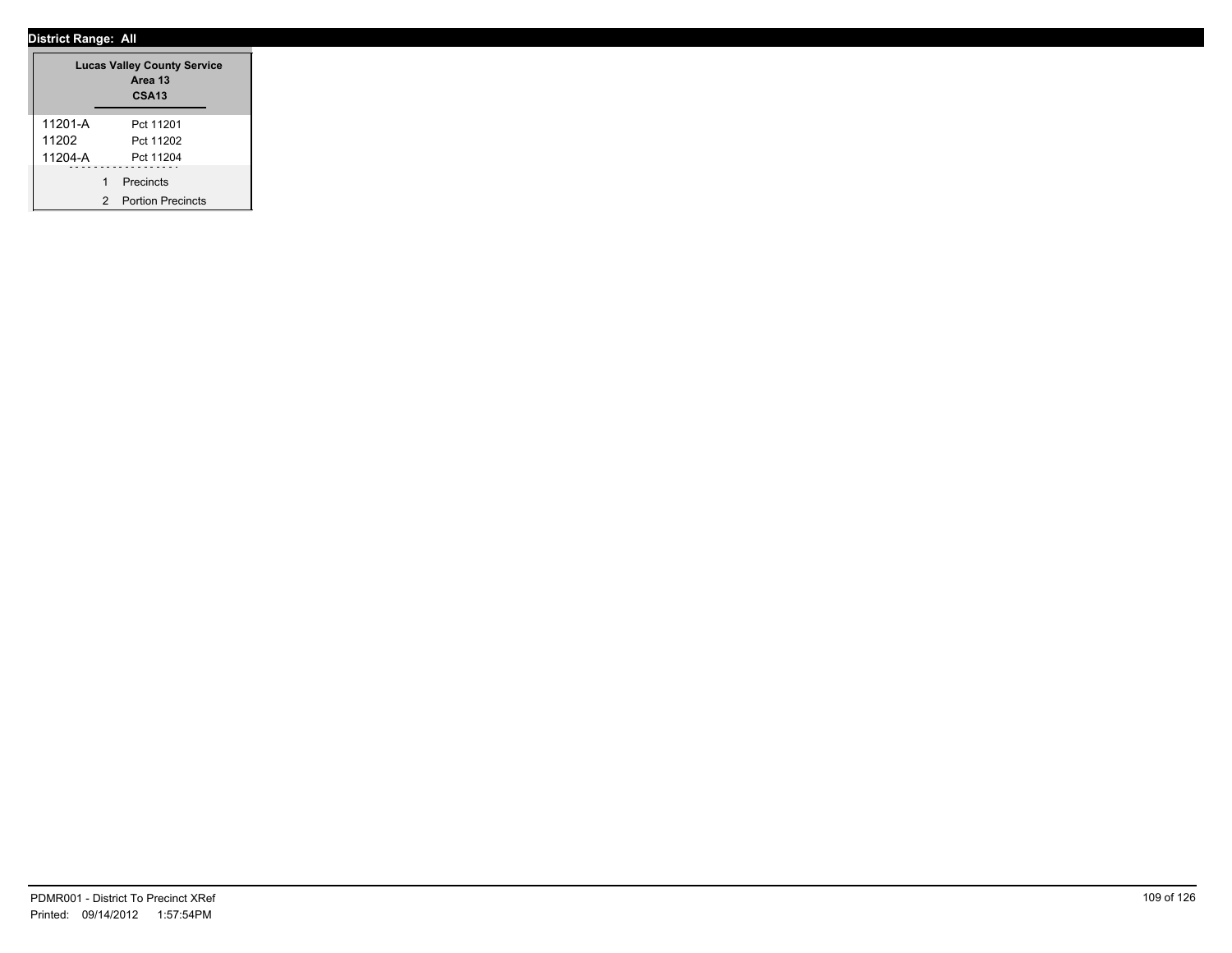|         |   | <b>Homestead Valley County</b><br><b>Service Area 14</b><br><b>CSA14</b> |  |
|---------|---|--------------------------------------------------------------------------|--|
| 30508-A |   | Pct 30508                                                                |  |
| 41224-A |   | Pct 41224                                                                |  |
| 41226   |   | Pct 41226                                                                |  |
| 41228   |   | Pct 41228                                                                |  |
| 41230   |   | Pct 41230                                                                |  |
|         | 3 | Precincts                                                                |  |
|         | 2 | <b>Portion Precincts</b>                                                 |  |

÷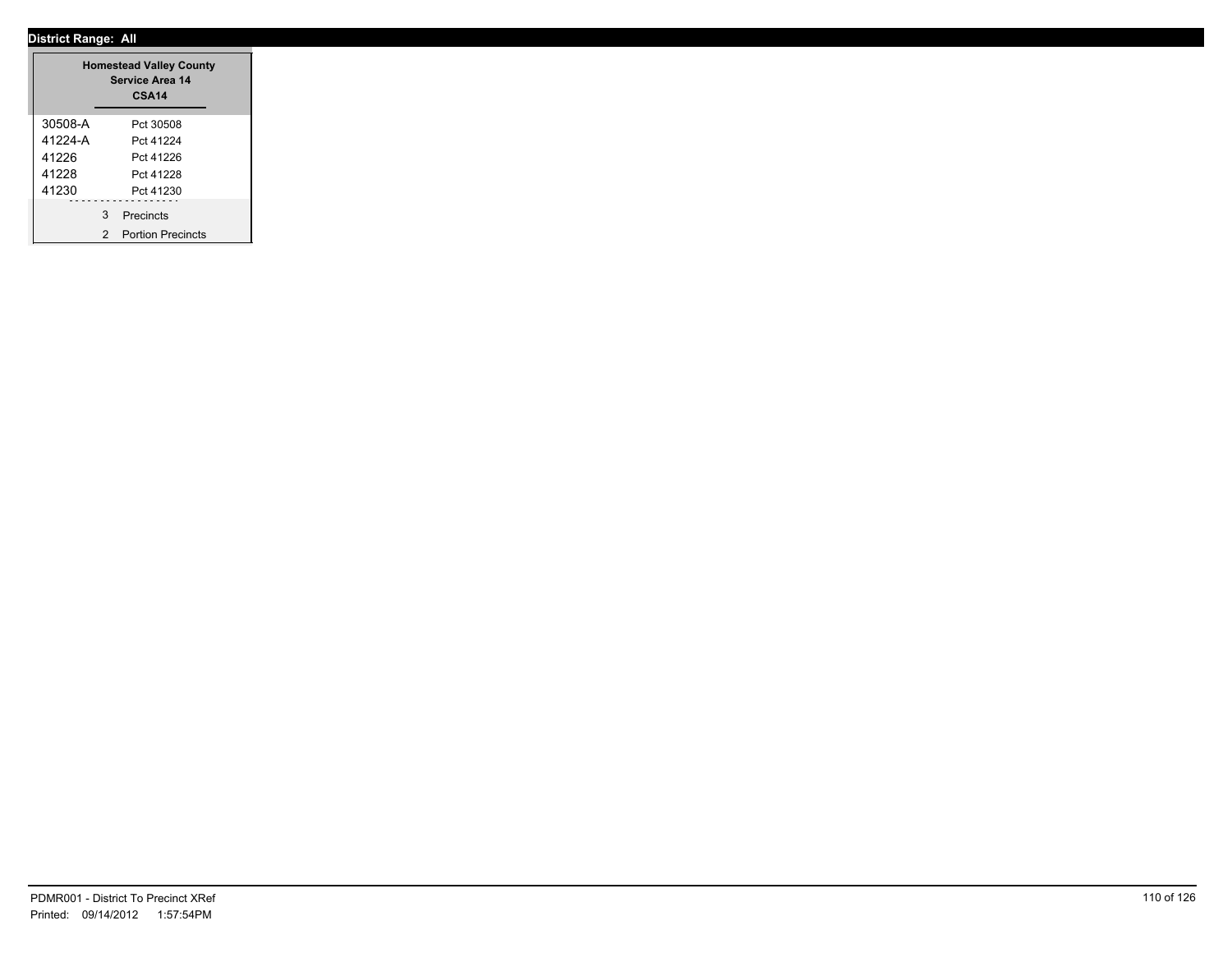|       |   | <b>Greenbrae County Service</b><br>Area 16<br>CSA <sub>16</sub> |
|-------|---|-----------------------------------------------------------------|
| 20449 |   | Pct 20449                                                       |
| 20451 |   | Pct 20451                                                       |
| 21243 |   | Pct 21243                                                       |
| 21248 |   | Pct 21248                                                       |
|       | 4 | Precincts                                                       |
|       | n | <b>Portion Precincts</b>                                        |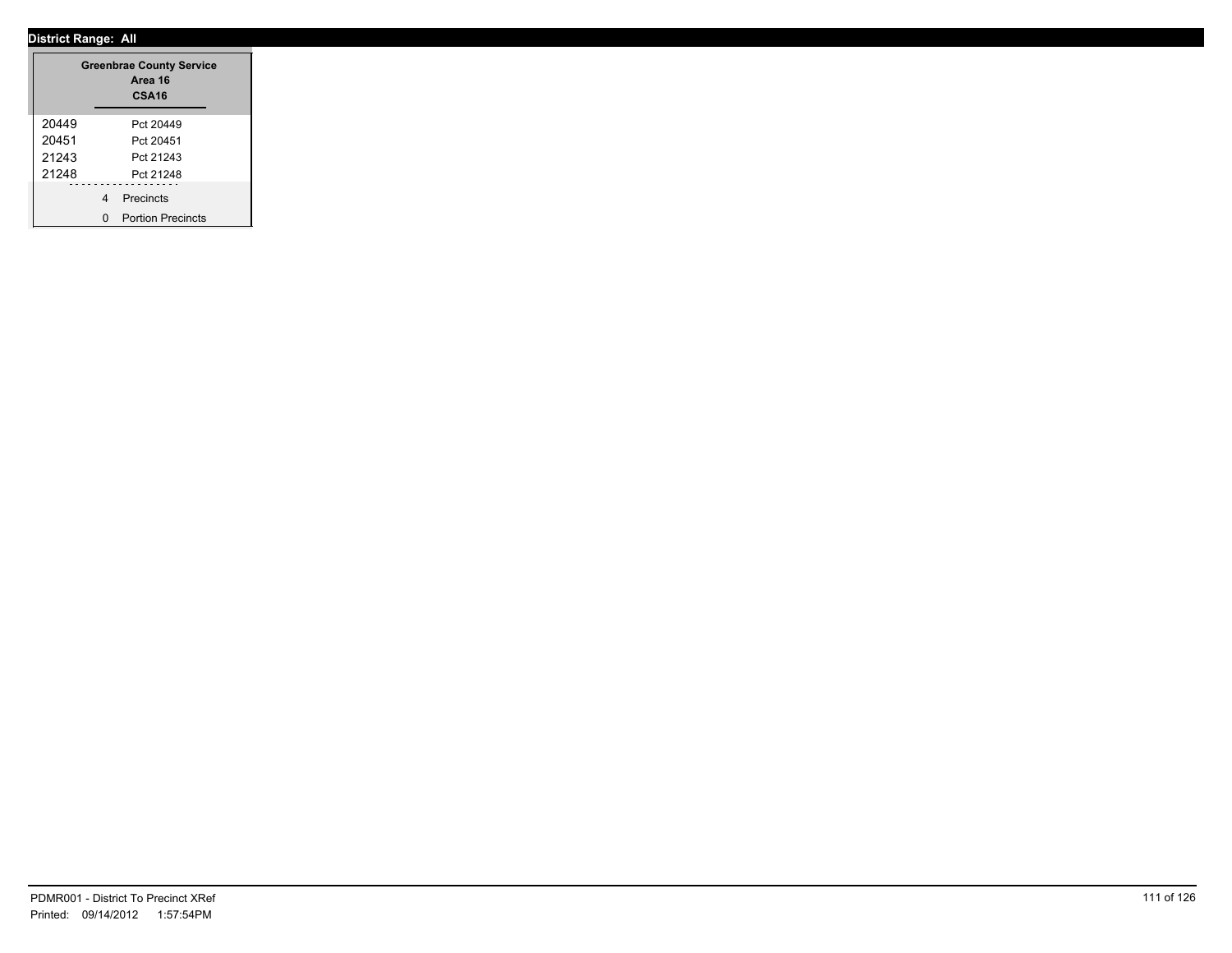|         |              | <b>Paradise Cay County</b><br><b>Service Area 29</b><br>CSA <sub>29</sub> |  |
|---------|--------------|---------------------------------------------------------------------------|--|
| 31251-A |              | Pct 31251                                                                 |  |
|         | <sup>n</sup> | Precinct                                                                  |  |
|         |              | <b>Portion Precinct</b>                                                   |  |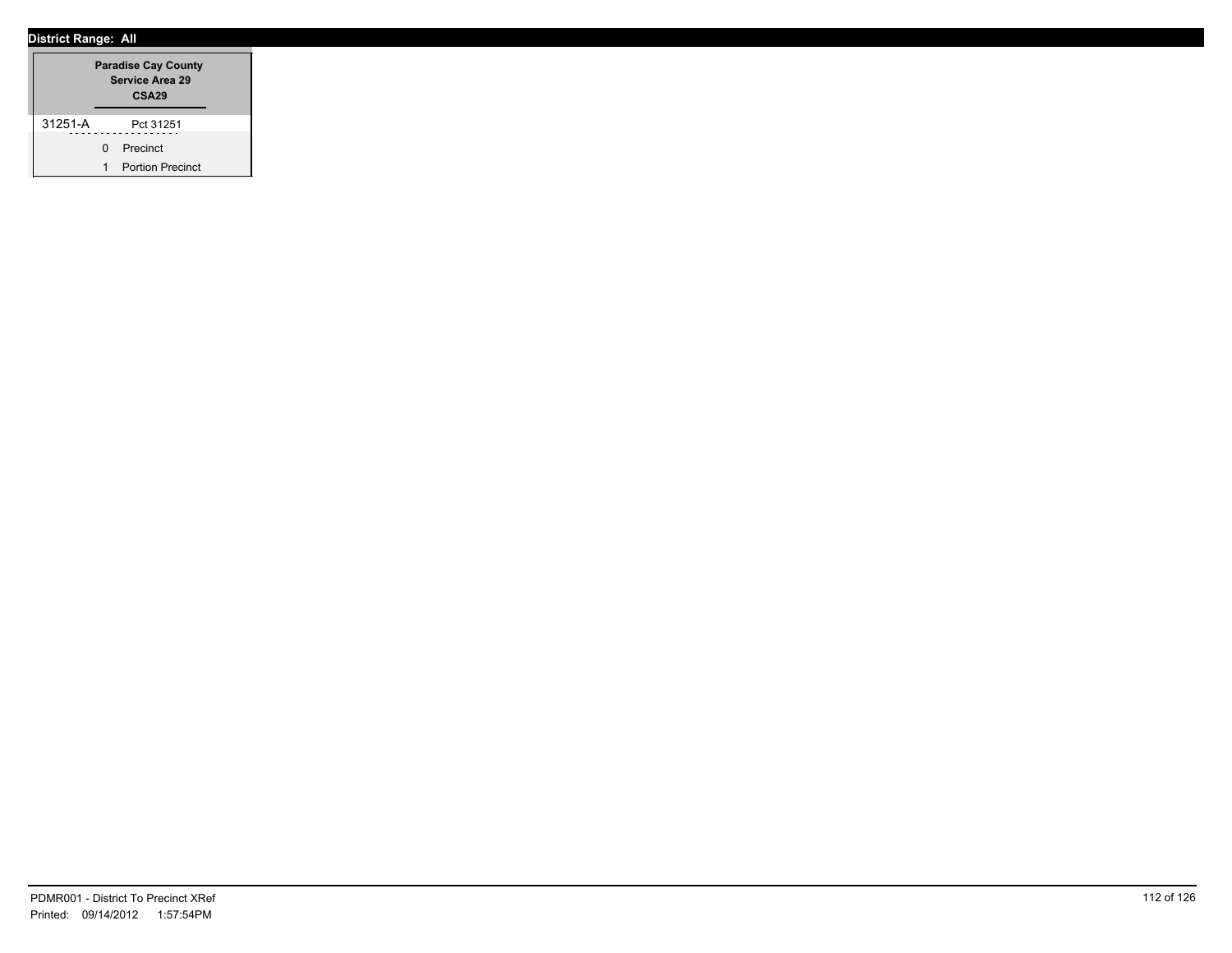|         | <b>County Service Area 31</b> | 41216-A |    | Pct 41216                |  |
|---------|-------------------------------|---------|----|--------------------------|--|
|         |                               | 41216-B |    | Pct 41216                |  |
|         | <b>CSA31</b>                  | 41216-C |    | Pct 41216                |  |
|         |                               | 41216-D |    | Pct 41216                |  |
| 11201-B | Pct 11201                     | 41216-F |    | Pct 41216                |  |
| 11201-C | Pct 11201                     | 41216-G |    | Pct 41216                |  |
| 11201-D | Pct 11201                     | 41216-H |    | Pct 41216                |  |
| 11204-B | Pct 11204                     | 41220   |    | Pct 41220                |  |
| 11212-A | Pct 11212                     | 41224   |    | Pct 41224                |  |
| 11226-A | Pct 11226                     | 41232   |    | Pct 41232                |  |
| 11226-B | Pct 11226                     | 41239   |    | Pct 41239                |  |
| 11226-C | Pct 11226                     | 41251-B |    | Pct 41251                |  |
| 11226-D | Pct 11226                     | 41253   |    | Pct 41253                |  |
| 11226-F | Pct 11226                     | 41254-A |    | Pct 41254                |  |
| 11226-G | Pct 11226                     |         | 18 | Precincts                |  |
| 11233-C | Pct 11233                     |         |    |                          |  |
| 21209   | Pct 21209                     |         | 41 | <b>Portion Precincts</b> |  |
| 21212-A | Pct 21212                     |         |    |                          |  |
| 21212-B | Pct 21212                     |         |    |                          |  |
| 21212-C | Pct 21212                     |         |    |                          |  |
| 21229-A | Pct 21229                     |         |    |                          |  |
| 21233-A | Pct 21233                     |         |    |                          |  |
| 21253   | Pct 21253                     |         |    |                          |  |
| 21254   | Pct 21254                     |         |    |                          |  |
| 30504-A | Pct 30504                     |         |    |                          |  |
| 31144-A | Pct 31144                     |         |    |                          |  |
| 31152-A | Pct 31152                     |         |    |                          |  |
| 31226-A | Pct 31226                     |         |    |                          |  |
| 31226-B | Pct 31226                     |         |    |                          |  |
| 31227   | Pct 31227                     |         |    |                          |  |
| 31228   | Pct 31228                     |         |    |                          |  |
| 31229   | Pct 31229                     |         |    |                          |  |
| 31235-A | Pct 31235                     |         |    |                          |  |
| 31235-B | Pct 31235                     |         |    |                          |  |
| 31235-C | Pct 31235                     |         |    |                          |  |
| 41201   | Pct 41201                     |         |    |                          |  |
| 41202   | Pct 41202                     |         |    |                          |  |
| 41203   | Pct 41203                     |         |    |                          |  |
| 41204-B | Pct 41204                     |         |    |                          |  |
| 41204-C | Pct 41204                     |         |    |                          |  |
| 41204-E | Pct 41204                     |         |    |                          |  |
| 41204-F | Pct 41204                     |         |    |                          |  |
| 41204-G | Pct 41204                     |         |    |                          |  |
| 41204-H | Pct 41204                     |         |    |                          |  |
| 41204-l | Pct 41204                     |         |    |                          |  |
| 41205   | Pct 41205                     |         |    |                          |  |
| 41206   | Pct 41206                     |         |    |                          |  |
| 41211   | Pct 41211                     |         |    |                          |  |
| 41215   | Pct 41215                     |         |    |                          |  |
|         |                               |         |    |                          |  |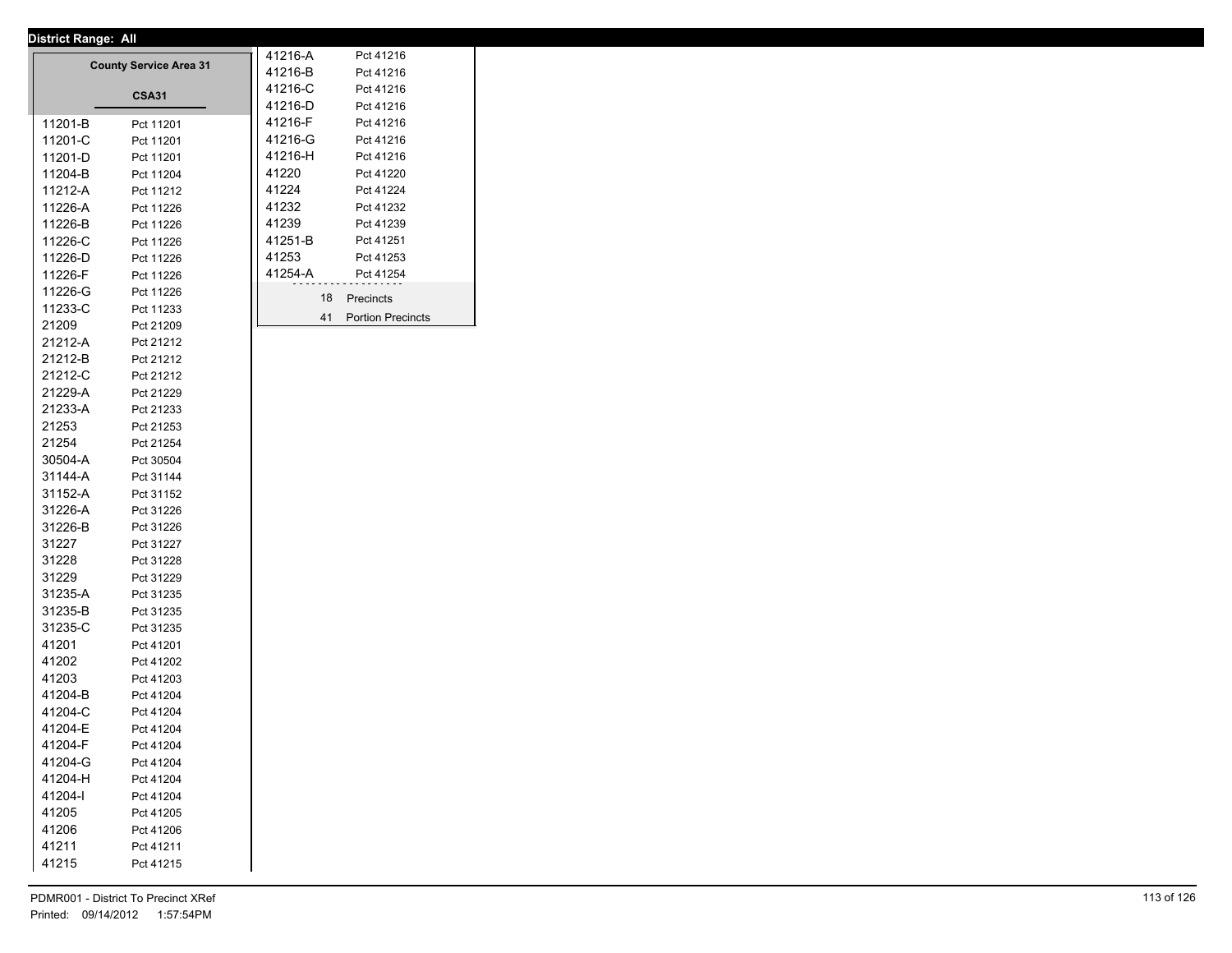|         |   | <b>Stinson Beach County</b><br><b>Service Area 33</b><br><b>CSA33</b> |
|---------|---|-----------------------------------------------------------------------|
| 41209   |   | Pct 41209                                                             |
| 41254-B |   | Pct 41254                                                             |
| 41254-C |   | Pct 41254                                                             |
|         | 1 | Precincts                                                             |
|         | 2 | <b>Portion Precincts</b>                                              |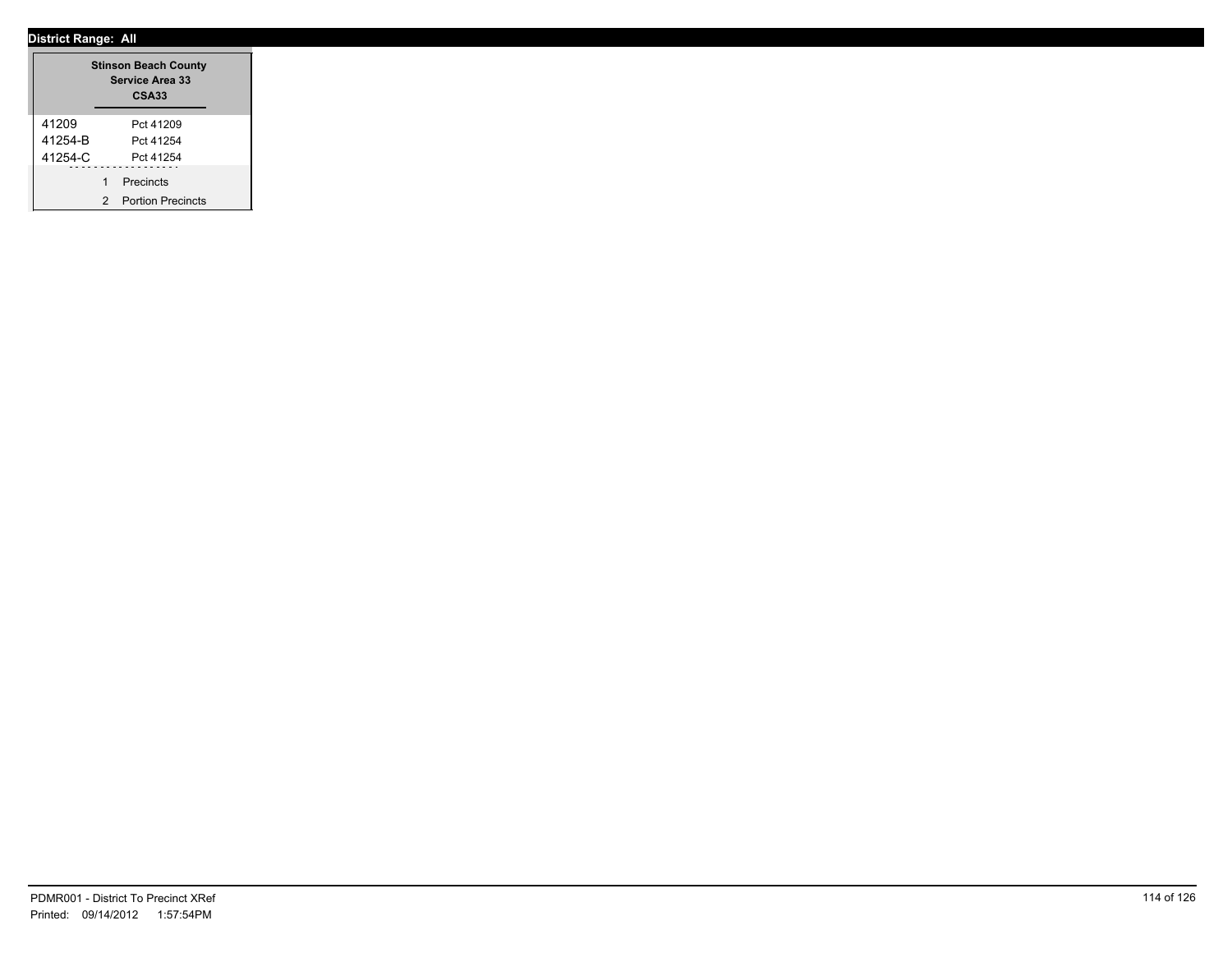|         | <b>County Service Area 17</b><br>CSOS17 |
|---------|-----------------------------------------|
| 20432-A | Pct 20432                               |
| 20432-B | Pct 20432                               |
| 20432-C | Pct 20432                               |
| 20432-D | Pct 20432                               |
| 20432-G | Pct 20432                               |
| 20439   | Pct 20439                               |
| 20442   | Pct 20442                               |
| 20446   | Pct 20446                               |
| 20449   | Pct 20449                               |
| 20451   | Pct 20451                               |
| 20452   | Pct 20452                               |
| 21229   | Pct 21229                               |
| 21230   | Pct 21230                               |
| 21231   | Pct 21231                               |
| 21233   | Pct 21233                               |
| 21236-A | Pct 21236                               |
| 21243   | Pct 21243                               |
| 21248   | Pct 21248                               |
| 41216-E | Pct 41216                               |
|         |                                         |
| 12      | Precincts                               |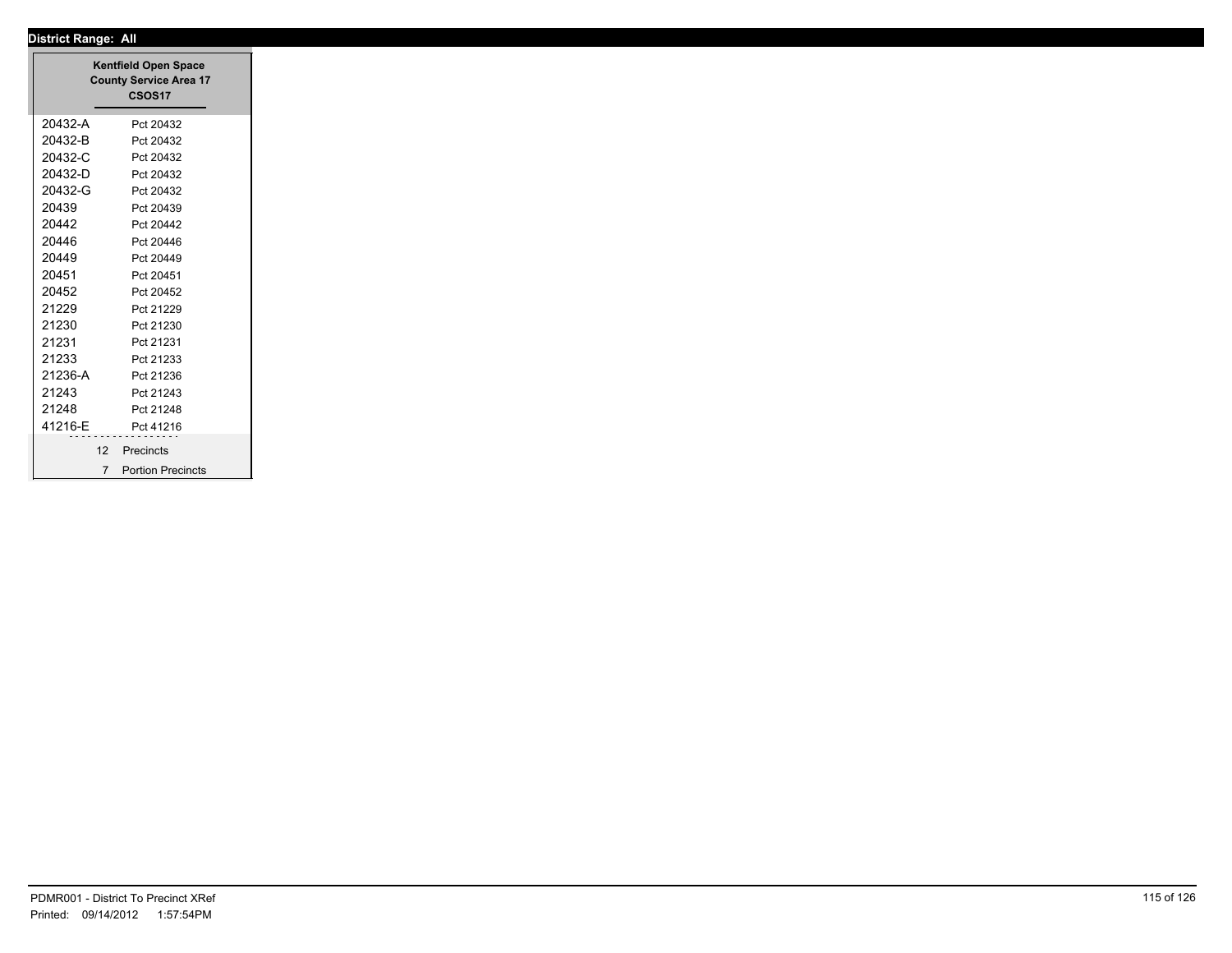|         |   | <b>Kentwoodlands Police</b><br><b>Protection District 17</b><br>CSA17 |
|---------|---|-----------------------------------------------------------------------|
| 20719-A |   | Pct 20719                                                             |
| 21229-A |   | Pct 21229                                                             |
| 21229-B |   | Pct 21229                                                             |
| 21229-C |   | Pct 21229                                                             |
| 21231-A |   | Pct 21231                                                             |
| 21231-B |   | Pct 21231                                                             |
| 21231-C |   | Pct 21231                                                             |
| 21231-D |   | Pct 21231                                                             |
|         | 0 | .<br>Precincts                                                        |
|         |   | 8 Portion Precincts                                                   |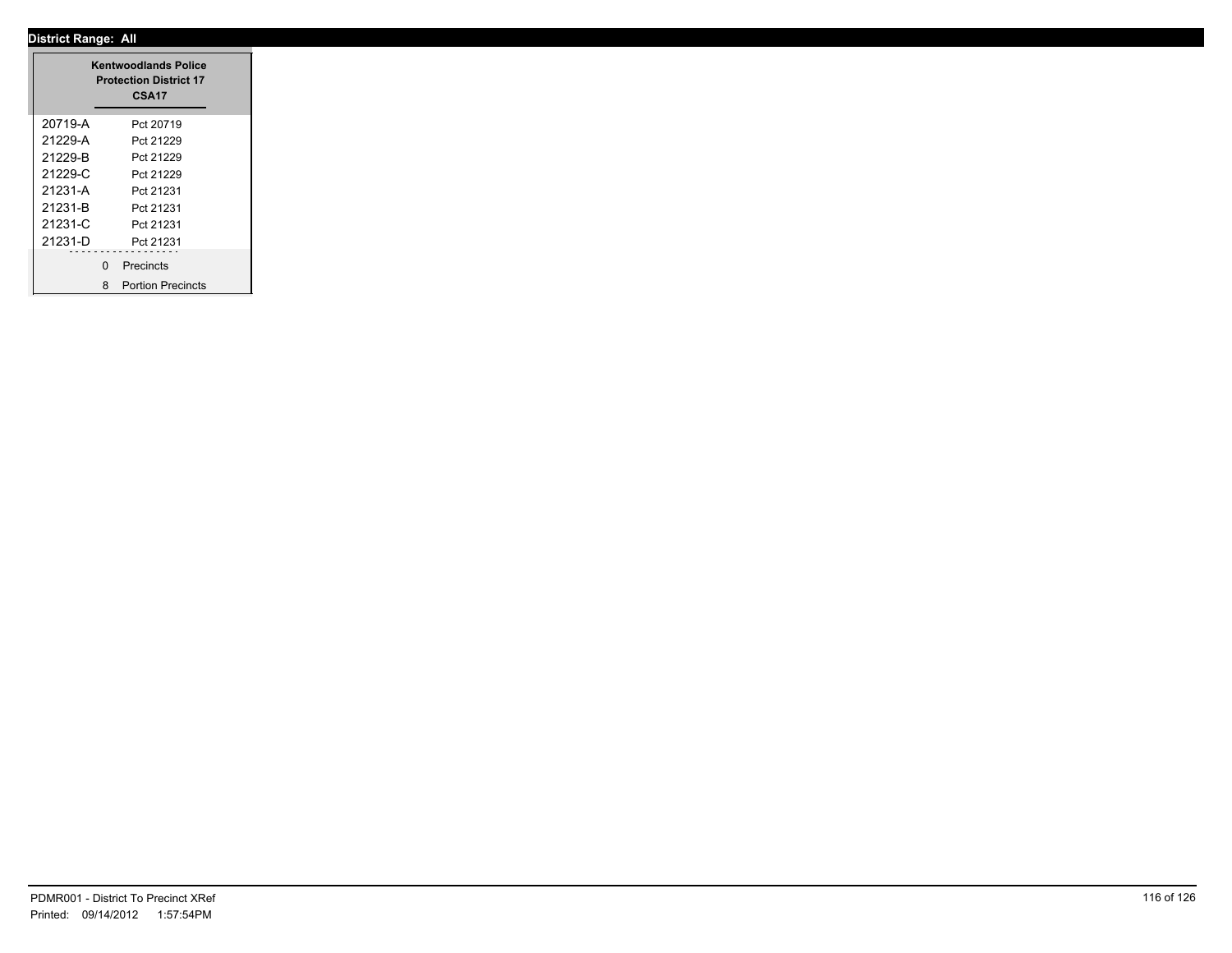|         | <b>District Range: All</b>                              |
|---------|---------------------------------------------------------|
|         |                                                         |
|         | <b>Marin County Highway</b><br><b>Lighting District</b> |
|         | <b>LT01</b>                                             |
|         |                                                         |
| 11222-E | Pct 11222                                               |
| 11227   | Pct 11227                                               |
| 11228-A | Pct 11228                                               |
| 11228-B | Pct 11228                                               |
| 11228-C | Pct 11228                                               |
| 11228-E | Pct 11228                                               |
| 11228-F | Pct 11228                                               |
| 11228-G | Pct 11228                                               |
| 11233-D | Pct 11233                                               |
| 11233-l | Pct 11233                                               |
| 11250-A | Pct 11250                                               |
| 11250-C | Pct 11250                                               |
| 21201-A | Pct 21201                                               |
| 21209-A | Pct 21209                                               |
| 21229-B | Pct 21229                                               |
| 21229-D | Pct 21229                                               |
| 21230   | Pct 21230                                               |
| 21231-A | Pct 21231                                               |
| 21233-B | Pct 21233                                               |
| 21236   | Pct 21236                                               |
| 21243   | Pct 21243                                               |
| 21248   | Pct 21248                                               |
| 21250-A | Pct 21250                                               |
| 31226-C | Pct 31226                                               |
| 31237-A | Pct 31237                                               |
| 31237-C |                                                         |
| 31242-A | Pct 31237                                               |
| 31242-C | Pct 31242                                               |
|         | Pct 31242                                               |
| 31243-A | Pct 31243                                               |
| 31243-C | Pct 31243                                               |
| 31246-C | Pct 31246                                               |
| 31246-D | Pct 31246                                               |
| 31246-E | Pct 31246                                               |
| 31258-A | Pct 31258                                               |
| 41201-B | Pct 41201                                               |
| 41201-D | Pct 41201                                               |
| 41201-E | Pct 41201                                               |
| 41201-F | Pct 41201                                               |
| 41203-A | Pct 41203                                               |
| 41208-B | Pct 41208                                               |
| 41208-C | Pct 41208                                               |
| 41239-C | Pct 41239                                               |
| 41252-A | Pct 41252                                               |
| 41252-B | Pct 41252                                               |
| 41252-C | Pct 41252                                               |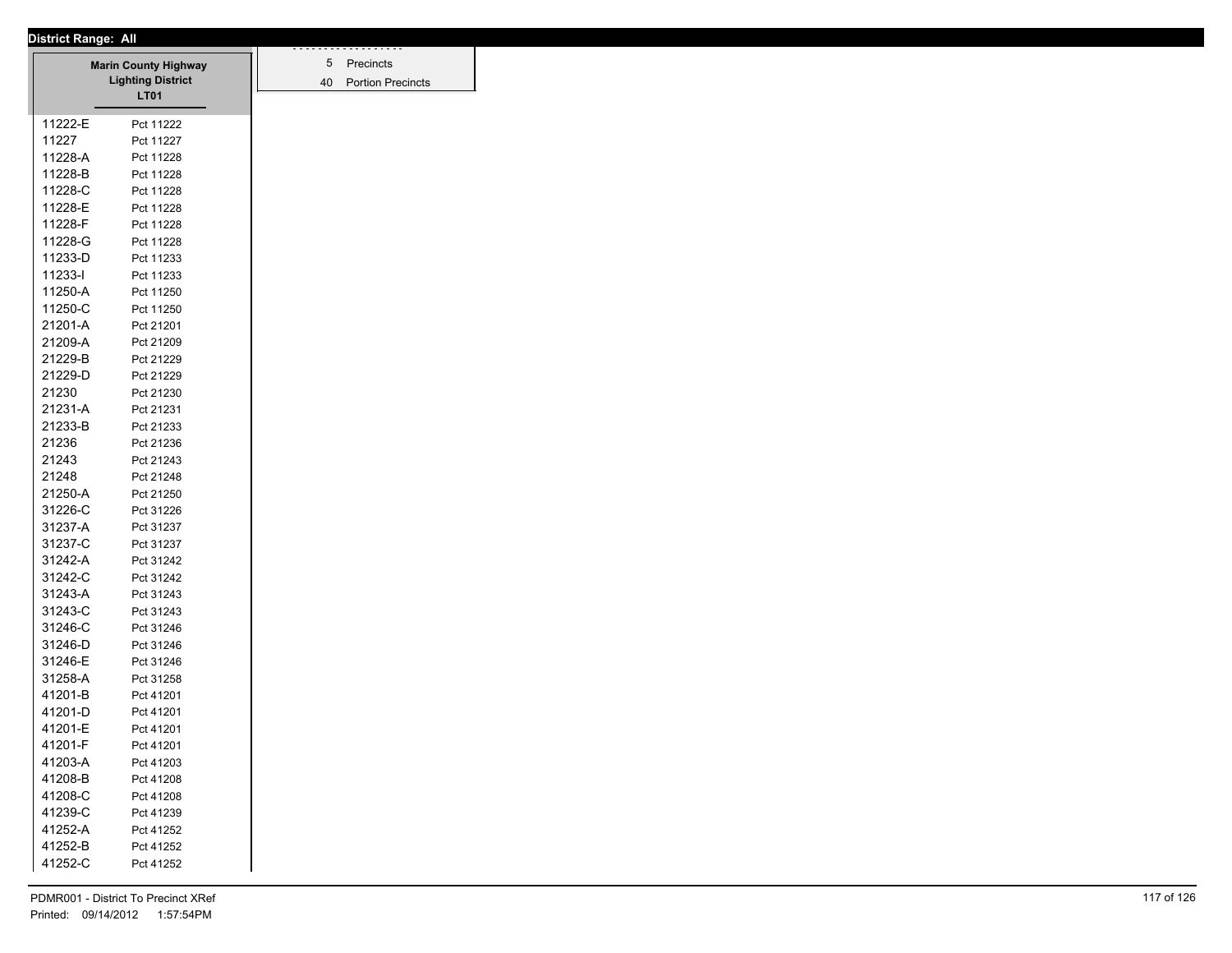| <b>District Range: All</b> |                                |       |           |       |           |       |           |       |           |  |
|----------------------------|--------------------------------|-------|-----------|-------|-----------|-------|-----------|-------|-----------|--|
|                            |                                | 11233 | Pct 11233 | 21230 | Pct 21230 | 31219 | Pct 31219 | 41208 | Pct 41208 |  |
|                            | <b>Mosquito Abatement Dist</b> | 11244 | Pct 11244 | 21231 | Pct 21231 | 31222 | Pct 31222 | 41209 | Pct 41209 |  |
|                            | MSQ01                          | 11249 | Pct 11249 | 21233 | Pct 21233 | 31223 | Pct 31223 | 41210 | Pct 41210 |  |
|                            |                                | 11250 | Pct 11250 | 21236 | Pct 21236 | 31224 | Pct 31224 | 41211 | Pct 41211 |  |
| 10903                      | Pct 10903                      | 20303 | Pct 20303 | 21243 | Pct 21243 | 31225 | Pct 31225 | 41215 | Pct 41215 |  |
| 10905                      | Pct 10905                      | 20304 | Pct 20304 | 21248 | Pct 21248 | 31226 | Pct 31226 | 41216 | Pct 41216 |  |
| 10906                      | Pct 10906                      | 20305 | Pct 20305 | 21250 | Pct 21250 | 31227 | Pct 31227 | 41220 | Pct 41220 |  |
| 10908                      | Pct 10908                      | 20306 | Pct 20306 | 21253 | Pct 21253 | 31228 | Pct 31228 | 41224 | Pct 41224 |  |
| 10909                      | Pct 10909                      | 20307 | Pct 20307 | 21254 | Pct 21254 | 31229 | Pct 31229 | 41226 | Pct 41226 |  |
| 10910                      | Pct 10910                      | 20308 | Pct 20308 | 21255 | Pct 21255 | 31235 | Pct 31235 | 41228 | Pct 41228 |  |
| 10913                      | Pct 10913                      | 20313 | Pct 20313 | 30145 | Pct 30145 | 31237 | Pct 31237 | 41230 | Pct 41230 |  |
| 10914                      | Pct 10914                      | 20315 | Pct 20315 | 30153 | Pct 30153 | 31239 | Pct 31239 | 41232 | Pct 41232 |  |
| 10915                      | Pct 10915                      | 20432 | Pct 20432 | 30501 | Pct 30501 | 31240 | Pct 31240 | 41239 | Pct 41239 |  |
| 10917                      | Pct 10917                      | 20435 | Pct 20435 | 30502 | Pct 30502 | 31242 | Pct 31242 | 41251 | Pct 41251 |  |
| 10919                      | Pct 10919                      | 20439 | Pct 20439 | 30503 | Pct 30503 | 31243 | Pct 31243 | 41252 | Pct 41252 |  |
| 10920                      | Pct 10920                      | 20440 | Pct 20440 | 30504 | Pct 30504 | 31246 | Pct 31246 | 41253 | Pct 41253 |  |
| 10921                      | Pct 10921                      | 20441 | Pct 20441 | 30505 | Pct 30505 | 31247 | Pct 31247 | 41254 | Pct 41254 |  |
| 10923                      | Pct 10923                      | 20442 | Pct 20442 | 30506 | Pct 30506 | 31251 | Pct 31251 | 50601 | Pct 50601 |  |
| 10924                      | Pct 10924                      | 20446 | Pct 20446 | 30507 | Pct 30507 | 31258 | Pct 31258 | 50602 | Pct 50602 |  |
| 10925                      | Pct 10925                      | 20447 | Pct 20447 | 30508 | Pct 30508 | 40222 | Pct 40222 | 50603 | Pct 50603 |  |
| 10929                      | Pct 10929                      | 20449 | Pct 20449 | 30509 | Pct 30509 | 40223 | Pct 40223 | 50604 | Pct 50604 |  |
| 10930                      | Pct 10930                      | 20451 | Pct 20451 | 30510 | Pct 30510 | 40227 | Pct 40227 | 50605 | Pct 50605 |  |
| 10931                      | Pct 10931                      | 20452 | Pct 20452 | 30511 | Pct 30511 | 40229 | Pct 40229 | 50606 | Pct 50606 |  |
| 10932                      | Pct 10932                      | 20718 | Pct 20718 | 30513 | Pct 30513 | 40231 | Pct 40231 | 50607 | Pct 50607 |  |
| 10934                      | Pct 10934                      | 20719 | Pct 20719 | 30515 | Pct 30515 | 40234 | Pct 40234 | 50608 | Pct 50608 |  |
| 10935                      | Pct 10935                      | 20728 | Pct 20728 | 30520 | Pct 30520 | 40235 | Pct 40235 | 50610 | Pct 50610 |  |
| 10936                      | Pct 10936                      | 20810 | Pct 20810 | 30521 | Pct 30521 | 40236 | Pct 40236 | 50611 | Pct 50611 |  |
| 10937                      | Pct 10937                      | 20811 | Pct 20811 | 31030 | Pct 31030 | 40237 | Pct 40237 | 50612 | Pct 50612 |  |
| 10938                      | Pct 10938                      | 20814 | Pct 20814 | 31031 | Pct 31031 | 40238 | Pct 40238 | 50613 | Pct 50613 |  |
| 10939                      | Pct 10939                      | 20816 | Pct 20816 | 31032 | Pct 31032 | 40421 | Pct 40421 | 50614 | Pct 50614 |  |
| 10940                      | Pct 10940                      | 20817 | Pct 20817 | 31033 | Pct 31033 | 40425 | Pct 40425 | 50615 | Pct 50615 |  |
| 10941                      | Pct 10941                      | 20820 | Pct 20820 | 31034 | Pct 31034 | 40433 | Pct 40433 | 50616 | Pct 50616 |  |
| 10942                      | Pct 10942                      | 20821 | Pct 20821 | 31036 | Pct 31036 | 40610 | Pct 40610 | 50617 | Pct 50617 |  |
| 10943                      | Pct 10943                      | 20822 | Pct 20822 | 31038 | Pct 31038 | 40612 | Pct 40612 | 50619 | Pct 50619 |  |
| 10945                      | Pct 10945                      | 20823 | Pct 20823 | 31041 | Pct 31041 | 40613 | Pct 40613 | 50620 | Pct 50620 |  |
| 10947                      | Pct 10947                      | 20824 | Pct 20824 | 31144 | Pct 31144 | 40614 | Pct 40614 | 50624 | Pct 50624 |  |
| 10948                      | Pct 10948                      | 20825 | Pct 20825 | 31148 | Pct 31148 | 40617 | Pct 40617 | 50625 | Pct 50625 |  |
| 11201                      | Pct 11201                      | 20826 | Pct 20826 | 31149 | Pct 31149 | 40618 | Pct 40618 | 50626 | Pct 50626 |  |
| 11202                      | Pct 11202                      | 20827 | Pct 20827 | 31151 | Pct 31151 | 40619 | Pct 40619 | 50627 | Pct 50627 |  |
| 11204                      | Pct 11204                      | 20934 | Pct 20934 | 31152 | Pct 31152 | 40946 | Pct 40946 | 50628 | Pct 50628 |  |
| 11207                      | Pct 11207                      | 20937 | Pct 20937 | 31154 | Pct 31154 | 40949 | Pct 40949 | 50629 | Pct 50629 |  |
| 11211                      | Pct 11211                      | 20938 | Pct 20938 | 31155 | Pct 31155 | 40950 | Pct 40950 | 50630 | Pct 50630 |  |
| 11212                      | Pct 11212                      | 20944 | Pct 20944 | 31156 | Pct 31156 | 41201 | Pct 41201 | 50631 | Pct 50631 |  |
| 11216                      | Pct 11216                      | 20945 | Pct 20945 | 31157 | Pct 31157 | 41202 | Pct 41202 | 50633 | Pct 50633 |  |
| 11218                      | Pct 11218                      | 21201 | Pct 21201 | 31212 | Pct 31212 | 41203 | Pct 41203 | 50635 | Pct 50635 |  |
| 11222                      | Pct 11222                      | 21202 | Pct 21202 | 31214 | Pct 31214 | 41204 | Pct 41204 | 50636 | Pct 50636 |  |
| 11226                      | Pct 11226                      | 21209 | Pct 21209 | 31216 | Pct 31216 | 41205 | Pct 41205 | 50637 | Pct 50637 |  |
| 11227                      | Pct 11227                      | 21212 | Pct 21212 | 31217 | Pct 31217 | 41206 | Pct 41206 | 50638 | Pct 50638 |  |
| 11228                      | Pct 11228                      | 21229 | Pct 21229 | 31218 | Pct 31218 | 41207 | Pct 41207 | 50639 | Pct 50639 |  |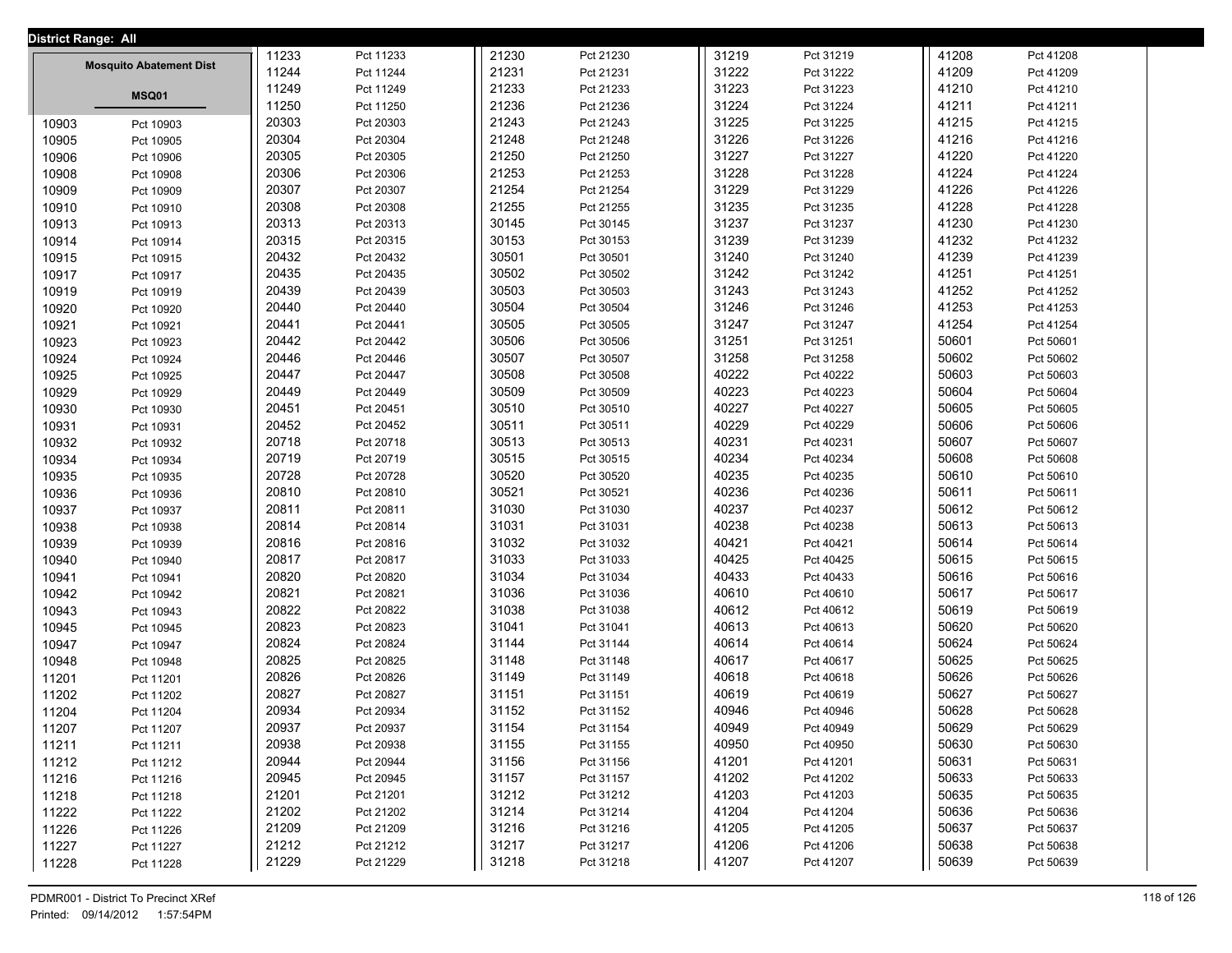| <b>District Range: All</b> |     |                     |
|----------------------------|-----|---------------------|
| 50640                      |     | Pct 50640           |
| 50641                      |     | Pct 50641           |
| 51209                      |     | Pct 51209           |
| 51218                      |     | Pct 51218           |
| 51221                      |     | Pct 51221           |
| 51222                      |     | Pct 51222           |
| 51223                      |     | Pct 51223           |
| 51232                      |     | Pct 51232           |
| 51234                      |     | Pct 51234           |
|                            | 250 | Precincts           |
|                            |     | 0 Portion Precincts |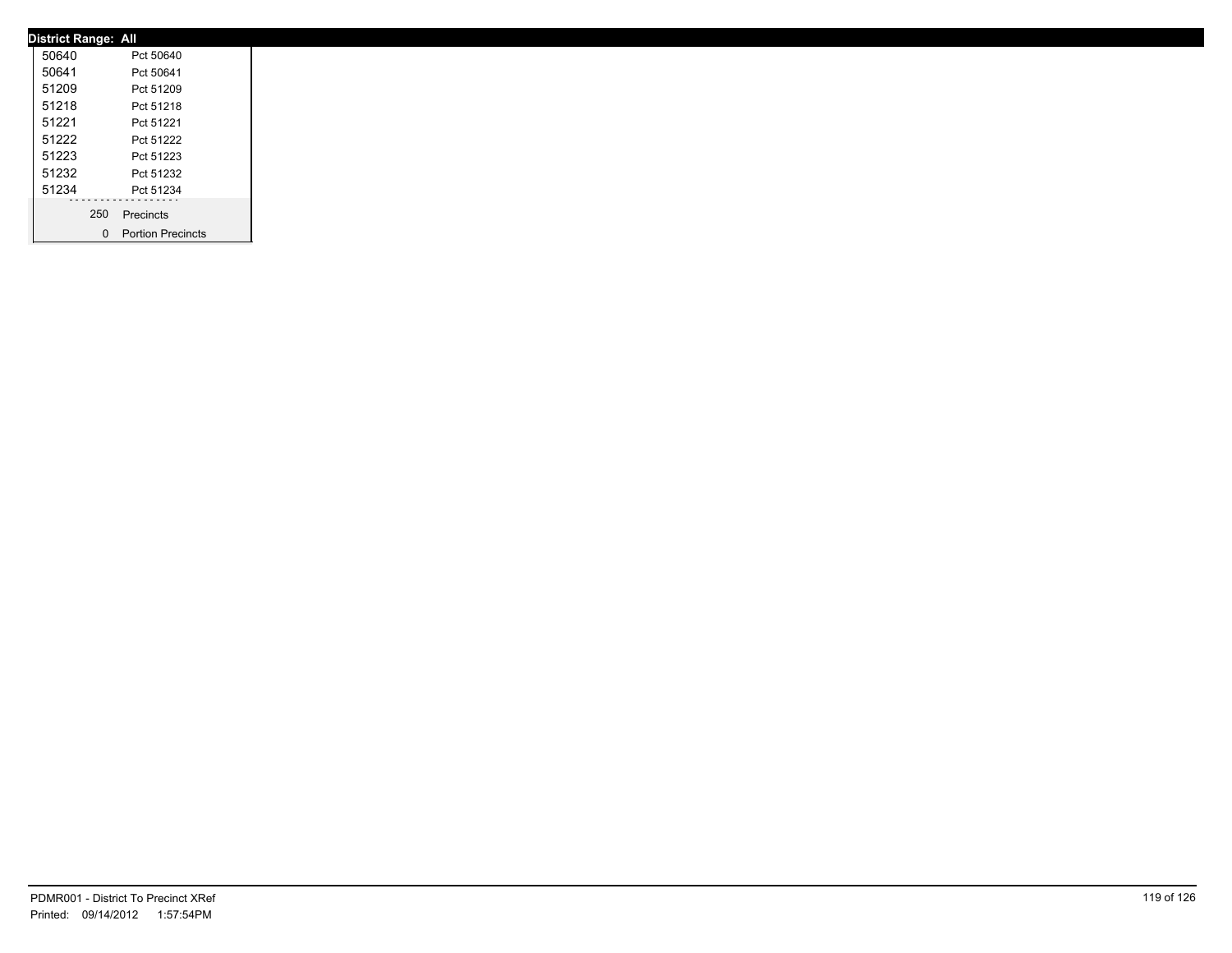| District Range: All |                                     |
|---------------------|-------------------------------------|
|                     | <b>Twin Cities Police Authority</b> |
|                     |                                     |
|                     | <b>TCPA</b>                         |
| 20432               | Pct 20432                           |
| 20435               | Pct 20435                           |
| 20439               | Pct 20439                           |
| 20440               | Pct 20440                           |
| 20441               | Pct 20441                           |
| 20442               | Pct 20442                           |
| 20446               | Pct 20446                           |
| 20447               | Pct 20447                           |
| 20449               | Pct 20449                           |
| 20451               | Pct 20451                           |
| 20452               | Pct 20452                           |
| 40222               | Pct 40222                           |
| 40223               | Pct 40223                           |
| 40227               | Pct 40227                           |
| 40229               | Pct 40229                           |
| 40231               | Pct 40231                           |
| 40234               | Pct 40234                           |
| 40235               | Pct 40235                           |
| 40236               | Pct 40236                           |
| 40237               | Pct 40237                           |
| 40238               | Pct 40238                           |
| 40421               | Pct 40421                           |
| 40425               | Pct 40425                           |
| 40433               | Pct 40433                           |
| 24                  | Precincts                           |
|                     | 0 Portion Precincts                 |
|                     |                                     |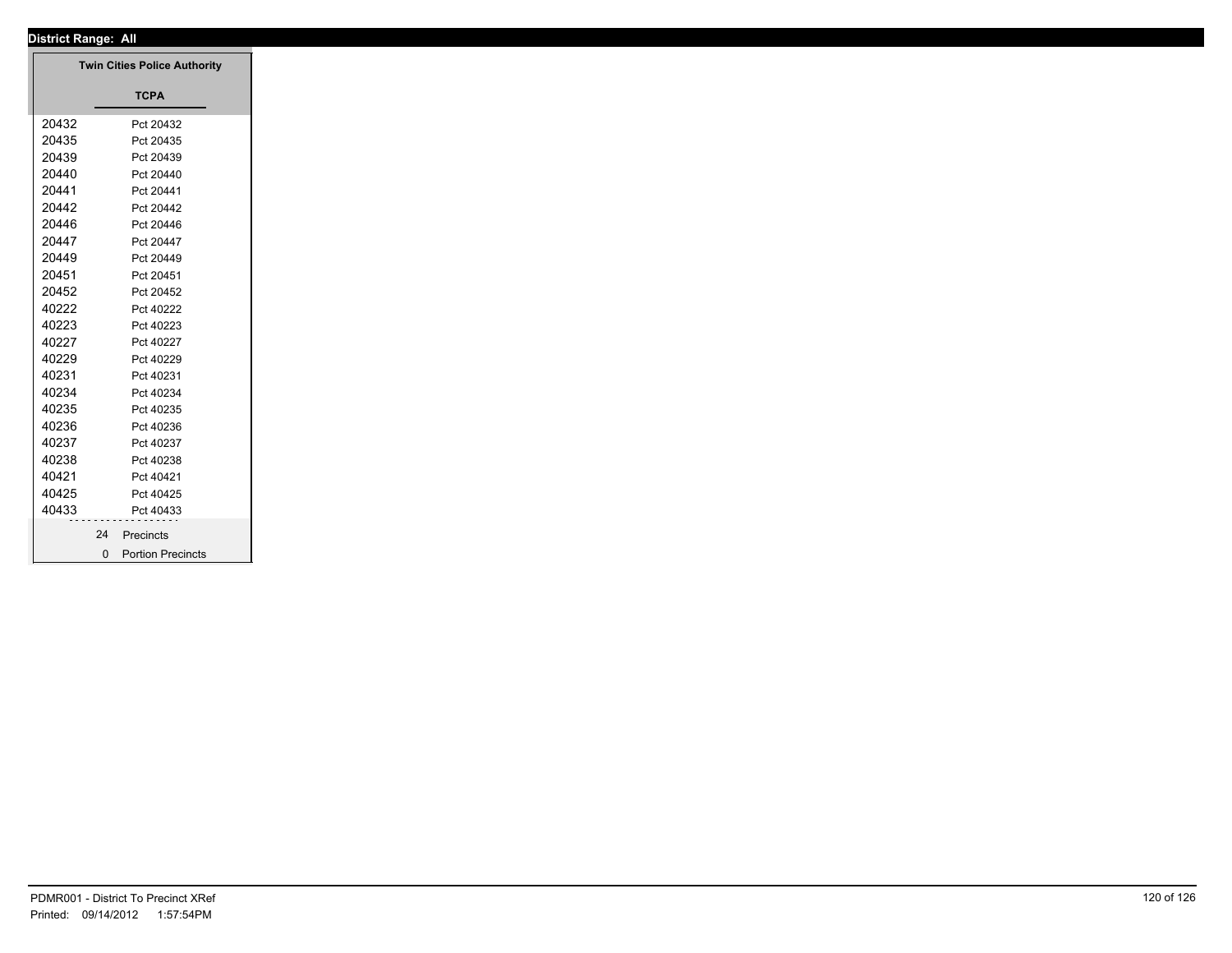| <b>Bolinas Community Public</b><br><b>Utility District</b><br>PUD <sub>01</sub> |                               |  |  |  |  |
|---------------------------------------------------------------------------------|-------------------------------|--|--|--|--|
| 41207                                                                           | Pct 41207                     |  |  |  |  |
| 41252-A                                                                         | Pct 41252                     |  |  |  |  |
| 41252-B                                                                         | Pct 41252                     |  |  |  |  |
| 41252-C                                                                         | Pct 41252                     |  |  |  |  |
| 41252-D                                                                         | Pct 41252                     |  |  |  |  |
|                                                                                 | 1<br>Precincts                |  |  |  |  |
|                                                                                 | <b>Portion Precincts</b><br>4 |  |  |  |  |

┱.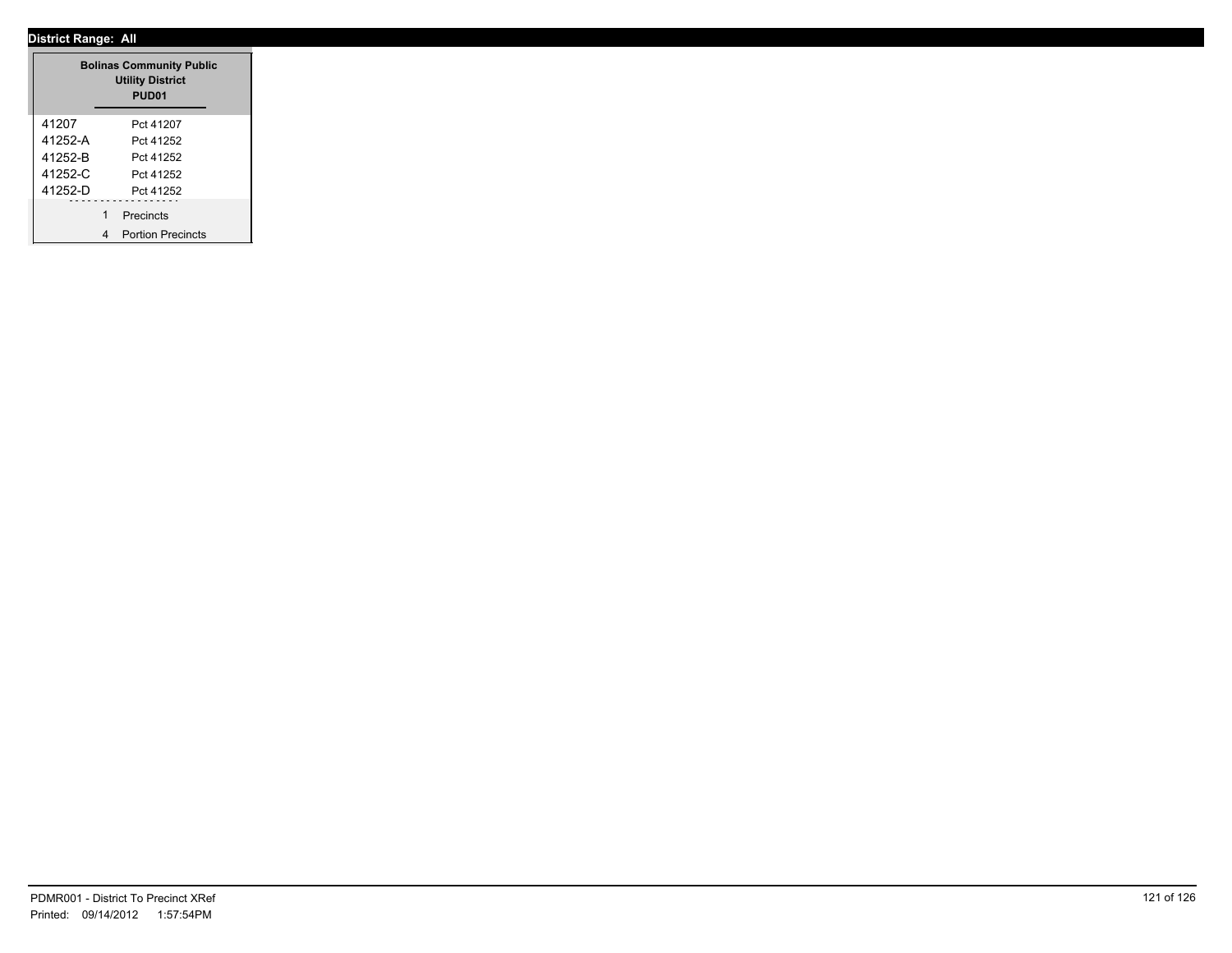| <b>Inverness Public Utility</b><br><b>District</b><br>PUD <sub>02</sub> |   |                         |  |  |  |  |
|-------------------------------------------------------------------------|---|-------------------------|--|--|--|--|
| 41251-A                                                                 |   | Pct 41251               |  |  |  |  |
|                                                                         | U | Precinct                |  |  |  |  |
|                                                                         | 1 | <b>Portion Precinct</b> |  |  |  |  |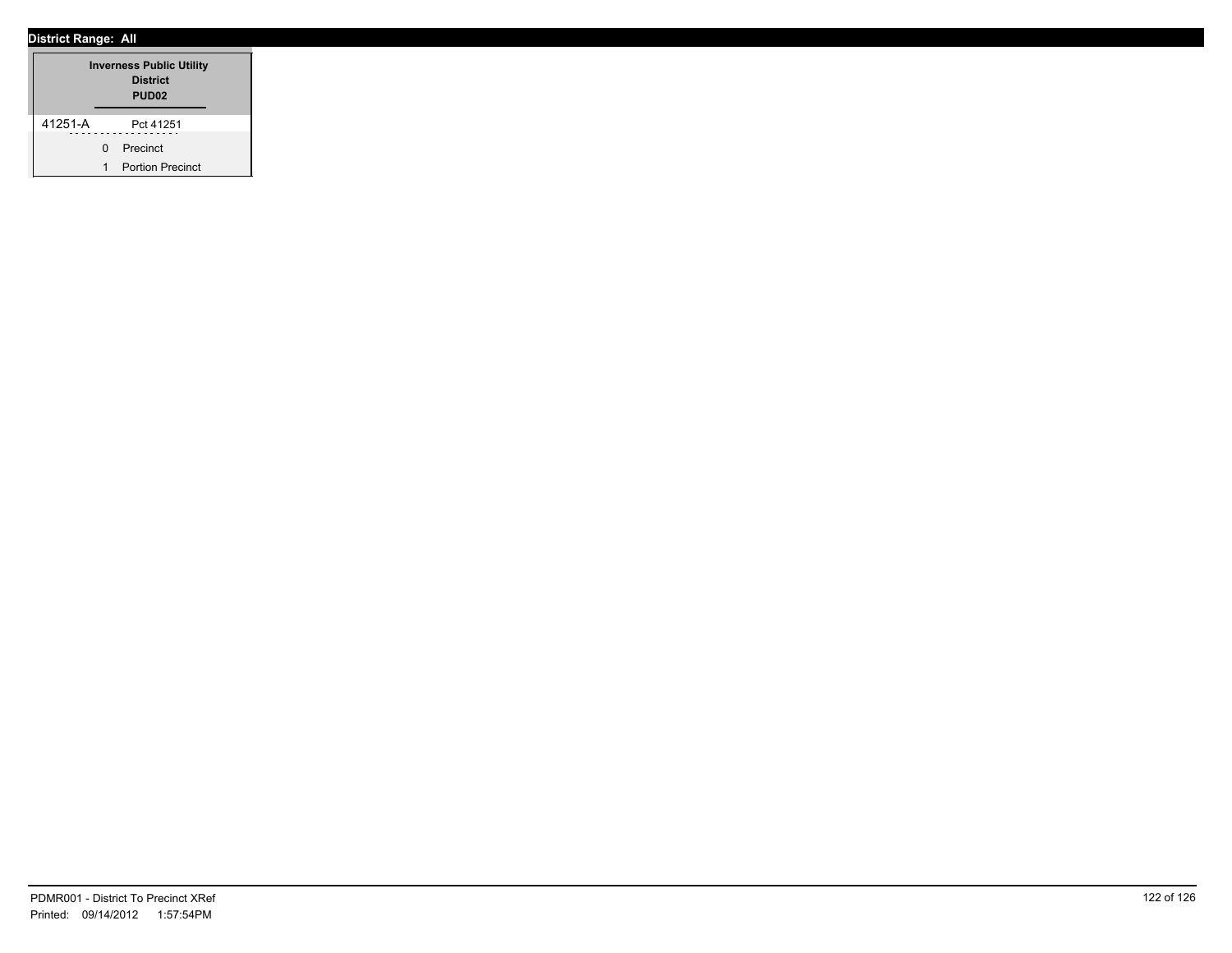| <b>San Quentin Sewer</b><br><b>Maintenance Dist</b><br>SWR <sub>01</sub> |   |                         |  |  |
|--------------------------------------------------------------------------|---|-------------------------|--|--|
| 41239-A                                                                  |   | Pct 41239               |  |  |
|                                                                          | U | Precinct                |  |  |
|                                                                          | 1 | <b>Portion Precinct</b> |  |  |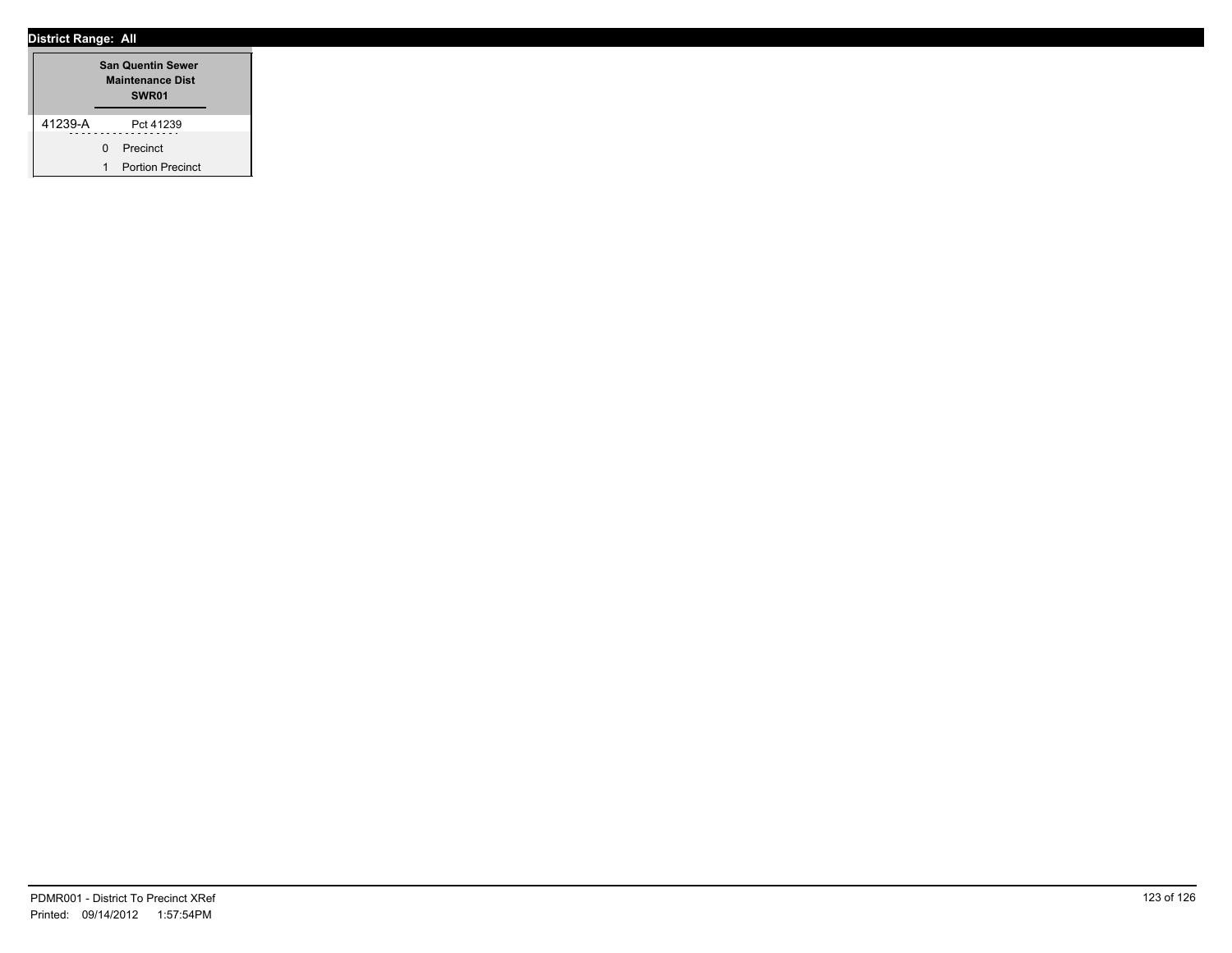|             | <b>Murray Park Sewer</b><br><b>Maintenance Dist</b><br>SWR <sub>03</sub> |                          |  |  |
|-------------|--------------------------------------------------------------------------|--------------------------|--|--|
| 20432-B     |                                                                          | Pct 20432                |  |  |
| $21231 - C$ |                                                                          | Pct 21231                |  |  |
| 21231-F     |                                                                          | Pct 21231                |  |  |
|             | U                                                                        | Precincts                |  |  |
|             | 3                                                                        | <b>Portion Precincts</b> |  |  |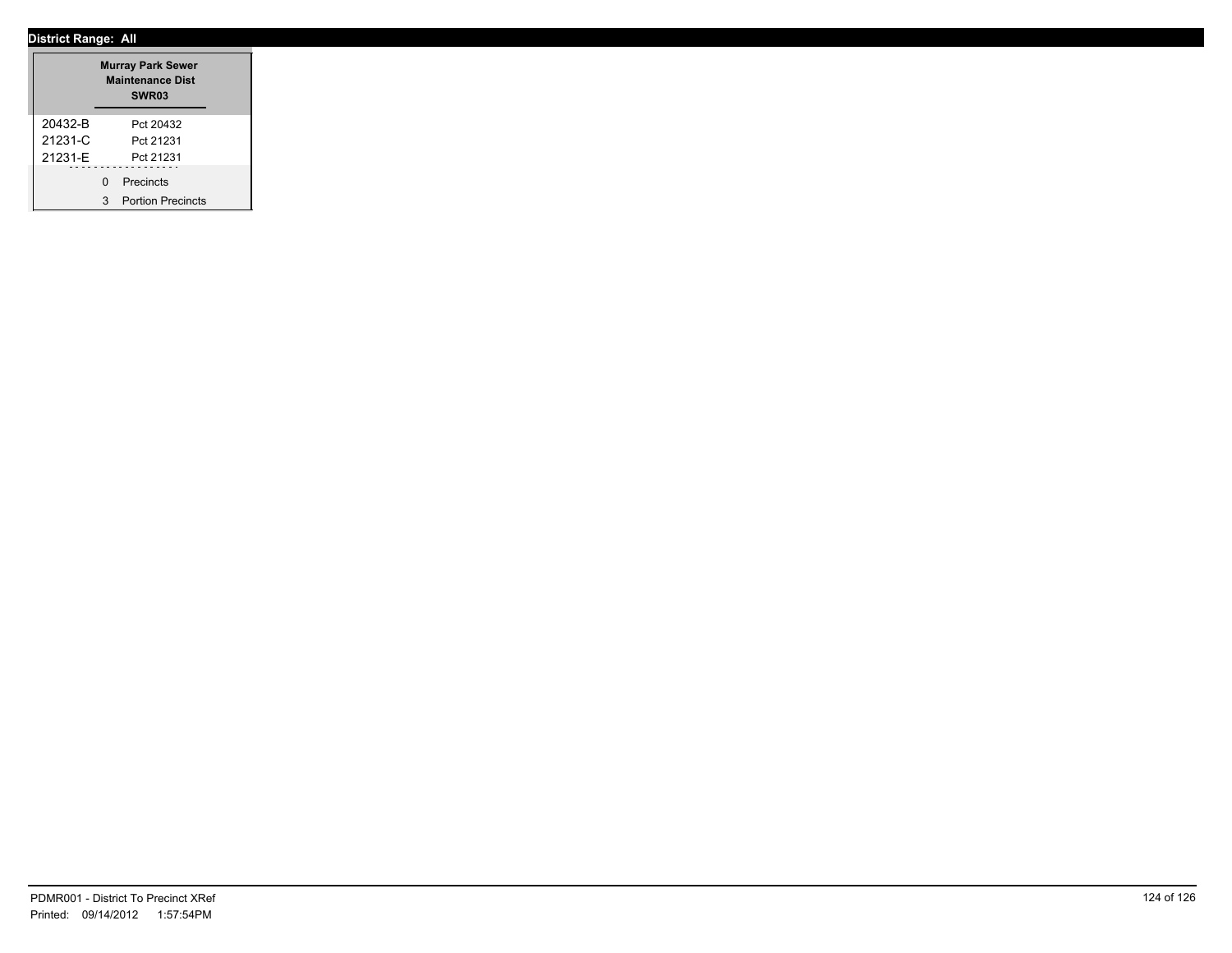|         |                                        | 41253-D<br>Pct 41253           |  |
|---------|----------------------------------------|--------------------------------|--|
|         | <b>Marin Resource</b>                  | 41254-A<br>Pct 41254           |  |
|         | <b>Conservation District</b><br>RCON01 | 41254-B<br>Pct 41254           |  |
|         |                                        | 51209-C<br>Pct 51209           |  |
| 31226-B | Pct 31226                              | 4<br>Precincts                 |  |
| 31227-B | Pct 31227                              | <b>Portion Precincts</b><br>45 |  |
| 31227-C | Pct 31227                              |                                |  |
| 41201-A | Pct 41201                              |                                |  |
| 41201-B | Pct 41201                              |                                |  |
| 41201-C | Pct 41201                              |                                |  |
| 41201-D | Pct 41201                              |                                |  |
| 41201-G | Pct 41201                              |                                |  |
| 41201-H | Pct 41201                              |                                |  |
| 41201-l | Pct 41201                              |                                |  |
| 41201-J | Pct 41201                              |                                |  |
| 41202   | Pct 41202                              |                                |  |
| 41203   | Pct 41203                              |                                |  |
| 41204-B | Pct 41204                              |                                |  |
| 41204-D | Pct 41204                              |                                |  |
| 41204-E | Pct 41204                              |                                |  |
| 41204-F | Pct 41204                              |                                |  |
| 41204-G | Pct 41204                              |                                |  |
| 41204-H | Pct 41204                              |                                |  |
| 41204-l | Pct 41204                              |                                |  |
| 41204-J | Pct 41204                              |                                |  |
| 41205   | Pct 41205                              |                                |  |
| 41206-A | Pct 41206                              |                                |  |
| 41207-A | Pct 41207                              |                                |  |
| 41209-B | Pct 41209                              |                                |  |
| 41209-C | Pct 41209                              |                                |  |
| 41210-A | Pct 41210                              |                                |  |
| 41211-A | Pct 41211                              |                                |  |
| 41215-A | Pct 41215                              |                                |  |
| 41216-A | Pct 41216                              |                                |  |
| 41216-B | Pct 41216                              |                                |  |
| 41216-C | Pct 41216                              |                                |  |
| 41216-D | Pct 41216                              |                                |  |
| 41216-F | Pct 41216                              |                                |  |
| 41216-G | Pct 41216                              |                                |  |
| 41220-A | Pct 41220                              |                                |  |
| 41220-C | Pct 41220                              |                                |  |
| 41224-D | Pct 41224                              |                                |  |
| 41251   | Pct 41251                              |                                |  |
| 41252-A | Pct 41252                              |                                |  |
| 41252-D | Pct 41252                              |                                |  |
| 41252-E | Pct 41252                              |                                |  |
| 41252-F | Pct 41252                              |                                |  |
| 41253-A | Pct 41253                              |                                |  |
| 41253-C | Pct 41253                              |                                |  |
|         |                                        |                                |  |